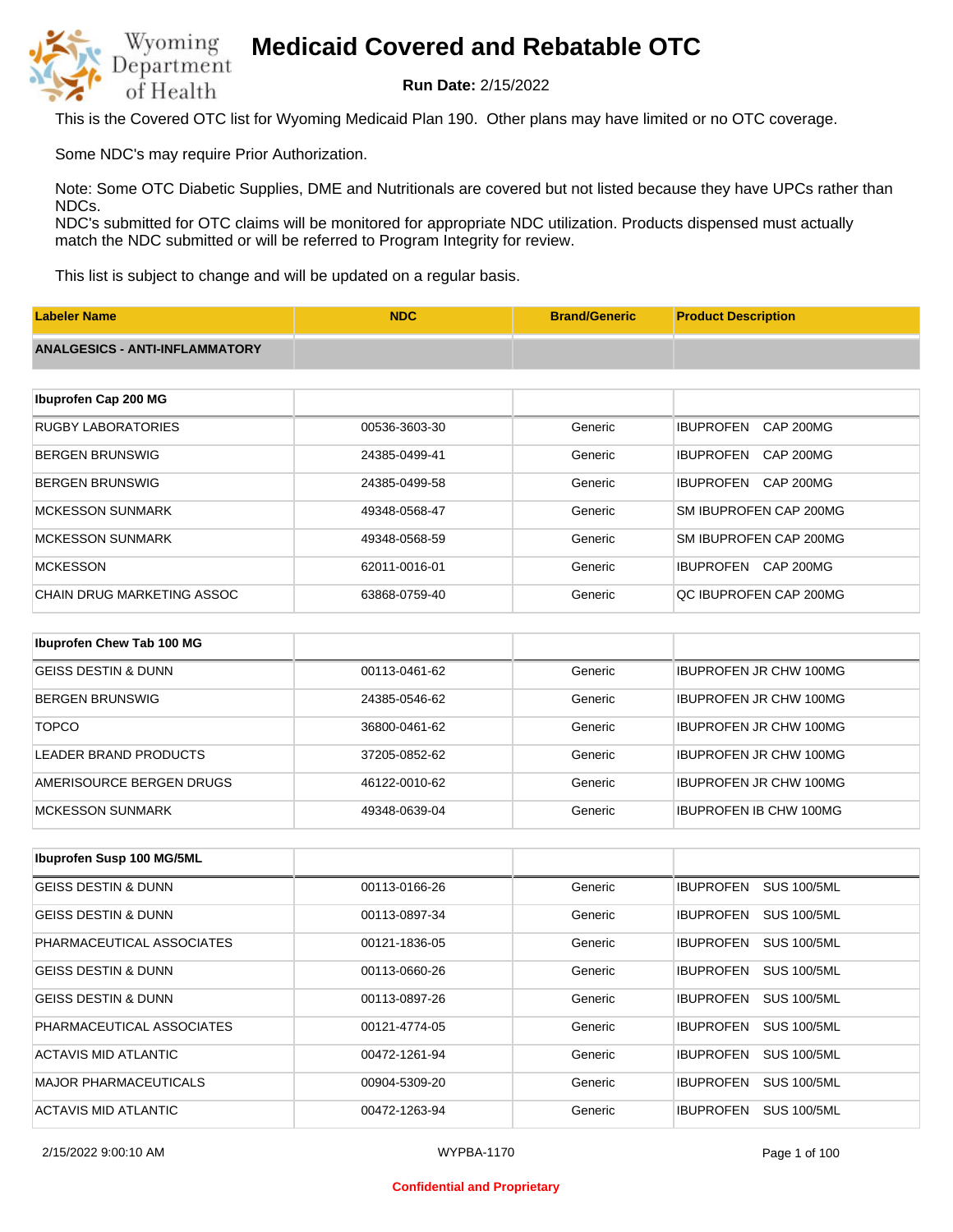| Wyoming                      | <b>Medicaid Covered and Rebatable OTC</b> |         |                                        |
|------------------------------|-------------------------------------------|---------|----------------------------------------|
| Department<br>of Health      | <b>Run Date: 2/15/2022</b>                |         |                                        |
| <b>ACTAVIS MID ATLANTIC</b>  | 00472-1255-94                             | Generic | IBUPROFEN SUS 100/5ML                  |
| <b>MAJOR PHARMACEUTICALS</b> | 00904-5309-09                             | Generic | <b>IBUPROFEN</b><br><b>SUS 100/5ML</b> |
| <b>MAJOR PHARMACEUTICALS</b> | 00904-5577-20                             | Generic | <b>SUS 100/5ML</b><br><b>IBUPROFEN</b> |
| LEADER BRAND PRODUCTS        | 37205-0848-26                             | Generic | <b>IBUPROFEN</b><br><b>SUS 100/5ML</b> |
| <b>BERGEN BRUNSWIG</b>       | 24385-0009-26                             | Generic | <b>IBUPROFEN</b><br><b>SUS 100/5ML</b> |
| <b>BERGEN BRUNSWIG</b>       | 24385-0372-26                             | Generic | <b>IBUPROFEN</b><br><b>SUS 100/5ML</b> |
| <b>SELECT BRAND</b>          | 15127-0978-04                             | Generic | <b>IBUPROFEN</b><br><b>SUS 100/5ML</b> |
| <b>BERGEN BRUNSWIG</b>       | 24385-0009-34                             | Generic | <b>IBUPROFEN</b><br><b>SUS 100/5ML</b> |
| <b>SELECT BRAND</b>          | 15127-0900-04                             | Generic | <b>IBUPROFEN</b><br><b>SUS 100/5ML</b> |
| <b>BERGEN BRUNSWIG</b>       | 24385-0905-26                             | Generic | <b>IBUPROFEN</b><br><b>SUS 100/5ML</b> |
| <b>BERGEN BRUNSWIG</b>       | 24385-0905-34                             | Generic | <b>IBUPROFEN</b><br><b>SUS 100/5ML</b> |
| <b>TOPCO</b>                 | 36800-0166-26                             | Generic | <b>IBUPROFEN</b><br><b>SUS 100/5ML</b> |
| <b>BERGEN BRUNSWIG</b>       | 24385-0361-26                             | Generic | <b>IBUPROFEN</b><br><b>SUS 100/5ML</b> |
| <b>BERGEN BRUNSWIG</b>       | 24385-0361-34                             | Generic | <b>IBUPROFEN</b><br><b>SUS 100/5ML</b> |
| <b>TOPCO</b>                 | 36800-0660-26                             | Generic | <b>IBUPROFEN</b><br><b>SUS 100/5ML</b> |
| AMERISOURCE BERGEN DRUGS     | 46122-0110-26                             | Generic | <b>IBUPROFEN</b><br><b>SUS 100/5ML</b> |
| <b>TOPCO</b>                 | 36800-0897-26                             | Generic | <b>IBUPROFEN</b><br><b>SUS 100/5ML</b> |
| LEADER BRAND PRODUCTS        | 37205-0643-26                             | Generic | <b>IBUPROFEN</b><br><b>SUS 100/5ML</b> |
| LEADER BRAND PRODUCTS        | 37205-0660-26                             | Generic | <b>IBUPROFEN</b><br><b>SUS 100/5ML</b> |
| <b>PADAGIS</b>               | 45802-0140-26                             | Generic | <b>IBUPROFEN</b><br><b>SUS 100/5ML</b> |
| <b>MCKESSON SUNMARK</b>      | 49348-0229-37                             | Generic | <b>IBUPROFEN</b><br><b>SUS 100/5ML</b> |
| <b>MCKESSON SUNMARK</b>      | 49348-0229-34                             | Generic | IBUPROFEN SUS 100/5ML                  |
| LEADER BRAND PRODUCTS        | 37205-0282-26                             | Generic | IBUPROFEN SUS 100/5ML                  |
| LEADER BRAND PRODUCTS        | 37205-0283-26                             | Generic | <b>IBUPROFEN</b><br><b>SUS 100/5ML</b> |
| <b>PADAGIS</b>               | 45802-0133-26                             | Generic | <b>IBUPROFEN</b><br><b>SUS 100/5ML</b> |
| <b>PADAGIS</b>               | 45802-0897-26                             | Generic | <b>SUS 100/5ML</b><br><b>IBUPROFEN</b> |
| <b>PADAGIS</b>               | 45802-0897-34                             | Generic | <b>IBUPROFEN</b><br><b>SUS 100/5ML</b> |
| <b>MCKESSON SUNMARK</b>      | 49348-0499-34                             | Generic | <b>SUS 100/5ML</b><br><b>IBUPROFEN</b> |
| <b>MCKESSON SUNMARK</b>      | 49348-0500-34                             | Generic | <b>IBUPROFEN</b><br><b>SUS 100/5ML</b> |
| <b>MCKESSON SUNMARK</b>      | 49348-0876-34                             | Generic | <b>IBUPROFEN</b><br><b>SUS 100/5ML</b> |
| <b>MCKESSON</b>              | 62011-0011-01                             | Generic | <b>IBUPROFEN</b><br><b>SUS 100/5ML</b> |
| <b>MCKESSON</b>              | 62011-0030-01                             | Generic | <b>IBUPROFEN</b><br><b>SUS 100/5ML</b> |
| <b>MCKESSON</b>              | 62011-0214-01                             | Generic | <b>IBUPROFEN</b><br><b>SUS 100/5ML</b> |
| <b>MCKESSON</b>              | 62011-0010-01                             | Generic | <b>IBUPROFEN</b><br><b>SUS 100/5ML</b> |
| <b>MCKESSON</b>              | 62011-0030-02                             | Generic | <b>SUS 100/5ML</b><br><b>IBUPROFEN</b> |
| PRECISION DOSE, INC.         | 68094-0503-61                             | Generic | <b>SUS 100/5ML</b><br>IBUPROFEN        |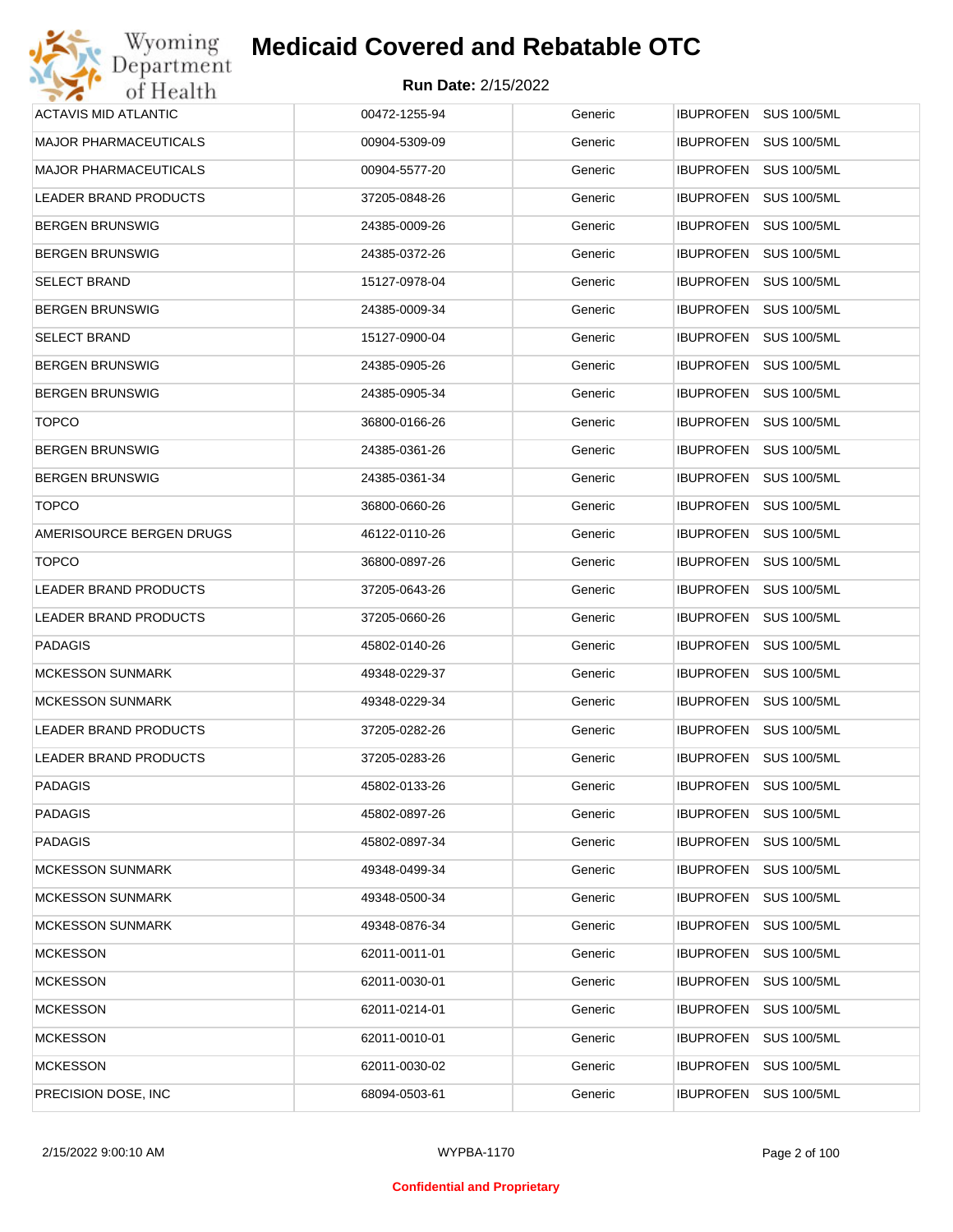| Wyoming<br><b>Medicaid Covered and Rebatable OTC</b><br>Department |                            |         |                                        |  |
|--------------------------------------------------------------------|----------------------------|---------|----------------------------------------|--|
| of Health                                                          | <b>Run Date: 2/15/2022</b> |         |                                        |  |
| CHAIN DRUG MARKETING ASSOC                                         | 63868-0758-18              | Generic | <b>SUS 100/5ML</b><br><b>IBUPROFEN</b> |  |
| PRECISION DOSE, INC.                                               | 68094-0503-62              | Generic | <b>IBUPROFEN</b><br><b>SUS 100/5ML</b> |  |
| PRECISION DOSE, INC.                                               | 68094-0494-58              | Generic | <b>IBUPROFEN</b><br><b>SUS 100/5ML</b> |  |
| PRECISION DOSE, INC.                                               | 68094-0494-59              | Generic | <b>SUS 100/5ML</b><br><b>IBUPROFEN</b> |  |
| PRECISION DOSE, INC.                                               | 68094-0494-61              | Generic | <b>SUS 100/5ML</b><br><b>IBUPROFEN</b> |  |
| CHAIN DRUG MARKETING ASSOC                                         | 63868-0756-18              | Generic | <b>SUS 100/5ML</b><br><b>IBUPROFEN</b> |  |
| PRECISION DOSE, INC.                                               | 68094-0494-62              | Generic | <b>SUS 100/5ML</b><br><b>IBUPROFEN</b> |  |
| PRECISION DOSE, INC.                                               | 68094-0503-59              | Generic | <b>IBUPROFEN</b><br><b>SUS 100/5ML</b> |  |

| <b>Ibuprofen Susp 40 MG/ML</b>    |               |         |                                 |
|-----------------------------------|---------------|---------|---------------------------------|
| <b>GEISS DESTIN &amp; DUNN</b>    | 00113-0057-05 | Generic | <b>IBUPROFEN</b><br>DRO 50/1.25 |
| <b>MAJOR PHARMACEUTICALS</b>      | 00904-5463-35 | Generic | <b>IBUPROFEN</b><br>DRO 50/1.25 |
| <b>BERGEN BRUNSWIG</b>            | 24385-0550-10 | Generic | <b>IBUPROFEN</b><br>DRO 50/1.25 |
| <b>TOPCO</b>                      | 36800-0057-05 | Generic | <b>IBUPROFEN</b><br>DRO 50/1.25 |
| <b>TOPCO</b>                      | 36800-0255-10 | Generic | <b>IBUPROFEN</b><br>DRO 50/1.25 |
| <b>LEADER BRAND PRODUCTS</b>      | 37205-0646-05 | Generic | <b>IBU-DROPS</b><br>DRO 40MG/ML |
| <b>PADAGIS</b>                    | 45802-0057-05 | Generic | <b>IBUPROFEN</b><br>DRO 50/1.25 |
| <b>ACTAVIS</b>                    | 45963-0125-24 | Generic | <b>IBUPROFEN</b><br>DRO 50/1.25 |
| <b>LEADER BRAND PRODUCTS</b>      | 37205-0436-10 | Generic | <b>IBU-DROPS</b><br>DRO 50/1.25 |
| <b>ACTAVIS</b>                    | 45963-0125-23 | Generic | <b>IBUPROFEN</b><br>DRO 50/1.25 |
| <b>MCKESSON SUNMARK</b>           | 49348-0374-69 | Generic | <b>IBUPROFEN</b><br>DRO 50/1.25 |
| <b>MCKESSON SUNMARK</b>           | 49348-0642-27 | Generic | <b>IBUPROFEN</b><br>DRO 50/1.25 |
| <b>MCKESSON</b>                   | 62011-0004-01 | Generic | <b>IBUPROFEN</b><br>DRO 50/1.25 |
| <b>MCKESSON</b>                   | 62011-0012-01 | Generic | <b>IBUPROFEN</b><br>DRO 50/1.25 |
| <b>CHAIN DRUG MARKETING ASSOC</b> | 63868-0076-30 | Generic | <b>IBUPROFEN</b><br>DRO 50/1.25 |

| Ibuprofen Tab 200 MG           |               |         |                                      |
|--------------------------------|---------------|---------|--------------------------------------|
| <b>PERRIGO</b>                 | 00113-0604-71 | Generic | <b>IBUPROFEN</b><br><b>TAB 200MG</b> |
| <b>PERRIGO</b>                 | 00113-0647-78 | Generic | <b>IBUPROFEN</b><br><b>TAB 200MG</b> |
| <b>GEISS DESTIN &amp; DUNN</b> | 00113-0517-71 | Generic | <b>TAB 200MG</b><br><b>IBUPROFEN</b> |
| <b>PERRIGO</b>                 | 00113-0604-62 | Generic | <b>TAB 200MG</b><br><b>IBUPROFEN</b> |
| <b>PERRIGO</b>                 | 00113-0604-78 | Generic | <b>IBUPROFEN</b><br><b>TAB 200MG</b> |
| <b>PERRIGO</b>                 | 00113-0604-90 | Generic | <b>IBUPROFEN</b><br><b>TAB 200MG</b> |
| <b>PERRIGO</b>                 | 00113-0074-71 | Generic | <b>IBUPROFEN</b><br><b>TAB 200MG</b> |
| <b>PERRIGO</b>                 | 00113-0074-78 | Generic | <b>TAB 200MG</b><br><b>IBUPROFEN</b> |
| <b>PERRIGO</b>                 | 00113-0647-62 | Generic | <b>IBUPROFEN</b><br><b>TAB 200MG</b> |
| <b>PERRIGO</b>                 | 00113-0647-71 | Generic | <b>IBUPROFEN</b><br><b>TAB 200MG</b> |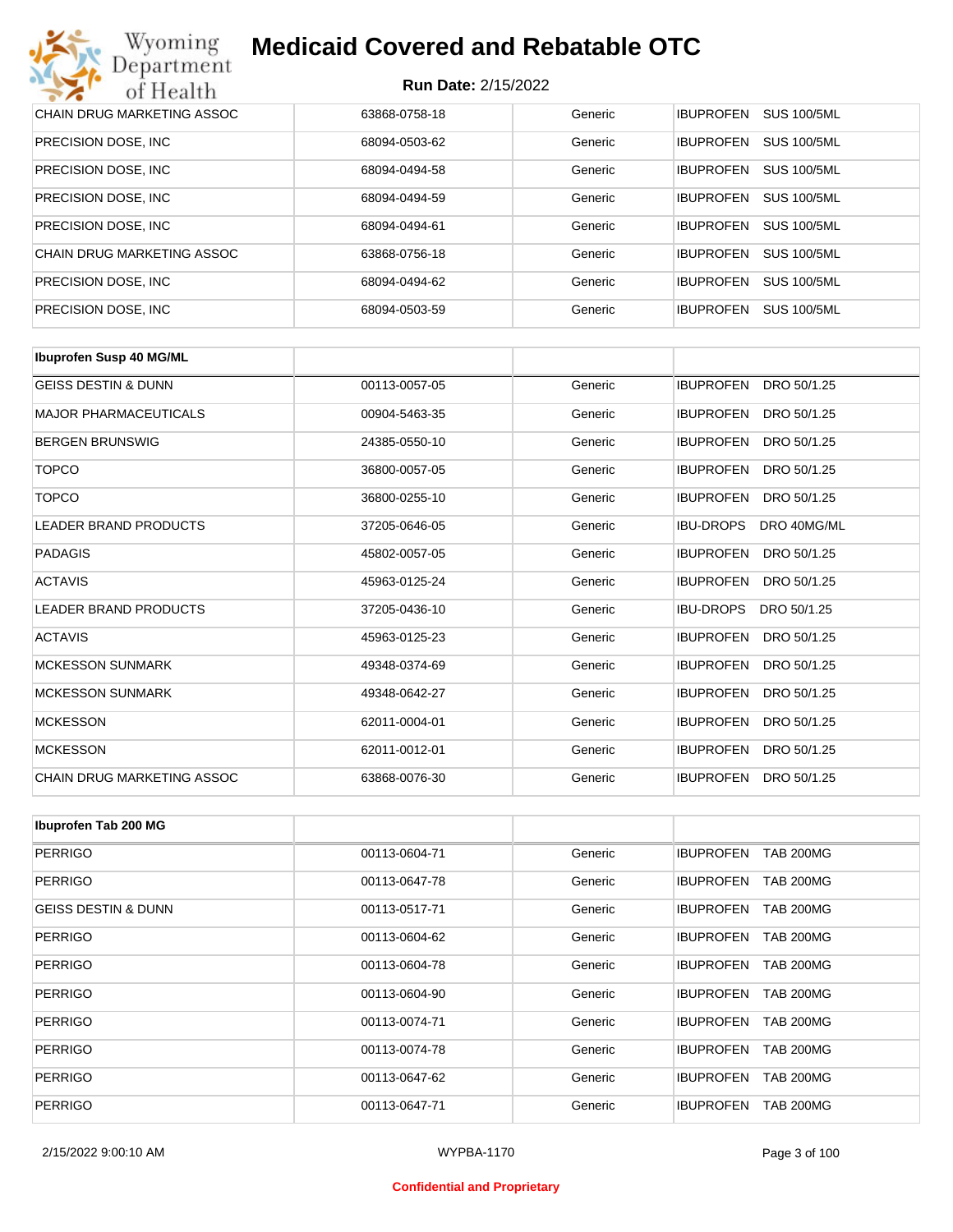# Wyoming<br>Department<br>of Health **Medicaid Covered and Rebatable OTC**

| <b>RUGBY LABORATORIES</b>    | 00536-3587-06 | Generic | <b>IBUPROFEN TAB 200MG</b>           |
|------------------------------|---------------|---------|--------------------------------------|
| <b>RUGBY LABORATORIES</b>    | 00536-3587-01 | Generic | IBUPROFEN TAB 200MG                  |
| <b>MAJOR PHARMACEUTICALS</b> | 00904-7915-24 | Generic | IBUPROFEN TAB 200MG                  |
| <b>MAJOR PHARMACEUTICALS</b> | 00904-7915-40 | Generic | IBUPROFEN TAB 200MG                  |
| <b>MAJOR PHARMACEUTICALS</b> | 00904-7915-51 | Generic | IBUPROFEN TAB 200MG                  |
| <b>MAJOR PHARMACEUTICALS</b> | 00904-7915-59 | Generic | IBUPROFEN TAB 200MG                  |
| <b>SELECT BRAND</b>          | 15127-0312-01 | Generic | SB IBUPROFEN TAB 200MG               |
| <b>SELECT BRAND</b>          | 15127-0312-24 | Generic | SB IBUPROFEN TAB 200MG               |
| <b>MAJOR PHARMACEUTICALS</b> | 00904-7914-51 | Generic | <b>TAB 200MG</b><br><b>IBU-200</b>   |
| <b>MAJOR PHARMACEUTICALS</b> | 00904-7914-61 | Generic | IBUPROFEN TAB 200MG                  |
| <b>MAJOR PHARMACEUTICALS</b> | 00904-7915-70 | Generic | IBUPROFEN TAB 200MG                  |
| <b>SELECT BRAND</b>          | 15127-0312-25 | Generic | SB IBUPROFEN TAB 200MG               |
| <b>SELECT BRAND</b>          | 15127-0335-24 | Generic | SB IBUPROFEN TAB 200MG               |
| <b>SELECT BRAND</b>          | 15127-0907-24 | Generic | SB IBUPROFEN TAB 200MG               |
| <b>MAJOR PHARMACEUTICALS</b> | 00904-7914-59 | Generic | <b>TAB 200MG</b><br><b>IBU-200</b>   |
| <b>MAJOR PHARMACEUTICALS</b> | 00904-7915-80 | Generic | IBUPROFEN TAB 200MG                  |
| <b>SELECT BRAND</b>          | 15127-0312-50 | Generic | SB IBUPROFEN TAB 200MG               |
| <b>SELECT BRAND</b>          | 15127-0335-50 | Generic | SB IBUPROFEN TAB 200MG               |
| <b>SELECT BRAND</b>          | 15127-0905-50 | Generic | SB IBUPROFEN TAB 200MG               |
| <b>SELECT BRAND</b>          | 15127-0907-50 | Generic | SB IBUPROFEN TAB 200MG               |
| PHARBEST PHARMACEUTICALS     | 16103-0393-06 | Generic | IBUPROFEN TAB 200MG                  |
| <b>BERGEN BRUNSWIG</b>       | 24385-0604-85 | Generic | IBUPROFEN TAB 200MG                  |
| <b>TOPCO</b>                 | 36800-0183-83 | Generic | IBUPROFEN TAB 200MG                  |
| <b>TOPCO</b>                 | 36800-0517-71 | Generic | IBUPROFEN TAB 200MG                  |
| <b>TOPCO</b>                 | 36800-0604-93 | Generic | IBUPROFEN TAB 200MG                  |
| <b>TOPCO</b>                 | 36800-0647-71 | Generic | IBUPROFEN TAB 200MG                  |
| <b>TOPCO</b>                 | 36800-0647-90 | Generic | IBUPROFEN TAB 200MG                  |
| LEADER BRAND PRODUCTS        | 37205-0341-71 | Generic | IBUPROFEN TAB 200MG                  |
| <b>BERGEN BRUNSWIG</b>       | 24385-0059-78 | Generic | <b>IBUPROFEN</b><br><b>TAB 200MG</b> |
| <b>BERGEN BRUNSWIG</b>       | 24385-0604-78 | Generic | IBUPROFEN TAB 200MG                  |
| <b>BERGEN BRUNSWIG</b>       | 24385-0604-90 | Generic | <b>IBUPROFEN</b><br><b>TAB 200MG</b> |
| <b>BERGEN BRUNSWIG</b>       | 24385-0647-71 | Generic | IBUPROFEN TAB 200MG                  |
| <b>TOPCO</b>                 | 36800-0517-78 | Generic | <b>IBUPROFEN</b><br><b>TAB 200MG</b> |
| <b>TOPCO</b>                 | 36800-0604-90 | Generic | IBUPROFEN TAB 200MG                  |
| <b>TOPCO</b>                 | 36800-0647-62 | Generic | <b>IBUPROFEN</b><br><b>TAB 200MG</b> |
| <b>TOPCO</b>                 | 36800-0647-78 | Generic | IBUPROFEN TAB 200MG                  |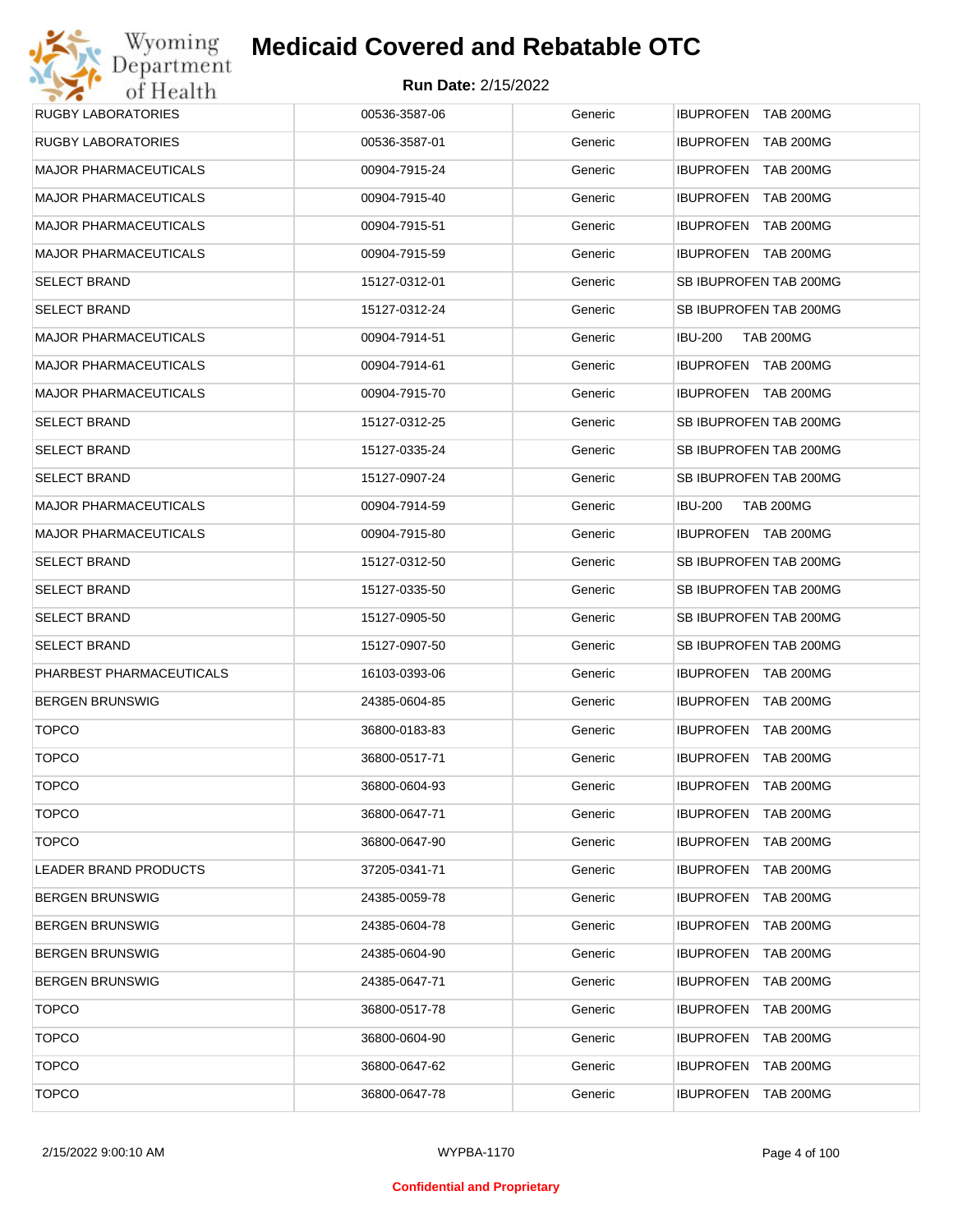| Wyoming                      | <b>Medicaid Covered and Rebatable OTC</b> |         |                                      |
|------------------------------|-------------------------------------------|---------|--------------------------------------|
| Department<br>of Health      | <b>Run Date: 2/15/2022</b>                |         |                                      |
| <b>MAJOR PHARMACEUTICALS</b> | 00904-7912-51                             | Generic | IBUPROFEN TAB 200MG                  |
| <b>MAJOR PHARMACEUTICALS</b> | 00904-7912-59                             | Generic | IBUPROFEN TAB 200MG                  |
| SELECT BRAND                 | 15127-0335-01                             | Generic | SB IBUPROFEN TAB 200MG               |
| PHARBEST PHARMACEUTICALS     | 16103-0393-08                             | Generic | IBUPROFEN TAB 200MG                  |
| <b>BERGEN BRUNSWIG</b>       | 24385-0058-78                             | Generic | IBUPROFEN TAB 200MG                  |
| <b>BERGEN BRUNSWIG</b>       | 24385-0058-82                             | Generic | IBUPROFEN TAB 200MG                  |
| <b>BERGEN BRUNSWIG</b>       | 24385-0604-71                             | Generic | IBUPROFEN TAB 200MG                  |
| <b>BERGEN BRUNSWIG</b>       | 24385-0647-78                             | Generic | <b>IBUPROFEN</b><br><b>TAB 200MG</b> |
| <b>TOPCO</b>                 | 36800-0604-62                             | Generic | IBUPROFEN TAB 200MG                  |
| <b>TOPCO</b>                 | 36800-0604-71                             | Generic | <b>IBUPROFEN</b><br><b>TAB 200MG</b> |
| <b>TOPCO</b>                 | 36800-0604-78                             | Generic | <b>IBUPROFEN</b><br><b>TAB 200MG</b> |
| <b>TOPCO</b>                 | 36800-0604-85                             | Generic | <b>IBUPROFEN</b><br><b>TAB 200MG</b> |
| LEADER BRAND PRODUCTS        | 37205-0341-78                             | Generic | <b>IBUPROFEN</b><br><b>TAB 200MG</b> |
| LEADER BRAND PRODUCTS        | 37205-0345-71                             | Generic | <b>IBUPROFEN</b><br><b>TAB 200MG</b> |
| LEADER BRAND PRODUCTS        | 37205-0345-78                             | Generic | <b>IBUPROFEN</b><br><b>TAB 200MG</b> |
| LEADER BRAND PRODUCTS        | 37205-0350-71                             | Generic | <b>IBUPROFEN</b><br><b>TAB 200MG</b> |
| <b>TOPCO</b>                 | 36800-0074-71                             | Generic | <b>IBUPROFEN</b><br><b>TAB 200MG</b> |
| <b>TOPCO</b>                 | 36800-0074-78                             | Generic | <b>IBUPROFEN</b><br><b>TAB 200MG</b> |
| LEADER BRAND PRODUCTS        | 37205-0605-71                             | Generic | <b>IBUPROFEN</b><br><b>TAB 200MG</b> |
| <b>MCKESSON SUNMARK</b>      | 49348-0196-09                             | Generic | IBUPROFEN TAB 200MG                  |
| <b>MCKESSON SUNMARK</b>      | 49348-0196-10                             | Generic | <b>IBUPROFEN</b><br>TAB 200MG        |
| <b>MCKESSON SUNMARK</b>      | 49348-0196-35                             | Generic | <b>IBUPROFEN TAB 200MG</b>           |
| <b>MCKESSON SUNMARK</b>      | 49348-0706-09                             | Generic | <b>IBUPROFEN TAB 200MG</b>           |
| <b>MCKESSON SUNMARK</b>      | 49348-0706-14                             | Generic | IBUPROFEN TAB 200MG                  |
| <b>MCKESSON SUNMARK</b>      | 49348-0706-04                             | Generic | IBUPROFEN TAB 200MG                  |
| <b>MCKESSON SUNMARK</b>      | 49348-0706-10                             | Generic | IBUPROFEN TAB 200MG                  |
| <b>MCKESSON SUNMARK</b>      | 49348-0727-10                             | Generic | SM IBUPROFEN TAB 200MG               |
| <b>MCKESSON SUNMARK</b>      | 49348-0727-09                             | Generic | SM IBUPROFEN TAB 200MG               |
| AMNEAL PHARMACEUTICALS       | 53746-0140-01                             | Generic | IBUPROFEN TAB 200MG                  |
| AMNEAL PHARMACEUTICALS       | 53746-0140-10                             | Generic | IBUPROFEN TAB 200MG                  |
| <b>MCKESSON</b>              | 62011-0014-01                             | Generic | HM IBUPROFEN TAB 200MG               |
| <b>MCKESSON</b>              | 62011-0014-02                             | Generic | HM IBUPROFEN TAB 200MG               |
| <b>MCKESSON</b>              | 62011-0014-03                             | Generic | HM IBUPROFEN TAB 200MG               |
| <b>MCKESSON</b>              | 62011-0015-02                             | Generic | HM IBUPROFEN TAB 200MG               |
| <b>MCKESSON</b>              | 62011-0222-02                             | Generic | HM IBUPROFEN TAB 200MG               |
| AUBURN PHARMACEUTICAL        | 62107-0002-01                             | Generic | <b>PROVIL</b><br><b>TAB 200MG</b>    |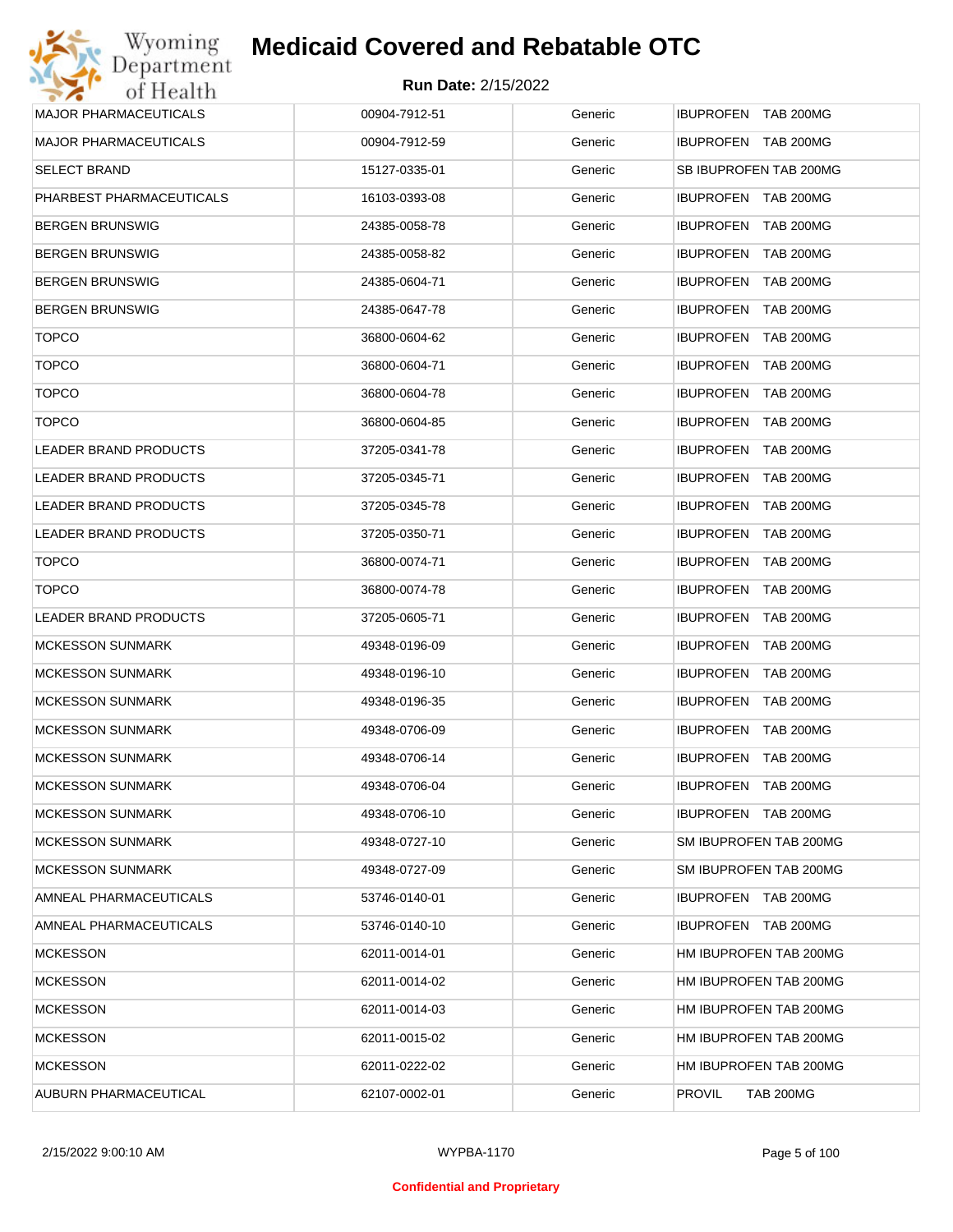

| AUBURN PHARMACEUTICAL      | 62107-0002-50 | Generic | <b>PROVIL</b><br><b>TAB 200MG</b>    |
|----------------------------|---------------|---------|--------------------------------------|
| <b>SKY PACKAGING</b>       | 63739-0134-01 | Generic | <b>TAB 200MG</b><br><b>IBUPROFEN</b> |
| <b>MCKESSON</b>            | 62011-0015-01 | Generic | HM IBUPROFEN TAB 200MG               |
| <b>MCKESSON</b>            | 62011-0213-01 | Generic | HM IBUPROFEN TAB 200MG               |
| <b>MCKESSON</b>            | 62011-0222-01 | Generic | HM IBUPROFEN TAB 200MG               |
| CHAIN DRUG MARKETING ASSOC | 63868-0790-50 | Generic | OC IBUPROFEN TAB 200MG               |
| CHAIN DRUG MARKETING ASSOC | 63868-0983-50 | Generic | OC IBUPROFEN TAB 200MG               |
| CHAIN DRUG MARKETING ASSOC | 63868-0791-50 | Generic | OC IBUPROFEN TAB 200MG               |

| Naproxen Sodium Cap 220 MG |               |         |                        |
|----------------------------|---------------|---------|------------------------|
| LEADER BRAND PRODUCTS      | 37205-0854-58 | Generic | NAPROXEN SOD CAP 220MG |
| LEADER BRAND PRODUCTS      | 37205-0854-60 | Generic | NAPROXEN SOD CAP 220MG |
| AMERISOURCE BERGEN DRUGS   | 46122-0038-58 | Generic | NAPROXEN SOD CAP 220MG |
| AMERISOURCE BERGEN DRUGS   | 46122-0038-60 | Generic | NAPROXEN SOD CAP 220MG |
| <b>MCKESSON</b>            | 62011-0007-01 | Generic | NAPROXEN SOD CAP 220MG |

| Naproxen Sodium Tab 220 MG     |               |         |                        |
|--------------------------------|---------------|---------|------------------------|
| <b>GEISS DESTIN &amp; DUNN</b> | 00113-0368-62 | Generic | NAPROXEN SOD TAB 220MG |
| <b>GEISS DESTIN &amp; DUNN</b> | 00113-0368-71 | Generic | NAPROXEN SOD TAB 220MG |
| <b>GEISS DESTIN &amp; DUNN</b> | 00113-0368-78 | Generic | NAPROXEN SOD TAB 220MG |
| <b>GEISS DESTIN &amp; DUNN</b> | 00113-9490-78 | Generic | NAPROXEN SOD TAB 220MG |
| <b>GEISS DESTIN &amp; DUNN</b> | 00113-9490-62 | Generic | NAPROXEN SOD TAB 220MG |
| <b>GEISS DESTIN &amp; DUNN</b> | 00113-9490-71 | Generic | NAPROXEN SOD TAB 220MG |
| <b>RUGBY LABORATORIES</b>      | 00536-1022-01 | Generic | ALL DAY RELF TAB 220MG |
| <b>RUGBY LABORATORIES</b>      | 00536-1022-06 | Generic | ALL DAY RELF TAB 220MG |
| <b>RUGBY LABORATORIES</b>      | 00536-1023-01 | Generic | ALL DAY RELF TAB 220MG |
| <b>SELECT BRAND</b>            | 15127-0466-24 | Generic | NAPROXEN SOD TAB 220MG |
| <b>SELECT BRAND</b>            | 15127-0466-50 | Generic | NAPROXEN SOD TAB 220MG |
| <b>SELECT BRAND</b>            | 15127-0466-01 | Generic | NAPROXEN SOD TAB 220MG |
| <b>BERGEN BRUNSWIG</b>         | 24385-0490-71 | Generic | ALL DAY PAIN TAB 220MG |
| <b>TOPCO</b>                   | 36800-0490-62 | Generic | ALL DAY PAIN TAB 220MG |
| <b>TOPCO</b>                   | 36800-0490-78 | Generic | ALL DAY PAIN TAB 220MG |
| <b>BERGEN BRUNSWIG</b>         | 24385-0368-71 | Generic | ALL DAY PAIN TAB 220MG |
| <b>BERGEN BRUNSWIG</b>         | 24385-0368-78 | Generic | ALL DAY PAIN TAB 220MG |
| <b>BERGEN BRUNSWIG</b>         | 24385-0368-81 | Generic | ALL DAY PAIN TAB 220MG |
| <b>BERGEN BRUNSWIG</b>         | 24385-0490-78 | Generic | ALL DAY PAIN TAB 220MG |
| <b>TOPCO</b>                   | 36800-0368-62 | Generic | ALL DAY PAIN TAB 220MG |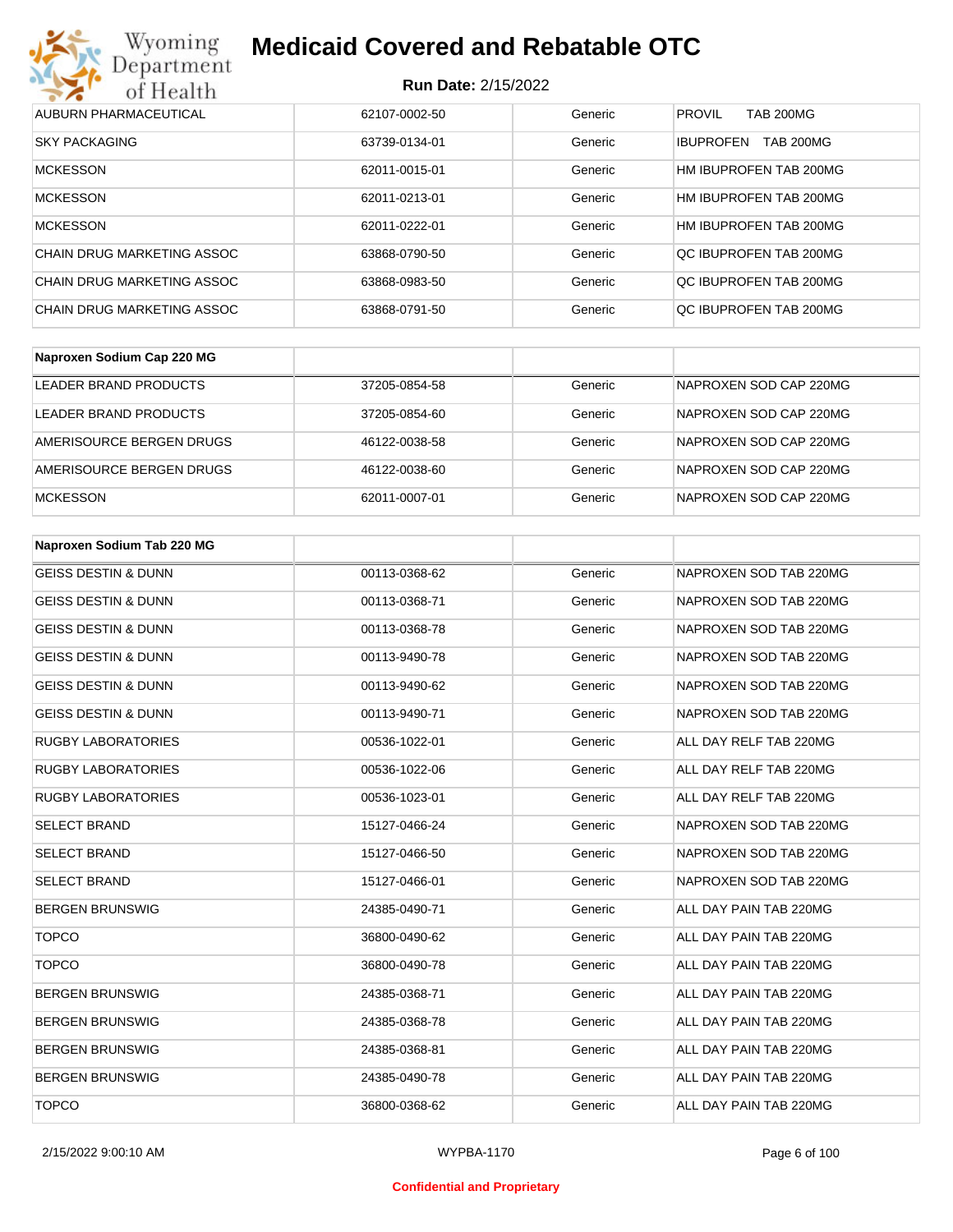

### **Run Date:** 2/15/2022

| <b>TOPCO</b>                    | 36800-0368-71 | Generic | ALL DAY PAIN TAB 220MG |
|---------------------------------|---------------|---------|------------------------|
| <b>TOPCO</b>                    | 36800-0368-78 | Generic | ALL DAY PAIN TAB 220MG |
| <b>TOPCO</b>                    | 36800-0368-82 | Generic | ALL DAY PAIN TAB 220MG |
| <b>PADAGIS</b>                  | 45802-0490-78 | Generic | NAPROXEN SOD TAB 220MG |
| <b>MCKESSON SUNMARK</b>         | 49348-0306-09 | Generic | NAPROXEN SOD TAB 220MG |
| <b>PADAGIS</b>                  | 45802-0490-71 | Generic | NAPROXEN SOD TAB 220MG |
| <b>MCKESSON</b>                 | 62011-0017-01 | Generic | NAPROXEN SOD TAB 220MG |
| <b>MCKESSON</b>                 | 62011-0017-02 | Generic | NAPROXEN SOD TAB 220MG |
| CHAIN DRUG MARKETING ASSOC      | 63868-0465-01 | Generic | NAPROXEN SOD TAB 220MG |
| CHAIN DRUG MARKETING ASSOC      | 63868-0465-50 | Generic | NAPROXEN SOD TAB 220MG |
| <b>ANALGESICS - NonNarcotic</b> |               |         |                        |

| Acetaminophen Cap 500 MG |               |         |              |           |
|--------------------------|---------------|---------|--------------|-----------|
| MAJOR PHARMACEUTICALS    | 00904-1987-80 | Generic | <b>MAPAP</b> | CAP 500MG |
| MAJOR PHARMACEUTICALS    | 00904-1987-60 | Generic | <b>MAPAP</b> | CAP 500MG |

| Acetaminophen Chew Tab 80 MG |               |         |                       |
|------------------------------|---------------|---------|-----------------------|
| RUGBY LABORATORIES           | 00536-1014-07 | Generic | PAIN & FEVER CHW 80MG |
| MAJOR PHARMACEUTICALS        | 00904-5256-46 | Generic | CHW 80MG<br>MAPAP     |
| MAJOR PHARMACEUTICALS        | 00904-5791-46 | Generic | MAPAP CHILD CHW 80MG  |

| Acetaminophen Disintegrating Tab 160 MG |               |         |                           |
|-----------------------------------------|---------------|---------|---------------------------|
| MAJOR PHARMACEUTICALS                   | 00904-5754-24 | Generic | JUNIOR MAPAP TAB 160MG RT |
| MCKESSON SUNMARK                        | 49348-0063-04 | Generic | SM RPD MELT TAB 160MG     |
| MCKESSON                                | 62011-0230-01 | Generic | HM RPD MELT TAB 160MG     |
| CHAIN DRUG MARKETING ASSOC              | 63868-0158-24 | Generic | NON-ASA JR TAB 160MG      |

| Acetaminophen Disintegrating Tab 80 MG |               |         |                         |
|----------------------------------------|---------------|---------|-------------------------|
| MAJOR PHARMACEUTICALS                  | 00904-5751-46 | Generic | CHLDS MAPAP TAB 80MG RT |
| LEADER BRAND PRODUCTS                  | 37205-0516-65 | Generic | CHLD PAIN RL TAB 80MG   |

| Acetaminophen Liquid 160 MG/5ML |               |         |                             |
|---------------------------------|---------------|---------|-----------------------------|
| <b>PAR PHARMACEUTICALS</b>      | 00603-0839-94 | Generic | Q-PAP<br>LIQ 160/5ML        |
| MAJOR PHARMACEUTICALS           | 00904-1985-00 | Generic | <b>MAPAP</b><br>LIQ 160/5ML |
| MAJOR PHARMACEUTICALS           | 00904-1985-20 | Generic | <b>MAPAP</b><br>LIQ 160/5ML |
| <b>PAR PHARMACEUTICALS</b>      | 00603-0840-94 | Generic | Q-PAP<br>LIQ 160/5ML        |
| WOMEN'S CHOICE PHARMACEUTICALS  | 00485-0057-08 | Generic | ED-APAP<br>LIQ 80MG/2.5     |
| <b>PAR PHARMACEUTICALS</b>      | 00603-0839-58 | Generic | Q-PAP<br>LIQ 160/5ML        |

### **Confidential and Proprietary**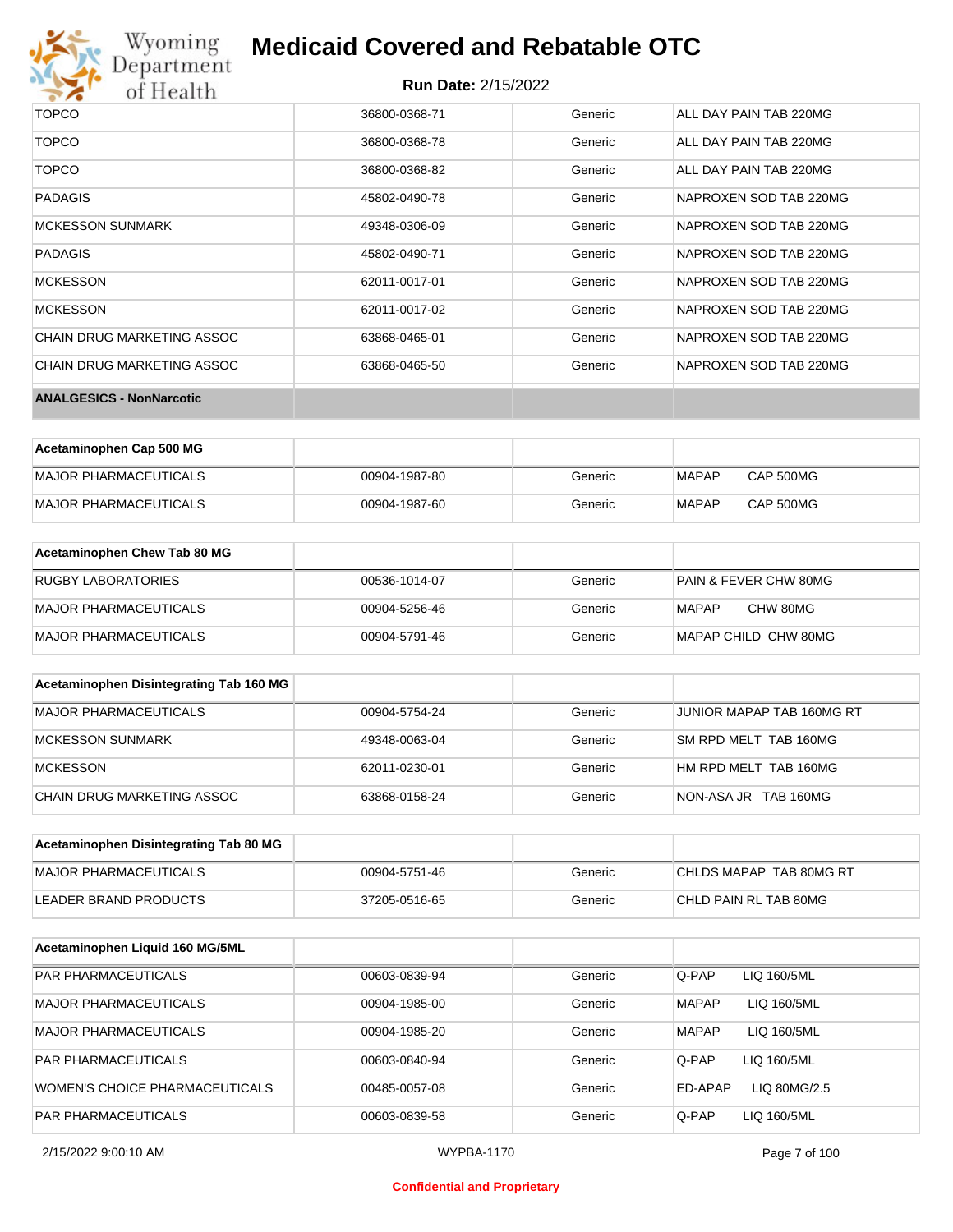

| <b>Run Date: 2/15/2022</b> |  |
|----------------------------|--|
|----------------------------|--|

| <b>MAJOR PHARMACEUTICALS</b>    | 00904-1985-16 | Generic      | <b>MAPAP</b><br>LIQ 160/5ML           |
|---------------------------------|---------------|--------------|---------------------------------------|
| <b>SILARX</b>                   | 54838-0144-40 | Generic      | CHLD SILAPAP LIQ 160/5ML              |
| <b>SILARX</b>                   | 54838-0144-70 | Generic      | CHLD SILAPAP LIQ 160/5ML              |
| <b>SILARX</b>                   | 54838-0144-80 | Generic      | CHLD SILAPAP LIQ 160/5ML              |
| METHOD PHARMACEUTICALS          | 58657-0520-16 | Generic      | <b>ACETAMIN</b><br>LIQ 160/5ML        |
| Acetaminophen Liquid 167 MG/5ML |               |              |                                       |
| <b>MAJOR PHARMACEUTICALS</b>    |               | Generic      | MAPAP APAP LIQ 500/15ML               |
|                                 | 00904-5847-09 |              |                                       |
| Acetaminophen Soln 100 MG/ML    |               |              |                                       |
| PAR PHARMACEUTICALS             | 00603-0838-73 | Generic      | Q-PAP INFANT DRO 80/0.8ML             |
| <b>SILARX</b>                   | 54838-0145-15 | <b>Brand</b> | INF SILAPAP DRO 80/0.8ML              |
| <b>SILARX</b>                   | 54838-0145-30 | <b>Brand</b> | INF SILAPAP DRO 80/0.8ML              |
| Acetaminophen Soln 160 MG/5ML   |               |              |                                       |
| PHARMACEUTICAL ASSOCIATES       | 00121-0657-05 | Generic      | <b>ACETAMIN</b><br><b>SOL 160/5ML</b> |
| PHARMACEUTICAL ASSOCIATES       | 00121-0657-11 | Generic      | <b>ACETAMIN</b><br><b>SOL 160/5ML</b> |
| PHARMACEUTICAL ASSOCIATES       | 00121-0657-21 | Generic      | <b>SOL 160/5ML</b><br><b>ACETAMIN</b> |
| <b>RUGBY LABORATORIES</b>       | 00536-0122-85 | Generic      | PAIN & FEVER SOL 160/5ML              |
| <b>RUGBY LABORATORIES</b>       | 00536-0122-97 | Generic      | PAIN & FEVER SOL 160/5ML              |
|                                 |               |              |                                       |
| Acetaminophen Suppos 120 MG     |               |              |                                       |
| <b>COSETTE PHARMACEUTICALS</b>  | 00713-0118-12 | Generic      | <b>ACEPHEN</b><br><b>SUP 120MG</b>    |
| <b>COSETTE PHARMACEUTICALS</b>  | 00713-0118-01 | Generic      | <b>ACEPHEN</b><br>SUP 120MG           |
| <b>COSETTE PHARMACEUTICALS</b>  | 00713-0118-50 | Generic      | <b>ACEPHEN</b><br><b>SUP 120MG</b>    |
| <b>PERRIGO</b>                  | 45802-0732-30 | Generic      | <b>SUP 120MG</b><br><b>ACETAMIN</b>   |
| PERRIGO                         | 45802-0732-33 | Generic      | <b>ACETAMIN</b><br>SUP 120MG          |
| <b>TARO</b>                     | 51672-2115-04 | Generic      | <b>SUP 120MG</b><br><b>FEVERALL</b>   |
| <b>TARO</b>                     | 51672-2115-02 | Generic      | <b>FEVERALL</b><br><b>SUP 120MG</b>   |
| Acetaminophen Suppos 325 MG     |               |              |                                       |
|                                 |               |              |                                       |
| <b>COSETTE PHARMACEUTICALS</b>  | 00713-0164-50 | Generic      | <b>SUP 325MG</b><br><b>ACEPHEN</b>    |
| COSETTE PHARMACEUTICALS         | 00713-0164-01 | Generic      | <b>ACEPHEN</b><br><b>SUP 325MG</b>    |
| COSETTE PHARMACEUTICALS         | 00713-0164-12 | Generic      | <b>ACEPHEN</b><br><b>SUP 325MG</b>    |
| <b>TARO</b>                     | 51672-2116-04 | <b>Brand</b> | <b>FEVERALL</b><br><b>SUP 325MG</b>   |
| <b>TARO</b>                     | 51672-2116-02 | <b>Brand</b> | <b>FEVERALL</b><br><b>SUP 325MG</b>   |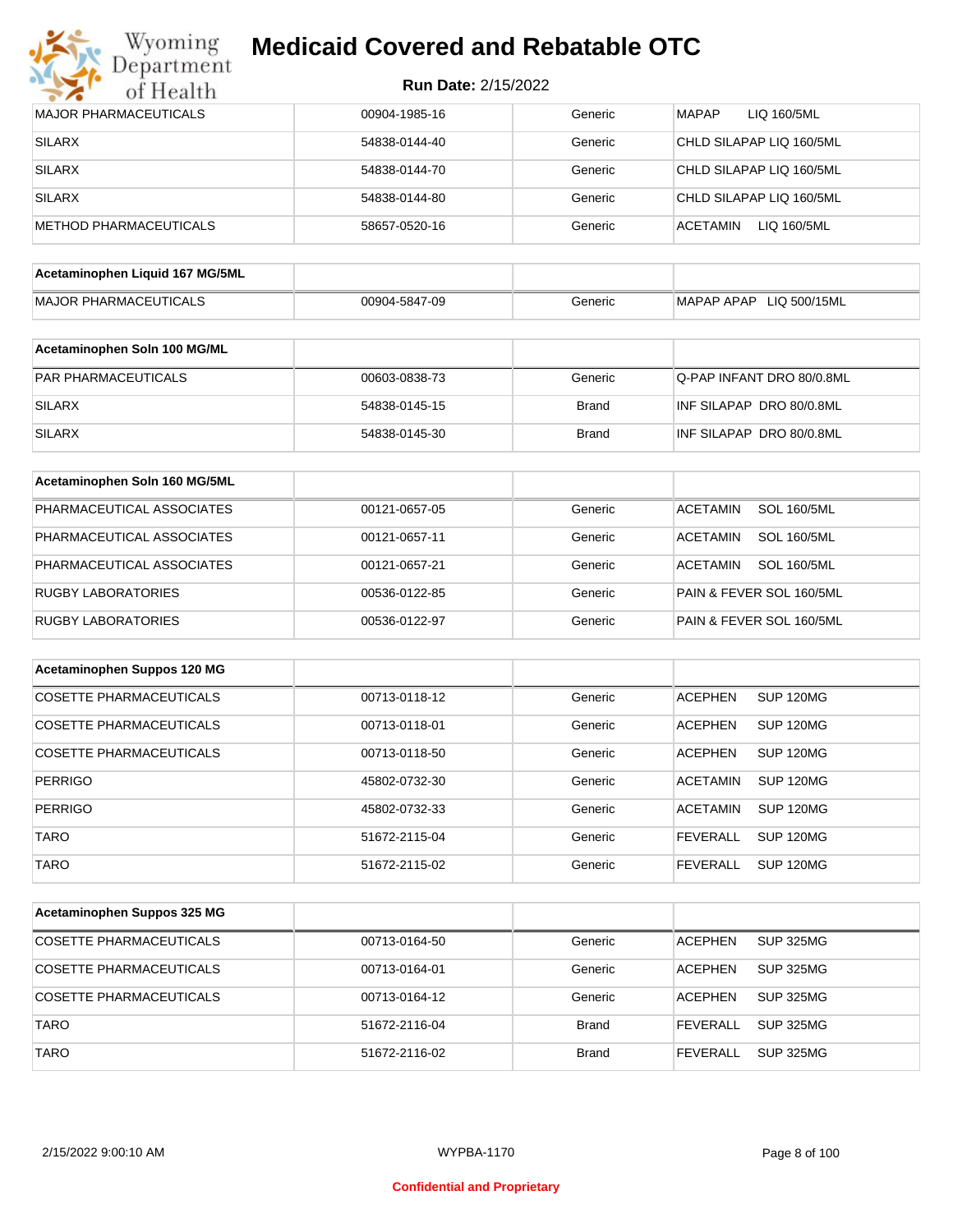

| Acetaminophen Suppos 650 MG    |               |              |                                     |
|--------------------------------|---------------|--------------|-------------------------------------|
| <b>COSETTE PHARMACEUTICALS</b> | 00713-0165-01 | Generic      | SUP 650MG<br><b>ACEPHEN</b>         |
| COSETTE PHARMACEUTICALS        | 00713-0165-12 | Generic      | <b>ACEPHEN</b><br>SUP 650MG         |
| COSETTE PHARMACEUTICALS        | 00713-0165-50 | Generic      | <b>ACEPHEN</b><br>SUP 650MG         |
| <b>PERRIGO</b>                 | 45802-0730-30 | Generic      | <b>ACETAMIN</b><br>SUP 650MG        |
| <b>PERRIGO</b>                 | 45802-0730-32 | Generic      | <b>ACETAMIN</b><br>SUP 650MG        |
| <b>PERRIGO</b>                 | 45802-0730-33 | Generic      | <b>ACETAMIN</b><br>SUP 650MG        |
| <b>TARO</b>                    | 51672-2117-04 | Generic      | <b>FEVERALL</b><br><b>SUP 650MG</b> |
|                                |               |              |                                     |
| Acetaminophen Suppos 80 MG     |               |              |                                     |
| <b>TARO</b>                    | 51672-2114-04 | <b>Brand</b> | FEVERALL INF SUP 80MG               |
| <b>TARO</b>                    | 51672-2114-02 | <b>Brand</b> | FEVERALL INF SUP 80MG               |
|                                |               |              |                                     |
| Acetaminophen Susp 160 MG/5ML  |               |              |                                     |
| <b>GEISS DESTIN &amp; DUNN</b> | 00113-0212-26 | Generic      | PAIN & FEVER SUS 160/5ML            |
| <b>PERRIGO</b>                 | 00113-0590-10 | Generic      | PAIN & FEVER SUS 160/5ML            |
| PHARMACEUTICAL ASSOCIATES      | 00121-1781-05 | Generic      | ACETAMINOPHN SUS 160/5ML            |
| <b>PERRIGO</b>                 | 00113-0105-26 | Generic      | PAIN RELIEF SUS 160/5ML             |
| <b>GEISS DESTIN &amp; DUNN</b> | 00113-0608-26 | Generic      | PAIN & FEVER SUS 160/5ML            |
| PAR PHARMACEUTICALS            | 00603-0841-54 | Generic      | Q-PAP CHILD SUS 160/5ML             |
| PAR PHARMACEUTICALS            | 00603-0842-54 | Generic      | Q-PAP CHILD SUS 160/5ML             |
| PAR PHARMACEUTICALS            | 00603-0843-54 | Generic      | Q-PAP CHILD SUS 160/5ML             |
| <b>RUGBY LABORATORIES</b>      | 00536-3606-96 | Generic      | PAIN & FEVER SUS 160/5ML            |
| <b>MAJOR PHARMACEUTICALS</b>   | 00904-6308-20 | Generic      | MAPAP CHILD SUS 160/5ML             |
| <b>BERGEN BRUNSWIG</b>         | 24385-0130-26 | Generic      | PAIN RELIEF SUS 160/5ML             |
| <b>TOPCO</b>                   | 36800-0175-26 | Generic      | PAIN RELIEF SUS 160/5ML             |
| LEADER BRAND PRODUCTS          | 37205-0575-16 | Generic      | PAIN & FEVER SUS 160/5ML            |
| <b>TOPCO</b>                   | 36800-0105-26 | Generic      | PAIN RELIEF SUS 160/5ML             |
| <b>TOPCO</b>                   | 36800-0130-26 | Generic      | PAIN RELIEF SUS 160/5ML             |
| PADAGIS                        | 45802-0201-26 | Generic      | ACETAMINOPHN SUS 160/5ML            |
| AMERISOURCE BERGEN DRUGS       | 46122-0042-46 | Generic      | PAIN & FEVER SUS 160/5ML            |
| AMERISOURCE BERGEN DRUGS       | 46122-0106-26 | Generic      | PAIN RELIEF SUS 160/5ML             |
| AMERISOURCE BERGEN DRUGS       | 46122-0042-03 | Generic      | PAIN & FEVER SUS 160/5ML            |
| AMERISOURCE BERGEN DRUGS       | 46122-0105-26 | Generic      | PAIN & FEVER SUS 160/5ML            |
| AMERISOURCE BERGEN DRUGS       | 46122-0050-46 | Generic      | PAIN RELIEF SUS 160/5ML             |
| AMERISOURCE BERGEN DRUGS       | 46122-0211-26 | Generic      | PAIN & FEVER SUS 160/5ML            |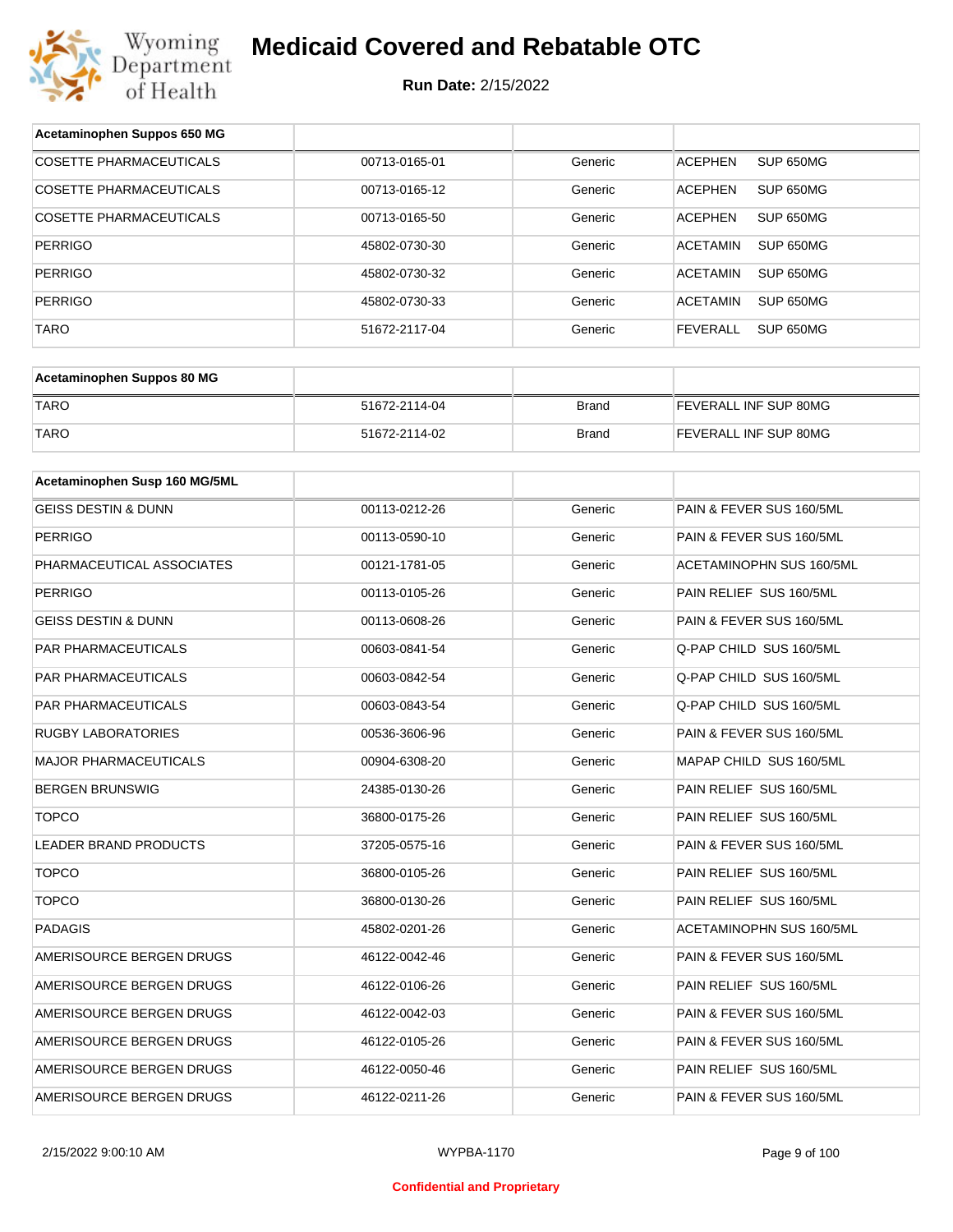| Wyoming<br>Department        | <b>Medicaid Covered and Rebatable OTC</b> |         |                          |
|------------------------------|-------------------------------------------|---------|--------------------------|
| of Health                    | <b>Run Date: 2/15/2022</b>                |         |                          |
| AMERISOURCE BERGEN DRUGS     | 46122-0214-26                             | Generic | PAIN & FEVER SUS 160/5ML |
| <b>MCKESSON SUNMARK</b>      | 49348-0081-30                             | Generic | PAIN & FEVER SUS 160/5ML |
| <b>MCKESSON SUNMARK</b>      | 49348-0123-34                             | Generic | PAIN & FEVER SUS 160/5ML |
| AMERISOURCE BERGEN DRUGS     | 46122-0210-26                             | Generic | PAIN & FEVER SUS 160/5ML |
| AMERISOURCE BERGEN DRUGS     | 46122-0212-26                             | Generic | PAIN & FEVER SUS 160/5ML |
| <b>MCKESSON SUNMARK</b>      | 49348-0325-34                             | Generic | PAIN & FEVER SUS 160/5ML |
| <b>MCKESSON SUNMARK</b>      | 49348-0430-30                             | Generic | PAIN & FEVER SUS 160/5ML |
| LEADER BRAND PRODUCTS        | 37205-0576-16                             | Generic | PAIN & FEVER SUS 160/5ML |
| LEADER BRAND PRODUCTS        | 37205-0577-16                             | Generic | PAIN & FEVER SUS 160/5ML |
| <b>LEADER BRAND PRODUCTS</b> | 37205-0676-26                             | Generic | PAIN & FEVER SUS 160/5ML |
| <b>PADAGIS</b>               | 45802-0203-26                             | Generic | ACETAMINOPHN SUS 160/5ML |
| AMERISOURCE BERGEN DRUGS     | 46122-0056-03                             | Generic | PAIN & FEVER SUS 160/5ML |
| AMERISOURCE BERGEN DRUGS     | 46122-0209-26                             | Generic | PAIN & FEVER SUS 160/5ML |
| <b>MCKESSON SUNMARK</b>      | 49348-0119-34                             | Generic | PAIN & FEVER SUS 160/5ML |
| <b>MCKESSON</b>              | 62011-0029-01                             | Generic | PAIN RELIEF SUS 160/5ML  |
| <b>MCKESSON</b>              | 62011-0001-01                             | Generic | PAIN & FEVER SUS 160/5ML |
| <b>MCKESSON</b>              | 62011-0022-01                             | Generic | PAIN & FEVER SUS 160/5ML |
| <b>MCKESSON</b>              | 62011-0183-01                             | Generic | PAIN & FEVER SUS 160/5ML |
| <b>MCKESSON</b>              | 62011-0247-01                             | Generic | PAIN & FEVER SUS 160/5ML |
| <b>MCKESSON</b>              | 62011-0002-01                             | Generic | PAIN & FEVER SUS 160/5ML |
| CHAIN DRUG MARKETING ASSOC   | 63868-0175-26                             | Generic | NON-ASPIRIN SUS 160/5ML  |
| CHAIN DRUG MARKETING ASSOC   | 63868-0176-26                             | Generic | NON-ASPIRIN SUS 160/5ML  |
| PRECISION DOSE, INC          | 68094-0588-59                             | Generic | ACETAMINOPHN SUS 325MG   |
| PRECISION DOSE, INC.         | 68094-0586-58                             | Generic | ACETAMINOPHN SUS 160/5ML |
| PRECISION DOSE, INC.         | 68094-0587-58                             | Generic | ACETAMINOPHN SUS 160/5ML |
| PRECISION DOSE, INC          | 68094-0587-59                             | Generic | ACETAMINOPHN SUS 160/5ML |
| PRECISION DOSE, INC          | 68094-0587-61                             | Generic | ACETAMINOPHN SUS 160/5ML |
| PRECISION DOSE, INC          | 68094-0587-62                             | Generic | ACETAMINOPHN SUS 160/5ML |
| PRECISION DOSE, INC          | 68094-0588-62                             | Generic | ACETAMINOPHN SUS 325MG   |

| Acetaminophen Susp 80 MG/0.8ML |               |         |                          |
|--------------------------------|---------------|---------|--------------------------|
| <b>TOPCO</b>                   | 36800-0008-05 | Generic | PAIN RELIEF DRO 80/0.8ML |
| <b>TOPCO</b>                   | 36800-0289-10 | Generic | PAIN RELIEF DRO 80/0.8ML |
| <b>TOPCO</b>                   | 36800-0289-05 | Generic | PAIN RELIEF DRO 80/0.8ML |

| Acetaminophen Tab 325 MG  |               |         |                                   |
|---------------------------|---------------|---------|-----------------------------------|
| <b>RUGBY LABORATORIES</b> | 00536-3222-10 | Generic | <b>PAIN &amp; FEVER TAB 325MG</b> |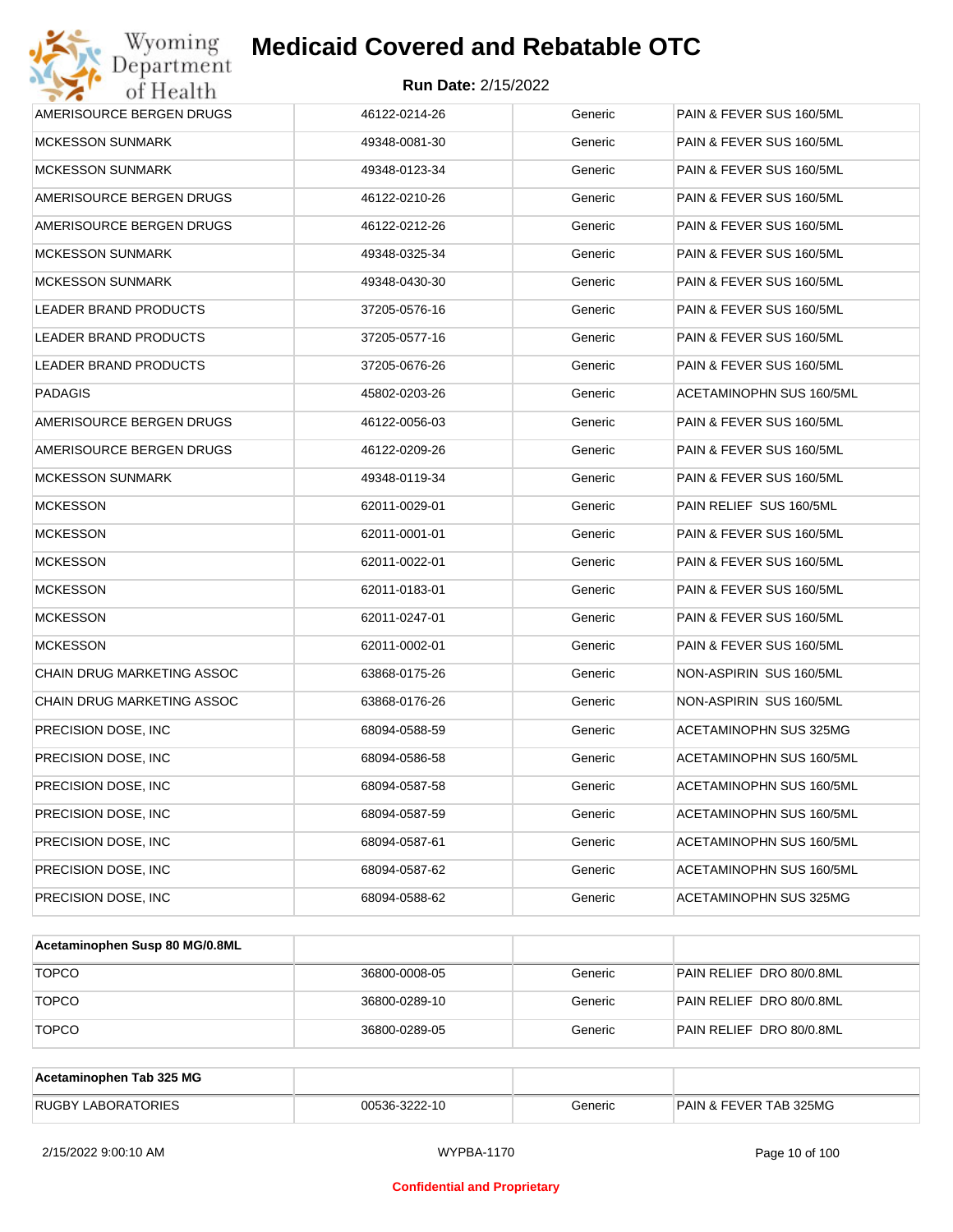# Wyoming<br>Department<br>of Health **Medicaid Covered and Rebatable OTC**

### **Run Date:** 2/15/2022

| PAR PHARMACEUTICAL           | 00603-0263-32 | Generic | Q-PAP<br><b>TAB 325MG</b>        |  |  |
|------------------------------|---------------|---------|----------------------------------|--|--|
| RUGBY LABORATORIES           | 00536-3222-01 | Generic | PAIN & FEVER TAB 325MG           |  |  |
| <b>MAJOR PHARMACEUTICALS</b> | 00904-1982-51 | Generic | <b>MAPAP</b><br><b>TAB 325MG</b> |  |  |
| <b>MAJOR PHARMACEUTICALS</b> | 00904-1982-59 | Generic | <b>MAPAP</b><br><b>TAB 325MG</b> |  |  |
| MAJOR PHARMACEUTICALS        | 00904-1982-60 | Generic | <b>MAPAP</b><br><b>TAB 325MG</b> |  |  |
| MAJOR PHARMACEUTICALS        | 00904-1982-61 | Generic | <b>MAPAP</b><br><b>TAB 325MG</b> |  |  |
| PAR PHARMACEUTICAL           | 00603-0263-29 | Generic | <b>TAB 325MG</b><br>Q-PAP        |  |  |
| MAJOR PHARMACEUTICALS        | 00904-1982-80 | Generic | <b>MAPAP</b><br><b>TAB 325MG</b> |  |  |
| SELECT BRAND                 | 15127-0072-08 | Generic | NON-ASPIRIN TAB 325MG            |  |  |
| PHARBEST PHARMACEUTICALS     | 16103-0353-08 | Generic | PHARBETOL TAB 325MG              |  |  |
| SELECT BRAND                 | 15127-0072-24 | Generic | NON-ASPIRIN TAB 325MG            |  |  |
| PHARBEST PHARMACEUTICALS     | 16103-0353-07 | Generic | PHARBETOL TAB 325MG              |  |  |
| BERGEN BRUNSWIG              | 24385-0403-78 | Generic | PAIN RELIEF TAB 325MG            |  |  |
| <b>TOPCO</b>                 | 36800-0403-78 | Generic | PAIN RELIEF TAB 325MG            |  |  |
| PHARBEST PHARMACEUTICALS     | 16103-0353-11 | Generic | PHARBETOL TAB 325MG              |  |  |
| AMERISOURCE BERGEN DRUGS     | 46122-0247-78 | Generic | PAIN RELIEF TAB 325MG            |  |  |
| <b>MCKESSON SUNMARK</b>      | 49348-0973-10 | Generic | PAIN RELIEVE TAB 325MG           |  |  |
| <b>MCKESSON</b>              | 62011-0032-01 | Generic | PAIN RELIEVE TAB 325MG           |  |  |
| AUBURN PHARMACEUTICAL        | 62107-0052-01 | Generic | TACTINAL<br><b>TAB 325MG</b>     |  |  |
| AUBURN PHARMACEUTICAL        | 62107-0052-10 | Generic | TACTINAL<br><b>TAB 325MG</b>     |  |  |
| <b>SKY PACKAGING</b>         | 63739-0440-01 | Generic | ACETAMIN<br>TAB 325MG            |  |  |
| CHAIN DRUG CONSORTIUM        | 68016-0246-00 | Generic | NON-ASPIRIN TAB 325MG            |  |  |
|                              |               |         |                                  |  |  |
| Acetaminophen Tab 500 MG     |               |         |                                  |  |  |
| PERRIGO                      | 00113-0484-62 | Generic | PAIN RELIEF TAB 500MG            |  |  |
| PERRIGO                      | 00113-0484-78 | Generic | PAIN RELIEF TAB 500MG            |  |  |
| <b>PERRIGO</b>               | 00113-0484-71 | Generic | PAIN RELIEF TAB 500MG            |  |  |
| PERRIGO                      | 00113-0484-90 | Generic | PAIN RELIEF TAB 500MG            |  |  |
| PERRIGO                      | 00113-0227-71 | Generic | PAIN RELIEF TAB 500MG            |  |  |
| <b>MAJOR PHARMACEUTICALS</b> | 00904-1983-24 | Generic | TAB 500MG<br>MAPAP               |  |  |
| <b>MAJOR PHARMACEUTICALS</b> | 00904-1983-51 | Generic | TAB 500MG<br>MAPAP               |  |  |
| RUGBY LABORATORIES           | 00536-3218-01 | Generic | PAIN & FEVER TAB 500MG           |  |  |
| RUGBY LABORATORIES           | 00536-3218-10 | Generic | PAIN & FEVER TAB 500MG           |  |  |
| <b>MAJOR PHARMACEUTICALS</b> | 00904-1988-59 | Generic | TAB 500MG<br>MAPAP               |  |  |
| MAJOR PHARMACEUTICALS        | 00904-1988-60 | Generic | TAB 500MG<br>MAPAP               |  |  |
| <b>MAJOR PHARMACEUTICALS</b> | 00904-1988-61 | Generic | TAB 500MG<br>MAPAP               |  |  |
| <b>MAJOR PHARMACEUTICALS</b> | 00904-1988-80 | Generic | <b>MAPAP</b><br>TAB 500MG        |  |  |

### **Confidential and Proprietary**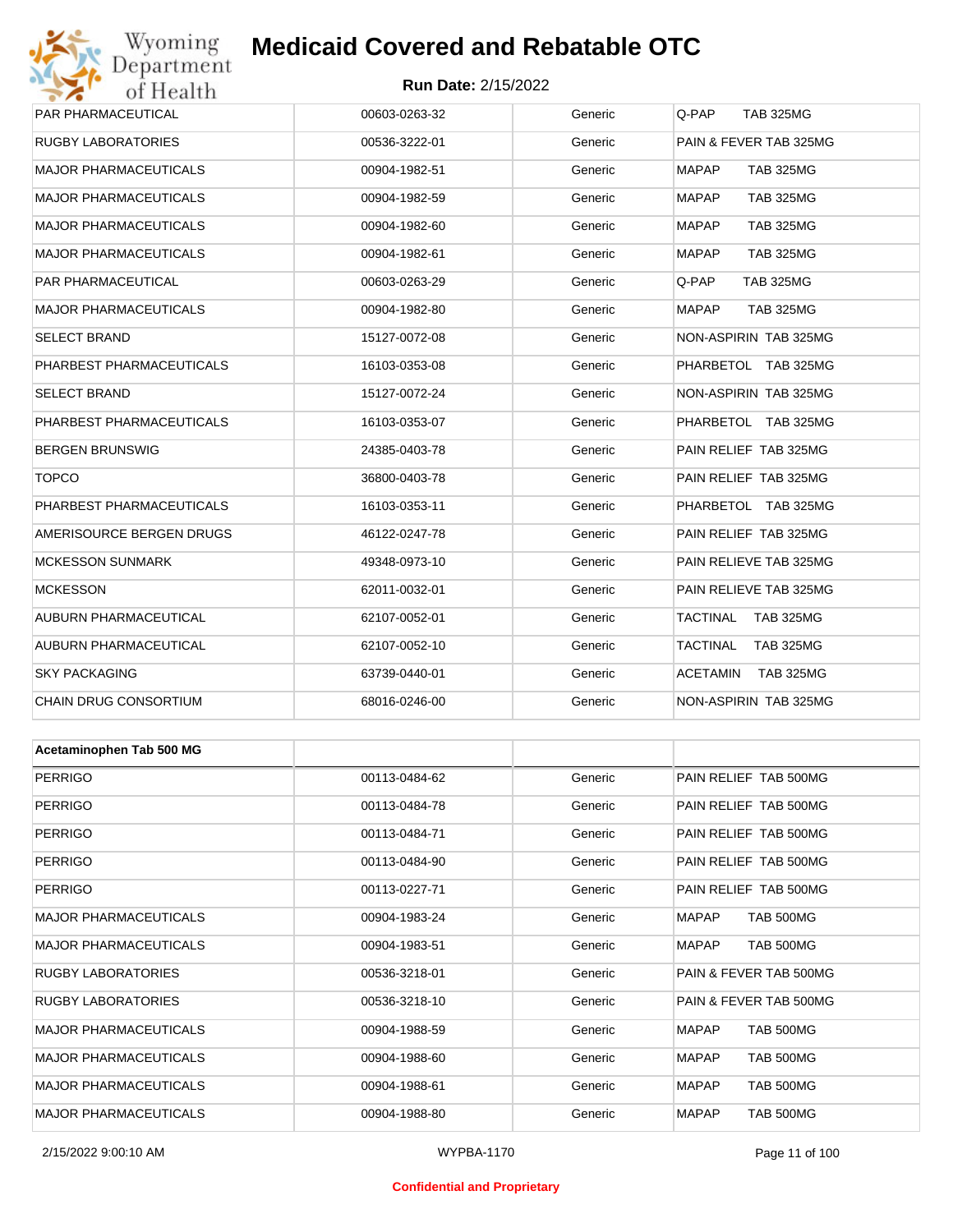

| RUGBY LABORATORIES       | 00536-3231-10 | Generic | PAIN & FEVER TAB 500MG    |
|--------------------------|---------------|---------|---------------------------|
| PAR PHARMACEUTICAL       | 00603-0268-29 | Generic | Q-PAP<br>TAB 500MG        |
| PAR PHARMACEUTICAL       | 00603-0268-32 | Generic | Q-PAP<br>TAB 500MG        |
| MAJOR PHARMACEUTICALS    | 00904-1983-59 | Generic | MAPAP<br>TAB 500MG        |
| MAJOR PHARMACEUTICALS    | 00904-1983-60 | Generic | MAPAP<br>TAB 500MG        |
| MAJOR PHARMACEUTICALS    | 00904-1983-80 | Generic | MAPAP<br>TAB 500MG        |
| MAJOR PHARMACEUTICALS    | 00904-1983-94 | Generic | <b>MAPAP</b><br>TAB 500MG |
| MAJOR PHARMACEUTICALS    | 00904-5816-60 | Generic | MAPAP<br>TAB 500MG/RR     |
| RUGBY LABORATORIES       | 00536-3231-01 | Generic | PAIN & FEVER TAB 500MG    |
| MAJOR PHARMACEUTICALS    | 00904-1983-40 | Generic | MAPAP<br>TAB 500MG        |
| SELECT BRAND             | 15127-0735-08 | Generic | NON-ASPIRIN TAB 500MG     |
| SELECT BRAND             | 15127-0735-16 | Generic | NON-ASPIRIN TAB 500MG     |
| SELECT BRAND             | 15127-0735-09 | Generic | NON-ASPIRIN TAB 500MG     |
| BERGEN BRUNSWIG          | 24385-0484-47 | Generic | PAIN RELIEF TAB 500MG     |
| <b>TOPCO</b>             | 36800-0405-78 | Generic | PAIN RELIEF TAB 500MG     |
| <b>TOPCO</b>             | 36800-0484-62 | Generic | PAIN RELIEF TAB 500MG     |
| <b>TOPCO</b>             | 36800-0484-78 | Generic | PAIN RELIEF TAB 500MG     |
| LEADER BRAND PRODUCTS    | 37205-0594-78 | Generic | PAIN RELIEVE TAB 500MG    |
| <b>TOPCO</b>             | 36800-0010-71 | Generic | PAIN RELIEF TAB 500MG     |
| <b>TOPCO</b>             | 36800-0405-72 | Generic | PAIN RELIEF TAB 500MG     |
| <b>TOPCO</b>             | 36800-0484-71 | Generic | PAIN RELIEF TAB 500MG     |
| SELECT BRAND             | 15127-0730-06 | Generic | NON-ASPIRIN TAB 500MG     |
| SELECT BRAND             | 15127-0730-21 | Generic | NON-ASPIRIN TAB 500MG     |
| SELECT BRAND             | 15127-0735-05 | Generic | NON-ASPIRIN TAB 500MG     |
| BERGEN BRUNSWIG          | 24385-0145-71 | Generic | PAIN RELIEF TAB 500MG     |
| PHARBEST PHARMACEUTICALS | 16103-0376-06 | Generic | PHARBETOL TAB 500MG       |
| PHARBEST PHARMACEUTICALS | 16103-0376-08 | Generic | PHARBETOL TAB 500MG       |
| PHARBEST PHARMACEUTICALS | 16103-0376-11 | Generic | PHARBETOL TAB 500MG       |
| <b>TOPCO</b>             | 36800-0227-71 | Generic | PAIN RELIEF TAB 500MG     |
| <b>TOPCO</b>             | 36800-0227-78 | Generic | PAIN RELIEF TAB 500MG     |
| <b>TOPCO</b>             | 36800-0484-90 | Generic | PAIN RELIEF TAB 500MG     |
| BERGEN BRUNSWIG          | 24385-0484-71 | Generic | PAIN RELIEF TAB 500MG     |
| BERGEN BRUNSWIG          | 24385-0484-78 | Generic | PAIN RELIEF TAB 500MG     |
| BERGEN BRUNSWIG          | 24385-0484-90 | Generic | PAIN RELIEF TAB 500MG     |
| <b>TOPCO</b>             | 36800-0010-78 | Generic | PAIN RELIEF TAB 500MG     |
| <b>TOPCO</b>             | 36800-0046-62 | Generic | PAIN RELIEVE TAB 500MG    |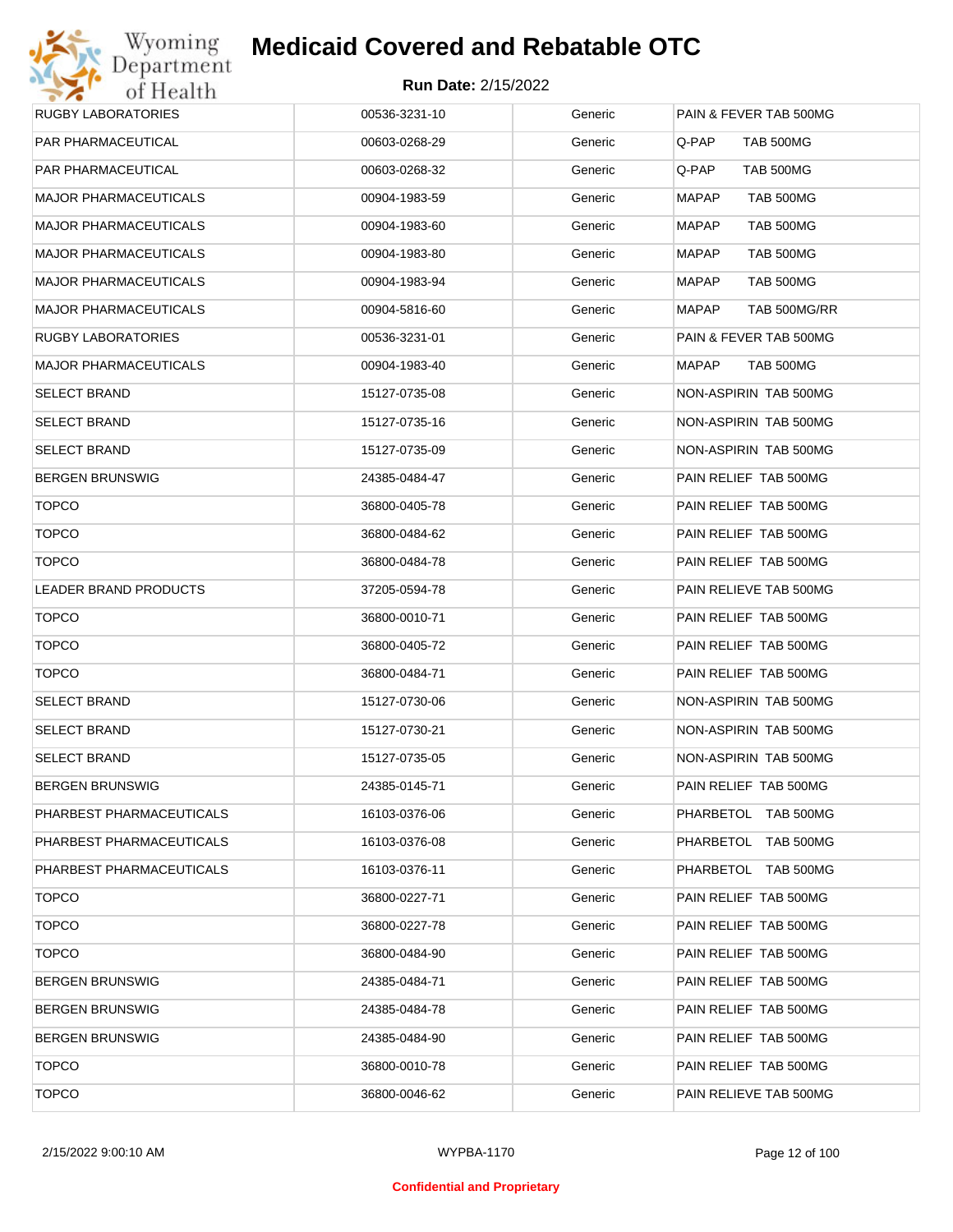

# Wyoming<br>Department<br>of Health

# **Medicaid Covered and Rebatable OTC**

| <b>TOPCO</b>                 | 36800-0046-71 | Generic | PAIN RELIEVE TAB 500MG              |  |  |
|------------------------------|---------------|---------|-------------------------------------|--|--|
| <b>TOPCO</b>                 | 36800-0046-78 | Generic | PAIN RELIEVE TAB 500MG              |  |  |
| <b>TOPCO</b>                 | 36800-0046-83 | Generic | PAIN RELIEVE TAB 500MG              |  |  |
| <b>LEADER BRAND PRODUCTS</b> | 37205-0594-90 | Generic | PAIN RELIEVE TAB 500MG              |  |  |
| AMERISOURCE BERGEN DRUGS     | 46122-0178-78 | Generic | PAIN RELIEVE TAB 500MG              |  |  |
| <b>MCKESSON SUNMARK</b>      | 49348-0042-10 | Generic | PAIN RELIEVE TAB 500MG              |  |  |
| <b>MCKESSON SUNMARK</b>      | 49348-0042-14 | Generic | PAIN RELIEVE TAB 500MG              |  |  |
| <b>MCKESSON SUNMARK</b>      | 49348-0042-09 | Generic | PAIN RELIEVE TAB 500MG              |  |  |
| <b>MCKESSON SUNMARK</b>      | 49348-0730-09 | Generic | PAIN RELIEVE TAB 500MG              |  |  |
| <b>LEADER BRAND PRODUCTS</b> | 37205-0593-71 | Generic | PAIN RELIEVE TAB 500MG              |  |  |
| LEADER BRAND PRODUCTS        | 37205-0593-78 | Generic | PAIN RELIEVE TAB 500MG              |  |  |
| LEADER BRAND PRODUCTS        | 37205-0594-71 | Generic | PAIN RELIEVE TAB 500MG              |  |  |
| <b>LEADER BRAND PRODUCTS</b> | 37205-0980-71 | Generic | PAIN RELIEVE TAB 500MG/RR           |  |  |
| <b>LEADER BRAND PRODUCTS</b> | 37205-0980-78 | Generic | PAIN RELIEVE TAB 500MG/RR           |  |  |
| PERRIGO PHARMACEUTICALS      | 45802-0484-78 | Generic | ACETAMIN<br>TAB 500MG               |  |  |
| PERRIGO PHARMACEUTICALS      | 45802-0484-90 | Generic | ACETAMIN<br>TAB 500MG               |  |  |
| <b>MCKESSON SUNMARK</b>      | 49348-0730-10 | Generic | PAIN RELIEVE TAB 500MG              |  |  |
| <b>MCKESSON SUNMARK</b>      | 49348-0998-10 | Generic | PAIN RELIEVE TAB 500MG              |  |  |
| <b>MCKESSON</b>              | 62011-0027-01 | Generic | PAIN RELIEF TAB 500MG               |  |  |
| <b>MCKESSON</b>              | 62011-0023-03 | Generic | PAIN RELIEF TAB 500MG               |  |  |
| <b>MCKESSON</b>              | 62011-0049-01 | Generic | PAIN RELIEF TAB 500MG               |  |  |
| AUBURN PHARMACEUTICAL        | 62107-0050-01 | Generic | TACTINAL<br>TAB 500MG               |  |  |
| <b>AUBURN PHARMACEUTICAL</b> | 62107-0050-10 | Generic | TACTINAL<br>TAB 500MG               |  |  |
| AUBURN PHARMACEUTICAL        | 62107-0051-01 | Generic | <b>TACTINAL</b><br>TAB 500MG        |  |  |
| <b>MCKESSON</b>              | 62011-0023-01 | Generic | PAIN RELIEF TAB 500MG               |  |  |
| AUBURN PHARMACEUTICAL        | 62107-0051-10 | Generic | <b>TACTINAL</b><br><b>TAB 500MG</b> |  |  |
| CHAIN DRUG MARKETING ASSOC   | 63868-0503-50 | Generic | NON-ASPIRIN TAB 500MG               |  |  |
| CHAIN DRUG MARKETING ASSOC   | 63868-0507-01 | Generic | NON-ASPIRIN TAB 500MG               |  |  |
| CHAIN DRUG MARKETING ASSOC   | 63868-0987-10 | Generic | NON-ASPIRIN TAB 500MG/RR            |  |  |
| CHAIN DRUG MARKETING ASSOC   | 63868-0987-50 | Generic | NON-ASPIRIN TAB 500MG/RR            |  |  |
|                              |               |         |                                     |  |  |

| Acetaminophen Tab ER 650 MG    |               |         |                        |
|--------------------------------|---------------|---------|------------------------|
| <b>PERRIGO</b>                 | 00113-0544-71 | Generic | ARTHRTS PAIN TAB 650MG |
| <b>GEISS DESTIN &amp; DUNN</b> | 00113-0217-71 | Generic | PAIN RELIEF TAB 650MG  |
| <b>PERRIGO</b>                 | 00113-0544-62 | Generic | ARTHRTS PAIN TAB 650MG |
| <b>MAJOR PHARMACEUTICALS</b>   | 00904-5769-60 | Generic | ARTHRTS PAIN TAB 650MG |
| <b>TOPCO</b>                   | 36800-0544-71 | Generic | ARTHRTS PAIN TAB 650MG |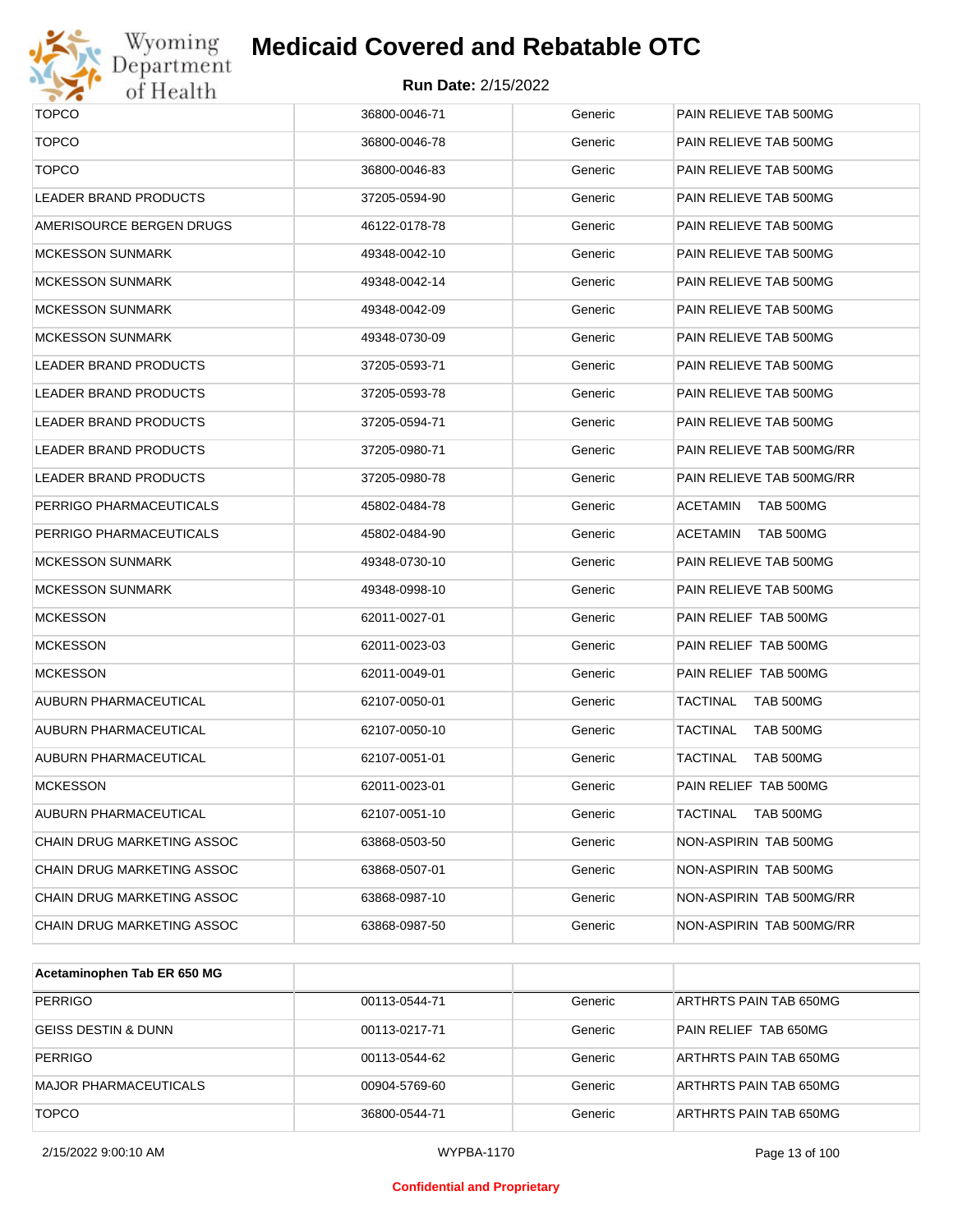# Wyoming<br>Department<br>of Health

# **Medicaid Covered and Rebatable OTC**

### **Run Date:** 2/15/2022

| <b>LEADER BRAND PRODUCTS</b>   | 37205-0034-78 | Generic | ARTHRTS PAIN TAB 650MG      |  |  |
|--------------------------------|---------------|---------|-----------------------------|--|--|
| <b>TOPCO</b>                   | 36800-0544-62 | Generic | ARTHRTS PAIN TAB 650MG      |  |  |
| <b>TOPCO</b>                   | 36800-0544-78 | Generic | ARTHRTS PAIN TAB 650MG      |  |  |
| BERGEN BRUNSWIG                | 24385-0629-71 | Generic | ARTHRTS PAIN TAB 650MG      |  |  |
| BERGEN BRUNSWIG                | 24385-0629-78 | Generic | ARTHRTS PAIN TAB 650MG      |  |  |
| <b>TOPCO</b>                   | 36800-0217-78 | Generic | 8 HOUR PAIN TAB 650MG       |  |  |
| <b>TOPCO</b>                   | 36800-0966-47 | Generic | ARTHRTS PAIN TAB 650MG      |  |  |
| AMERISOURCE BERGEN DRUGS       | 46122-0062-71 | Generic | 8HR PAIN REL TAB 650MG      |  |  |
| AMERISOURCE BERGEN DRUGS       | 46122-0170-81 | Generic | ARTHRTS PAIN TAB 650MG      |  |  |
| LEADER BRAND PRODUCTS          | 37205-0477-78 | Generic | 8 HOUR PAIN TAB 650MG       |  |  |
| AMERISOURCE BERGEN DRUGS       | 46122-0062-78 | Generic | 8HR PAIN REL TAB 650MG      |  |  |
| MCKESSON SUNMARK               | 49348-0921-09 | Generic | ARTHRTS PAIN TAB 650MG      |  |  |
| <b>MCKESSON SUNMARK</b>        | 49348-0921-10 | Generic | ARTHRTS PAIN TAB 650MG      |  |  |
| OHM LABS                       | 51660-0333-01 | Generic | ARTHRTS PAIN TAB 650MG      |  |  |
| OHM LABS                       | 51660-0333-50 | Generic | ARTHRTS PAIN TAB 650MG      |  |  |
| <b>MCKESSON SUNMARK</b>        | 49348-0924-09 | Generic | 8 HOUR PAIN TAB 650MG       |  |  |
| <b>MCKESSON SUNMARK</b>        | 49348-0924-10 | Generic | 8 HOUR PAIN TAB 650MG       |  |  |
| MCKESSON                       | 62011-0026-01 | Generic | ARTHRTS PAIN TAB 650MG      |  |  |
| CHAIN DRUG MARKETING ASSOC     | 63868-0089-01 | Generic | ARTHRTS PAIN TAB 650MG      |  |  |
| CHAIN DRUG MARKETING ASSOC     | 63868-0089-50 | Generic | ARTHRTS PAIN TAB 650MG      |  |  |
| AMERICAN HEALTH PACKAGING      | 68084-0777-95 | Generic | ACETAMINOPHE TAB 650MG ER   |  |  |
| AMERICAN HEALTH PACKAGING      | 68084-0777-25 | Generic | ACETAMINOPHE TAB 650MG ER   |  |  |
|                                |               |         |                             |  |  |
| <b>Aspirin Chew Tab 81 MG</b>  |               |         |                             |  |  |
| <b>GEISS DESTIN &amp; DUNN</b> | 00113-0274-68 | Generic | <b>ASPIRIN</b><br>CHW 81MG  |  |  |
| GEISS DESTIN & DUNN            | 00113-0467-68 | Generic | <b>ASPIRIN</b><br>CHW 81MG  |  |  |
| PAR PHARMACEUTICAL             | 00603-0024-36 | Generic | <b>ASPIRIN</b><br>CHW 81MG  |  |  |
| MAJOR PHARMACEUTICALS          | 00904-4040-73 | Generic | ASPIRIN<br>CHW 81MG         |  |  |
| RUGBY LABORATORIES             | 00536-1008-36 | Generic | ASPIRIN<br>CHW 81MG         |  |  |
| <b>MAJOR PHARMACEUTICALS</b>   | 00904-6288-89 | Generic | ASPIRIN LOW CHW 81MG        |  |  |
| PHARBEST PHARMACEUTICALS       | 16103-0366-11 | Generic | <b>ASPIRIN</b><br>CHW 81MG  |  |  |
| PHARBEST PHARMACEUTICALS       | 16103-0366-05 | Generic | ASPIRIN<br>CHW 81MG         |  |  |
| BERGEN BRUNSWIG                | 24385-0278-68 | Generic | <b>GNP ASPIRIN CHW 81MG</b> |  |  |
| <b>TOPCO</b>                   | 36800-0259-68 | Generic | ASPIRIN<br>CHW 81MG         |  |  |
| <b>BERGEN BRUNSWIG</b>         | 24385-0028-68 | Generic | GNP ASPIRIN CHW 81MG        |  |  |

BERGEN BRUNSWIG 
BROW CHARGEN BRUNSWIG 

BROW CHARGEN BRUNSWIG 

BROW CHARGEN BRUNSWIG TOPCO 36800-0467-68 Generic ASPIRIN LOW CHW 81MG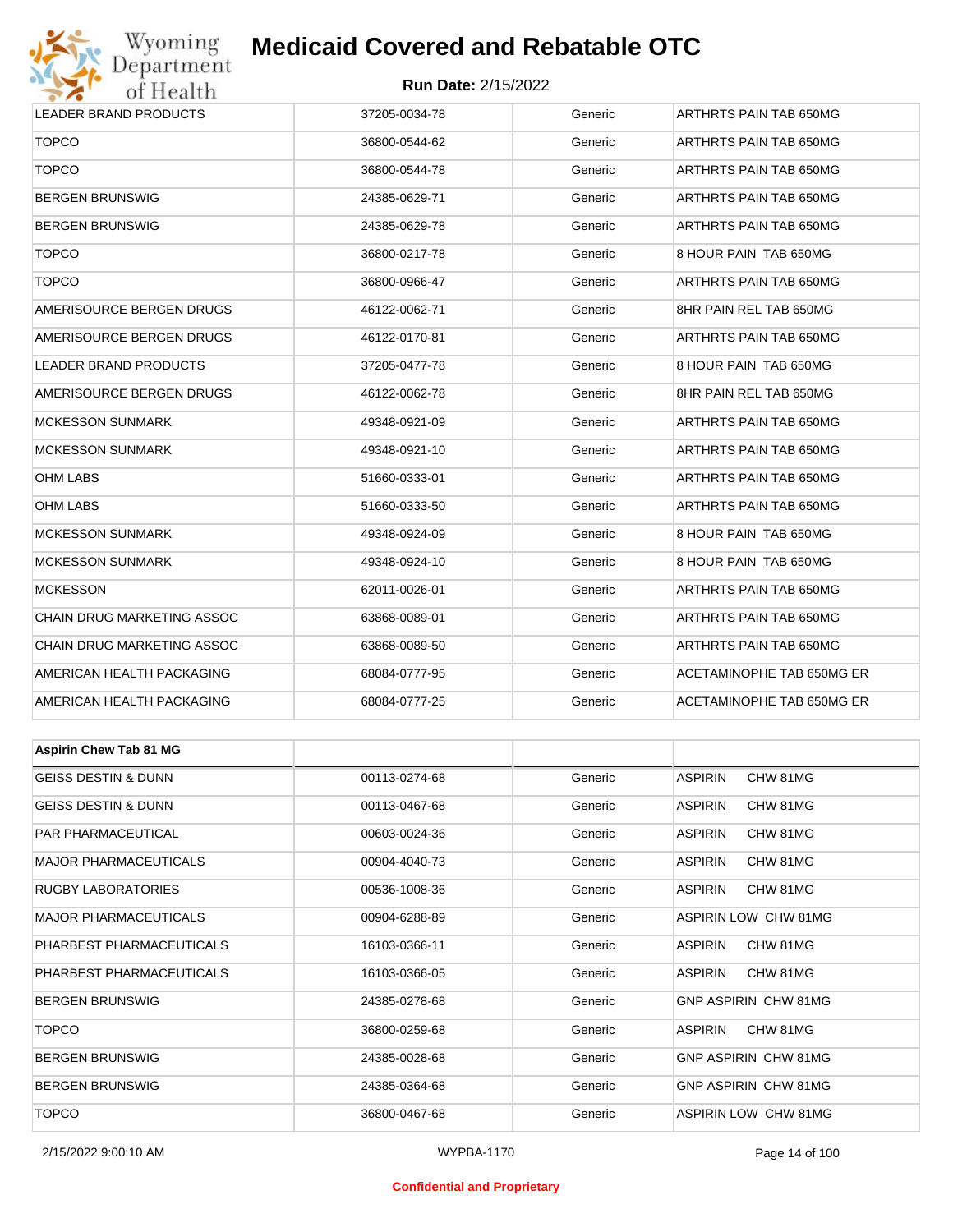

| <b>SELECT BRAND</b>          | 15127-0241-36 | Generic | SB CHILD ASA CHW 81MG |
|------------------------------|---------------|---------|-----------------------|
| <b>TOPCO</b>                 | 36800-0274-68 | Generic | ASPIRIN LOW CHW 81MG  |
| <b>LEADER BRAND PRODUCTS</b> | 37205-0369-68 | Generic | ASPIRIN<br>CHW 81MG   |
| LEADER BRAND PRODUCTS        | 37205-0708-68 | Generic | CHILD ASA CHW 81MG    |
| <b>MCKESSON SUNMARK</b>      | 49348-0757-07 | Generic | SM ASPIRIN CHW 81MG   |
| LEADER BRAND PRODUCTS        | 37205-0467-68 | Generic | CHILD ASA CHW 81MG    |
| <b>MCKESSON SUNMARK</b>      | 49348-0191-07 | Generic | SM CHILD ASA CHW 81MG |
| <b>MCKESSON SUNMARK</b>      | 49348-0498-07 | Generic | SM ASPIRIN CHW 81MG   |
| TIME-CAP LABS                | 49483-0334-63 | Generic | ASPIRIN LOW CHW 81MG  |
| <b>MCKESSON</b>              | 62011-0028-01 | Generic | HM ASPIRIN CHW 81MG   |
| <b>MCKESSON</b>              | 62011-0021-01 | Generic | HM ASPIRIN CHW 81MG   |
| <b>MCKESSON</b>              | 62011-0212-01 | Generic | HM ASPIRIN CHW 81MG   |
| AUBURN PHARMACEUTICAL        | 62107-0026-36 | Generic | CHILD ASA LS CHW 81MG |
|                              |               |         |                       |

| <b>Aspirin Suppos 300 MG</b> |               |         |                |           |
|------------------------------|---------------|---------|----------------|-----------|
| PADAGIS                      | 00574-7034-12 | Generic | <b>ASPIRIN</b> | SUP 300MG |

| <b>Aspirin Suppos 600 MG</b> |               |         |                |           |
|------------------------------|---------------|---------|----------------|-----------|
| PADAGIS                      | 00574-7036-12 | Generic | <b>ASPIRIN</b> | SUP 600MG |

| Aspirin Tab 325 MG             |               |         |                                    |
|--------------------------------|---------------|---------|------------------------------------|
| <b>GEISS DESTIN &amp; DUNN</b> | 00113-0416-87 | Generic | <b>ASPIRIN</b><br><b>TAB 325MG</b> |
| <b>GEISS DESTIN &amp; DUNN</b> | 00113-0416-90 | Generic | <b>ASPIRIN</b><br><b>TAB 325MG</b> |
| <b>GEISS DESTIN &amp; DUNN</b> | 00113-0416-78 | Generic | <b>ASPIRIN</b><br><b>TAB 325MG</b> |
| <b>RUGBY LABORATORIES</b>      | 00536-1054-29 | Generic | <b>ASPIRIN</b><br><b>TAB 325MG</b> |
| <b>MAJOR PHARMACEUTICALS</b>   | 00904-2009-40 | Generic | <b>ASPIRIN</b><br><b>TAB 325MG</b> |
| <b>RUGBY LABORATORIES</b>      | 00536-3305-10 | Generic | <b>ASPIRIN</b><br><b>TAB 325MG</b> |
| <b>RUGBY LABORATORIES</b>      | 00536-1053-05 | Generic | <b>ASPIRIN</b><br><b>TAB 325MG</b> |
| <b>RUGBY LABORATORIES</b>      | 00536-1053-01 | Generic | <b>TAB 325MG</b><br><b>ASPIRIN</b> |
| <b>RUGBY LABORATORIES</b>      | 00536-3305-01 | Generic | <b>TAB 325MG</b><br><b>ASPIRIN</b> |
| <b>SELECT BRAND</b>            | 15127-0738-10 | Generic | SB ASPIRIN TAB 325MG               |
| <b>SELECT BRAND</b>            | 15127-0738-21 | Generic | SB ASPIRIN TAB 325MG               |
| <b>MAJOR PHARMACEUTICALS</b>   | 00904-2009-60 | Generic | <b>ASPIRIN</b><br><b>TAB 325MG</b> |
| <b>SELECT BRAND</b>            | 15127-0738-05 | Generic | SB ASPIRIN TAB 325MG               |
| <b>SELECT BRAND</b>            | 15127-0738-01 | Generic | SB ASPIRIN TAB 325MG               |
| PHARBEST PHARMACEUTICALS       | 16103-0365-11 | Generic | <b>ASPIRIN</b><br><b>TAB 325MG</b> |
| PHARBEST PHARMACEUTICALS       | 16103-0365-08 | Generic | <b>ASPIRIN</b><br><b>TAB 325MG</b> |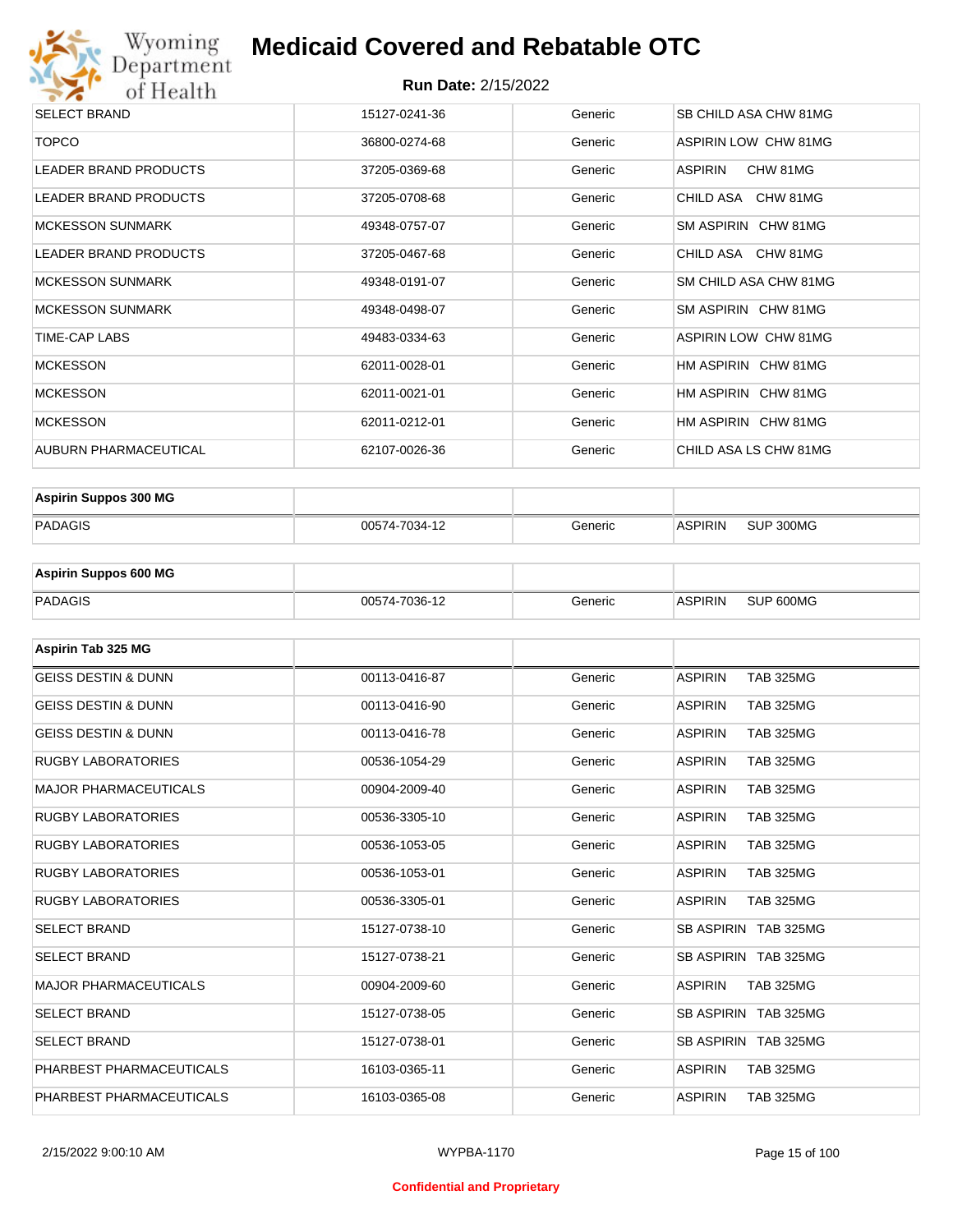# Wyoming<br>Department<br>of Health

# **Medicaid Covered and Rebatable OTC**

| <b>MCKESSON SUNMARK</b>    | 49348-0001-10 | Generic | SM ASPIRIN TAB 325MG               |
|----------------------------|---------------|---------|------------------------------------|
| <b>MCKESSON SUNMARK</b>    | 49348-0001-23 | Generic | SM ASPIRIN TAB 325MG               |
| <b>MCKESSON SUNMARK</b>    | 49348-0001-14 | Generic | SM ASPIRIN TAB 325MG               |
| TIME-CAP LABS              | 49483-0011-10 | Generic | <b>ASPIRIN</b><br><b>TAB 325MG</b> |
| <b>MCKESSON</b>            | 62011-0020-01 | Generic | HM ASPIRIN TAB 325MG               |
| CHAIN DRUG MARKETING ASSOC | 63868-0352-03 | Generic | OC ASPIRIN TAB 325MG               |
| CHAIN DRUG MARKETING ASSOC | 63868-0352-10 | Generic | OC ASPIRIN TAB 325MG               |

| Aspirin Tab Delayed Release 325 MG |               |         |                                       |
|------------------------------------|---------------|---------|---------------------------------------|
| PAR PHARMACEUTICAL                 | 00603-0168-21 | Generic | <b>ASPIRIN</b><br>TAB 325MG EC        |
| MAJOR PHARMACEUTICALS              | 00904-2013-80 | Generic | <b>ASPIRIN</b><br>TAB 325MG EC        |
| <b>RUGBY LABORATORIES</b>          | 00536-3313-01 | Generic | ASPIRIN<br>TAB 325MG EC               |
| <b>RUGBY LABORATORIES</b>          | 00536-3313-10 | Generic | <b>ASPIRIN</b><br>TAB 325MG EC        |
| PAR PHARMACEUTICAL                 | 00603-0169-21 | Generic | <b>ASPIRIN</b><br>TAB 325MG EC        |
| <b>PAR PHARMACEUTICAL</b>          | 00603-0169-32 | Generic | ASPIRIN<br>TAB 325MG EC               |
| <b>MAJOR PHARMACEUTICALS</b>       | 00904-2011-59 | Generic | ASPIRIN<br>TAB 325MG EC               |
| <b>MAJOR PHARMACEUTICALS</b>       | 00904-2013-60 | Generic | ASPIRIN<br>TAB 325MG EC               |
| <b>MAJOR PHARMACEUTICALS</b>       | 00904-2013-72 | Generic | <b>ASPIRIN</b><br>TAB 325MG EC        |
| PHARBEST PHARMACEUTICALS           | 16103-0357-08 | Generic | <b>ASPIRIN</b><br>TAB 325MG EC        |
| PHARBEST PHARMACEUTICALS           | 16103-0357-11 | Generic | <b>ASPIRIN</b><br>TAB 325MG EC        |
| <b>TOPCO</b>                       | 36800-0429-02 | Generic | <b>ASPIRIN</b><br>TAB 325MG EC        |
| LEADER BRAND PRODUCTS              | 37205-0429-96 | Generic | ASPIRIN<br>TAB 325MG EC               |
| <b>BERGEN BRUNSWIG</b>             | 24385-0429-02 | Generic | GNP ASPIRIN TAB 325MG EC              |
| <b>BERGEN BRUNSWIG</b>             | 24385-0429-90 | Generic | GNP ASPIRIN TAB 325MG EC              |
| LEADER BRAND PRODUCTS              | 37205-0429-87 | Generic | <b>ASPIRIN</b><br><b>TAB 325MG EC</b> |
| <b>MCKESSON SUNMARK</b>            | 49348-0937-14 | Generic | SM ASPIRIN TAB 325MG EC               |
| <b>TIME-CAP LABS</b>               | 49483-0331-10 | Generic | <b>ASPIRIN</b><br><b>TAB 325MG EC</b> |
| <b>WAL-MART</b>                    | 50844-0227-12 | Generic | EQ ASPIRIN TAB 325MG EC               |
| <b>MCKESSON SUNMARK</b>            | 49348-0937-82 | Generic | SM ASPIRIN TAB 325MG EC               |
| <b>TIME-CAP LABS</b>               | 49483-0331-01 | Generic | ASPIRIN<br>TAB 325MG EC               |
| <b>MCKESSON</b>                    | 62011-0040-01 | Generic | TAB 325MG EC<br>ASPIRIN               |
| AUBURN PHARMACEUTICAL              | 62107-0028-32 | Generic | <b>ECPIRIN</b><br>TAB 325MG EC        |
| <b>SKY PACKAGING</b>               | 63739-0523-01 | Generic | ASPIRIN<br>TAB 325MG EC               |
| AUBURN PHARMACEUTICAL              | 62107-0028-01 | Generic | <b>ECPIRIN</b><br>TAB 325MG EC        |

| Aspirin Tab Delayed Release 81 MG |               |         |         |             |
|-----------------------------------|---------------|---------|---------|-------------|
| <b>RUGBY LABORATORIES</b>         | 00536-1004-10 | Generic | ASPIRIN | TAB 81MG EC |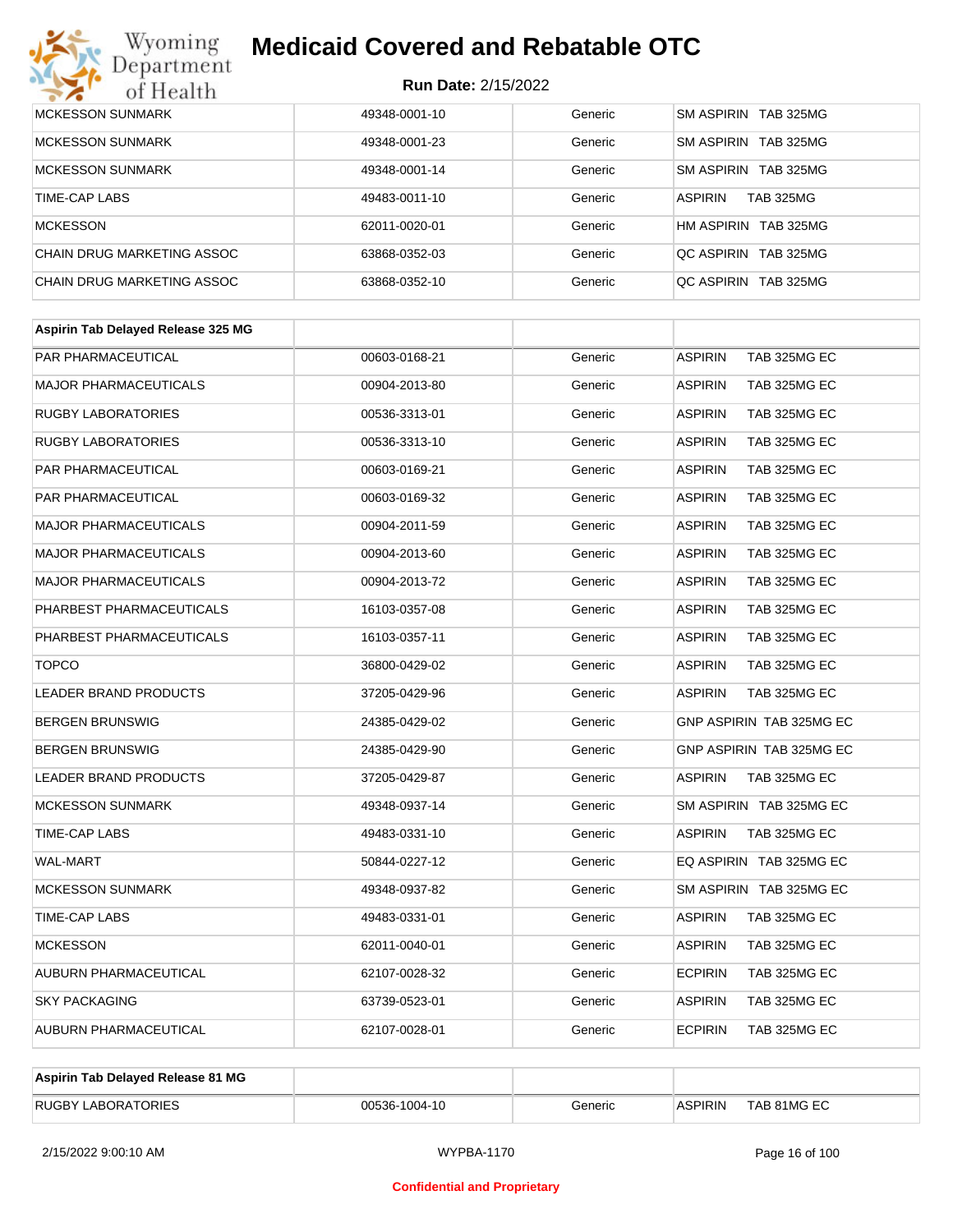# **Run Date:** 2/15/2022 **Medicaid Covered and Rebatable OTC**

| <b>RUGBY LABORATORIES</b>    | 00536-1004-41 | Generic | ASPIRIN TAB 81MG EC           |
|------------------------------|---------------|---------|-------------------------------|
| PAR PHARMACEUTICAL           | 00603-0026-22 | Generic | ASPIRIN LOW TAB 81MG EC       |
| PAR PHARMACEUTICAL           | 00603-0026-32 | Generic | ASPIRIN LOW TAB 81MG EC       |
| <b>MAJOR PHARMACEUTICALS</b> | 00904-7704-80 | Generic | ASPIR-LOW TAB 81MG EC         |
| <b>MAJOR PHARMACEUTICALS</b> | 00904-7704-70 | Generic | ASPIR-LOW TAB 81MG EC         |
| <b>MAJOR PHARMACEUTICALS</b> | 00904-7704-18 | Generic | ASPIR-LOW TAB 81MG EC         |
| SELECT BRAND                 | 15127-0228-65 | Generic | ASPIRIN<br>TAB 81MG EC        |
| SELECT BRAND                 | 15127-0228-94 | Generic | ASPIRIN LOW TAB 81MG EC       |
| PHARBEST PHARMACEUTICALS     | 16103-0356-09 | Generic | <b>ASPIRIN</b><br>TAB 81MG EC |
| PHARBEST PHARMACEUTICALS     | 16103-0356-11 | Generic | ASPIRIN<br>TAB 81MG EC        |
| <b>TOPCO</b>                 | 36800-0277-48 | Generic | ASPIRIN LOW TAB 81MG EC       |
| AMERISOURCE BERGEN DRUGS     | 46122-0180-87 | Generic | ASPIRIN LOW TAB 81MG EC       |
| AMERISOURCE BERGEN DRUGS     | 46122-0180-76 | Generic | ASPIRIN LOW TAB 81MG EC       |
| AMERISOURCE BERGEN DRUGS     | 46122-0182-48 | Generic | GNP ASPIRIN TAB 81MG EC       |
| <b>MCKESSON SUNMARK</b>      | 49348-0980-15 | Generic | SM ASPIRIN TAB 81MG EC        |
| <b>MCKESSON SUNMARK</b>      | 49348-0980-23 | Generic | SM ASPIRIN TAB 81MG EC        |
| <b>MCKESSON SUNMARK</b>      | 49348-0980-53 | Generic | SM ASPIRIN TAB 81MG EC        |
| <b>MCKESSON SUNMARK</b>      | 49348-0981-15 | Generic | SM ASPIRIN TAB 81MG EC        |
| TIME-CAP LABS                | 49483-0387-12 | Generic | ASPIRIN LOW TAB 81MG EC       |
| TIME-CAP LABS                | 49483-0387-10 | Generic | ASPIRIN LOW TAB 81MG EC       |
| <b>MCKESSON</b>              | 62011-0003-01 | Generic | ASPIRIN LOW TAB 81MG EC       |
| <b>MCKESSON</b>              | 62011-0019-01 | Generic | ASPIRIN LOW TAB 81MG EC       |
| <b>SKY PACKAGING</b>         | 63739-0522-01 | Generic | ASPIRIN<br>TAB 81MG EC        |
| SKY PACKAGING                | 63739-0522-10 | Generic | ASPIRIN<br>TAB 81MG EC        |
| AUBURN PHARMACEUTICAL        | 62107-0027-26 | Generic | ASPIRIN 81 TAB 81MG EC        |
| AUBURN PHARMACEUTICAL        | 62107-0027-32 | Generic | ASPIRIN 81 TAB 81MG EC        |
|                              |               |         |                               |

| Magnesium Salicylate Tab 500 MG |               |         |                              |
|---------------------------------|---------------|---------|------------------------------|
| <b>SELECT BRAND</b>             | 15127-0448-24 | Generic | <b>SB BACKACHE TAB 500MG</b> |
| <b>ANTACIDS</b>                 |               |         |                              |

| Alum & Mag Hydroxide-Simethicone Chew<br>Tab 200-200-25 MG |               |         |                         |
|------------------------------------------------------------|---------------|---------|-------------------------|
| RUGBY LABORATORIES                                         | 00536-1011-01 | Generic | CHW<br>ALMACONE         |
| MAJOR PHARMACEUTICALS                                      | 00904-0478-60 | Generic | <b>IMINTOX PLUS CHW</b> |

| Alum & Mag Hydroxide-Simethicone Susp<br>200-200-20 MG/5ML |               |         |         |     |
|------------------------------------------------------------|---------------|---------|---------|-----|
| PERRIGO                                                    | 00113-0851-40 | Generic | ANTACID | SUS |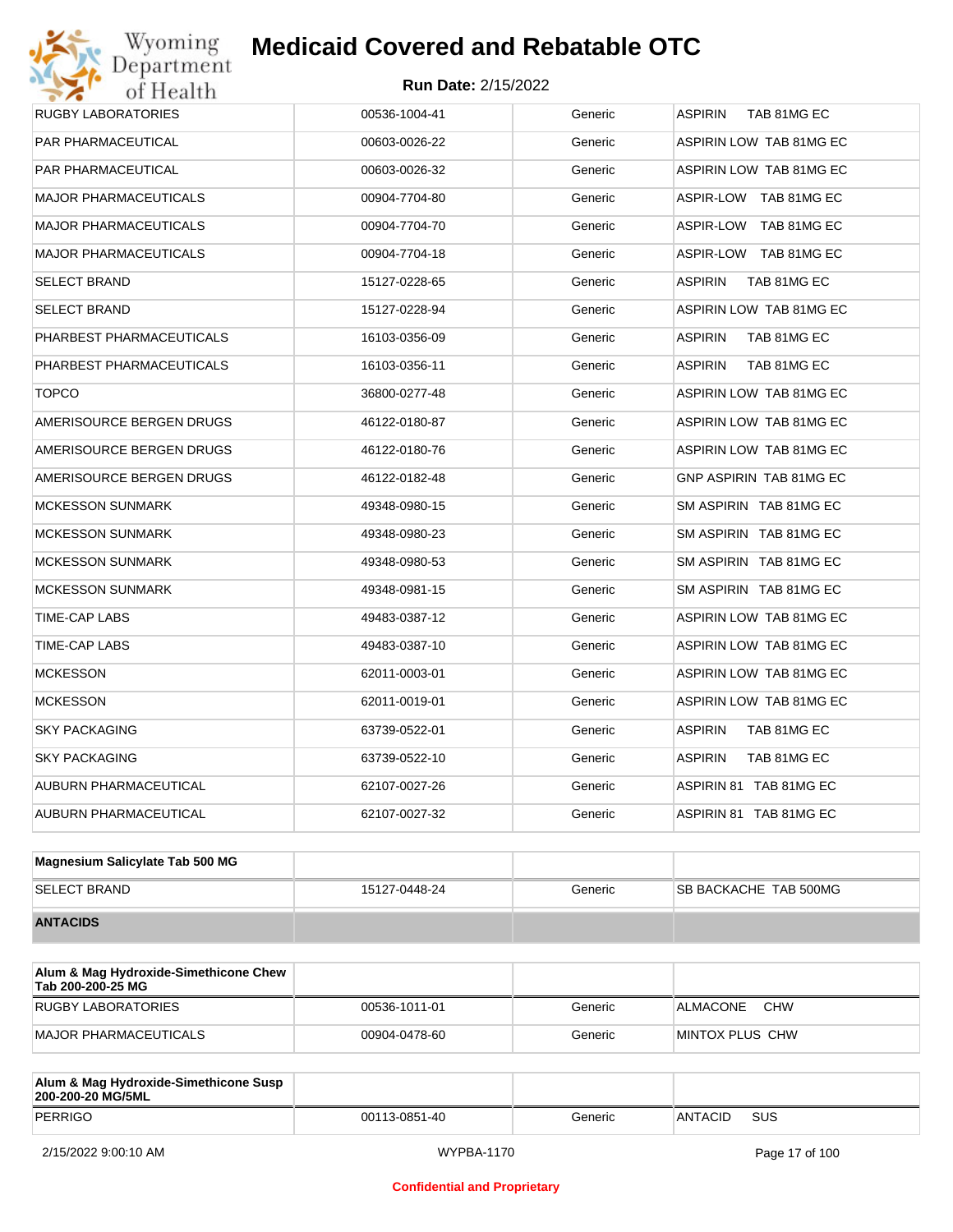

| Wyoming                                               | <b>Medicaid Covered and Rebatable OTC</b> |         |                                     |  |  |
|-------------------------------------------------------|-------------------------------------------|---------|-------------------------------------|--|--|
| Department<br><b>Run Date: 2/15/2022</b><br>of Health |                                           |         |                                     |  |  |
| PHARMACEUTICAL ASSOCIATES                             | 00121-1761-30                             | Generic | MAG-AL PLUS LIQ                     |  |  |
| <b>PERRIGO</b>                                        | 00113-0357-40                             | Generic | ANTACID PLUS SUS GAS REL            |  |  |
| <b>RUGBY LABORATORIES</b>                             | 00536-0025-83                             | Generic | <b>ALMACONE</b><br><b>SUS</b>       |  |  |
| <b>RUGBY LABORATORIES</b>                             | 00536-1945-83                             | Generic | <b>RULOX</b><br><b>SUS</b>          |  |  |
| <b>MAJOR PHARMACEUTICALS</b>                          | 00904-5721-14                             | Generic | <b>SUS</b><br><b>MINTOX</b>         |  |  |
| <b>MAJOR PHARMACEUTICALS</b>                          | 00904-0004-14                             | Generic | <b>MI-ACID</b><br><b>SUS</b>        |  |  |
| <b>BERGEN BRUNSWIG</b>                                | 24385-0356-40                             | Generic | <b>GNP ANTACID SUS ANTI-GAS</b>     |  |  |
| <b>LEADER BRAND PRODUCTS</b>                          | 37205-0314-40                             | Generic | <b>ANTACID</b><br><b>SUS REG ST</b> |  |  |
| <b>BERGEN BRUNSWIG</b>                                | 24385-0357-40                             | Generic | <b>GNP MASANTI SUS REG ST</b>       |  |  |
| <b>TOPCO</b>                                          | 36800-0851-40                             | Generic | <b>ANTACID FAST SUS RELIEF</b>      |  |  |
| <b>SELECT BRAND</b>                                   | 15127-0883-52                             | Generic | SB ANTACID/ SUS ANTIGAS             |  |  |
| <b>TOPCO</b>                                          | 36800-0357-40                             | Generic | ANTACID PLUS SUS GAS REL            |  |  |
| <b>LEADER BRAND PRODUCTS</b>                          | 37205-0530-40                             | Generic | ANTACID FAST SUS ACTING             |  |  |
| <b>MCKESSON SUNMARK</b>                               | 49348-0019-39                             | Generic | <b>SM ANTACID/ SUS ANTIGAS</b>      |  |  |
| <b>MCKESSON SUNMARK</b>                               | 49348-0020-39                             | Generic | SM ANTACID SUS ANTI-GAS             |  |  |
| <b>MCKESSON</b>                                       | 62011-0147-01                             | Generic | HM ANTACID SUS ANTI-GAS             |  |  |
| <b>MCKESSON</b>                                       | 62011-0148-01                             | Generic | HM ANTACID SUS ANTI-GAS             |  |  |
| CHAIN DRUG MARKETING ASSOC                            | 63868-0694-57                             | Generic | QC ANTACID SUS                      |  |  |
| <b>CHAIN DRUG MARKETING ASSOC</b>                     | 63868-0712-57                             | Generic | QC ANTACID SUS ANTI-GAS             |  |  |

| Alum & Mag Hydroxide-Simethicone Susp<br>400-400-40 MG/5ML |               |         |                                       |
|------------------------------------------------------------|---------------|---------|---------------------------------------|
| <b>PERRIGO</b>                                             | 00113-0588-40 | Generic | <b>ANTACID</b><br><b>SUS ANTI-GAS</b> |
| <b>GEISS DESTIN &amp; DUNN</b>                             | 00113-0340-40 | Generic | ANTACID PLUS SUS GAS REL              |
| PHARMACEUTICAL ASSOCIATES                                  | 00121-1762-30 | Generic | MAG-AL PLUS LIO XS                    |
| <b>MAJOR PHARMACEUTICALS</b>                               | 00904-5725-14 | Generic | <b>SUS MAX ST</b><br><b>MINTOX</b>    |
| <b>RUGBY LABORATORIES</b>                                  | 00536-0015-83 | Generic | ALMACONE DBL SUS STRENGTH             |
| <b>MAJOR PHARMACEUTICALS</b>                               | 00904-0005-14 | Generic | MI-ACID<br><b>SUS MAX ST</b>          |
| <b>SELECT BRAND</b>                                        | 15127-0745-52 | Generic | ANTACID/ANTI SUS-GAS DS               |
| <b>LEADER BRAND PRODUCTS</b>                               | 37205-0535-40 | Generic | <b>ANTACID</b><br><b>SUS MAX ST</b>   |
| <b>BERGEN BRUNSWIG</b>                                     | 24385-0362-40 | Generic | <b>GNP ANTACID SUS CHERRY</b>         |
| <b>TOPCO</b>                                               | 36800-0340-40 | Generic | ANTACID PLUS SUS ANTI-GAS             |
| <b>TOPCO</b>                                               | 36800-0588-40 | Generic | <b>SUS MAX ST</b><br><b>ANTACID</b>   |
| <b>BERGEN BRUNSWIG</b>                                     | 24385-0340-40 | Generic | <b>GNP MASANTI SUS MAX ST</b>         |
| <b>LEADER BRAND PRODUCTS</b>                               | 37205-0536-40 | Generic | <b>ANTACID</b><br><b>SUS MAX ST</b>   |
| <b>MCKESSON</b>                                            | 62011-0122-01 | Generic | <b>ADVANCED</b><br><b>SUS ANTACID</b> |
| <b>MCKESSON</b>                                            | 62011-0149-01 | Generic | HM ANTACID<br><b>SUS ANTI-GAS</b>     |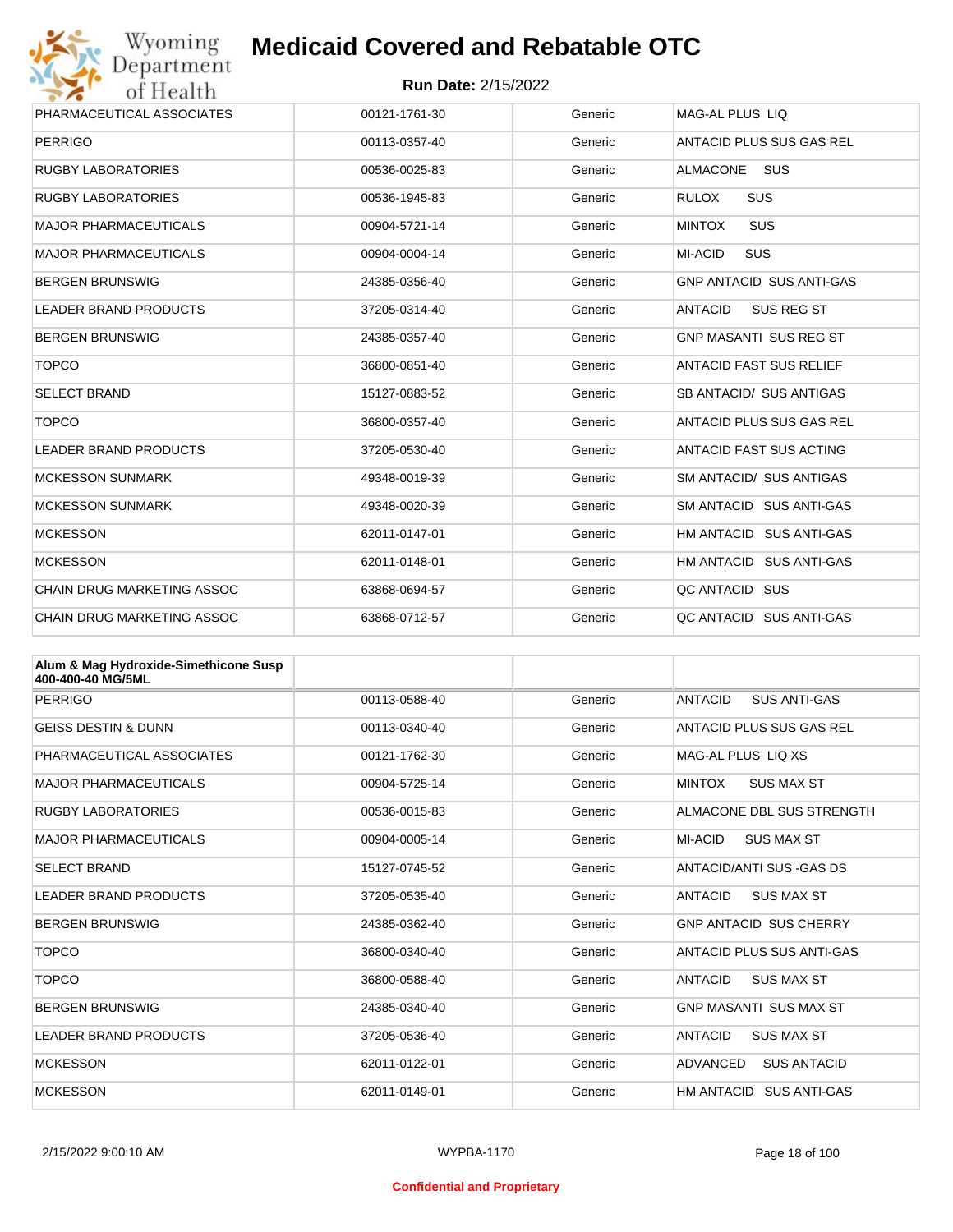

| Aluminum & Magnesium Hydroxides Susp<br>200-200 MG/5ML          |               |              |                                      |
|-----------------------------------------------------------------|---------------|--------------|--------------------------------------|
| PHARMACEUTICAL ASSOCIATES                                       | 00121-1760-30 | Brand        | MAG-AL<br>LIQ                        |
| Aluminum Hydroxide Gel Susp 320<br><b>MG/5ML</b>                |               |              |                                      |
| <b>RUGBY LABORATORIES</b>                                       | 00536-0091-85 | Generic      | ALUM HYDROX SUS 320/5ML              |
| Aluminum Hydroxide-Magnesium                                    |               |              |                                      |
| Carbonate Chew Tab 160-105 MG                                   |               |              |                                      |
| GLAXO CONSUMER HEALTHCARE L.P.                                  | 00135-0098-26 | Brand        | <b>GAVISCON</b><br><b>CHW EX-STR</b> |
| GLAXO CONSUMER HEALTHCARE L.P.                                  | 00135-0430-03 | Brand        | <b>GAVISCON</b><br>CHW EX-STR        |
| <b>MAJOR PHARMACEUTICALS</b>                                    | 00904-5365-60 | Generic      | <b>ACID GONE</b><br><b>CHW</b>       |
| AMERISOURCE BERGEN DRUGS                                        | 46122-0150-78 | Generic      | GNP ANTACID CHW 160-105              |
| Aluminum Hydroxide-Magnesium<br>Carbonate Susp 508-475 MG/10ML  |               |              |                                      |
| GLAXO CONSUMER HEALTHCARE L.P.                                  | 00135-0095-41 | Brand        | <b>GAVISCON</b><br><b>SUS</b>        |
|                                                                 |               |              |                                      |
| Aluminum Hydroxide-Magnesium<br>Carbonate Susp 95-358 MG/15ML   |               |              |                                      |
| <b>GLAXO CONSUMER HEALTHCARE L.P.</b>                           | 00135-0094-41 | <b>Brand</b> | <b>GAVISCON</b><br><b>SUS</b>        |
| <b>MAJOR PHARMACEUTICALS</b>                                    | 00904-7727-14 | Generic      | ACID GONE<br>SUS                     |
| Aluminum Hydroxide-Magnesium<br>Trisilicate Chew Tab 80-14.2 MG |               |              |                                      |
| GLAXO CONSUMER HEALTHCARE L.P.                                  | 00135-0096-26 | <b>Brand</b> | <b>GAVISCON</b><br><b>CHW</b>        |
|                                                                 |               |              |                                      |
| <b>Calcium Carbonate (Antacid) Chew Tab</b><br>1000 MG          |               |              |                                      |
| <b>PERRIGO</b>                                                  | 00113-0595-23 | Generic      | CAL ANTACID CHW 1000MG               |
| <b>GLAXO CONSUMER HEALTHCARE L.P.</b>                           | 00135-0180-02 | <b>Brand</b> | TUMS ULTRA CHW 1000MG                |
| GLAXO CONSUMER HEALTHCARE L.P.                                  | 00135-0181-14 | <b>Brand</b> | TUMS ULTRA CHW 1000MG                |
| GLAXO CONSUMER HEALTHCARE L.P.                                  | 00135-0181-05 | <b>Brand</b> | TUMS ULTRA CHW 1000MG                |
| GLAXO CONSUMER HEALTHCARE L.P.                                  | 00135-0180-14 | <b>Brand</b> | TUMS ULTRA CHW 1000MG                |
| GLAXO CONSUMER HEALTHCARE L.P.                                  | 00135-0181-01 | <b>Brand</b> | TUMS ULTRA CHW 1000MG                |
| GLAXO CONSUMER HEALTHCARE L.P.                                  | 00135-0181-02 | <b>Brand</b> | TUMS ULTRA CHW 1000MG                |
| GLAXO CONSUMER HEALTHCARE L.P.                                  | 00135-0181-03 | <b>Brand</b> | TUMS ULTRA CHW 1000MG                |
| GLAXO CONSUMER HEALTHCARE L.P.                                  | 00135-0228-01 | <b>Brand</b> | TUMS ULTRA CHW 1000MG                |
| GLAXO CONSUMER HEALTHCARE L.P.                                  | 00135-0118-14 | <b>Brand</b> | TUMS ULTRA CHW 1000MG                |
| GLAXO CONSUMER HEALTHCARE L.P.                                  | 00135-0118-83 | <b>Brand</b> | TUMS ULTRA CHW 1000MG                |
| <b>TOPCO</b>                                                    | 36800-0595-23 | Generic      | CALC ANTACID CHW 1000MG              |
| LEADER BRAND PRODUCTS                                           | 37205-0333-69 | Generic      | CAL ANTACID CHW 1000MG               |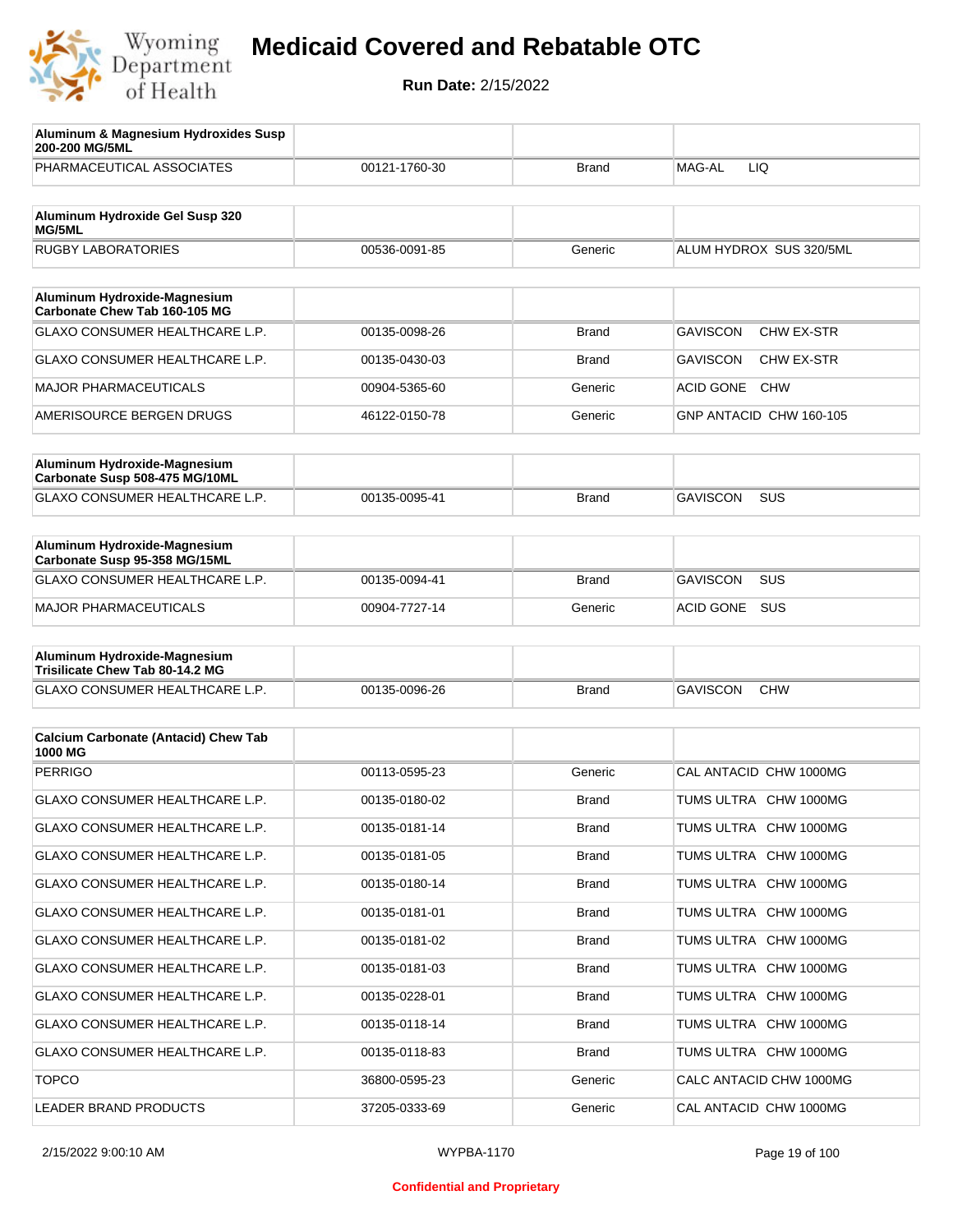

| <b>MCKESSON SUNMARK</b>                                            | 49348-0959-16 | Generic      | SM ANTACID CHW 1000MG       |
|--------------------------------------------------------------------|---------------|--------------|-----------------------------|
|                                                                    |               |              |                             |
| <b>Calcium Carbonate (Antacid) Chew Tab</b><br>1177 MG (471 MG Ca) |               |              |                             |
| GLAXO CONSUMER HEALTHCARE L.P.                                     | 00135-0560-01 | <b>Brand</b> | TUMS CHW DEL CHW 1177MG     |
| <b>Calcium Carbonate (Antacid) Chew Tab</b>                        |               |              |                             |
| <b>500 MG</b>                                                      |               |              |                             |
| <b>PERRIGO</b>                                                     | 00113-0478-47 | Generic      | CALC ANTACID CHW 500MG      |
| GLAXO CONSUMER HEALTHCARE L.P.                                     | 00135-0070-27 | <b>Brand</b> | <b>TUMS</b><br>CHW 500MG    |
| GLAXO CONSUMER HEALTHCARE L.P.                                     | 00135-0070-03 | <b>Brand</b> | <b>TUMS</b><br>CHW 500MG    |
| <b>PERRIGO</b>                                                     | 00113-0485-47 | Generic      | <b>ANTACID</b><br>CHW 500MG |
| GLAXO CONSUMER HEALTHCARE L.P.                                     | 00135-0070-48 | <b>Brand</b> | <b>TUMS</b><br>CHW 500MG    |
| GLAXO CONSUMER HEALTHCARE L.P.                                     | 00135-0071-27 | <b>Brand</b> | <b>TUMS</b><br>CHW 500MG    |
| GLAXO CONSUMER HEALTHCARE L.P.                                     | 00135-0071-48 | <b>Brand</b> | <b>TUMS</b><br>CHW 500MG    |
| <b>MAJOR PHARMACEUTICALS</b>                                       | 00904-1257-92 | Generic      | CALC ANTACID CHW 500MG      |
| <b>RUGBY LABORATORIES</b>                                          | 00536-1007-15 | Generic      | CAL-GEST<br>CHW 500MG       |
| GLAXO CONSUMER HEALTHCARE L.P.                                     | 00135-0522-03 | Generic      | TUMS FRESHER CHW 500MG      |
| <b>RUGBY LABORATORIES</b>                                          | 00536-1048-15 | Generic      | <b>ANTACID</b><br>CHW 500MG |
| <b>MAJOR PHARMACEUTICALS</b>                                       | 00904-6412-92 | Generic      | CALC ANTACID CHW 500MG      |
| <b>SELECT BRAND</b>                                                | 15127-0210-24 | Generic      | <b>ANTACID</b><br>CHW 500MG |
| <b>SELECT BRAND</b>                                                | 15127-0211-24 | Generic      | <b>ANTACID</b><br>CHW 500MG |
| <b>TOPCO</b>                                                       | 36800-0478-47 | Generic      | <b>ANTACID</b><br>CHW 500MG |
| <b>TOPCO</b>                                                       | 36800-0485-47 | Generic      | CALC ANTACID CHW 500MG      |
| <b>LEADER BRAND PRODUCTS</b>                                       | 37205-0200-47 | Generic      | <b>ANTACID</b><br>CHW 500MG |
| <b>LEADER BRAND PRODUCTS</b>                                       | 37205-0210-47 | Generic      | <b>ANTACID</b><br>CHW 500MG |
| <b>MCKESSON SUNMARK</b>                                            | 49348-0958-21 | Generic      | CALC ANTACID CHW 500MG      |
| <b>MCKESSON SUNMARK</b>                                            | 49348-0957-21 | Generic      | CALC ANTACID CHW 500MG      |
| <b>MCKESSON</b>                                                    | 62011-0132-01 | Generic      | CALC ANTACID CHW 500MG      |

| <b>Calcium Carbonate (Antacid) Chew Tab</b><br>750 MG |               |              |                             |
|-------------------------------------------------------|---------------|--------------|-----------------------------|
| PERRIGO                                               | 00113-0468-80 | Generic      | ANTACID<br>CHW 750MG        |
| PERRIGO                                               | 00113-0179-80 | Generic      | CALC ANTACID CHW 750MG      |
| PERRIGO                                               | 00113-0489-80 | Generic      | <b>CHW 750MG</b><br>ANTACID |
| <b>GLAXO CONSUMER HEALTHCARE L.P.</b>                 | 00135-0074-25 | <b>Brand</b> | TUMS EXTRA CHW 750MG        |
| <b>GLAXO CONSUMER HEALTHCARE L.P.</b>                 | 00135-0076-25 | <b>Brand</b> | CHW 750MG<br>TUMS F-X       |
| <b>GLAXO CONSUMER HEALTHCARE L.P.</b>                 | 00135-0140-01 | <b>Brand</b> | CHW 750MG<br>TUMS E-X       |
| <b>GLAXO CONSUMER HEALTHCARE L.P.</b>                 | 00135-0178-09 | <b>Brand</b> | CHW 750MG<br>TUMS E-X       |
| GLAXO CONSUMER HEALTHCARE L.P.                        | 00135-0243-02 | <b>Brand</b> | TUMS SMOOTHI CHW 750MG      |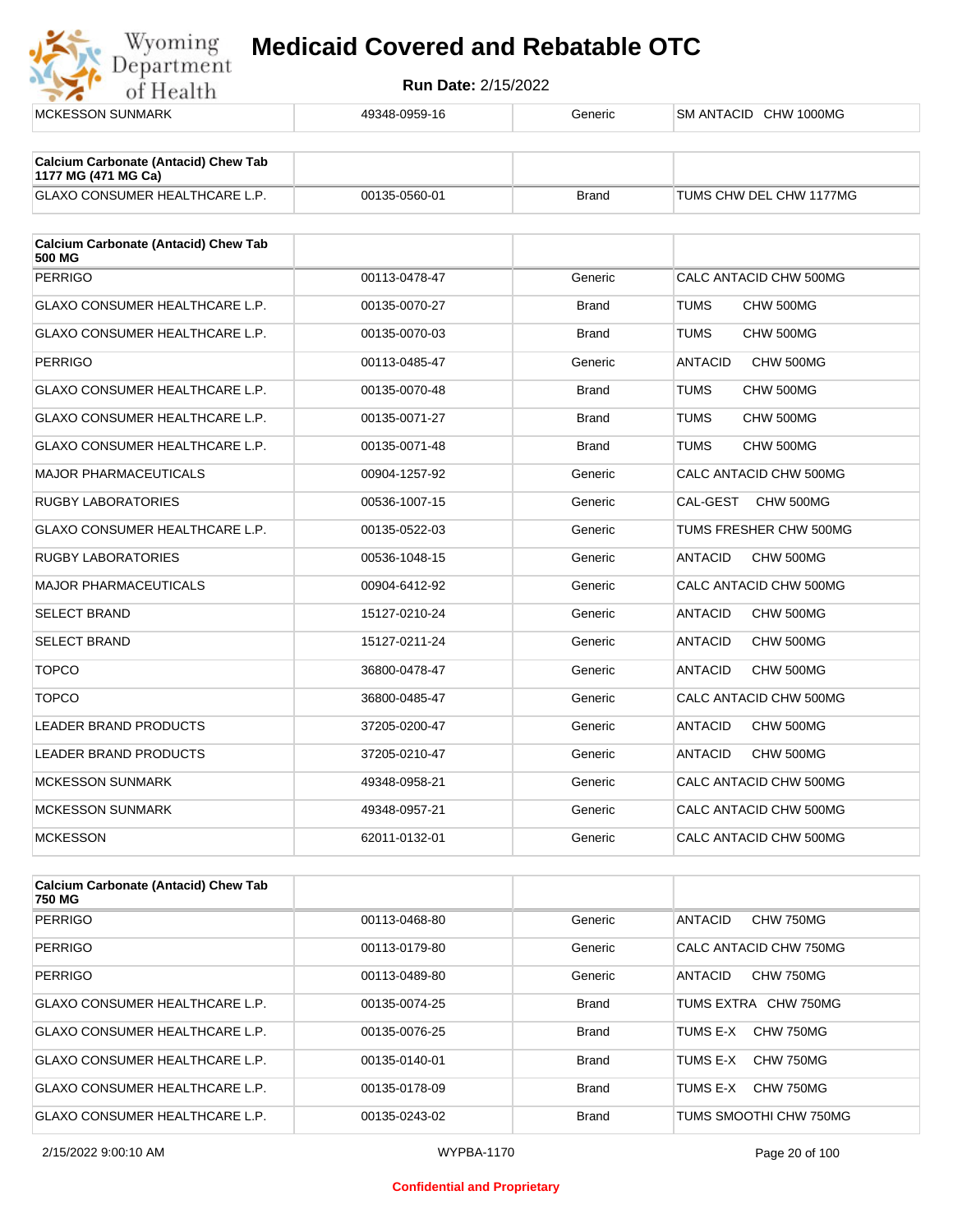| Wyoming<br><b>Medicaid Covered and Rebatable OTC</b><br>Department |                            |              |                             |  |
|--------------------------------------------------------------------|----------------------------|--------------|-----------------------------|--|
| of Health                                                          | <b>Run Date: 2/15/2022</b> |              |                             |  |
| GLAXO CONSUMER HEALTHCARE L.P.                                     | 00135-0074-24              | <b>Brand</b> | TUMS EXTRA CHW 750MG        |  |
| GLAXO CONSUMER HEALTHCARE L.P.                                     | 00135-0074-46              | Brand        | TUMS EXTRA CHW 750MG        |  |
| GLAXO CONSUMER HEALTHCARE L.P.                                     | 00135-0246-02              | Brand        | TUMS SMOOTHI CHW 750MG      |  |
| GLAXO CONSUMER HEALTHCARE L.P.                                     | 00135-0456-03              | <b>Brand</b> | TUMS SMOOTHI CHW 750MG      |  |
| GLAXO CONSUMER HEALTHCARE L.P.                                     | 00135-0154-05              | Brand        | TUMS E-X<br>CHW 750MG       |  |
| GLAXO CONSUMER HEALTHCARE L.P.                                     | 00135-0469-01              | <b>Brand</b> | TUMS KIDS CHW 750MG         |  |
| GLAXO CONSUMER HEALTHCARE L.P.                                     | 00135-0074-07              | <b>Brand</b> | TUMS EXTRA CHW 750MG        |  |
| GLAXO CONSUMER HEALTHCARE L.P.                                     | 00135-0074-22              | Brand        | TUMS EXTRA CHW 750MG        |  |
| GLAXO CONSUMER HEALTHCARE L.P.                                     | 00135-0140-03              | <b>Brand</b> | TUMS E-X<br>CHW 750MG       |  |
| GLAXO CONSUMER HEALTHCARE L.P.                                     | 00135-0178-02              | <b>Brand</b> | TUMS E-X<br>CHW 750MG       |  |
| GLAXO CONSUMER HEALTHCARE L.P.                                     | 00135-0178-03              | Brand        | TUMS E-X<br>CHW 750MG       |  |
| GLAXO CONSUMER HEALTHCARE L.P.                                     | 00135-0178-08              | <b>Brand</b> | TUMS E-X<br>CHW 750MG       |  |
| RUGBY LABORATORIES                                                 | 00536-1049-22              | Generic      | CALC ANTACID CHW 750MG      |  |
| GLAXO CONSUMER HEALTHCARE L.P.                                     | 00135-0245-02              | Generic      | TUMS SMOOTHI CHW 750MG      |  |
| GLAXO CONSUMER HEALTHCARE L.P.                                     | 00135-0246-01              | <b>Brand</b> | TUMS SMOOTHI CHW 750MG      |  |
| RUGBY LABORATORIES                                                 | 00536-1050-22              | Generic      | CALC ANTACID CHW 750MG      |  |
| <b>MAJOR PHARMACEUTICALS</b>                                       | 00904-5513-79              | Generic      | CALC ANTACID CHW 750MG      |  |
| MAJOR PHARMACEUTICALS                                              | 00904-7695-91              | Generic      | CALC ANTACID CHW 750MG      |  |
| SELECT BRAND                                                       | 15127-0212-96              | Generic      | ANTACID<br>CHW 750MG        |  |
| SELECT BRAND                                                       | 15127-0207-37              | Generic      | ANTACID<br>CHW 750MG        |  |
| <b>TOPCO</b>                                                       | 36800-0468-80              | Generic      | CALC ANTACID CHW 750MG      |  |
| <b>TOPCO</b>                                                       | 36800-0489-80              | Generic      | CALC ANTACID CHW 750MG      |  |
| BERGEN BRUNSWIG                                                    | 24385-0106-80              | Generic      | <b>ANTACID</b><br>CHW 750MG |  |
| <b>TOPCO</b>                                                       | 36800-0179-80              | Generic      | CALC ANTACID CHW 750MG      |  |
| LEADER BRAND PRODUCTS                                              | 37205-0205-80              | Generic      | ANTACID<br>CHW 750MG        |  |
| LEADER BRAND PRODUCTS                                              | 37205-0706-80              | Generic      | ANTACID<br>CHW 750MG        |  |
| <b>MCKESSON SUNMARK</b>                                            | 49348-0954-34              | Generic      | CALC ANTACID CHW 750MG      |  |
| <b>MCKESSON</b>                                                    | 62011-0131-01              | Generic      | CALC ANTACID CHW 750MG      |  |
| MCKESSON                                                           | 62011-0229-01              | Generic      | CALC ANTACID CHW 750MG      |  |
|                                                                    |                            |              |                             |  |

| Calcium Carbonate (Antacid) Susp 1250<br><b>MG/5ML</b> |               |         |                           |
|--------------------------------------------------------|---------------|---------|---------------------------|
| <b>HIKMA</b>                                           | 00054-3117-63 | Generic | CALCIUM CARB SUS 1250/5ML |
| PHARMACEUTICAL ASSOCIATES                              | 00121-0766-16 | Generic | CALCIUM CARB SUS 1250/5ML |
| PHARMACEUTICAL ASSOCIATES                              | 00121-4766-05 | Generic | CALCIUM CARB SUS 1250/5ML |

| Calcium Carbonate (Antacid) Tab 648 MG |               |         |                        |
|----------------------------------------|---------------|---------|------------------------|
| <b>RUGBY LABORATORIES</b>              | 00536-1024-10 | Generic | CALCIUM CARB TAB 648MG |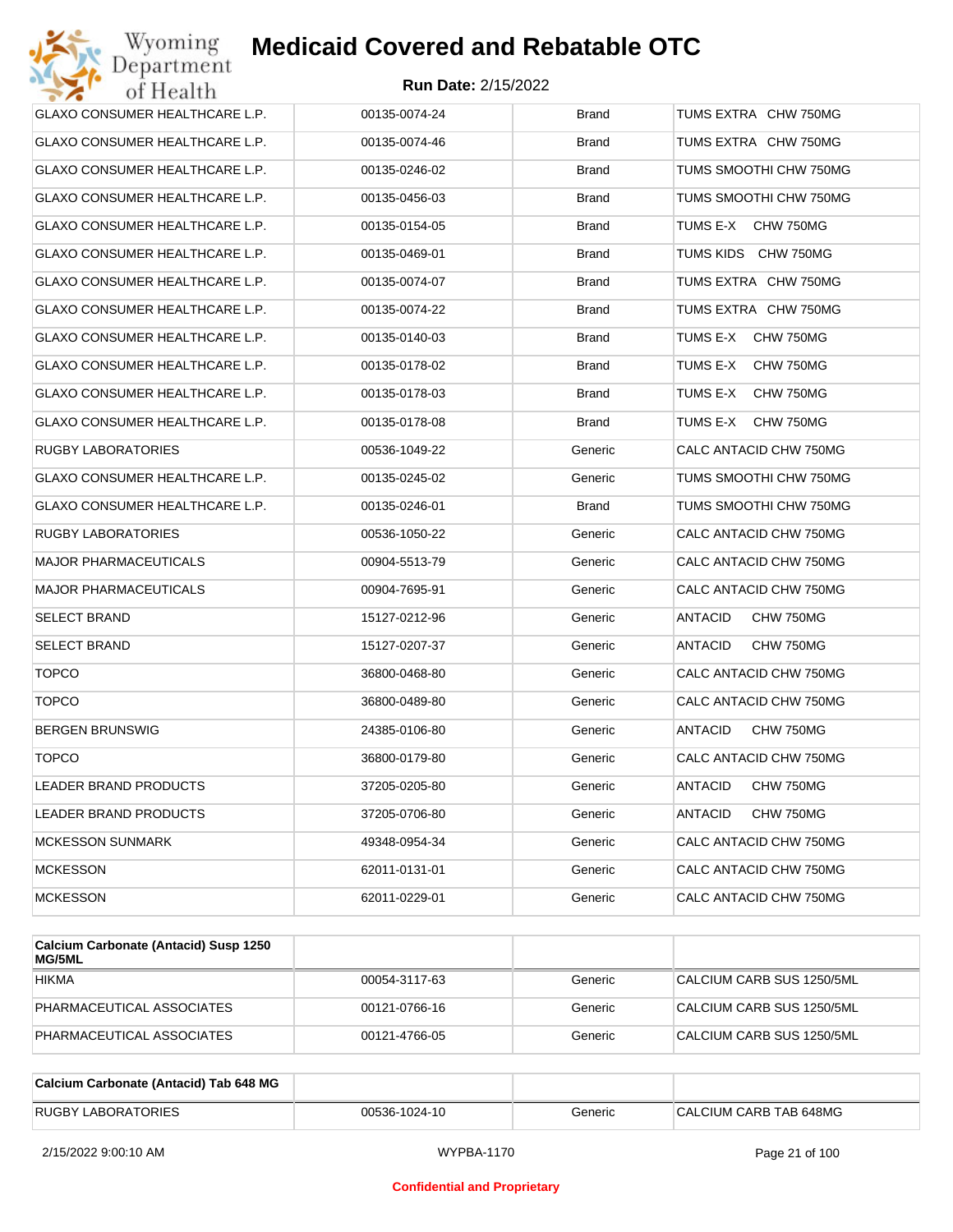

| <b>Calcium Carbonate-Mag Hydroxide Chew</b><br>Tab 550-110 MG |               |              |                          |
|---------------------------------------------------------------|---------------|--------------|--------------------------|
| AMERISOURCE BERGEN DRUGS                                      | 46122-0153-47 | Generic      | GNP ANTACID CHW 550-110  |
| <b>Calcium Carbonate-Mag Hydroxide Chew</b><br>Tab 700-300 MG |               |              |                          |
| <b>MAJOR PHARMACEUTICALS</b>                                  | 00904-5115-71 | <b>Brand</b> | MI-ACID<br><b>CHW</b>    |
| <b>Calcium Carbonate-Simethicone Chew Tab</b><br>1000-60 MG   |               |              |                          |
| AMERISOURCE BERGEN DRUGS                                      | 46122-0151-75 | Generic      | ANT/ANTI-GAS CHW 1000-60 |
| Magnesium Oxide Tab 400 MG                                    |               |              |                          |
| PAR PHARMACEUTICALS                                           | 00603-0209-22 | Generic      | MAG OXIDE TAB 400MG      |
| Magnesium Oxide Tab 420 MG                                    |               |              |                          |
| <b>PAR PHARMACEUTICALS</b>                                    | 00603-0213-21 | Generic      | MAG OXIDE TAB 420MG      |
| Sodium Bicarbonate Tab 325 MG                                 |               |              |                          |
| <b>RUGBY LABORATORIES</b>                                     | 00536-1046-10 | Generic      | SODIUM BICAR TAB 325MG   |
| Sodium Bicarbonate Tab 650 MG                                 |               |              |                          |
| <b>RUGBY LABORATORIES</b>                                     | 00536-1047-10 | Generic      | SODIUM BICAR TAB 650MG   |
| <b>RUGBY LABORATORIES</b>                                     | 00536-4544-10 | Generic      | SODIUM BICAR TAB 650MG   |
| RISING PHARMACEUTICALS                                        | 64980-0182-10 | Generic      | SODIUM BICAR TAB 10GR    |
| <b>ANTIASTHMATIC AND BRONCHODILATOR</b><br><b>AGENTS</b>      |               |              |                          |
| <b>Ephedrine Sulfate Cap 25 MG</b>                            |               |              |                          |
| HIKMA                                                         | 00143-3145-01 | Generic      | EPHEDRINE SU CAP 25MG    |
| Racepinephrine HCI Soln Nebu 2.25%<br>(Base Equivalent)       |               |              |                          |
| NEPHRON PHARMACEUTICALS CORP.                                 | 00487-5901-10 | <b>Brand</b> | S2<br>NEB 2.25%          |
| NEPHRON PHARMACEUTICALS CORP.                                 | 00487-5901-99 | <b>Brand</b> | S2<br>NEB 2.25%          |
| <b>ANTIDIABETICS</b>                                          |               |              |                          |

| Insulin NPH & Regular Susp Pen-Inj 100<br>Unit/ML (70-30) |               |              |                                |
|-----------------------------------------------------------|---------------|--------------|--------------------------------|
| <b>LILLY</b>                                              | 00002-8803-01 | <b>Brand</b> | INJ 70/30KWP<br><b>HUMULIN</b> |
| LILLY                                                     | 00002-8803-59 | Brand        | INJ 70/30KWP<br><b>HUMULIN</b> |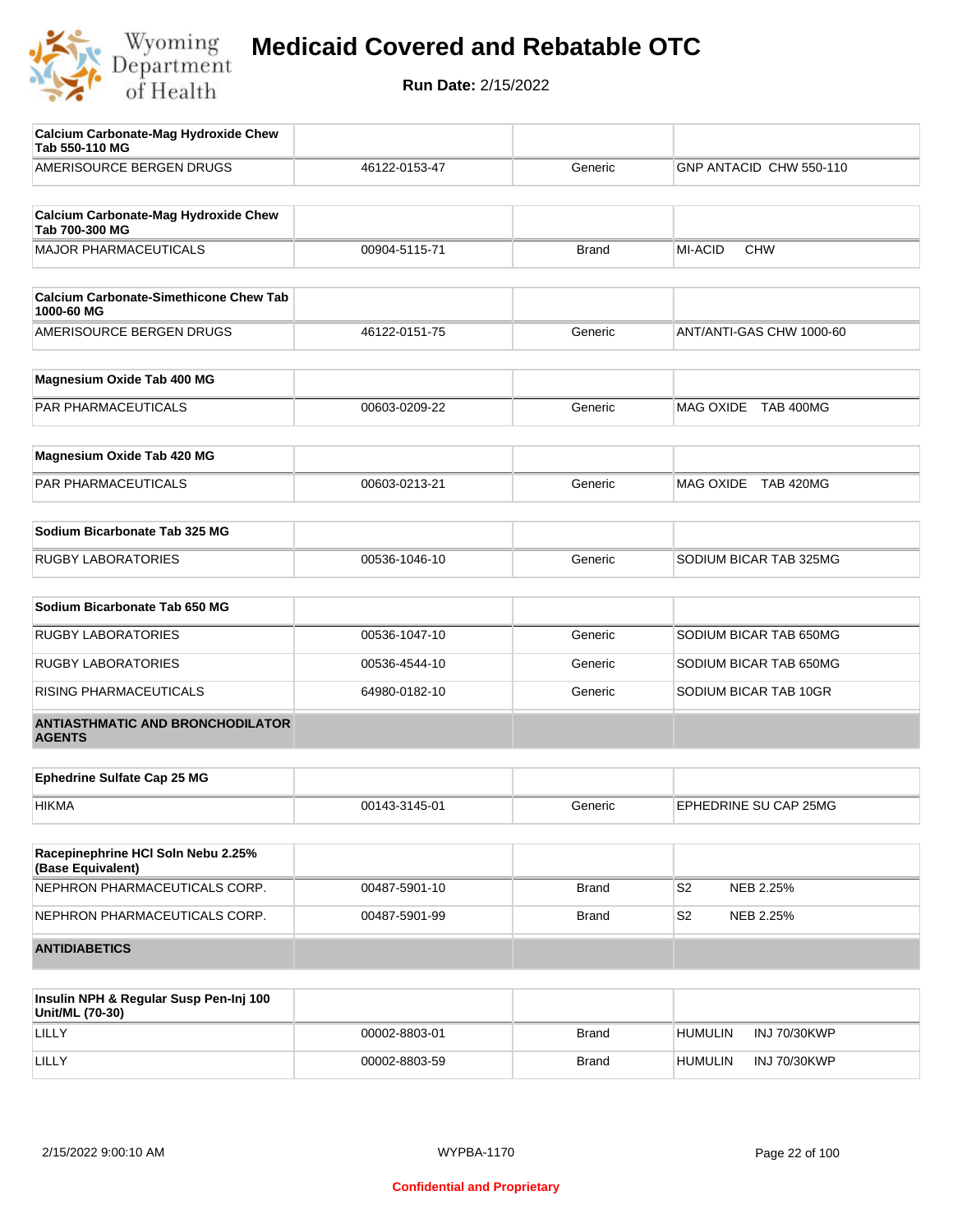

| Insulin NPH (Human) (Isophane) Inj 100<br>Unit/ML |               |              |                         |
|---------------------------------------------------|---------------|--------------|-------------------------|
| LILLY                                             | 00002-8315-01 | Brand        | HUMULIN N INJ U-100     |
| LILLY                                             | 00002-8315-17 | Brand        | HUMULIN N<br>INJ U-100  |
| NOVO NORDISK                                      | 00169-1834-02 | Brand        | INJ RELION<br>NOVOLIN N |
| NOVO NORDISK                                      | 00169-1834-11 | <b>Brand</b> | INJ U-100<br>NOVOLIN N  |

| Insulin NPH (Human) (Isophane) Susp Pen-<br>injector 100 Unit/ML |               |              |                        |
|------------------------------------------------------------------|---------------|--------------|------------------------|
| LILLY                                                            | 00002-8805-01 | Brand        | HUMULIN N INJ U-100KWP |
| LILLY                                                            | 00002-8805-59 | <b>Brand</b> | HUMULIN N INJ U-100KWP |

| Insulin NPH Isophane & Regular Human Inj<br>100 Unit/ML (70-30) |               |              |                             |
|-----------------------------------------------------------------|---------------|--------------|-----------------------------|
| LILLY                                                           | 00002-8715-17 | <b>Brand</b> | <b>HUMULIN</b><br>INJ 70/30 |
| LILLY                                                           | 00002-8715-01 | <b>Brand</b> | <b>HUMULIN</b><br>INJ 70/30 |
| NOVO NORDISK                                                    | 00169-1837-02 | <b>Brand</b> | NOVOLIN70/30 INJ RELION     |
| NOVO NORDISK                                                    | 00169-1837-11 | <b>Brand</b> | <b>NOVOLIN</b><br>INJ 70/30 |

| Insulin Regular (Human) Inj 100 Unit/ML |               |              |                         |
|-----------------------------------------|---------------|--------------|-------------------------|
| <b>LILLY</b>                            | 00002-8215-17 | <b>Brand</b> | HUMULIN R INJ U-100     |
| LILLY                                   | 00002-8215-01 | <b>Brand</b> | HUMULIN R INJ U-100     |
| NOVO NORDISK                            | 00169-1833-02 | <b>Brand</b> | NOVOLIN R<br>INJ RELION |
| NOVO NORDISK                            | 00169-1833-11 | <b>Brand</b> | NOVOLIN R INJ U-100     |
| <b>ANTIDIARRHEAL/PROBIOTIC AGENTS</b>   |               |              |                         |

| <b>Bismuth Subsalicylate Chew Tab 262 MG</b> |               |         |                               |
|----------------------------------------------|---------------|---------|-------------------------------|
| <b>RUGBY LABORATORIES</b>                    | 00536-1021-07 | Generic | PEPTIC RELF CHW 262MG         |
| <b>PAR PHARMACEUTICAL</b>                    | 00603-0235-16 | Generic | PINK BISMUTH CHW 262MG        |
| <b>MAJOR PHARMACEUTICALS</b>                 | 00904-1315-46 | Generic | <b>CHW 262MG</b><br>BISMATROL |
| <b>BERGEN BRUNSWIG</b>                       | 24385-0024-65 | Generic | PINK BISMUTH CHW 262MG        |
| <b>TOPCO</b>                                 | 36800-0469-65 | Generic | <b>STOMACH RELF CHW 262MG</b> |
| LEADER BRAND PRODUCTS                        | 37205-0720-65 | Generic | PINK BISMUTH CHW 262MG        |
| <b>MCKESSON SUNMARK</b>                      | 49348-0953-44 | Generic | <b>STOMACH RELF CHW 262MG</b> |
| <b>MCKESSON</b>                              | 62011-0140-01 | Generic | <b>STOMACH RELF CHW 262MG</b> |

| Bismuth Subsalicylate Susp 262 MG/15ML |               |         |                           |
|----------------------------------------|---------------|---------|---------------------------|
| PERRIGO                                | 00113-0302-40 | Generic | STOMACH RELF SUS 262/15ML |
| PERRIGO                                | 00113-0302-34 | Generic | STOMACH RELF SUS 262/15ML |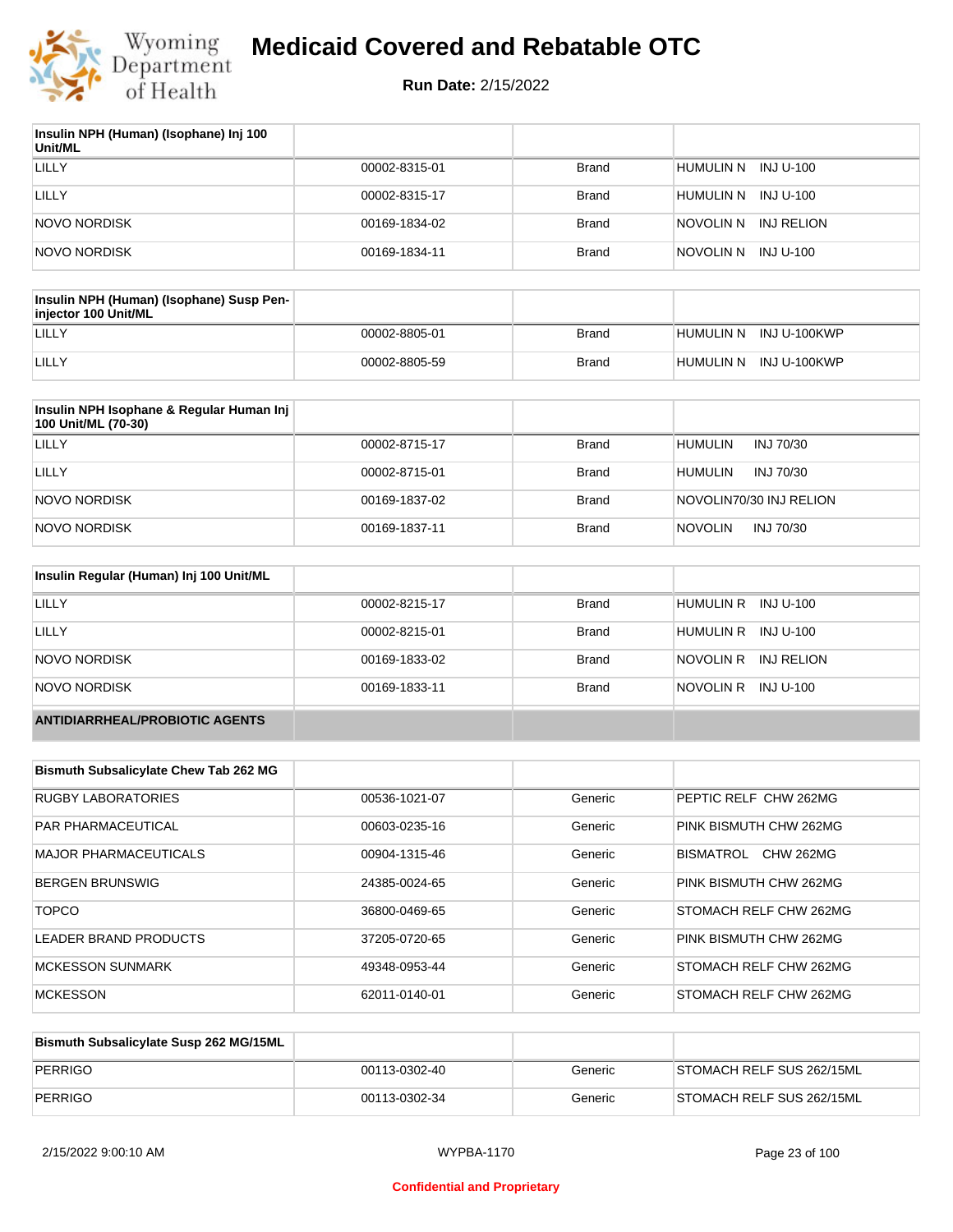| RUGBY LABORATORIES           | 00536-1810-59 | Generic | PEPTIC RELF SUS 262/15ML  |
|------------------------------|---------------|---------|---------------------------|
| <b>MAJOR PHARMACEUTICALS</b> | 00904-1313-09 | Generic | BISMATROL<br>SUS 262/15ML |
| <b>MAJOR PHARMACEUTICALS</b> | 00904-5709-09 | Generic | SUS 262/15ML<br>KAO-TIN   |
| <b>MAJOR PHARMACEUTICALS</b> | 00904-5709-16 | Generic | KAO-TIN<br>SUS 262/15ML   |
| <b>BERGEN BRUNSWIG</b>       | 24385-0302-26 | Generic | STOMACH RELF SUS 262/15ML |
| <b>TOPCO</b>                 | 36800-0302-40 | Generic | STOMACH RELF SUS 262/15ML |
| <b>TOPCO</b>                 | 36800-0302-34 | Generic | STOMACH RELF SUS 262/15ML |
| <b>SELECT BRAND</b>          | 15127-0550-68 | Generic | SB BISMUTH SUS 262/15ML   |
| <b>BERGEN BRUNSWIG</b>       | 24385-0302-34 | Generic | STOMACH RELF SUS 262/15ML |
| <b>MCKESSON SUNMARK</b>      | 49348-0922-37 | Generic | SM STOMACH SUS 262/15ML   |
| <b>MCKESSON</b>              | 62011-0126-01 | Generic | STOMACH RELF SUS 262/15ML |

| Bismuth Subsalicylate Susp 525 MG/15ML |               |         |                                         |
|----------------------------------------|---------------|---------|-----------------------------------------|
| PERRIGO                                | 00113-0337-34 | Generic | STOMACH RELF SUS 525/15ML               |
| <b>MAJOR PHARMACEUTICALS</b>           | 00904-1314-09 | Generic | <b>SUS 525/15ML</b><br><b>BISMATROL</b> |
| <b>TOPCO</b>                           | 36800-0337-34 | Generic | STOMACH RELF SUS 525/15ML               |
| <b>BERGEN BRUNSWIG</b>                 | 24385-0337-34 | Generic | STOMACH RELF SUS 525/15ML               |
| <b>TOPCO</b>                           | 36800-0337-40 | Generic | STOMACH RELF SUS 525/15ML               |
| <b>SELECT BRAND</b>                    | 15127-0555-68 | Generic | BISMUTH MS SUS 525/15ML                 |
| <b>MCKESSON</b>                        | 62011-0127-01 | Generic | STOMACH RELF SUS 525/15ML               |

| <b>Bismuth Subsalicylate Tab 262 MG</b> |               |         |                        |
|-----------------------------------------|---------------|---------|------------------------|
| BERGEN BRUNSWIG                         | 24385-0017-58 | Generic | PINK BISMUTH TAB 262MG |
| <b>IMCKESSON SUNMARK</b>                | 49348-0511-59 | Generic | STOMACH RELF TAB 262MG |

| Loperamide HCI Cap 2 MG  |               |         |                      |
|--------------------------|---------------|---------|----------------------|
| IMCKESSON SUNMARK        | 49348-0752-04 | Generic | ANTI-DIARRHE CAP 2MG |
| AMERISOURCE BERGEN DRUGS | 46122-0207-62 | Generic | ANTI-DIARRHE CAP 2MG |
| <b>IMCKESSON</b>         | 62011-0158-01 | Generic | LOPERAMIDE CAP 2MG   |

| Loperamide HCI Liq 1 MG/5ML (0.2 MG/ML) |               |         |                        |
|-----------------------------------------|---------------|---------|------------------------|
| HI-TECH                                 | 50383-0618-11 | Generic | LOPERAMIDE LIQ 1MG/5ML |
| HI-TECH                                 | 50383-0618-05 | Generic | LOPERAMIDE LIQ 1MG/5ML |
| HI-TECH                                 | 50383-0618-10 | Generic | LOPERAMIDE LIQ 1MG/5ML |
| HI-TECH                                 | 50383-0618-04 | Generic | LOPERAMIDE LIQ 1MG/5ML |
| HI-TECH                                 | 50383-0618-06 | Generic | LOPERAMIDE LIQ 1MG/5ML |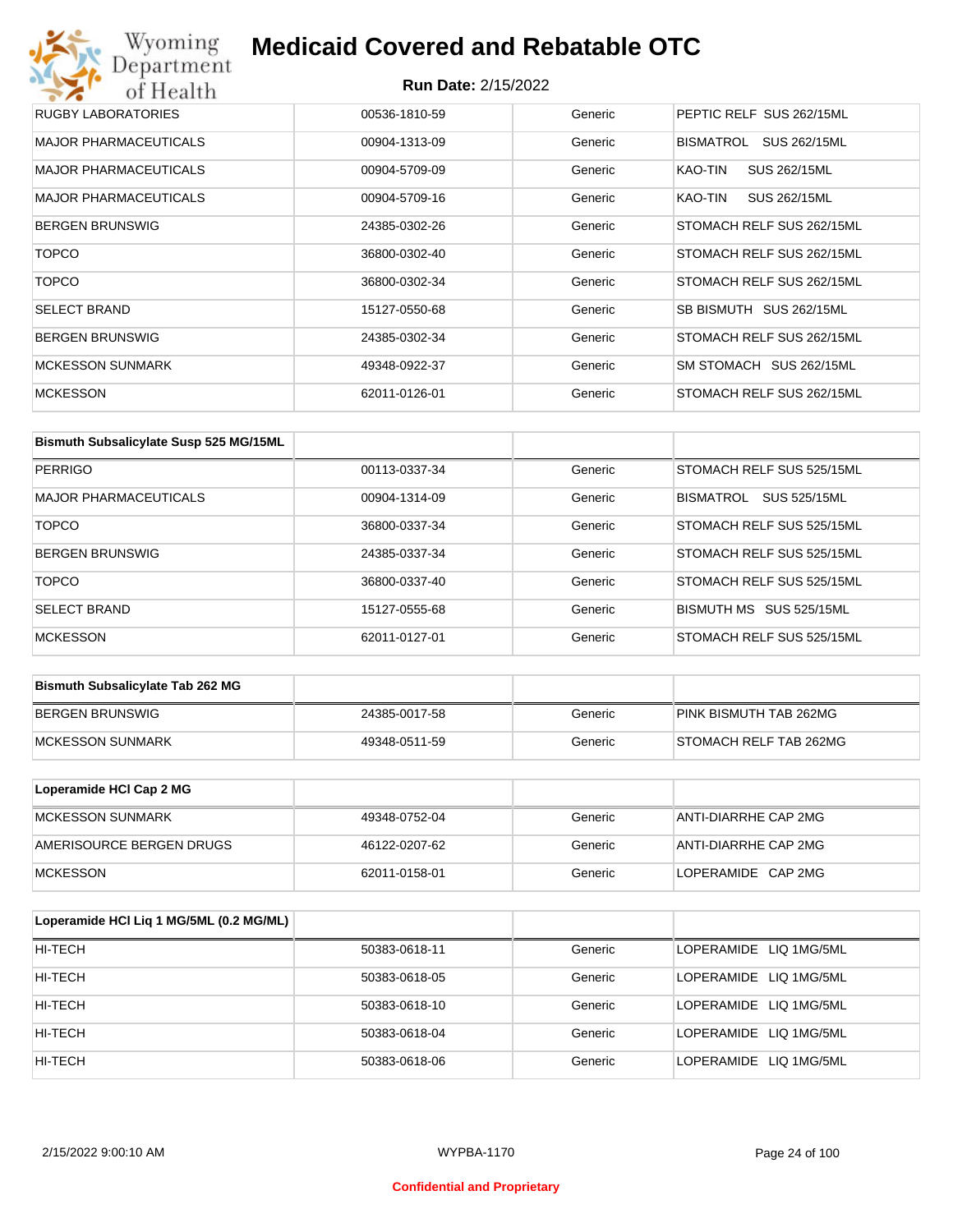

| Loperamide HCI Liq 1 MG/7.5ML |               |         |                             |
|-------------------------------|---------------|---------|-----------------------------|
| <b>PERRIGO</b>                | 00113-0645-26 | Generic | LOPERAMIDE SUS 1MG/7.5      |
| <b>MAJOR PHARMACEUTICALS</b>  | 00904-6256-20 | Generic | LOPERAMIDE SUS 1MG/7.5      |
| AMERISOURCE BERGEN DRUGS      | 46122-0111-26 | Generic | LOPERAMIDE SUS 1MG/7.5      |
| <b>MCKESSON SUNMARK</b>       | 49348-0999-34 | Generic | LOPERAMIDE SUS 1MG/7.5      |
| <b>MCKESSON</b>               | 62011-0151-01 | Generic | LOPERAMIDE SUS 1MG/7.5      |
| <b>MCKESSON</b>               | 62011-0236-01 | Generic | LOPERAMIDE LIQ 1MG/7.5      |
| PRECISION DOSE, INC           | 68094-0107-62 | Generic | LOPERAMIDE SUS 1MG/7.5      |
| PRECISION DOSE, INC           | 68094-0108-62 | Generic | LOPERAMIDE SUS 1MG/7.5      |
| PRECISION DOSE, INC           | 68094-0107-59 | Generic | LOPERAMIDE SUS 1MG/7.5      |
| PRECISION DOSE, INC           | 68094-0108-59 | Generic | LOPERAMIDE SUS 1MG/7.5      |
|                               |               |         |                             |
| Loperamide HCI Tab 2 MG       |               |         |                             |
| <b>PERRIGO</b>                | 00113-0224-53 | Generic | <b>ANTI-DIARRHE TAB 2MG</b> |
| <b>PERRIGO</b>                | 00113-0224-89 | Generic | <b>ANTI-DIARRHE TAB 2MG</b> |
| <b>PERRIGO</b>                | 00113-0224-62 | Generic | ANTI-DIARRHE TAB 2MG        |
| <b>PERRIGO</b>                | 00113-0224-91 | Generic | <b>ANTI-DIARRHE TAB 2MG</b> |
| <b>MAJOR PHARMACEUTICALS</b>  | 00904-7725-12 | Generic | <b>ANTI-DIARRHE TAB 2MG</b> |
| <b>SELECT BRAND</b>           | 15127-0338-12 | Generic | <b>ANTI-DIARRHE TAB 2MG</b> |
| <b>MAJOR PHARMACEUTICALS</b>  | 00904-7725-24 | Generic | <b>ANTI-DIARRHE TAB 2MG</b> |
| <b>SELECT BRAND</b>           | 15127-0338-66 | Generic | ANTI-DIARRHE TAB 2MG        |
| <b>TOPCO</b>                  | 36800-0224-53 | Generic | ANTI-DIARRHE TAB 2MG        |
| <b>TOPCO</b>                  | 36800-0224-80 | Generic | <b>ANTI-DIARRHE TAB 2MG</b> |
| LEANED PRAND DRODUCTS         | 27205 0270 £7 | Conorio | ANITI DIADDUE TAD OMC       |

| TUPCO                        | 36800-0224-80 | Generic | ANTI-DIARRHETAB ZMG  |
|------------------------------|---------------|---------|----------------------|
| LEADER BRAND PRODUCTS        | 37205-0370-67 | Generic | ANTI-DIARRHE TAB 2MG |
| <b>BERGEN BRUNSWIG</b>       | 24385-0554-53 | Generic | ANTI-DIARRHE TAB 2MG |
| <b>TOPCO</b>                 | 36800-0224-62 | Generic | ANTI-DIARRHE TAB 2MG |
| <b>BERGEN BRUNSWIG</b>       | 24385-0386-89 | Generic | ANTI-DIARRHE TAB 2MG |
| TOPCO                        | 36800-0224-91 | Generic | ANTI-DIARRHE TAB 2MG |
| <b>BERGEN BRUNSWIG</b>       | 24385-0554-62 | Generic | ANTI-DIARRHE TAB 2MG |
| <b>BERGEN BRUNSWIG</b>       | 24385-0554-67 | Generic | ANTI-DIARRHE TAB 2MG |
| <b>LEADER BRAND PRODUCTS</b> | 37205-0370-53 | Generic | ANTI-DIARRHE TAB 2MG |
| LEADER BRAND PRODUCTS        | 37205-0370-89 | Generic | ANTI-DIARRHE TAB 2MG |
| AMERISOURCE BERGEN DRUGS     | 46122-0169-08 | Generic | ANTI-DIARRHE TAB 2MG |
| <b>MCKESSON SUNMARK</b>      | 49348-0529-02 | Generic | SM ANTI-DIAR TAB 2MG |
| <b>MCKESSON SUNMARK</b>      | 49348-0529-04 | Generic | SM ANTI-DIAR TAB 2MG |
| <b>MCKESSON SUNMARK</b>      | 49348-0529-08 | Generic | SM ANTI-DIAR TAB 2MG |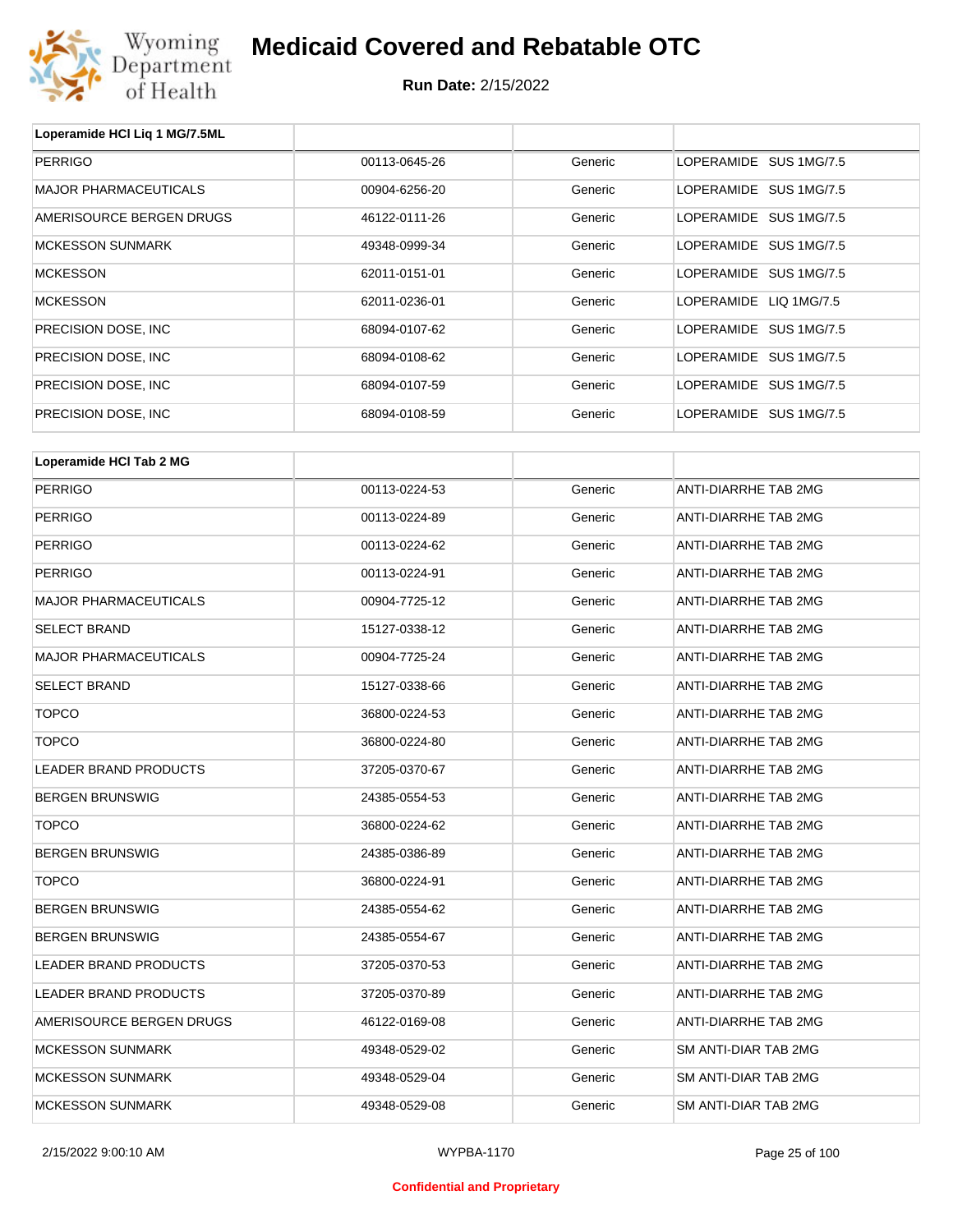

| <b>MCKESSON SUNMARK</b>    | 49348-0529-34 | Generic | SM ANTI-DIAR TAB 2MG |
|----------------------------|---------------|---------|----------------------|
| <b>MCKESSON</b>            | 62011-0150-02 | Generic | ANTI-DIARRHE TAB 2MG |
| <b>MCKESSON</b>            | 62011-0150-01 | Generic | ANTI-DIARRHE TAB 2MG |
| <b>MCKESSON</b>            | 62011-0150-03 | Generic | ANTI-DIARRHE TAB 2MG |
| CHAIN DRUG MARKETING ASSOC | 63868-0338-12 | Generic | ANTI-DIARRHE TAB 2MG |
| CHAIN DRUG MARKETING ASSOC | 63868-0338-24 | Generic | ANTI-DIARRHE TAB 2MG |
| CHAIN DRUG MARKETING ASSOC | 63868-0338-60 | Generic | ANTI-DIARRHE TAB 2MG |
| <b>ANTIHISTAMINES</b>      |               |         |                      |

| Brompheniramine Maleate Liquid 1 MG/ML |               |       |          |            |
|----------------------------------------|---------------|-------|----------|------------|
| <b>JAYMAC PHARMACEUTICAL LLC</b>       | 64661-0031-30 | Brand | J-TAN PD | DRO 1MG/ML |

| Cetirizine HCI Chew Tab 10 MG |               |         |                       |
|-------------------------------|---------------|---------|-----------------------|
| SANDOZ                        | 00781-5284-64 | Generic | CETIRIZINE CHW 10MG   |
| MAJOR PHARMACEUTICALS         | 00904-5879-12 | Generic | ALL DAY ALLG CHW 10MG |
| <b>SUN PHARMACEUTICALS</b>    | 47335-0344-83 | Generic | CETIRIZINE CHW 10MG   |

| Cetirizine HCI Chew Tab 5 MG |               |         |                    |
|------------------------------|---------------|---------|--------------------|
| SANDOZ                       | 00781-5283-64 | Generic | CETIRIZINE CHW 5MG |
| <b>SUN PHARMACEUTICALS</b>   | 47335-0343-83 | Generic | CETIRIZINE CHW 5MG |

| Cetirizine HCI Oral Soln 1 MG/ML (5<br>MG/5ML) |               |         |                          |
|------------------------------------------------|---------------|---------|--------------------------|
| PERRIGO                                        | 00113-0974-26 | Generic | ALL DAY ALLG SOL 5MG/5ML |
| <b>MAJOR PHARMACEUTICALS</b>                   | 00904-5828-20 | Generic | ALL DAY ALLG SOL 1MG/ML  |
| <b>MAJOR PHARMACEUTICALS</b>                   | 00904-6372-20 | Generic | ALL DAY ALLG SOL 1MG/ML  |
| <b>LEADER BRAND PRODUCTS</b>                   | 37205-0591-26 | Generic | ALLERGY RELF SOL 5MG/5ML |
| <b>BERGEN BRUNSWIG</b>                         | 24385-0188-26 | Generic | ALL DAY ALLG SOL 1MG/ML  |
| <b>LEADER BRAND PRODUCTS</b>                   | 37205-0855-26 | Generic | ALL DAY ALLG SOL 5MG/5ML |
| PADAGIS                                        | 45802-0974-26 | Generic | CETIRIZINE SOL 1MG/ML    |
| AMERISOURCE BERGEN DRUGS                       | 46122-0020-26 | Generic | ALL DAY ALLG SOL 1MG/ML  |
| <b>MCKESSON SUNMARK</b>                        | 49348-0078-34 | Generic | ALL DAY ALLG SOL 5MG/5ML |
| <b>TOPCO</b>                                   | 36800-0974-26 | Generic | ALL DAY ALLG SOL 5MG/5ML |
| <b>LEADER BRAND PRODUCTS</b>                   | 37205-0826-26 | Generic | ALL DAY ALLG SOL 1MG/ML  |
| AMERISOURCE BERGEN DRUGS                       | 46122-0101-26 | Generic | ALL DAY ALLG SOL 5MG/5ML |
| <b>MCKESSON SUNMARK</b>                        | 49348-0326-34 | Generic | ALL DAY ALLG SOL 5MG/5ML |
| <b>MCKESSON SUNMARK</b>                        | 49348-0934-34 | Generic | ALL DAY ALLG SOL 5MG/5ML |
| <b>TARO</b>                                    | 51672-2088-08 | Generic | CETIRIZINE SOL 1MG/ML    |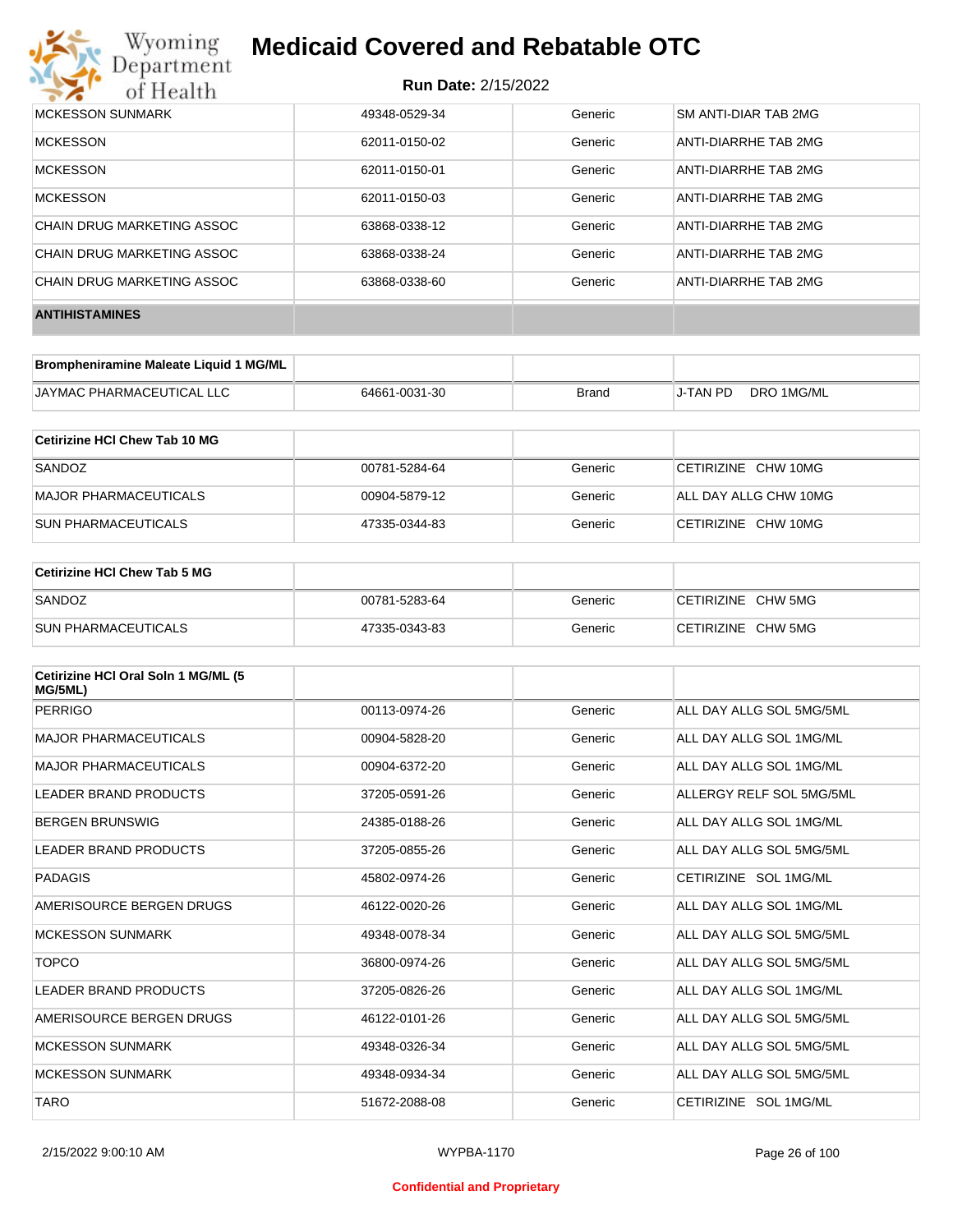

| <b>TARO</b>          | 51672-2102-08 | Generic | CETIRIZINE SOL 5MG/5ML  |
|----------------------|---------------|---------|-------------------------|
| <b>SILARX</b>        | 54838-0552-40 | Generic | CETIRIZINE SOL 5MG/5ML  |
| <b>MCKESSON</b>      | 62011-0051-01 | Generic | CETIRIZINE SOL 5MG/5ML  |
| <b>MCKESSON</b>      | 62011-0054-01 | Generic | ALLERGY COMP SOL 1MG/ML |
| <b>MCKESSON</b>      | 62011-0093-01 | Generic | CETIRIZINE SOL 5MG/5ML  |
| PRECISION DOSE, INC. | 68094-0720-59 | Generic | CETIRIZINE SOL 5MG/5ML  |
| PRECISION DOSE, INC. | 68094-0720-62 | Generic | CETIRIZINE SOL 5MG/5ML  |

| <b>Cetirizine HCI Tab 10 MG</b> |               |         |                         |
|---------------------------------|---------------|---------|-------------------------|
| <b>GEISS DESTIN &amp; DUNN</b>  | 00113-9458-39 | Generic | ALL DAY ALLG TAB 10MG   |
| <b>GEISS DESTIN &amp; DUNN</b>  | 00113-9458-66 | Generic | ALL DAY ALLG TAB 10MG   |
| MYLAN                           | 00378-3637-01 | Generic | CETIRIZINE TAB 10MG     |
| <b>MAJOR PHARMACEUTICALS</b>    | 00904-5852-61 | Generic | CETIRIZINE TAB 10MG     |
| <b>RUGBY LABORATORIES</b>       | 00536-1041-05 | Generic | CETIRIZINE TAB 10MG     |
| MYLAN                           | 00378-3637-05 | Generic | CETIRIZINE TAB 10MG     |
| <b>RUGBY LABORATORIES</b>       | 00536-4088-07 | Generic | CETIRIZINE TAB 10MG     |
| <b>RUGBY LABORATORIES</b>       | 00536-4088-11 | Generic | CETIRIZINE TAB 10MG     |
| <b>RUGBY LABORATORIES</b>       | 00536-4088-88 | Generic | CETIRIZINE TAB 10MG     |
| SANDOZ                          | 00781-1684-01 | Generic | CETIRIZINE TAB 10MG     |
| <b>MAJOR PHARMACEUTICALS</b>    | 00904-5852-41 | Generic | ALL DAY ALLG TAB 10MG   |
| <b>MAJOR PHARMACEUTICALS</b>    | 00904-5852-43 | Generic | ALL DAY ALLG TAB 10MG   |
| <b>MAJOR PHARMACEUTICALS</b>    | 00904-5852-46 | Generic | ALL DAY ALLG TAB 10MG   |
| <b>MAJOR PHARMACEUTICALS</b>    | 00904-5852-60 | Generic | ALL DAY ALLG TAB 10MG   |
| <b>MAJOR PHARMACEUTICALS</b>    | 00904-5852-89 | Generic | ALL DAY ALLG TAB 10MG   |
| <b>NORTHSTAR RX</b>             | 16714-0271-03 | Generic | CETIRIZINE TAB 10MG     |
| NORTHSTAR RX                    | 16714-0271-02 | Generic | CETIRIZINE TAB 10MG     |
| <b>TOPCO</b>                    | 36800-0458-47 | Generic | ALL DAY ALLG TAB 10MG   |
| <b>TOPCO</b>                    | 36800-0458-72 | Generic | ALL DAY ALLG TAB 10MG   |
| <b>TOPCO</b>                    | 36800-0458-39 | Generic | ALL DAY ALLG TAB 10MG   |
| <b>TOPCO</b>                    | 36800-0458-66 | Generic | ALL DAY ALLG TAB 10MG   |
| <b>SELECT BRAND</b>             | 15127-0909-14 | Generic | SB ALLERGY TAB 10MG     |
| <b>SELECT BRAND</b>             | 15127-0909-30 | Generic | SB ALLERGY TAB 10MG     |
| PACK PHARMACEUTICALS, LLC       | 16571-0402-10 | Generic | CETIRIZINE TAB 10MG     |
| PACK PHARMACEUTICALS, LLC       | 16571-0402-50 | Generic | CETIRIZINE TAB 10MG     |
| <b>TOPCO</b>                    | 36800-0458-13 | Generic | ALL DAY ALLG TAB 10MG   |
| <b>BERGEN BRUNSWIG</b>          | 24385-0998-65 | Generic | GNP ALL DAY TAB ALLERGY |
| <b>BERGEN BRUNSWIG</b>          | 24385-0998-74 | Generic | GNP ALL DAY TAB ALLERGY |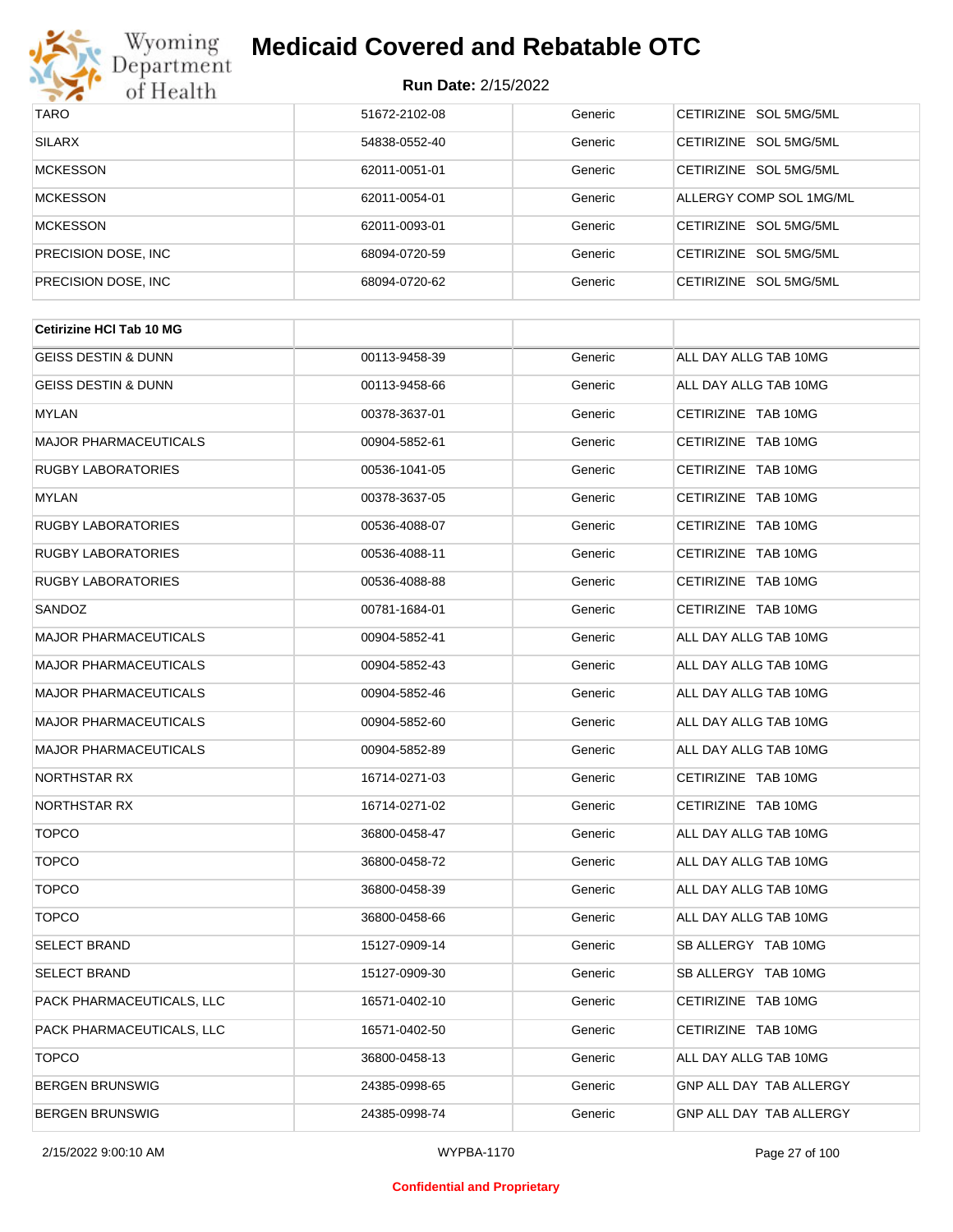

| <b>BERGEN BRUNSWIG</b>        | 24385-0998-75 | Generic | GNP ALL DAY TAB ALLERGY |
|-------------------------------|---------------|---------|-------------------------|
| <b>TOPCO</b>                  | 36800-0458-87 | Generic | ALL DAY ALLG TAB 10MG   |
| <b>TOPCO</b>                  | 36800-0458-95 | Generic | ALL DAY ALLG TAB 10MG   |
| <b>PERRIGO</b>                | 45802-0919-87 | Generic | CETIRIZINE TAB 10MG     |
| <b>PERRIGO</b>                | 45802-0919-39 | Generic | CETIRIZINE TAB 10MG     |
| <b>MCKESSON SUNMARK</b>       | 49348-0939-44 | Generic | SM ALL DAY TAB ALLERGY  |
| <b>OHM LABS</b>               | 51660-0939-54 | Generic | CETIRIZINE TAB 10MG     |
| <b>MCKESSON SUNMARK</b>       | 49348-0984-46 | Generic | SM ALL DAY TAB ALLERGY  |
| <b>MYLAN INSTITUTIONAL</b>    | 51079-0597-20 | Generic | CETIRIZINE TAB 10MG     |
| <b>MCKESSON SUNMARK</b>       | 49348-0939-12 | Generic | SM ALL DAY TAB ALLERGY  |
| <b>MYLAN INSTITUTIONAL</b>    | 51079-0597-01 | Generic | CETIRIZINE TAB 10MG     |
| DR.REDDY'S LABORATORIES, INC. | 55111-0699-90 | Generic | CETIRIZINE TAB 10MG     |
| <b>APOTEX</b>                 | 60505-2633-01 | Generic | CETIRIZINE TAB 10MG     |
| <b>APOTEX</b>                 | 60505-2633-08 | Generic | CETIRIZINE TAB 10MG     |
| <b>MCKESSON</b>               | 62011-0052-01 | Generic | ALL DAY ALLG TAB 10MG   |
| <b>MCKESSON</b>               | 62011-0052-02 | Generic | ALL DAY ALLG TAB 10MG   |
| <b>MCKESSON</b>               | 62011-0205-02 | Generic | ALL DAY ALLG TAB 10MG   |
| CHAIN DRUG MARKETING ASSOC    | 63868-0132-14 | Generic | QC ALLERGY TAB 10MG     |
| CHAIN DRUG MARKETING ASSOC    | 63868-0132-30 | Generic | QC ALLERGY TAB 10MG     |
| CHAIN DRUG MARKETING ASSOC    | 63868-0132-90 | Generic | QC ALLERGY TAB 10MG     |
|                               |               |         |                         |

| Cetirizine HCI Tab 5 MG   |               |         |                    |
|---------------------------|---------------|---------|--------------------|
| <b>MYLAN</b>              | 00378-3635-01 | Generic | CETIRIZINE TAB 5MG |
| SANDOZ                    | 00781-1683-01 | Generic | CETIRIZINE TAB 5MG |
| PACK PHARMACEUTICALS, LLC | 16571-0401-10 | Generic | CETIRIZINE TAB 5MG |

| <b>Chlorcyclizine HCI Tab 25 MG</b> |               |       |              |          |
|-------------------------------------|---------------|-------|--------------|----------|
| MAGNA PHARMACEUTICALS. INC          | 58407-0025-30 | Brand | <b>AHIST</b> | TAB 25MG |

| Chlorpheniramine Maleate Liquid 2 MG/ML |               |              |                        |
|-----------------------------------------|---------------|--------------|------------------------|
| WOMEN'S CHOICE PHARMACEUTICALS          | 00485-0094-02 | <b>Brand</b> | ED CHLORPED LIQ 2MG/ML |

| <b>Chlorpheniramine Maleate Syrup 2</b><br><b>MG/5ML</b> |               |         |                         |
|----------------------------------------------------------|---------------|---------|-------------------------|
| WOMEN'S CHOICE PHARMACEUTICALS                           | 00485-0098-16 | Generic | ED CHLORPED SYP JR      |
| WOMEN'S CHOICE PHARMACEUTICALS                           | 00485-0098-04 | Generic | ED CHLORPED SYP JR      |
| RUGBY LABORATORIES                                       | 00536-1025-47 | Generic | ALLER-CHLOR SYP 2MG/5ML |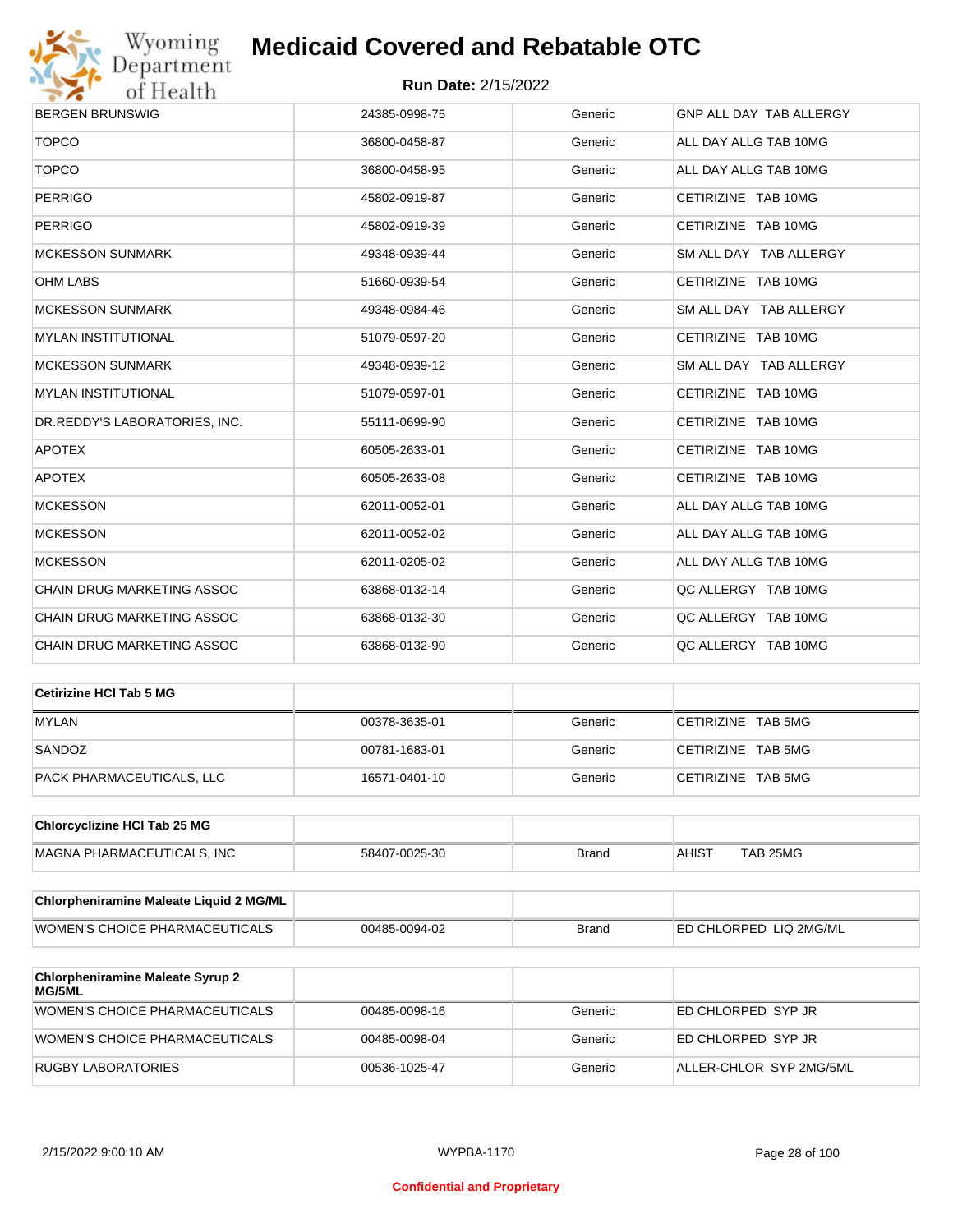

| <b>Chlorpheniramine Maleate Tab 4 MG</b> |               |         |                           |
|------------------------------------------|---------------|---------|---------------------------|
| <b>RUGBY LABORATORIES</b>                | 00536-1006-10 | Generic | ALLER-CHLOR TAB 4MG       |
| <b>MAJOR PHARMACEUTICALS</b>             | 00904-0012-80 | Generic | TAB 4MG<br><b>ALLERGY</b> |
| <b>RUGBY LABORATORIES</b>                | 00536-1006-35 | Generic | ALLER-CHLOR TAB 4MG       |
| <b>RUGBY LABORATORIES</b>                | 00536-3467-10 | Generic | ALLER-CHLOR TAB 4MG       |
| <b>WOMEN'S CHOICE PHARMACEUTICALS</b>    | 00485-0085-01 | Generic | ED-CHLORTAN TAB 4MG       |
| <b>RUGBY LABORATORIES</b>                | 00536-1006-01 | Generic | ALLER-CHLOR TAB 4MG       |
| <b>MAJOR PHARMACEUTICALS</b>             | 00904-0012-24 | Generic | <b>ALLERGY</b><br>TAB 4MG |
| <b>MAJOR PHARMACEUTICALS</b>             | 00904-0012-59 | Generic | <b>ALLERGY</b><br>TAB 4MG |
| <b>MAJOR PHARMACEUTICALS</b>             | 00904-0012-61 | Generic | ALLERGY<br>TAB 4MG        |
| <b>SELECT BRAND</b>                      | 15127-0821-09 | Generic | CHLORPHENIR TAB 4MG       |
| <b>BERGEN BRUNSWIG</b>                   | 24385-0463-78 | Generic | GNP ALLERGY TAB 4MG       |
| <b>TOPCO</b>                             | 36800-0463-62 | Generic | TAB 4MG<br><b>ALLERGY</b> |
| <b>BERGEN BRUNSWIG</b>                   | 24385-0463-62 | Generic | GNP ALLERGY TAB 4MG       |
| <b>LEADER BRAND PRODUCTS</b>             | 37205-0215-62 | Generic | <b>ALLERGY</b><br>TAB 4MG |
| <b>LEADER BRAND PRODUCTS</b>             | 37205-0215-78 | Generic | <b>ALLERGY</b><br>TAB 4MG |
| <b>MCKESSON SUNMARK</b>                  | 49348-0025-04 | Generic | SM ALLERGY TAB 4MG        |
| <b>MCKESSON SUNMARK</b>                  | 49348-0025-10 | Generic | SM ALLERGY TAB 4MG        |
| <b>TIME-CAP LABS</b>                     | 49483-0242-01 | Generic | ALLERGY-TIME TAB 4MG      |
| <b>TIME-CAP LABS</b>                     | 49483-0242-10 | Generic | ALLERGY-TIME TAB 4MG      |
| <b>MCKESSON</b>                          | 62011-0059-01 | Generic | HM ALLERGY TAB 4MG        |

| <b>Chlorpheniramine Maleate Tab ER 12 MG</b> |               |         |                         |
|----------------------------------------------|---------------|---------|-------------------------|
| KVK TECH                                     | 10702-0017-06 | Generic | CHLORPHENIR TAB 12MG CR |
| KVK TECH                                     | 10702-0017-24 | Generic | CHLORPHENIR TAB 12MG CR |
| LEADER BRAND PRODUCTS                        | 37205-0117-62 | Generic | TAB 12MG CR<br>ALLERGY  |

| Clemastine Fumarate Tab 1.34 MG (1 MG<br><b>Base Equiv)</b> |               |         |                          |
|-------------------------------------------------------------|---------------|---------|--------------------------|
| <b>PERRIGO</b>                                              | 00113-0282-73 | Generic | DAYHIST ALRG TAB 12 HOUR |
| SANDOZ                                                      | 00781-1358-01 | Generic | CLEMASTINE TAB 1.34MG    |
| <b>BERGEN BRUNSWIG</b>                                      | 24385-0183-51 | Generic | GNP DAYHIST TAB 1.34MG   |
| <b>TOPCO</b>                                                | 36800-0282-51 | Generic | DAYHIST ALRG TAB 12 HOUR |
| LEADER BRAND PRODUCTS                                       | 37205-0228-73 | Generic | ALLERHIST-1 TAB 1.34MG   |
| MCKESSON SUNMARK                                            | 49348-0686-03 | Generic | ALLERGY RELF TAB 1.34MG  |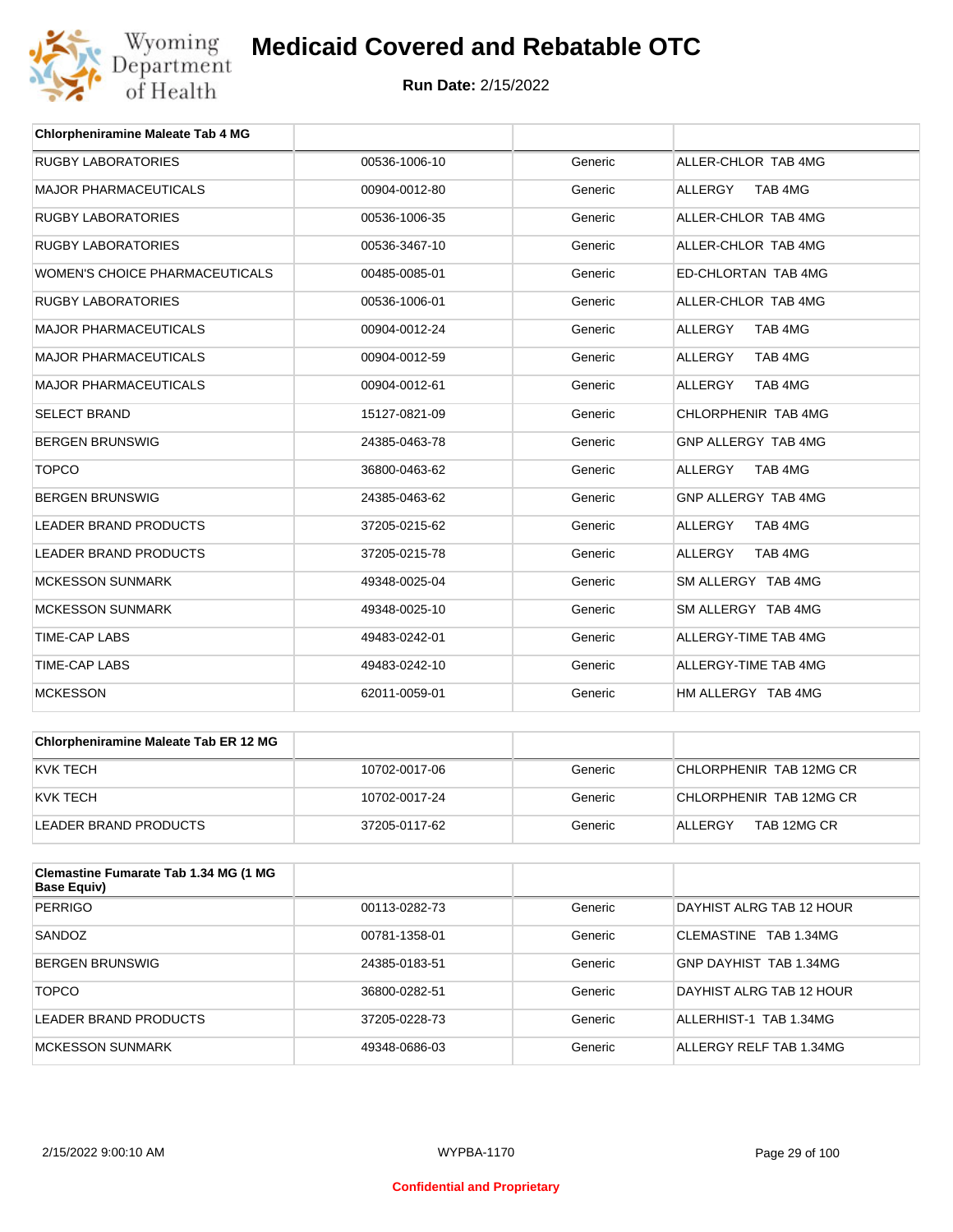

| Dexbrompheniramine Maleate Tab 2 MG |               |              |                             |
|-------------------------------------|---------------|--------------|-----------------------------|
| POLY PHARMACEUTICALS                | 50991-0783-60 | <b>Brand</b> | ALA-HIST IR TAB 2MG         |
|                                     |               |              |                             |
| Diphenhydramine HCI Cap 25 MG       |               |              |                             |
| <b>GEISS DESTIN &amp; DUNN</b>      | 00113-0462-62 | Generic      | ALLERGY RELF CAP 25MG       |
| SANDOZ                              | 00185-0648-10 | Generic      | DIPHENHYDRAM CAP 25MG       |
| RUGBY LABORATORIES                  | 00536-1010-01 | Generic      | DIPHENHIST CAP 25MG         |
| <b>MAJOR PHARMACEUTICALS</b>        | 00904-2035-24 | Generic      | BANOPHEN<br>CAP 25MG        |
| <b>PAR PHARMACEUTICAL</b>           | 00603-0241-18 | Generic      | Q-DRYL<br>CAP 25MG          |
| <b>MAJOR PHARMACEUTICALS</b>        | 00904-5306-61 | Generic      | DIPHENHYDRAM CAP 25MG       |
| <b>MAJOR PHARMACEUTICALS</b>        | 00904-5306-80 | Generic      | <b>BANOPHEN</b><br>CAP 25MG |
| SANDOZ                              | 00185-0648-01 | Generic      | DIPHENHYDRAM CAP 25MG       |
| PAR PHARMACEUTICALS                 | 00603-3339-21 | Generic      | DIPHENHYDRAM CAP 25MG       |
| PAR PHARMACEUTICALS                 | 00603-3339-32 | Generic      | DIPHENHYDRAM CAP 25MG       |
| <b>MAJOR PHARMACEUTICALS</b>        | 00904-5306-60 | Generic      | <b>BANOPHEN</b><br>CAP 25MG |
| CONTRACT PHARMACAL CORPORATION      | 10267-0835-04 | Generic      | DIPHENHYDRAM CAP 25MG       |
| <b>SELECT BRAND</b>                 | 15127-0283-48 | Generic      | ALLERGY<br>CAP 25MG         |
| PHARBEST PHARMACEUTICALS            | 16103-0348-03 | Generic      | PHARBEDRYL CAP 25MG         |
| <b>SELECT BRAND</b>                 | 15127-0283-24 | Generic      | ALLERGY<br>CAP 25MG         |
| <b>TOPCO</b>                        | 36800-0462-67 | Generic      | ALLERGY<br>CAP 25MG         |
| <b>TOPCO</b>                        | 36800-0462-78 | Generic      | ALLERGY<br>CAP 25MG         |
| CONTRACT PHARMACAL CORPORATION      | 10267-0835-01 | Generic      | DIPHENHYDRAM CAP 25MG       |
| PHARBEST PHARMACEUTICALS            | 16103-0348-08 | Generic      | PHARBEDRYL CAP 25MG         |
| PHARBEST PHARMACEUTICALS            | 16103-0348-11 | Generic      | PHARBEDRYL CAP 25MG         |
| <b>BERGEN BRUNSWIG</b>              | 24385-0462-62 | Generic      | GNP ALLERGY CAP 25MG        |
| <b>BERGEN BRUNSWIG</b>              | 24385-0462-78 | Generic      | GNP ALLERGY CAP 25MG        |
| <b>TOPCO</b>                        | 36800-0462-62 | Generic      | ALLERGY<br>CAP 25MG         |
| <b>MCKESSON SUNMARK</b>             | 49348-0971-10 | Generic      | ALLERGY RELF CAP 25MG       |
| <b>MCKESSON</b>                     | 62011-0056-03 | Generic      | ALLERGY<br>CAP 25MG         |
| <b>MCKESSON</b>                     | 62011-0056-01 | Generic      | ALLERGY<br>CAP 25MG         |
| <b>SDA LABORATORIES INC</b>         | 66424-0020-01 | Generic      | DIPHENHYDRAM CAP 25MG       |
| SDA LABORATORIES INC                | 66424-0020-10 | Generic      | DIPHENHYDRAM CAP 25MG       |
| <b>CHAIN DRUG MARKETING ASSOC</b>   | 63868-0087-01 | Generic      | COMP ALLERGY CAP 25MG       |
| CHAIN DRUG MARKETING ASSOC          | 63868-0087-24 | Generic      | COMP ALLERGY CAP 25MG       |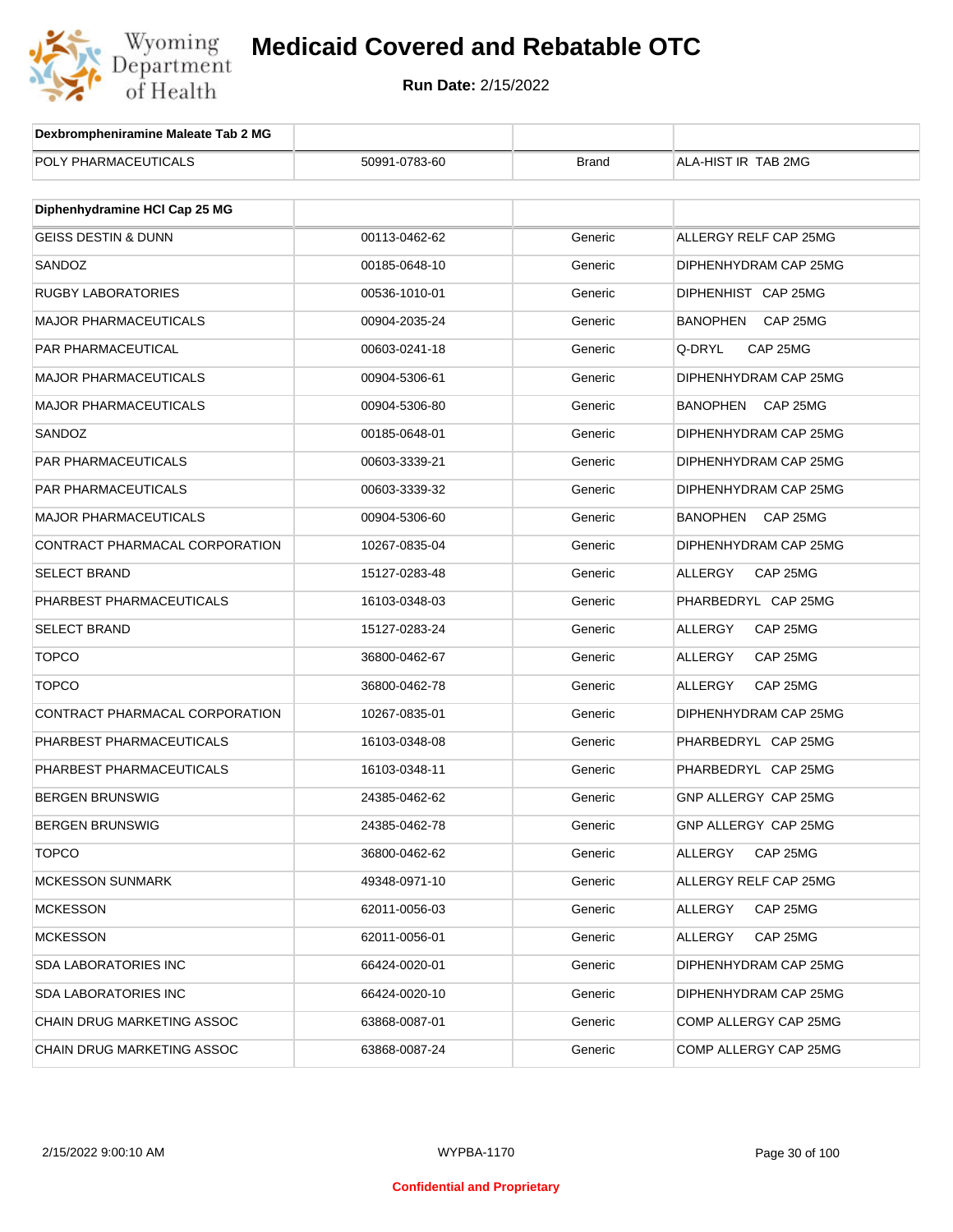

**Diphenhydramine HCl Cap 50 MG**

# **Medicaid Covered and Rebatable OTC**

| <b>PAR PHARMACEUTICALS</b>             | 00603-3340-32 | Generic | DIPHENHYDRAM CAP 50MG           |
|----------------------------------------|---------------|---------|---------------------------------|
| <b>MAJOR PHARMACEUTICALS</b>           | 00904-5307-60 | Generic | BANOPHEN<br>CAP 50MG            |
| <b>MAJOR PHARMACEUTICALS</b>           | 00904-5307-80 | Generic | BANOPHEN<br>CAP 50MG            |
| SANDOZ                                 | 00185-0649-10 | Generic | DIPHENHYDRAM CAP 50MG           |
| SANDOZ                                 | 00185-0649-01 | Generic | DIPHENHYDRAM CAP 50MG           |
| <b>MAJOR PHARMACEUTICALS</b>           | 00904-2056-61 | Generic | DIPHENHYDRAM CAP 50MG           |
| PAR PHARMACEUTICALS                    | 00603-3340-21 | Generic | DIPHENHYDRAM CAP 50MG           |
| PHARBEST PHARMACEUTICALS               | 16103-0347-11 | Generic | PHARBEDRYL CAP 50MG             |
| <b>SDA LABORATORIES INC</b>            | 66424-0021-10 | Generic | DIPHENHYDRAM CAP 50MG           |
| <b>SDA LABORATORIES INC</b>            | 66424-0021-01 | Generic | DIPHENHYDRAM CAP 50MG           |
| Diphenhydramine HCI Liquid 12.5 MG/5ML |               |         |                                 |
| <b>GEISS DESTIN &amp; DUNN</b>         | 00113-0379-26 | Generic | ALLERGY RELF LIQ 12.5/5ML       |
| PAR PHARMACEUTICALS                    | 00603-0823-58 | Generic | Q-DRYL<br>LIQ 12.5/5ML          |
| <b>MAJOR PHARMACEUTICALS</b>           | 00904-5174-16 | Generic | <b>BANOPHEN</b><br>LIQ 12.5/5ML |
| <b>RUGBY LABORATORIES</b>              | 00536-0770-85 | Generic | DIPHENHIST LIQ 12.5/5ML         |
| <b>RUGBY LABORATORIES</b>              | 00536-0770-97 | Generic | DIPHENHIST LIQ 12.5/5ML         |
| PAR PHARMACEUTICALS                    | 00603-0823-94 | Generic | Q-DRYL<br>LIQ 12.5/5ML          |
| MAJOR PHARMACEUTICALS                  | 00904-1228-00 | Generic | <b>BANOPHEN</b><br>LIQ 12.5/5ML |
| <b>MAJOR PHARMACEUTICALS</b>           | 00904-1228-20 | Generic | <b>BANOPHEN</b><br>LIQ 12.5/5ML |
| PAR PHARMACEUTICALS                    | 00603-0823-54 | Generic | Q-DRYL<br>LIQ 12.5/5ML          |
| PAR PHARMACEUTICALS                    | 00603-0823-81 | Generic | Q-DRYL<br>LIQ 12.5/5ML          |
| LEADER BRAND PRODUCTS                  | 37205-0565-26 | Generic | ALLERGY<br>LIQ 12.5/5ML         |
| <b>TOPCO</b>                           | 36800-0379-26 | Generic | ALLERGY RELF LIQ 12.5/5ML       |
| <b>TOPCO</b>                           | 36800-0379-34 | Generic | ALLERGY RELF LIQ 12.5/5ML       |
| <b>BERGEN BRUNSWIG</b>                 | 24385-0379-26 | Generic | CHLD ALLERGY LIQ 12.5/5ML       |
| LEADER BRAND PRODUCTS                  | 37205-0565-34 | Generic | ALLERGY<br>LIQ 12.5/5ML         |
| <b>MCKESSON SUNMARK</b>                | 49348-0045-37 | Generic | ALLERGY RELF LIQ 12.5/5ML       |
| <b>MCKESSON SUNMARK</b>                | 49348-0045-34 | Generic | ALLERGY RELF LIQ 12.5/5ML       |
| <b>SILARX</b>                          | 54838-0135-40 | Generic | SILADRYL ALR LIQ 12.5/5ML       |
| <b>SILARX</b>                          | 54838-0135-70 | Generic | SILADRYL ALR LIQ 12.5/5ML       |
| <b>SILARX</b>                          | 54838-0135-80 | Generic | SILADRYL ALR LIQ 12.5/5ML       |
| <b>MCKESSON</b>                        | 62011-0057-01 | Generic | ALLERGY CHLD LIQ 12.5/5ML       |
| CHAIN DRUG MARKETING ASSOC             | 63868-0823-54 | Generic | ALLERGY CHLD LIQ 12.5/5ML       |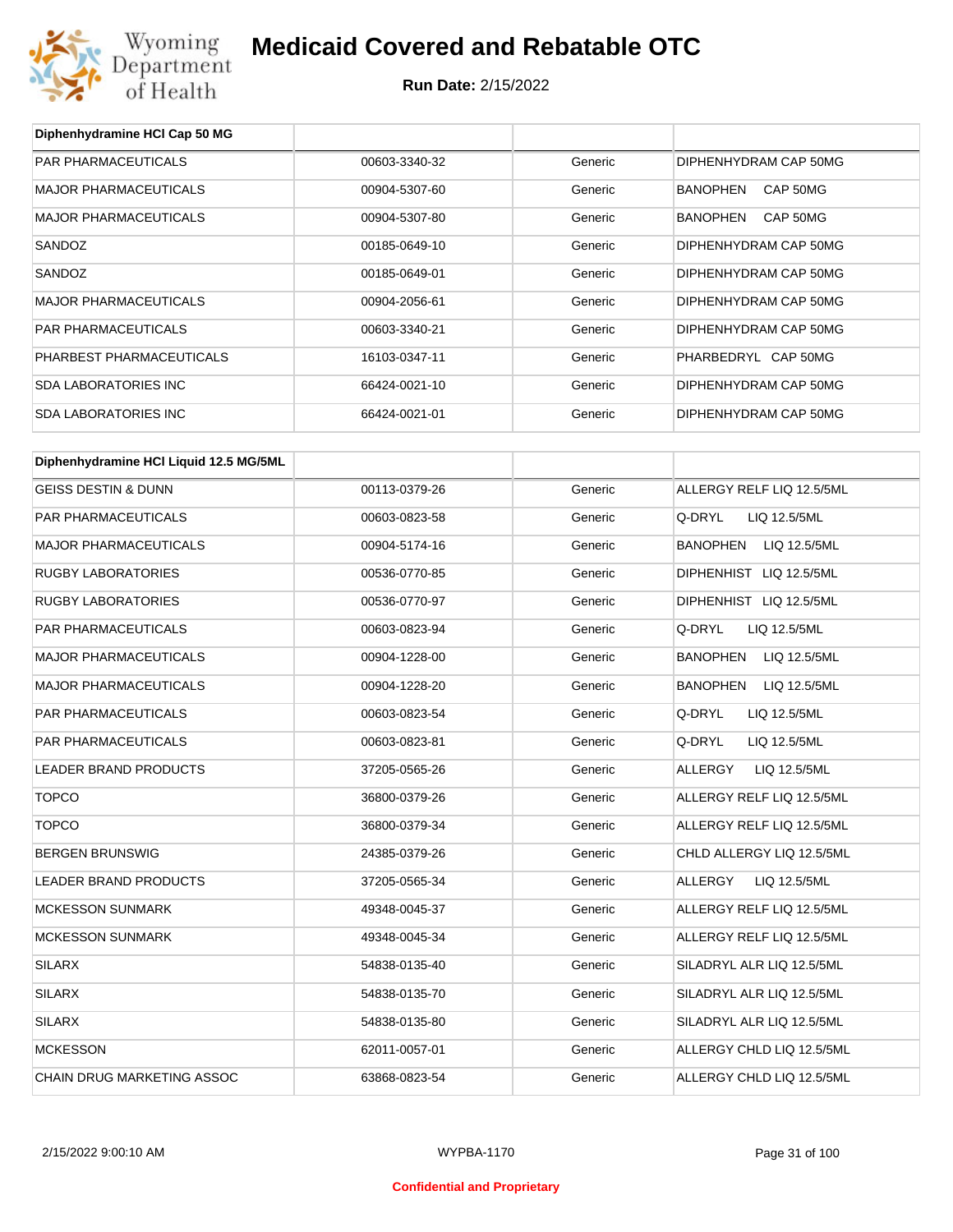

| Diphenhydramine HCI Syrup 12.5 MG/5ML |               |              |                           |
|---------------------------------------|---------------|--------------|---------------------------|
| <b>PAR PHARMACEUTICALS</b>            | 00603-0860-54 | Generic      | SYP 12.5/5ML<br>QUENALIN  |
| <b>SILARX</b>                         | 54838-0154-40 | <b>Brand</b> | SILPHEN COUG SYP 12.5/5ML |
| <b>SILARX</b>                         | 54838-0154-80 | <b>Brand</b> | SILPHEN COUG SYP 12.5/5ML |
| <b>SILARX</b>                         | 54838-0154-70 | <b>Brand</b> | SILPHEN COUG SYP 12.5/5ML |

| Diphenhydramine HCI Tab 25 MG |               |         |                             |
|-------------------------------|---------------|---------|-----------------------------|
| <b>PERRIGO</b>                | 00113-0479-62 | Generic | ALLERGY RELF TAB 25MG       |
| <b>PERRIGO</b>                | 00113-0479-78 | Generic | ALLERGY RELF TAB 25MG       |
| <b>MAJOR PHARMACEUTICALS</b>  | 00904-5551-59 | Generic | <b>BANOPHEN</b><br>TAB 25MG |
| <b>MAJOR PHARMACEUTICALS</b>  | 00904-5551-24 | Generic | <b>BANOPHEN</b><br>TAB 25MG |
| <b>RUGBY LABORATORIES</b>     | 00536-1016-01 | Generic | DIPHENHIST TAB 25MG         |
| <b>SELECT BRAND</b>           | 15127-0018-01 | Generic | SB ALLERGY TAB 25MG MED     |
| <b>BERGEN BRUNSWIG</b>        | 24385-0479-78 | Generic | GNP ALLERGY TAB 25MG        |
| <b>BERGEN BRUNSWIG</b>        | 24385-0479-62 | Generic | GNP ALLERGY TAB 25MG        |
| <b>TOPCO</b>                  | 36800-0479-62 | Generic | ALLERGY<br>TAB 25MG         |
| <b>TOPCO</b>                  | 36800-0479-67 | Generic | <b>ALLERGY</b><br>TAB 25MG  |
| <b>TOPCO</b>                  | 36800-0479-78 | Generic | TAB 25MG<br>ALLERGY         |
| <b>TOPCO</b>                  | 36800-0479-79 | Generic | <b>ALLERGY</b><br>TAB 25MG  |
| <b>TIME-CAP LABS</b>          | 49483-0061-01 | Generic | DIPHENHYDRAM TAB 25MG       |
| <b>TIME-CAP LABS</b>          | 49483-0061-10 | Generic | DIPHENHYDRAM TAB 25MG       |
| <b>MCKESSON SUNMARK</b>       | 49348-0983-10 | Generic | SM ALLERGY TAB 25MG RLF     |
| <b>MCKESSON</b>               | 62011-0058-01 | Generic | HM ALLERGY TAB 25MG         |
| <b>MCKESSON</b>               | 62011-0058-03 | Generic | HM ALLERGY TAB 25MG         |

| Fexofenadine HCI Susp 30 MG/5ML (6)<br>MG/ML) |               |         |                           |
|-----------------------------------------------|---------------|---------|---------------------------|
| <b>RUGBY LABORATORIES</b>                     | 00536-1005-97 | Generic | FEXOFENADINE SUS 30MG/5ML |
| ACTAVIS MID ATLANTIC                          | 00472-0527-94 | Generic | FEXOFENADINE SUS 30MG/5ML |

| <b>Fexofenadine HCI Tab 180 MG</b> |               |         |                               |
|------------------------------------|---------------|---------|-------------------------------|
| <b>MAJOR PHARMACEUTICALS</b>       | 00904-6214-18 | Generic | <b>FEXOFENADINE TAB 180MG</b> |
| <b>MAJOR PHARMACEUTICALS</b>       | 00904-6214-48 | Generic | <b>FEXOFENADINE TAB 180MG</b> |
| MYLAN                              | 00378-0782-05 | Generic | <b>FEXOFENADINE TAB 180MG</b> |
| MYLAN                              | 00378-0782-93 | Generic | <b>FEXOFENADINE TAB 180MG</b> |
| <b>RUGBY LABORATORIES</b>          | 00536-1066-15 | Generic | FEXOFENADINE TAB 180MG        |
| <b>MAJOR PHARMACEUTICALS</b>       | 00904-6214-52 | Generic | <b>FEXOFENADINE TAB 180MG</b> |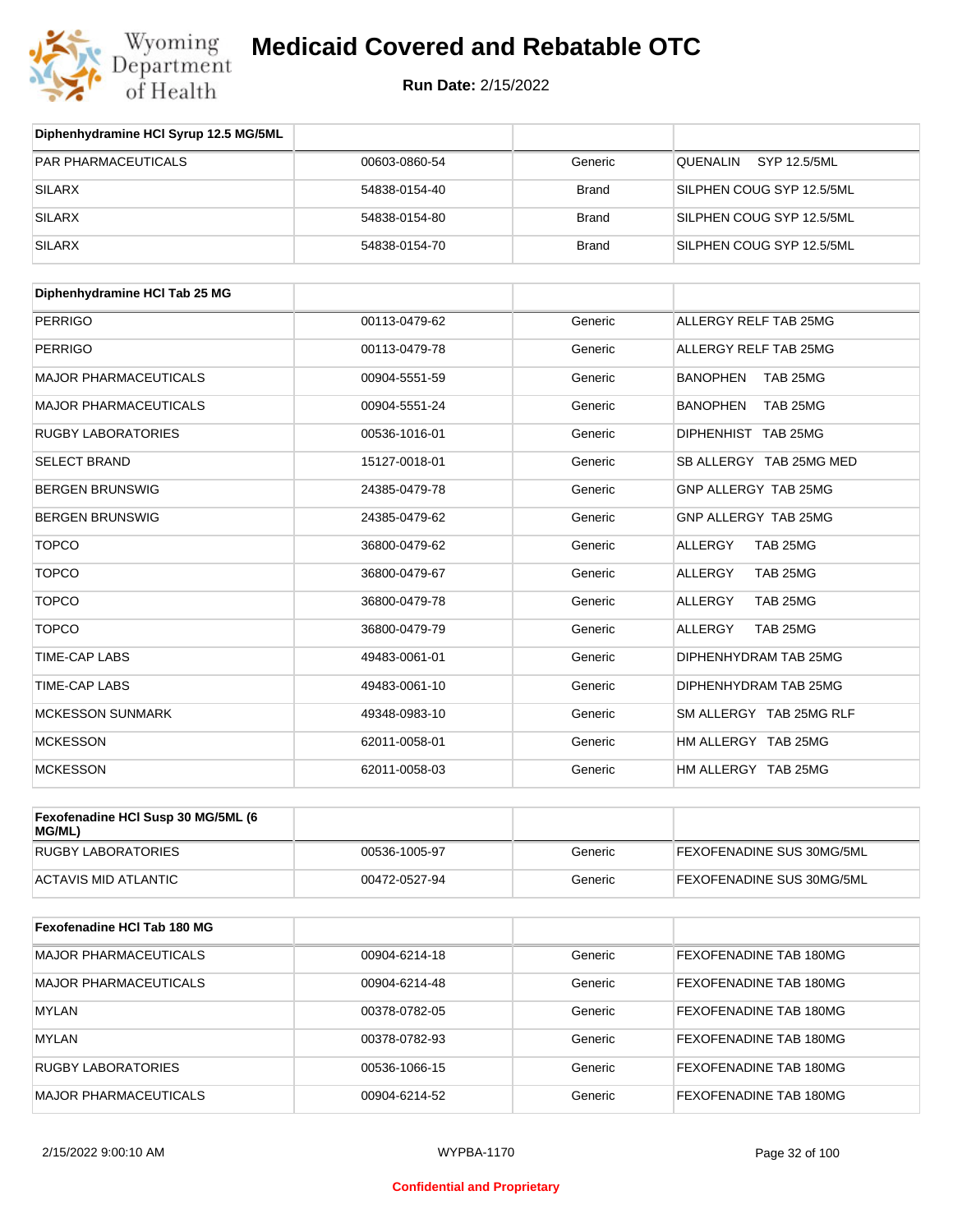### **Run Date:** 2/15/2022

| Wyoming<br>Department         | <b>Medicaid Covered and Rebatable OTC</b> |         |                        |
|-------------------------------|-------------------------------------------|---------|------------------------|
| of Health                     | <b>Run Date: 2/15/2022</b>                |         |                        |
| <b>MAJOR PHARMACEUTICALS</b>  | 00904-6214-89                             | Generic | FEXOFENADINE TAB 180MG |
| <b>MAJOR PHARMACEUTICALS</b>  | 00904-6214-46                             | Generic | FEXOFENADINE TAB 180MG |
| <b>PADAGIS</b>                | 45802-0571-78                             | Generic | FEXOFENADINE TAB 180MG |
| AMERISOURCE BERGEN DRUGS      | 46122-0040-61                             | Generic | GNP ALLERGY TAB 180MG  |
| LEADER BRAND PRODUCTS         | 37205-0650-65                             | Generic | ALLER-EASE TAB 180MG   |
| LEADER BRAND PRODUCTS         | 37205-0650-88                             | Generic | ALLER-EASE TAB 180MG   |
| AMERISOURCE BERGEN DRUGS      | 46122-0040-22                             | Generic | GNP ALLERGY TAB 180MG  |
| AMERISOURCE BERGEN DRUGS      | 46122-0040-65                             | Generic | GNP ALLERGY TAB 180MG  |
| AMERISOURCE BERGEN DRUGS      | 46122-0040-75                             | Generic | GNP ALLERGY TAB 180MG  |
| <b>MCKESSON SUNMARK</b>       | 49348-0968-56                             | Generic | FEXOFENADINE TAB 180MG |
| <b>MYLAN INSTITUTIONAL</b>    | 51079-0548-20                             | Generic | FEXOFENADINE TAB 180MG |
| <b>MCKESSON SUNMARK</b>       | 49348-0968-44                             | Generic | FEXOFENADINE TAB 180MG |
| <b>MCKESSON SUNMARK</b>       | 49348-0968-57                             | Generic | FEXOFENADINE TAB 180MG |
| <b>MYLAN INSTITUTIONAL</b>    | 51079-0548-01                             | Generic | FEXOFENADINE TAB 180MG |
| <b>MCKESSON</b>               | 62011-0067-01                             | Generic | FEXOFENADINE TAB 180MG |
| DR.REDDY'S LABORATORIES, INC. | 55111-0784-30                             | Generic | FEXOFENADINE TAB 180MG |
| <b>MCKESSON</b>               | 62011-0233-01                             | Generic | FEXOFENADINE TAB 180MG |
| <b>MCKESSON</b>               | 62011-0067-02                             | Generic | FEXOFENADINE TAB 180MG |
| RB HEALTH (US)                | 63824-0926-10                             | Generic | MUCINEX ALLR TAB 180MG |
| RB HEALTH (US)                | 63824-0926-05                             | Generic | MUCINEX ALLR TAB 180MG |
| RB HEALTH (US)                | 63824-0926-30                             | Generic | MUCINEX ALLR TAB 180MG |
| RB HEALTH (US)                | 63824-0926-40                             | Generic | MUCINEX ALLR TAB 180MG |
|                               |                                           |         |                        |
| Fexofenadine HCI Tab 60 MG    |                                           |         |                        |
| <b>PERRIGO</b>                | 00113-0425-53                             | Generic | ALLER-EASE TAB 60MG    |
| MYLAN                         | 00378-0781-05                             | Generic | FEXOFENADINE TAB 60MG  |
| <b>MYLAN</b>                  | 00378-0781-91                             | Generic | FEXOFENADINE TAB 60MG  |
| <b>PADAGIS</b>                | 45802-0425-78                             | Generic | FEXOFENADINE TAB 60MG  |
| <b>MCKESSON SUNMARK</b>       | 49348-0970-02                             | Generic | FEXOFENADINE TAB 60MG  |

MYLAN INSTITUTIONAL 51079-0547-20 Generic FEXOFENADINE TAB 60MG MYLAN INSTITUTIONAL 51079-0547-01 Generic FEXOFENADINE TAB 60MG MCKESSON 62011-0068-01 Generic FEXOFENADINE TAB 60MG **Loratadine Rapidly-Disintegrating Tab 10** 

| MG                    |               |         |                            |
|-----------------------|---------------|---------|----------------------------|
| MAJOR PHARMACEUTICALS | 00904-5806-15 | Generic | TAB 10MG<br><b>ALLERGY</b> |
| BERGEN BRUNSWIG       | 24385-0540-53 | Generic | ALLERGY RELF TAB 10MG      |
| BERGEN BRUNSWIG       | 24385-0161-52 | Generic | ALLERGY RELF TAB 10MG      |

### **Confidential and Proprietary**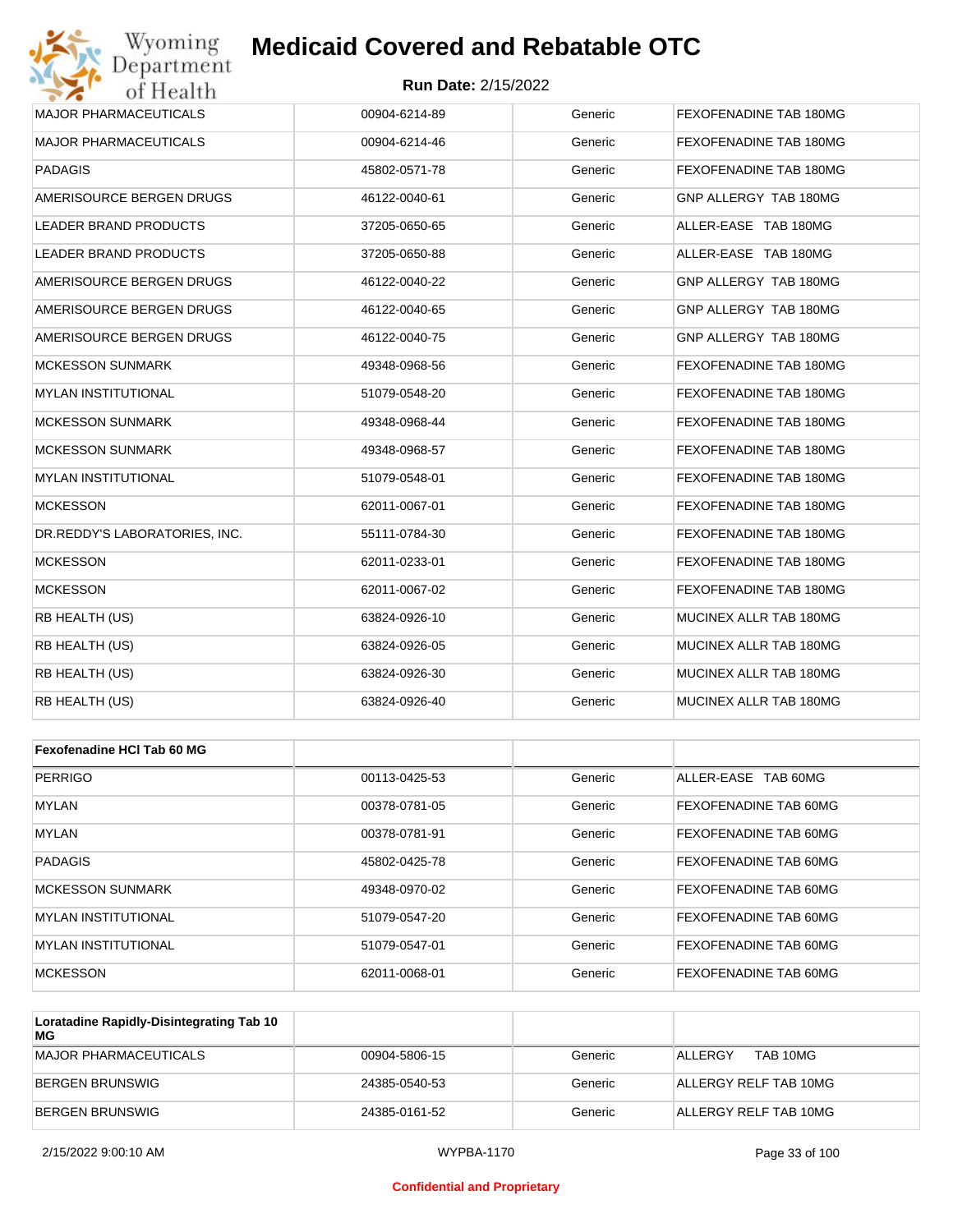| Wyoming<br><b>Medicaid Covered and Rebatable OTC</b><br>Department |                            |         |                        |  |  |
|--------------------------------------------------------------------|----------------------------|---------|------------------------|--|--|
| of Health                                                          | <b>Run Date: 2/15/2022</b> |         |                        |  |  |
| LEADER BRAND PRODUCTS                                              | 37205-0745-65              | Generic | ALLERGY RELF TAB 10MG  |  |  |
| AMERISOURCE BERGEN DRUGS                                           | 46122-0140-52              | Generic | ALLERGY RELF TAB 10MG  |  |  |
| <b>MCKESSON SUNMARK</b>                                            | 49348-0930-01              | Generic | LORATADINE<br>TAB 10MG |  |  |
| <b>MCKESSON SUNMARK</b>                                            | 49348-0930-44              | Generic | LORATADINE<br>TAB 10MG |  |  |
| <b>OHM LABS</b>                                                    | 51660-0527-31              | Generic | ALLERGY RELF TAB 10MG  |  |  |
| <b>MCKESSON</b>                                                    | 62011-0073-01              | Generic | ALLERGY RELF TAB 10MG  |  |  |
| <b>CHAIN DRUG MARKETING ASSOC</b>                                  | 63868-0157-10              | Generic | ALLERGY RELF TAB 10MG  |  |  |

| Loratadine Syrup 5 MG/5ML    |               |         |                          |
|------------------------------|---------------|---------|--------------------------|
| <b>MAJOR PHARMACEUTICALS</b> | 00904-6234-20 | Generic | LORATADINE SOL 5MG/5ML   |
| <b>BERGEN BRUNSWIG</b>       | 24385-0531-26 | Generic | LORATADINE SYP 5MG/5ML   |
| LEADER BRAND PRODUCTS        | 37205-0378-26 | Generic | ALLERGY RELF SYP 5MG/5ML |
| <b>MCKESSON SUNMARK</b>      | 49348-0333-34 | Generic | LORATADINE SYP 5MG/5ML   |
| <b>MCKESSON SUNMARK</b>      | 49348-0636-34 | Generic | LORATADINE SYP 5MG/5ML   |
| AMERISOURCE BERGEN DRUGS     | 46122-0164-26 | Generic | LORATADINE SYP 5MG/5ML   |
| <b>TARO</b>                  | 51672-2085-08 | Generic | LORATADINE SYP 5MG/5ML   |
| <b>TARO</b>                  | 51672-2073-08 | Generic | LORATADINE SYP 5MG/5ML   |
| <b>TARO</b>                  | 51672-2092-08 | Generic | LORATADINE SOL 5MG/5ML   |
| <b>SILARX</b>                | 54838-0554-40 | Generic | LORATADINE SOL 5MG/5ML   |
| <b>MCKESSON</b>              | 62011-0181-01 | Generic | LORATADINE SYP 5MG/5ML   |
| <b>MCKESSON</b>              | 62011-0072-01 | Generic | LORATADINE SYP 5MG/5ML   |
| <b>SILARX</b>                | 54838-0558-40 | Generic | LORATADINE SOL 5MG/5ML   |

| Loratadine Tab 10 MG         |               |         |                       |
|------------------------------|---------------|---------|-----------------------|
| <b>PERRIGO</b>               | 00113-0612-39 | Generic | ALLERGY RELF TAB 10MG |
| <b>PERRIGO</b>               | 00113-0612-60 | Generic | ALLERGY RELF TAB 10MG |
| <b>PERRIGO</b>               | 00113-0612-65 | Generic | ALLERGY RELF TAB 10MG |
| <b>PERRIGO</b>               | 00113-0612-46 | Generic | ALLERGY RELF TAB 10MG |
| <b>MAJOR PHARMACEUTICALS</b> | 00904-5728-87 | Generic | TAB 10MG<br>ALLERGY   |
| SANDOZ                       | 00781-5077-01 | Generic | LORATADINE TAB 10MG   |
| <b>MAJOR PHARMACEUTICALS</b> | 00904-5728-89 | Generic | ALLERGY<br>TAB 10MG   |
| <b>MAJOR PHARMACEUTICALS</b> | 00904-6074-46 | Generic | TAB 10MG<br>ALLERGY   |
| <b>MAJOR PHARMACEUTICALS</b> | 00904-6074-60 | Generic | ALLERGY<br>TAB 10MG   |
| <b>MAJOR PHARMACEUTICALS</b> | 00904-6074-61 | Generic | LORATADINE TAB 10MG   |
| <b>MAJOR PHARMACEUTICALS</b> | 00904-6074-89 | Generic | ALLERGY<br>TAB 10MG   |
| <b>SELECT BRAND</b>          | 15127-0715-10 | Generic | LORATADINE TAB 10MG   |
| <b>SELECT BRAND</b>          | 15127-0715-30 | Generic | LORATADINE TAB 10MG   |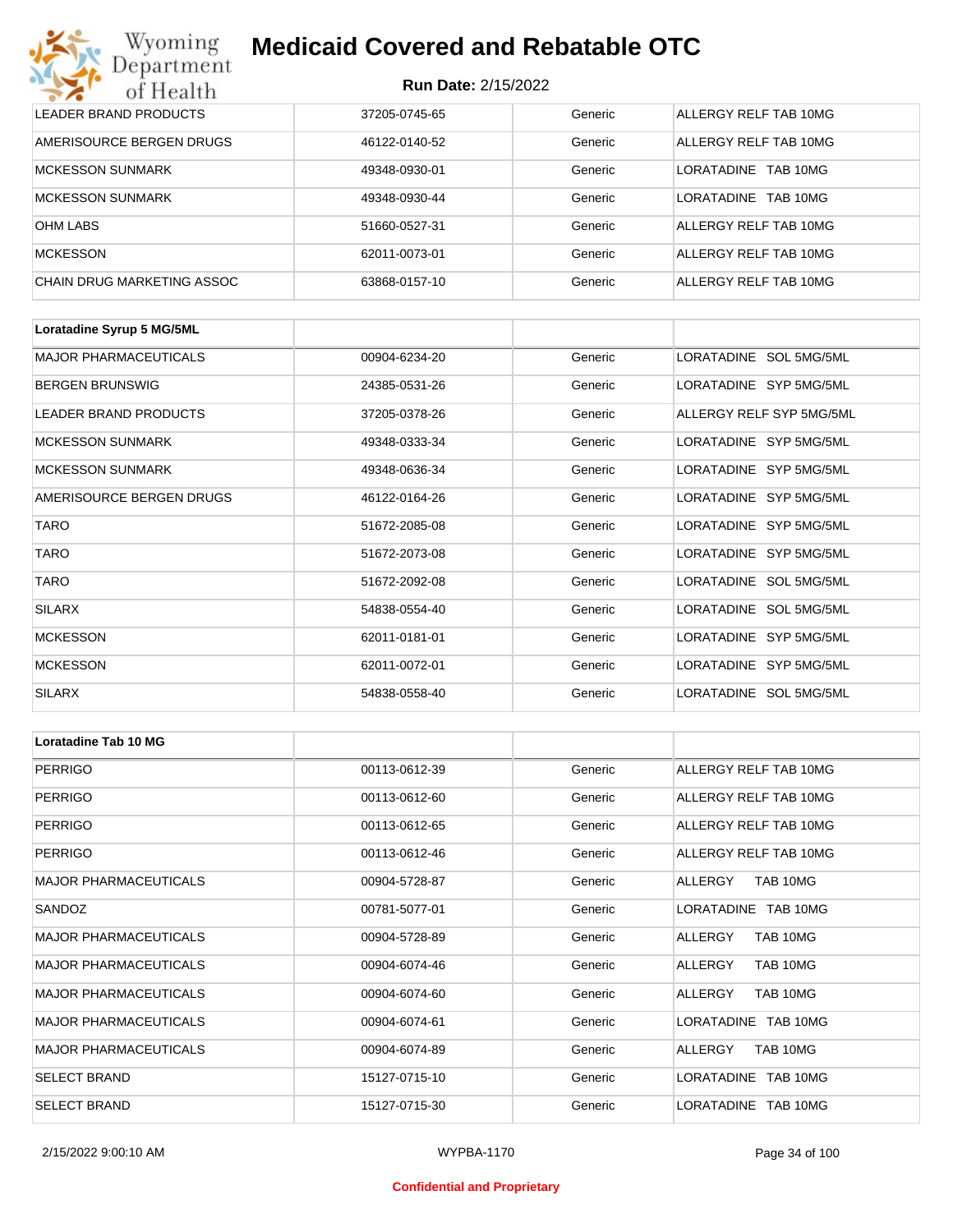

| <b>BERGEN BRUNSWIG</b>              | 24385-0471-99 | Generic      | LORATADINE TAB 10MG             |
|-------------------------------------|---------------|--------------|---------------------------------|
| <b>TOPCO</b>                        | 36800-0612-46 | Generic      | ALLERGY RELF TAB 10MG           |
| BERGEN BRUNSWIG                     | 24385-0471-78 | Generic      | LORATADINE TAB 10MG             |
| BERGEN BRUNSWIG                     | 24385-0471-52 | Generic      | LORATADINE TAB 10MG             |
| <b>TOPCO</b>                        | 36800-0612-65 | Generic      | ALLERGY RELF TAB 10MG           |
| <b>TOPCO</b>                        | 36800-0612-72 | Generic      | ALLERGY RELF TAB 10MG           |
| <b>TOPCO</b>                        | 36800-0612-76 | Generic      | ALLERGY RELF TAB 10MG           |
| <b>TOPCO</b>                        | 36800-0612-87 | Generic      | ALLERGY RELF TAB 10MG           |
| PADAGIS                             | 45802-0650-87 | Generic      | LORATADINE TAB 10MG             |
| PADAGIS                             | 45802-0650-65 | Generic      | LORATADINE TAB 10MG             |
| PADAGIS                             | 45802-0650-78 | Generic      | LORATADINE TAB 10MG             |
| AMERISOURCE BERGEN DRUGS            | 46122-0158-65 | Generic      | LORATADINE TAB 10MG             |
| LEADER BRAND PRODUCTS               | 37205-0346-72 | Generic      | LORATADINE TAB 10MG             |
| MCKESSON SUNMARK                    | 49348-0818-01 | Generic      | SM LORATADIN TAB 10MG           |
| MCKESSON SUNMARK                    | 49348-0818-13 | Generic      | SM LORATADIN TAB 10MG           |
| MYLAN INSTITUTIONAL                 | 51079-0246-01 | Generic      | LORATADINE TAB 10MG             |
| MYLAN INSTITUTIONAL                 | 51079-0246-20 | Generic      | LORATADINE TAB 10MG             |
| MCKESSON SUNMARK                    | 49348-0818-44 | Generic      | SM LORATADIN TAB 10MG           |
| OHM LABS                            | 51660-0526-01 | Generic      | ALLERGY RELF TAB 10MG           |
| OHM LABS                            | 51660-0526-05 | Generic      | ALLERGY RELF TAB 10MG           |
| OHM LABS                            | 51660-0526-31 | Generic      | ALLERGY RELF TAB 10MG           |
| <b>APOTEX</b>                       | 60505-0147-01 | Generic      | LORATADINE TAB 10MG             |
| <b>APOTEX</b>                       | 60505-0147-08 | Generic      | LORATADINE TAB 10MG             |
| CHAIN DRUG MARKETING ASSOC          | 63868-0151-01 | Generic      | LORATADINE TAB 10MG             |
| CHAIN DRUG MARKETING ASSOC          | 63868-0151-10 | Generic      | LORATADINE TAB 10MG             |
| CHAIN DRUG MARKETING ASSOC          | 63868-0151-30 | Generic      | LORATADINE TAB 10MG             |
| AMERICAN HEALTH PACKAGING           | 68084-0248-01 | Generic      | LORATADINE TAB 10MG             |
| AMERICAN HEALTH PACKAGING           | 68084-0248-11 | Generic      | LORATADINE TAB 10MG             |
| Triprolidine HCI Drops 0.938 MG/ML  |               |              |                                 |
| ALLEGIS PHARMACEUTICALS             | 28595-0801-30 | <b>Brand</b> | DRO 0.938MG<br><b>HISTEX PD</b> |
|                                     |               |              |                                 |
| Triprolidine HCI Liquid 0.625 MG/ML |               |              |                                 |
| <b>GM PHARMACEUTICALS</b>           | 58809-0501-30 | Brand        | VANAHIST PD LIQ 0.625MG         |
| Triprolidine HCI Syrup 2.5 MG/5ML   |               |              |                                 |
| ALLEGIS PHARMACEUTICALS             | 28595-0802-08 | <b>Brand</b> | <b>HISTEX</b><br>SYP 2.5MG/5    |
|                                     |               |              |                                 |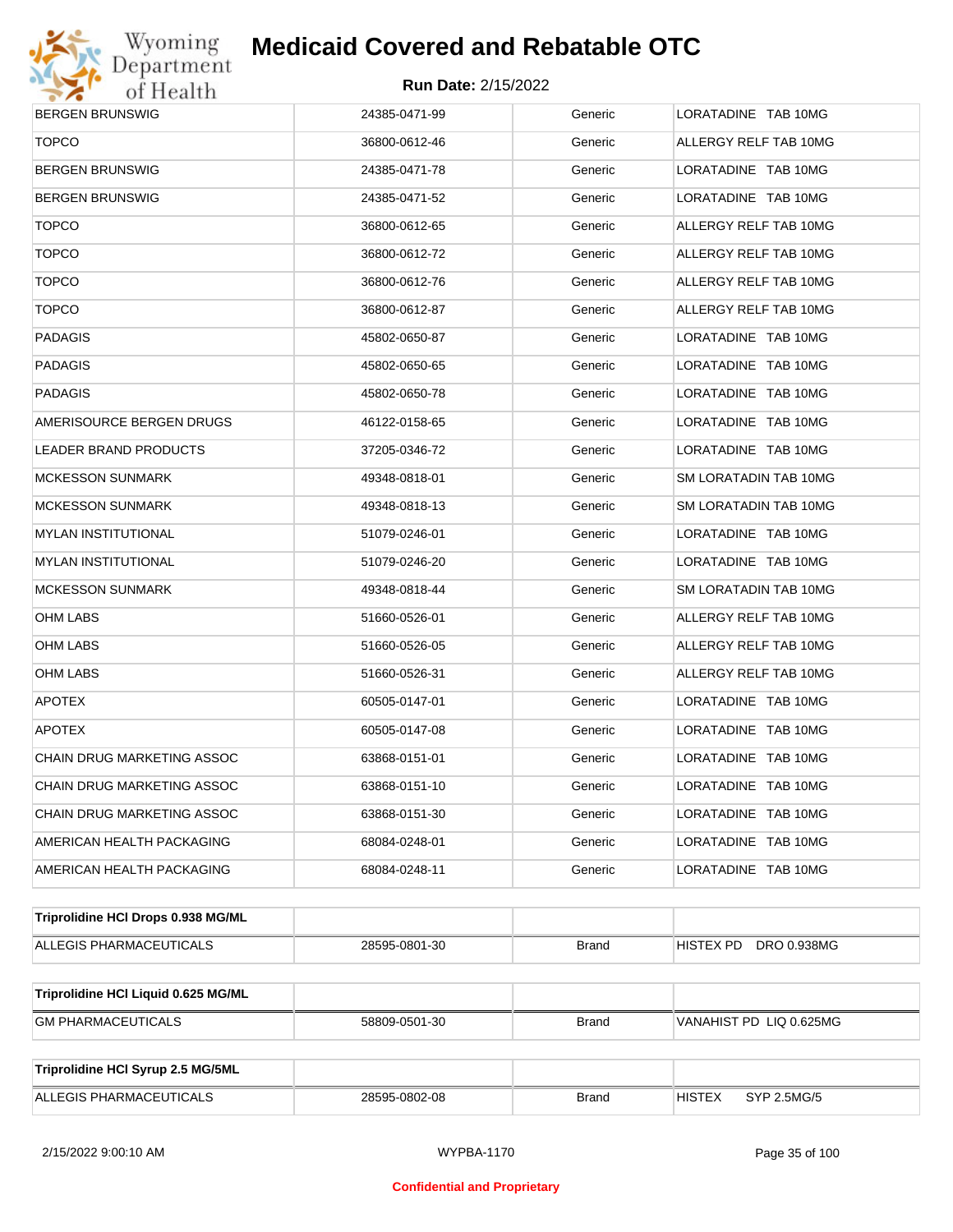

| Levonorgestrel Tab 1.5 MG             |               |              |                                    |
|---------------------------------------|---------------|--------------|------------------------------------|
| LUPIN PHARMACEUTICALS                 | 43386-0622-30 | Generic      | <b>TAB 1.5MG</b><br><b>MY WAY</b>  |
| <b>AFAXYS</b>                         | 50102-0111-01 | Generic      | ECONTRA EZ TAB 1.5MG               |
| <b>AFAXYS</b>                         | 50102-0111-12 | Generic      | ECONTRA EZ TAB 1.5MG               |
| <b>FOUNDATION CONSUMER HEALTHCARE</b> | 51285-0100-88 | Generic      | TAKE ACTION TAB 1.5MG              |
| <b>FOUNDATION CONSUMER HEALTHCARE</b> | 51285-0103-88 | Generic      | <b>TAB 1.5MG</b><br>AFTERA         |
| <b>ACTAVIS PHARMA</b>                 | 52544-0065-54 | Generic      | NEXT CHOICE TAB 1.5MG              |
| <b>TEVA/WOMENS HEALTH</b>             | 51285-0943-88 | <b>Brand</b> | <b>TAB 1.5MG</b><br>PLAN B         |
| FOUNDATION CONSUMER HEALTHCARE        | 51285-0146-19 | <b>Brand</b> | PLAN B<br><b>TAB 1.5MG</b>         |
| <b>FOUNDATION CONSUMER HEALTHCARE</b> | 51285-0162-88 | <b>Brand</b> | <b>TAB 1.5MG</b><br>PLAN B         |
| PHARMACIST PHARMACEUTICAL LLC         | 63704-0010-01 | Generic      | LEVONORGESTR TAB 1.5MG             |
| <b>SUN PHARMACEUTICALS</b>            | 62756-0718-60 | Generic      | <b>OPCICON</b><br><b>TAB 1.5MG</b> |
| LUPIN PHARMACEUTICALS                 | 68180-0853-13 | Generic      | FALLBACK<br><b>TAB 1.5MG</b>       |
| <b>COUGH/COLD/ALLERGY</b>             |               |              |                                    |
|                                       |               |              |                                    |

| *Camphor-Eucalyptus-Menthol - Oint*** |               |         |                             |
|---------------------------------------|---------------|---------|-----------------------------|
| AMERISOURCE BERGEN DRUGS              | 46122-0157-54 | Generic | OIN RUB<br><b>GNP CHEST</b> |
| <b>MCKESSON</b>                       | 62011-0075-01 | Generic | HM CHEST RUB OIN            |

| *Camphor-Eucalyptus-Menthol-Turp Oil-<br>White Pet -Oint*** |               |              |                            |
|-------------------------------------------------------------|---------------|--------------|----------------------------|
| <b>IMCKESSON SUNMARK</b>                                    | 49348-0398-96 | <b>Brand</b> | ISM MEDICATED MIS CHST RUB |

| *DM-GG-PE Tab & APAP-Diphenhyd-PE<br>Tab Therapy Pack*** |               |       |                           |
|----------------------------------------------------------|---------------|-------|---------------------------|
| RB HEALTH (US)                                           | 63824-0555-30 | Brand | MUCINEX FAST MIS MX DAY/N |

| *PE-DM-GG Ligd & Diphenhyd-PE-APAP<br>Ligd Therapy Pack*** |               |       |                           |
|------------------------------------------------------------|---------------|-------|---------------------------|
| RB HEALTH (US)                                             | 63824-0287-22 | Brand | MUCINEX CHLD MIS DAY/NITE |

| *PE-DM-GG-APAP Ligd & PE-Diphenhyd-<br><b>APAP Ligd Therapy Pack***</b> |               |       |                           |
|-------------------------------------------------------------------------|---------------|-------|---------------------------|
| <b>RB HEALTH (US)</b>                                                   | 63824-0526-22 | Brand | MUCINEX FAST MIS DAY/NGHT |

| *PE-DM-GG-APAP Pack & PE-Diphenhyd-<br><b>APAP Pack Therapy Pack***</b> |               |       |         |              |
|-------------------------------------------------------------------------|---------------|-------|---------|--------------|
| <b>RECKITT BENCKISER</b>                                                | 63824-0234-44 | Brand | MUCINEX | MIS DAY/NGHT |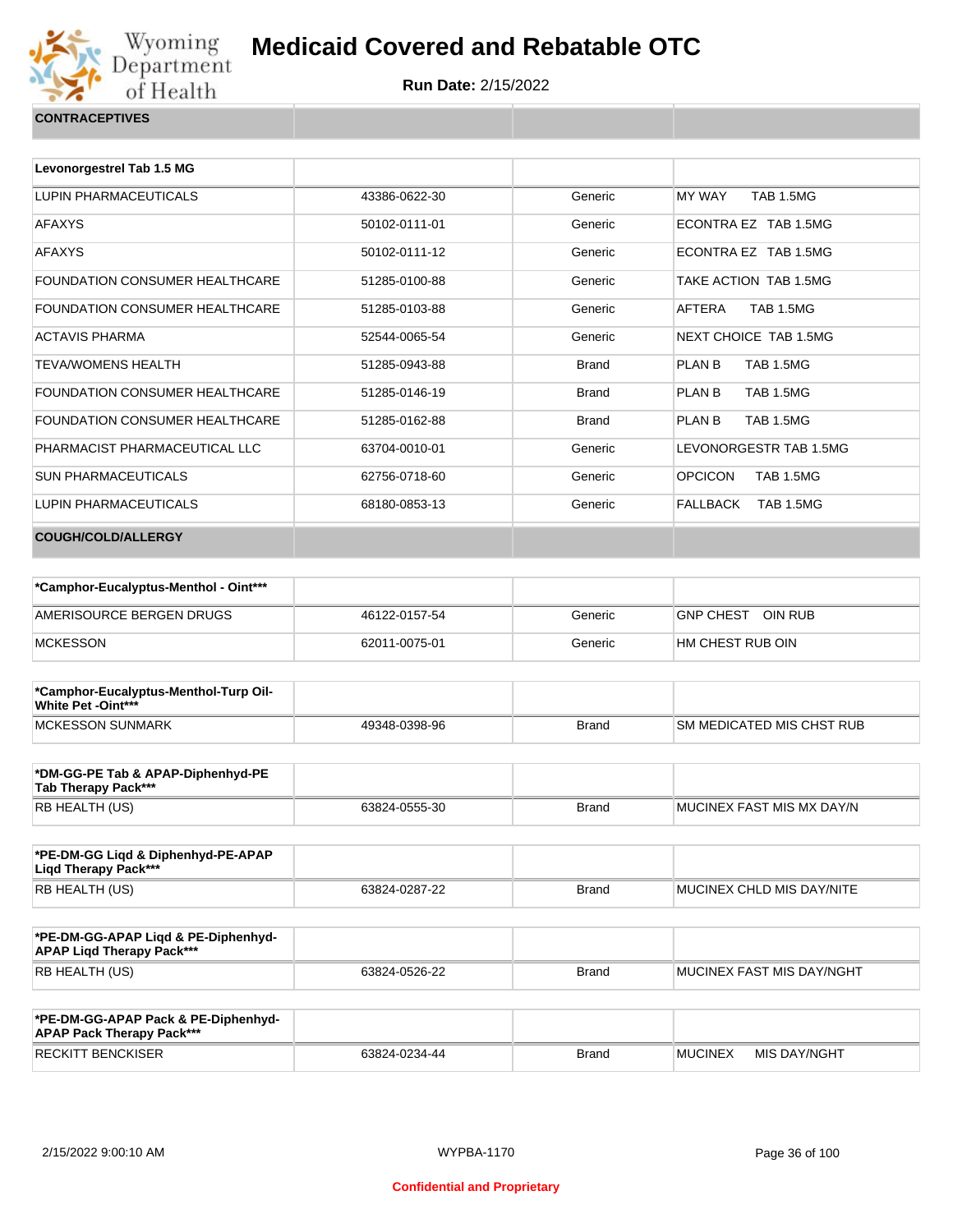

| *PE-DM-GG-APAP Tab & PE-Diphenhyd-<br><b>APAP Tab Therapy Pack***</b> |               |              |                                        |
|-----------------------------------------------------------------------|---------------|--------------|----------------------------------------|
| RB HEALTH (US)                                                        | 63824-0551-30 | Generic      | MUCINEX FAST PAK DAY/NGHT              |
|                                                                       |               |              |                                        |
| Acetaminophen w/ DM Liq 1000-30<br>MG/30ML                            |               |              |                                        |
| <b>TOPCO</b>                                                          | 36800-0698-34 | Generic      | COUGH & SORE LIQ THRT DAY              |
| Acetaminophen w/ DM Susp 160-5 MG/5ML                                 |               |              |                                        |
| <b>GLAXO CONSUMER HEALTHCARE L.P.</b>                                 | 00067-8115-04 | <b>Brand</b> | SUS CGH/ST<br>TRIAMINIC                |
| Brompheniramine & Phenylephrine Elixir 1<br>-2.5 MG/5ML               |               |              |                                        |
| <b>PERRIGO</b>                                                        | 00113-0906-26 | Generic      | COLD/ALLERGY ELX CHILDREN              |
| <b>MAJOR PHARMACEUTICALS</b>                                          | 00904-5781-20 | Generic      | <b>DIMAPHEN</b><br><b>ELX CHILDREN</b> |
| <b>WOMEN'S CHOICE PHARMACEUTICALS</b>                                 | 00485-0202-16 | Generic      | RYNEX PE<br>ELX                        |
| <b>TOPCO</b>                                                          | 36800-0906-34 | Generic      | COLD/ALLERGY ELX CHILDREN              |
| <b>BERGEN BRUNSWIG</b>                                                | 24385-0517-26 | Generic      | <b>GNP CLD/ALLE ELX CHILDREN</b>       |
| <b>BERGEN BRUNSWIG</b>                                                | 24385-0517-34 | Generic      | <b>GNP CLD/ALLE ELX CHILDREN</b>       |
| <b>TOPCO</b>                                                          | 36800-0906-26 | Generic      | COLD/ALLERGY ELX CHILDREN              |
| <b>MCKESSON SUNMARK</b>                                               | 49348-0777-37 | Generic      | SM CLD/ALRGY ELX CHILDREN              |
| <b>MCKESSON SUNMARK</b>                                               | 49348-0777-34 | Generic      | SM CLD/ALRGY ELX CHILDREN              |
| <b>LEADER BRAND PRODUCTS</b>                                          | 37205-0931-26 | Generic      | COLD/ALLERGY ELX CHILDREN              |
| <b>MCKESSON</b>                                                       | 62011-0062-01 | Generic      | COLD/ALLERGY ELX CHILDREN              |
| Brompheniramine & Phenylephrine Syrup                                 |               |              |                                        |
| 1-2.5 MG/5ML<br>GLAXO CONSUMER HEALTHCARE L.P.                        | 00067-8117-04 | <b>Brand</b> | <b>TRIAMINIC</b><br>SYP CLD/ALRG       |
|                                                                       |               |              |                                        |
| Brompheniramine & Phenylephrine Tab 4-<br><b>10 MG</b>                |               |              |                                        |
| <b>ALLEGIS PHARMACEUTICALS</b>                                        | 28595-0900-60 | Brand        | RU-HIST D TAB 4-10MG                   |
| Brompheniramine & Pseudoephedrine Cap                                 |               |              |                                        |
| 4-60 MG                                                               |               |              |                                        |
| <b>BAUSCH HEALTH</b>                                                  | 00095-0860-06 | <b>Brand</b> | LODRANE D<br><b>CAP 4-60MG</b>         |
| Brompheniramine & Pseudoephedrine<br>Elixir 1-15 MG/5ML               |               |              |                                        |
| WOMEN'S CHOICE PHARMACEUTICALS                                        | 00485-0206-16 | Generic      | RYNEX PSE LIQ                          |
| PAR PHARMACEUTICALS                                                   | 00603-0851-94 | Generic      | Q-TAPP<br>ELX 1-15/5ML                 |
| <b>SILARX</b>                                                         | 54838-0125-40 | Generic      | LIQ<br><b>BROTAPP</b>                  |
| <b>SILARX</b>                                                         | 54838-0125-80 | Generic      | LIQ<br><b>BROTAPP</b>                  |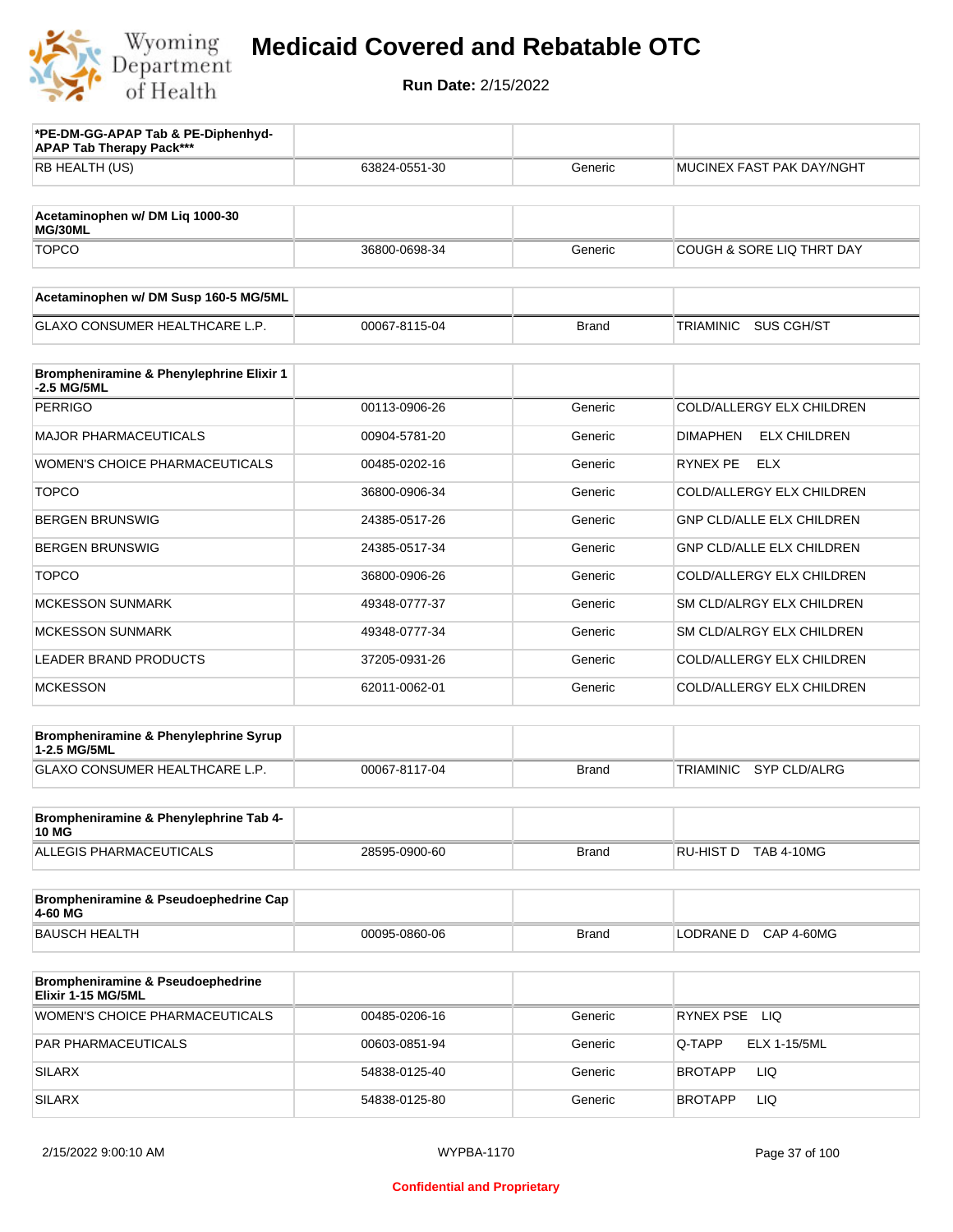

| .                                                            |               |              |                                      |
|--------------------------------------------------------------|---------------|--------------|--------------------------------------|
| <b>SILARX</b>                                                | 54838-0125-70 | Generic      | <b>BROTAPP</b><br>LIQ                |
| Brompheniramine & Pseudoephedrine<br>Liquid 1-7.5 MG/ML      |               |              |                                      |
| JAYMAC PHARMACEUTICAL LLC                                    | 64661-0032-30 | <b>Brand</b> | J-TAN D PD DRO 1-7.5MG               |
| Brompheniramine-Acetaminophen Tab 2-                         |               |              |                                      |
| 250 MG                                                       |               |              |                                      |
| MAGNA PHARMACEUTICALS, INC                                   | 58407-0225-01 | <b>Brand</b> | <b>TAB 2-250MG</b><br><b>STAFLEX</b> |
| Cetirizine-Pseudoephedrine Tab ER 12HR<br>5-120 MG           |               |              |                                      |
| <b>GEISS DESTIN &amp; DUNN</b>                               | 00113-0176-53 | Generic      | ALLERGY-D TAB 5-120MG                |
| <b>GEISS DESTIN &amp; DUNN</b>                               | 00113-0176-62 | Generic      | ALLERGY-D TAB 5-120MG                |
| <b>PERRIGO</b>                                               | 00113-2176-53 | Generic      | ALLERGY-D TAB 5-120MG                |
| <b>PERRIGO</b>                                               | 00113-2176-62 | Generic      | ALLERGY-D TAB 5-120MG                |
| <b>MAJOR PHARMACEUTICALS</b>                                 | 00904-5831-12 | Generic      | ALLERGY-D TAB 5-120MG                |
| <b>TOPCO</b>                                                 | 36800-0176-53 | Generic      | ALLERGY D TAB 5-120MG                |
| <b>BERGEN BRUNSWIG</b>                                       | 24385-0175-53 | Generic      | ALLERGY-D TAB 5-120MG                |
| <b>BERGEN BRUNSWIG</b>                                       | 24385-0175-62 | Generic      | ALLERGY-D TAB 5-120MG                |
| <b>TOPCO</b>                                                 | 36800-0176-62 | Generic      | ALLERGY D TAB 5-120MG                |
| <b>PADAGIS</b>                                               | 45802-0721-53 | Generic      | CETIRIZ/PSE TAB 5-120MG              |
| <b>PADAGIS</b>                                               | 45802-0721-62 | Generic      | CETIRIZ/PSE TAB 5-120MG              |
| <b>MCKESSON SUNMARK</b>                                      | 49348-0851-04 | Generic      | ALLERGY-D TAB 5-120MG                |
| <b>MCKESSON</b>                                              | 62011-0055-01 | Generic      | ALLGY COMP-D TAB 5-120MG             |
| Chlophedianol-Dexbrompheniramine Soln<br>12.5-1 MG/5ML       |               |              |                                      |
| <b>RAMCNEIL</b>                                              | 12830-0864-16 | <b>Brand</b> | CHLO HIST SOL                        |
| Chlophedianol-Guaifenesin Liquid 12.5-100<br>MG/5ML          |               |              |                                      |
| <b>RAMCNEIL</b>                                              | 12830-0767-16 | <b>Brand</b> | CHLO TUSS EX LIQ 12.5-100            |
| Chlophedianol-Pyrilamine Liquid 12.5-12.5<br>MG/5ML          |               |              |                                      |
| <b>CENTURION LABS</b>                                        | 23359-0032-16 | <b>Brand</b> | <b>NINJACOF</b><br>LIQ               |
| Chlophedianol-Pyrilamine Liquid 25-50<br>MG/15ML             |               |              |                                      |
| <b>GM PHARMACEUTICALS</b>                                    | 58809-0350-04 | Brand        | VANACOF-8<br>LIQ 25-50/15            |
| Chlophedianol-Pyrilamine-APAP Liquid<br>12.5-12.5-160 MG/5ML |               |              |                                      |
| <b>CENTURION LABS</b>                                        | 23359-0033-16 | <b>Brand</b> | NINJACOF-A LIQ                       |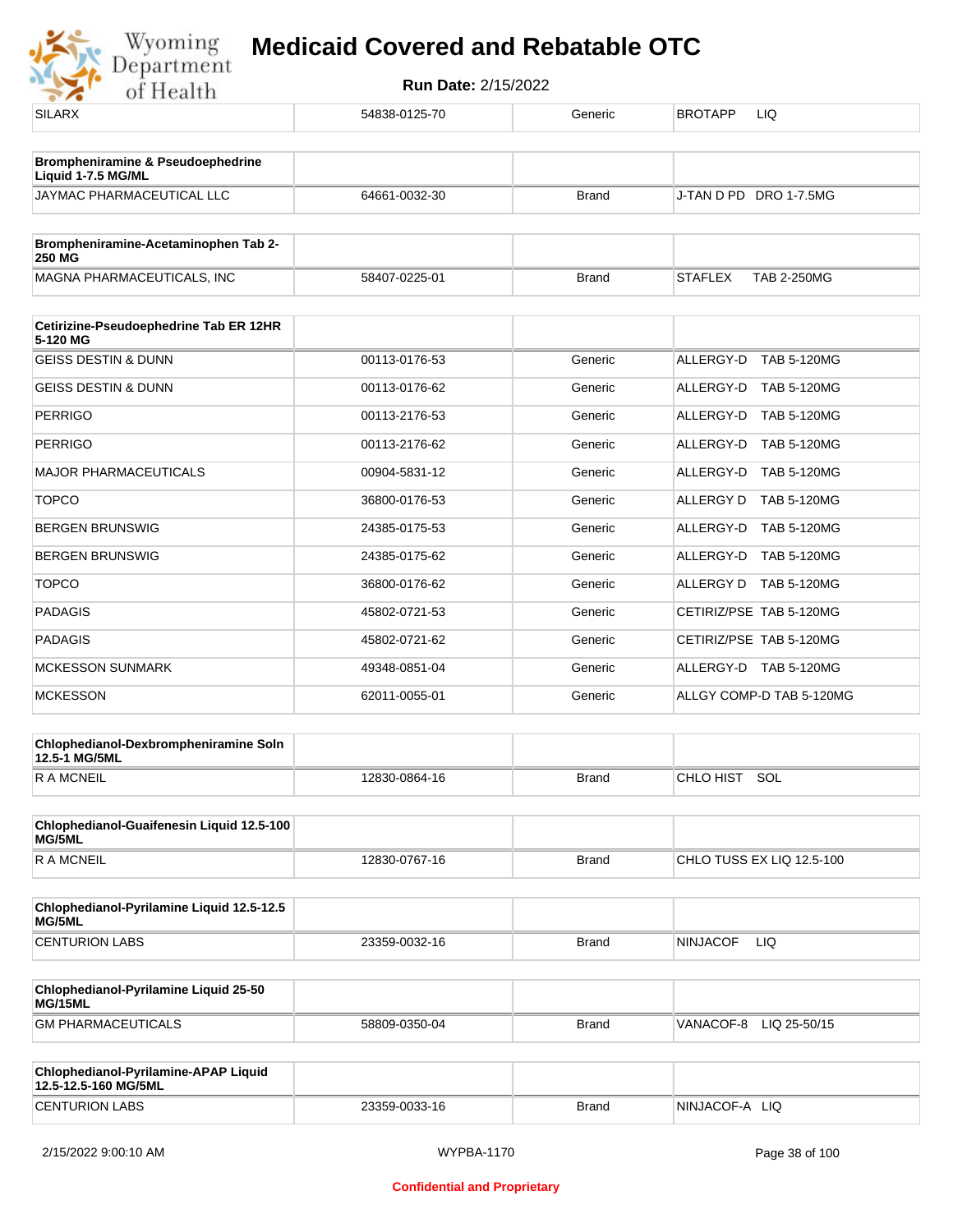

| <b>Chlorcyclizine &amp; Pseudoephedrine Liquid</b><br>25-60 MG/5ML |               |              |                                      |
|--------------------------------------------------------------------|---------------|--------------|--------------------------------------|
| MAGNA PHARMACEUTICALS, INC                                         | 58407-0624-04 | <b>Brand</b> | STAHIST AD LIQ                       |
|                                                                    |               |              |                                      |
| Chlorcyclizine & Pseudoephedrine Tab 25-<br>60 MG                  |               |              |                                      |
| MAGNA PHARMACEUTICALS, INC                                         | 58407-0625-30 | <b>Brand</b> | STAHIST AD TAB 25-60MG               |
|                                                                    |               |              |                                      |
| Chlorpheniramine & Phenylephrine Liquid<br>1-2.5 MG/ML             |               |              |                                      |
| <b>LASER PHARMACEUTICALS</b>                                       | 16477-0121-30 | <b>Brand</b> | DRO 1-2.5MG<br><b>DALLERGY</b>       |
|                                                                    |               |              |                                      |
| Chlorpheniramine & Phenylephrine Liquid<br>1-3.5 MG/ML             |               |              |                                      |
| <b>VIRTUS PHARMACEUTICALS OPCO</b>                                 | 76439-0319-30 | Generic      | <b>VIRDEC</b><br><b>DRO</b>          |
| Chlorpheniramine & Phenylephrine Liquid                            |               |              |                                      |
| 2-5 MG/ML                                                          |               |              |                                      |
| <b>WOMEN'S CHOICE PHARMACEUTICALS</b>                              | 00485-0096-02 | <b>Brand</b> | ED CHLORPED DRO D                    |
|                                                                    |               |              |                                      |
| Chlorpheniramine & Phenylephrine Liquid<br>4-10 MG/5ML             |               |              |                                      |
| WOMEN'S CHOICE PHARMACEUTICALS                                     | 00485-0155-16 | <b>Brand</b> | ED A-HIST<br>LIQ 4-10/5ML            |
| LARKEN LABORATORIES, INC.                                          | 68047-0185-16 | Generic      | NOHIST-LQ<br>LIQ 4-10/5ML            |
|                                                                    |               |              |                                      |
| Chlorpheniramine & Phenylephrine Tab 4-<br><b>10 MG</b>            |               |              |                                      |
| <b>WOMEN'S CHOICE PHARMACEUTICALS</b>                              | 00485-0254-01 | Generic      | ED A-HIST TAB 4-10MG                 |
| <b>SELECT BRAND</b>                                                | 15127-0082-24 | Generic      | SINUS/ALERGY TAB MAX ST              |
| <b>BERGEN BRUNSWIG</b>                                             | 24385-0961-62 | Generic      | SINUS/ALLERG TAB 4-10MG              |
| <b>TOPCO</b>                                                       | 36800-0139-62 | Generic      | COLD/ALLERGY TAB 4-10MG              |
| <b>TOPCO</b>                                                       | 36800-0358-62 | Generic      | SINUS/ALERGY TAB PE MAX              |
| AMERISOURCE BERGEN DRUGS                                           | 46122-0181-62 | Generic      | COLD/ALLERGY TAB 4-10MG              |
| <b>Chlorpheniramine &amp; Pseudoephedrine</b>                      |               |              |                                      |
| Liquid 2-30 MG/5ML                                                 |               |              |                                      |
| LARKEN LABORATORIES, INC.                                          | 68047-0120-16 | <b>Brand</b> | LOHIST-D<br>LIQ.                     |
|                                                                    |               |              |                                      |
| Chlorpheniramine & Pseudoephedrine Tab<br>4-60 MG                  |               |              |                                      |
| MAJOR PHARMACEUTICALS                                              | 00904-5351-24 | Generic      | <b>SUDOGEST</b><br><b>TAB 4-60MG</b> |
| MAJOR PHARMACEUTICALS                                              | 00904-5351-96 | Generic      | <b>SUDOGEST</b><br><b>TAB 4-60MG</b> |
| Chlorpheniramine w/ Codeine Liquid 2-9                             |               |              |                                      |
| MG/5ML                                                             |               |              |                                      |
| MAGNA PHARMACEUTICALS, INC                                         | 58407-0920-16 | <b>Brand</b> | Z-TUSS AC<br>LIQ 2-9/5ML             |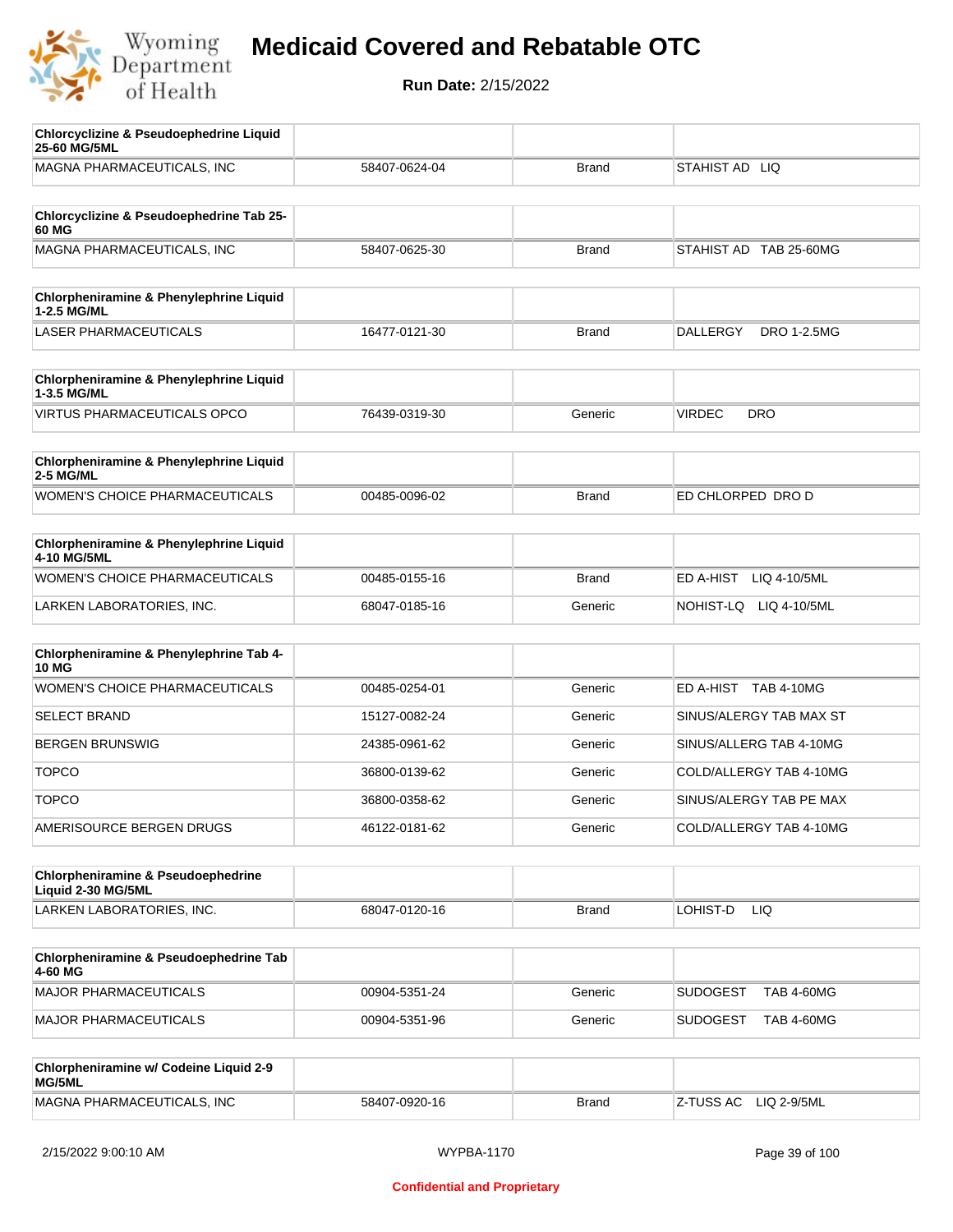

| Chlorpheniramine-DM Tab 4-30 MG                                  |               |              |                                       |
|------------------------------------------------------------------|---------------|--------------|---------------------------------------|
| <b>MAJOR PHARMACEUTICALS</b>                                     | 00904-5817-44 | Generic      | <b>COUGH &amp; COLD TAB</b>           |
| <b>SELECT BRAND</b>                                              | 15127-0268-16 | Generic      | SB COLD/CGH TAB HBP                   |
| Chlorpheniramine-Phenylephrine-ASA                               |               |              |                                       |
| Effer Tab 2-7.8-325 MG                                           |               |              |                                       |
| <b>CHAIN DRUG MARKETING ASSOC</b>                                | 63868-0228-20 | Generic      | <b>COLD RELIEF TAB PLUS</b>           |
| Chlorphen-PE-APAP Tab 2-5-325 MG & PE-<br>APAP Tab 5-325 MG Pack |               |              |                                       |
| <b>SELECT BRAND</b>                                              | 15127-0933-24 | Generic      | SB SINUS CNG PAK / PAIN               |
| AMERISOURCE BERGEN DRUGS                                         | 46122-0075-60 | Generic      | SINUS RELIEF PAK CNG/PAIN             |
| Chlorphen-Phenylephrine w/ APAP Tab 2-5                          |               |              |                                       |
| -325 MG<br><b>GEISS DESTIN &amp; DUNN</b>                        | 00113-0476-62 | Generic      | <b>ALLERGY</b><br><b>TAB MULTI-SY</b> |
|                                                                  |               |              |                                       |
| <b>TOPCO</b>                                                     | 36800-0935-62 | Generic      | NIGHT TIME TAB SINUS                  |
| <b>SELECT BRAND</b>                                              | 15127-0966-24 | Generic      | SB SINUS CNG TAB / PAIN               |
| <b>SELECT BRAND</b>                                              | 15127-0967-24 | Generic      | SB ALLERGY TAB MULTI-SY               |
| <b>TOPCO</b>                                                     | 36800-0476-62 | Generic      | TAB MULTI-SY<br>ALLERGY               |
| <b>TOPCO</b>                                                     | 36800-0476-67 | Generic      | <b>ALLERGY</b><br>TAB MULTI-SY        |
| <b>BERGEN BRUNSWIG</b>                                           | 24385-0147-62 | Generic      | GNP ALLERGY TAB MULTI-SY              |
| <b>MCKESSON SUNMARK</b>                                          | 49348-0778-04 | Generic      | SM ALLERGY TAB MULTI-SY               |
| LEADER BRAND PRODUCTS                                            | 37205-0940-62 | Generic      | ALLERGY<br>TAB MULTI-SY               |
| AMERISOURCE BERGEN DRUGS                                         | 46122-0074-62 | Generic      | GNP SINUS TAB CNG/PAIN                |
| CHAIN DRUG MARKETING ASSOC                                       | 63868-0981-24 | Generic      | QC ALLERGY TAB RELIEF                 |
| Chlorphen-Phenylephrine w/ APAP Tab 4-                           |               |              |                                       |
| 10-325 MG                                                        |               |              |                                       |
| U S PHARMACEUTICAL                                               | 52747-0475-70 | <b>Brand</b> | TAB 4-10-325<br>NOREL AD              |
| Dexbrompheniramine & Pseudoephedrine                             |               |              |                                       |
| Soln 1-30 MG/5ML<br>LLORENS PHARMACEUTICAL                       | 54859-0802-04 | <b>Brand</b> | <b>CONEX</b><br><b>SOL CLD/ALRG</b>   |
|                                                                  |               |              |                                       |
| Dexbrompheniramine & Pseudoephedrine<br><b>Tab 2-60 MG</b>       |               |              |                                       |
| LLORENS PHARMACEUTICAL                                           | 54859-0702-60 | Brand        | <b>CONEX</b><br><b>TAB 2-60MG</b>     |
| Dexbrompheniramine-Phenylephrine<br>Syrup 1-5 MG/5ML             |               |              |                                       |
| LASER PHARMACEUTICALS                                            | 16477-0822-01 | <b>Brand</b> | DALLERGY<br>SYP                       |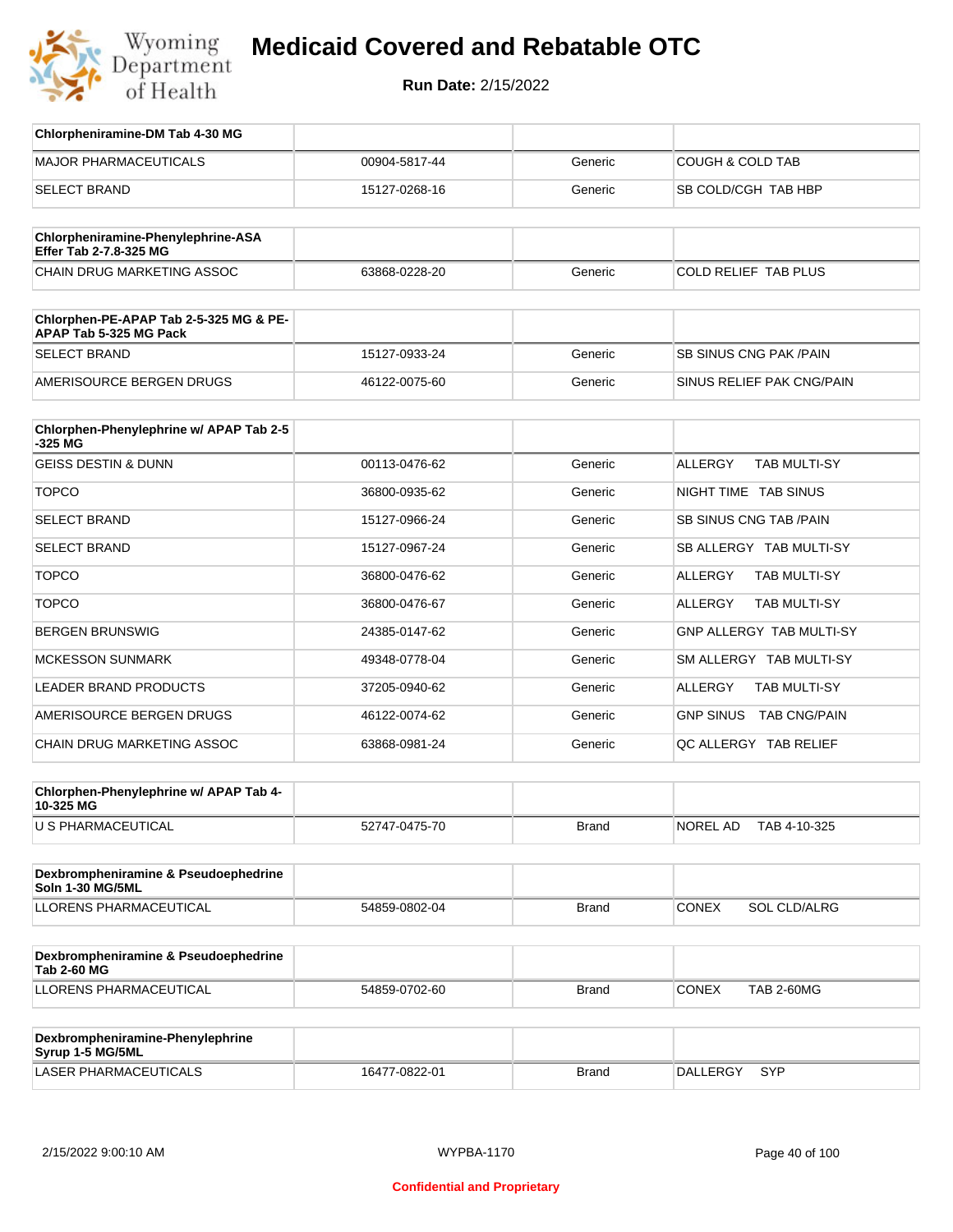

| Dexbrompheniramine-Phenylephrine Tab 1<br>-5 MG                |               |              |                                    |
|----------------------------------------------------------------|---------------|--------------|------------------------------------|
| <b>LASER PHARMACEUTICALS</b>                                   | 16477-0161-01 | <b>Brand</b> | TAB 1-5MG<br><b>DALLERGY</b>       |
| Dexbrompheniramine-Phenylephrine Tab 2<br>-10 MG               |               |              |                                    |
| POLY PHARMACEUTICALS                                           | 50991-0782-60 | <b>Brand</b> | ALA-HIST PE TAB 2-10MG             |
| Dexchlorpheniramine & Pseudoephedrine<br><b>Tab 2-60 MG</b>    |               |              |                                    |
| CAPELLON PHARMACEUTICALS                                       | 64543-0097-90 | <b>Brand</b> | <b>RESCON</b><br><b>TAB 2-60MG</b> |
| Dexchlorpheniramine-Phenylephrine Tab 2<br>$-10MG$             |               |              |                                    |
| WOMEN'S CHOICE PHARMACEUTICALS                                 | 00485-0080-01 | <b>Brand</b> | <b>RYMED</b><br><b>TAB 2-10MG</b>  |
| Dextromethorphan HBr Cap 15 MG                                 |               |              |                                    |
| <b>RUGBY LABORATORIES</b>                                      | 00536-1068-34 | Generic      | ROBAFEN CGH CAP 15MG               |
| <b>MAJOR PHARMACEUTICALS</b>                                   | 00904-5752-95 | Generic      | ROBAFEN CGH CAP 15MG               |
| <b>SELECT BRAND</b>                                            | 15127-0984-20 | Generic      | SB CGH CONTR CAP 15MG              |
| Dextromethorphan HBr Liquid 15 MG/15ML                         |               |              |                                    |
| <b>TOPCO</b>                                                   | 36800-0473-38 | Generic      | LIQ COUGH<br>DAY TIME              |
| Dextromethorphan HBr Liquid 15 MG/5ML                          |               |              |                                    |
| <b>SELECT BRAND</b>                                            | 15127-0925-04 | Generic      | SB CGH RELF LIQ 15MG/5ML           |
| <b>BERGEN BRUNSWIG</b>                                         | 24385-0262-26 | Generic      | GNP CGH RELF LIQ 15MG/5ML          |
| <b>BERGEN BRUNSWIG</b>                                         | 24385-0263-26 | Generic      | GNP CGH RELF LIQ 15MG/5ML          |
| CHAIN DRUG MARKETING ASSOC                                     | 63868-0070-04 | Generic      | QC CGH RELF LIQ 15MG/5ML           |
| Dextromethorphan HBr Syrup 15 MG/5ML                           |               |              |                                    |
| <b>BERGEN BRUNSWIG</b>                                         | 24385-0493-26 | Generic      | TUSSIN COUGH SYP 15MG/5ML          |
| <b>TOPCO</b>                                                   | 36800-0300-26 | Generic      | TUSSIN COUGH SYP 15MG/5ML          |
| Dextromethorphan Polistirex Extended<br>Release Susp 30 MG/5ML |               |              |                                    |
| <b>MAJOR PHARMACEUTICALS</b>                                   | 00904-6312-56 | Generic      | COUGH DM<br>SUS 30MG/5ML           |
| LEADER BRAND PRODUCTS                                          | 37205-0697-21 | Generic      | COUGH DM<br>SUS 30MG/5ML           |
| AMERISOURCE BERGEN DRUGS                                       | 46122-0141-21 | Generic      | GNP COUGH DM SUS 30MG/5ML          |
| AMERISOURCE BERGEN DRUGS                                       | 46122-0142-21 | Generic      | GNP COUGH DM SUS 30MG/5ML          |
| <b>PADAGIS</b>                                                 | 45802-0433-21 | Generic      | DEXTROMETHOR SUS 30MG/5ML          |
| AMERISOURCE BERGEN DRUGS                                       | 46122-0141-25 | Generic      | GNP COUGH DM SUS 30MG/5ML          |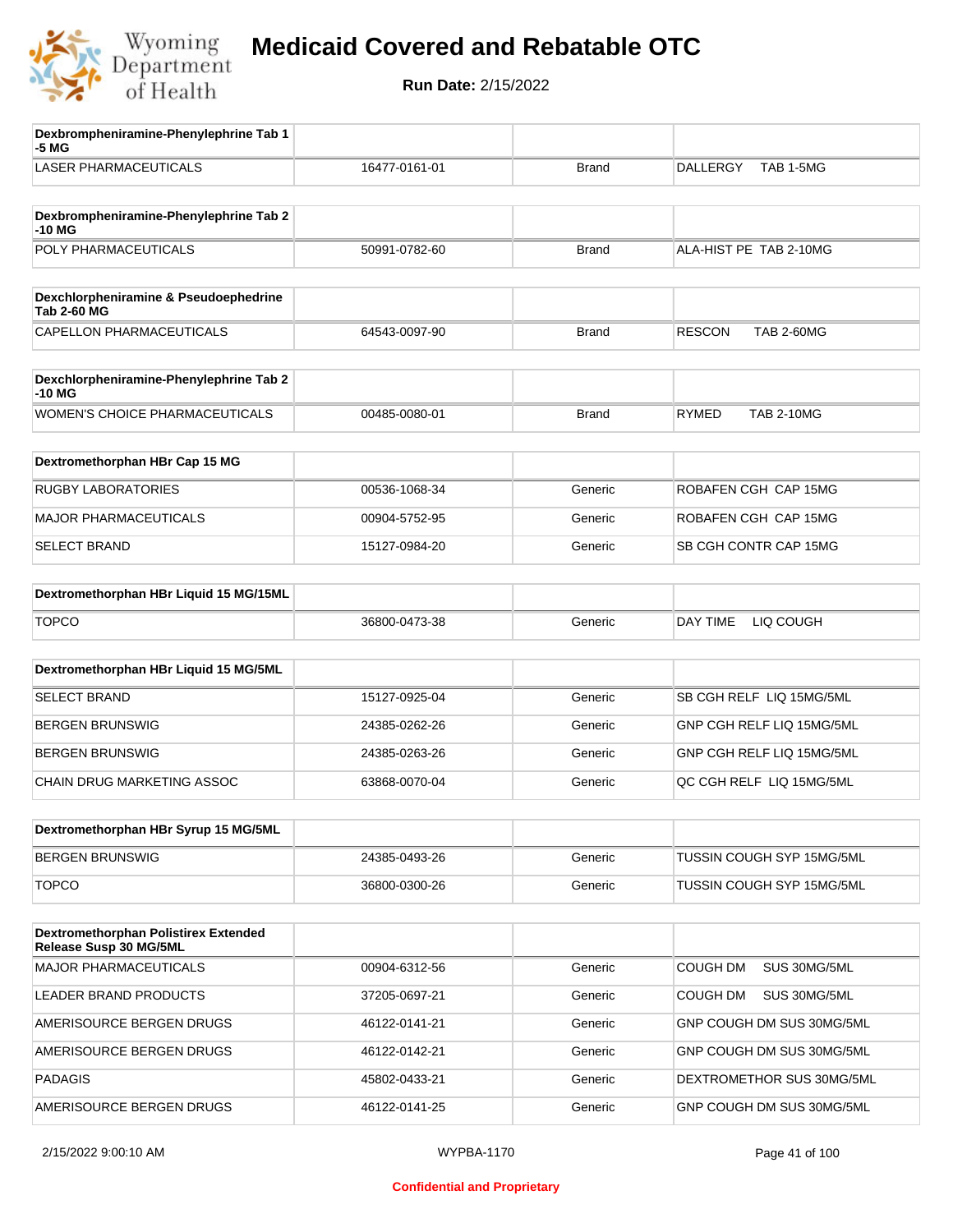

# Wyoming<br>Department<br>of Health

#### **Medicaid Covered and Rebatable OTC**

| <b>MCKESSON</b> | 62011-0198-01 | Generic      | HM COUGH DM SUS 30MG/5ML      |
|-----------------|---------------|--------------|-------------------------------|
| RB HEALTH (US)  | 63824-0171-65 | <b>Brand</b> | SUS 30MG/5ML<br><b>DELSYM</b> |
| RB HEALTH (US)  | 63824-0173-65 | <b>Brand</b> | DELSYM CHILD SUS 30MG/5ML     |
| RB HEALTH (US)  | 63824-0175-63 | <b>Brand</b> | <b>DELSYM</b><br>SUS 30MG/5ML |
| RB HEALTH (US)  | 63824-0176-63 | <b>Brand</b> | SUS 30MG/5ML<br><b>DELSYM</b> |
| RB HEALTH (US)  | 63824-0172-63 | <b>Brand</b> | <b>DELSYM</b><br>SUS 30MG/5ML |
| RB HEALTH (US)  | 63824-0172-65 | <b>Brand</b> | <b>DELSYM</b><br>SUS 30MG/5ML |
| RB HEALTH (US)  | 63824-0173-63 | <b>Brand</b> | DELSYM CHILD SUS 30MG/5ML     |
| RB HEALTH (US)  | 63824-0176-65 | <b>Brand</b> | SUS 30MG/5ML<br><b>DELSYM</b> |
| RB HEALTH (US)  | 63824-0177-63 | <b>Brand</b> | DELSYM CHILD SUS 30MG/5ML     |
| RB HEALTH (US)  | 63824-0177-65 | <b>Brand</b> | DELSYM CHILD SUS 30MG/5ML     |
| <b>MCKESSON</b> | 62011-0176-01 | Generic      | HM COUGH DM SUS 30MG/5ML      |
| RB HEALTH (US)  | 63824-0171-63 | <b>Brand</b> | <b>DELSYM</b><br>SUS 30MG/5ML |
| RB HEALTH (US)  | 63824-0175-65 | <b>Brand</b> | <b>DELSYM</b><br>SUS 30MG/5ML |

| Dextromethorphan-Doxylamine-APAP Cap<br>15-6.25-325 MG |               |         |                           |
|--------------------------------------------------------|---------------|---------|---------------------------|
| <b>MAJOR PHARMACEUTICALS</b>                           | 00904-5764-44 | Generic | NIGHT TIME CAP COLD/FLU   |
| <b>TOPCO</b>                                           | 36800-0977-60 | Generic | CAP COLD/FLU<br>NITE TIME |
| <b>SELECT BRAND</b>                                    | 15127-0985-12 | Generic | NIGHT TIME CAP COLD/FLU   |
| <b>TOPCO</b>                                           | 36800-0977-53 | Generic | CAP COLD/FLU<br>NITE TIME |
| <b>LEADER BRAND PRODUCTS</b>                           | 37205-0707-62 | Generic | NITE-TIME<br>CAP COLD/FLU |
| AMERISOURCE BERGEN DRUGS                               | 46122-0183-73 | Generic | NIGHT TIME CAP COLD/FLU   |
| AMERISOURCE BERGEN DRUGS                               | 46122-0245-62 | Generic | NIGHT TIME CAP COLD/FLU   |
| <b>MCKESSON SUNMARK</b>                                | 49348-0741-03 | Generic | SM NITE TIME CAP COLD/FLU |
| <b>MCKESSON</b>                                        | 62011-0084-02 | Generic | NIGHT TIME CAP COLD/FLU   |

| Dextromethorphan-Doxylamine-APAP<br>Liquid 15-6.25-325 MG/15ML |               |         |                            |
|----------------------------------------------------------------|---------------|---------|----------------------------|
| <b>MAJOR PHARMACEUTICALS</b>                                   | 00904-5777-09 | Generic | ALL-NITE<br>LIQ COLD/FLU   |
| AMERISOURCE BERGEN DRUGS                                       | 46122-0136-40 | Generic | LIQ COLD/FLU<br>NIGHT TIME |
| AMERISOURCE BERGEN DRUGS                                       | 46122-0136-34 | Generic | LIQ COLD/FLU<br>NIGHT TIME |
| AMERISOURCE BERGEN DRUGS                                       | 46122-0198-34 | Generic | NIGHT TIME<br>LIQ COLD/FLU |
| AMERISOURCE BERGEN DRUGS                                       | 46122-0198-40 | Generic | NIGHT TIME<br>LIO COLD/FLU |
| <b>MCKESSON SUNMARK</b>                                        | 49348-0975-37 | Generic | SM NITE TIME LIQ CLD/FLU   |
| <b>MCKESSON SUNMARK</b>                                        | 49348-0975-39 | Generic | SM NITE TIME LIQ CLD/FLU   |
| <b>MCKESSON</b>                                                | 62011-0082-02 | Generic | NIGHT TIME<br>LIO CLD/FLU  |
| <b>MCKESSON</b>                                                | 62011-0083-02 | Generic | NIGHT TIME<br>LIO CLD/FLU  |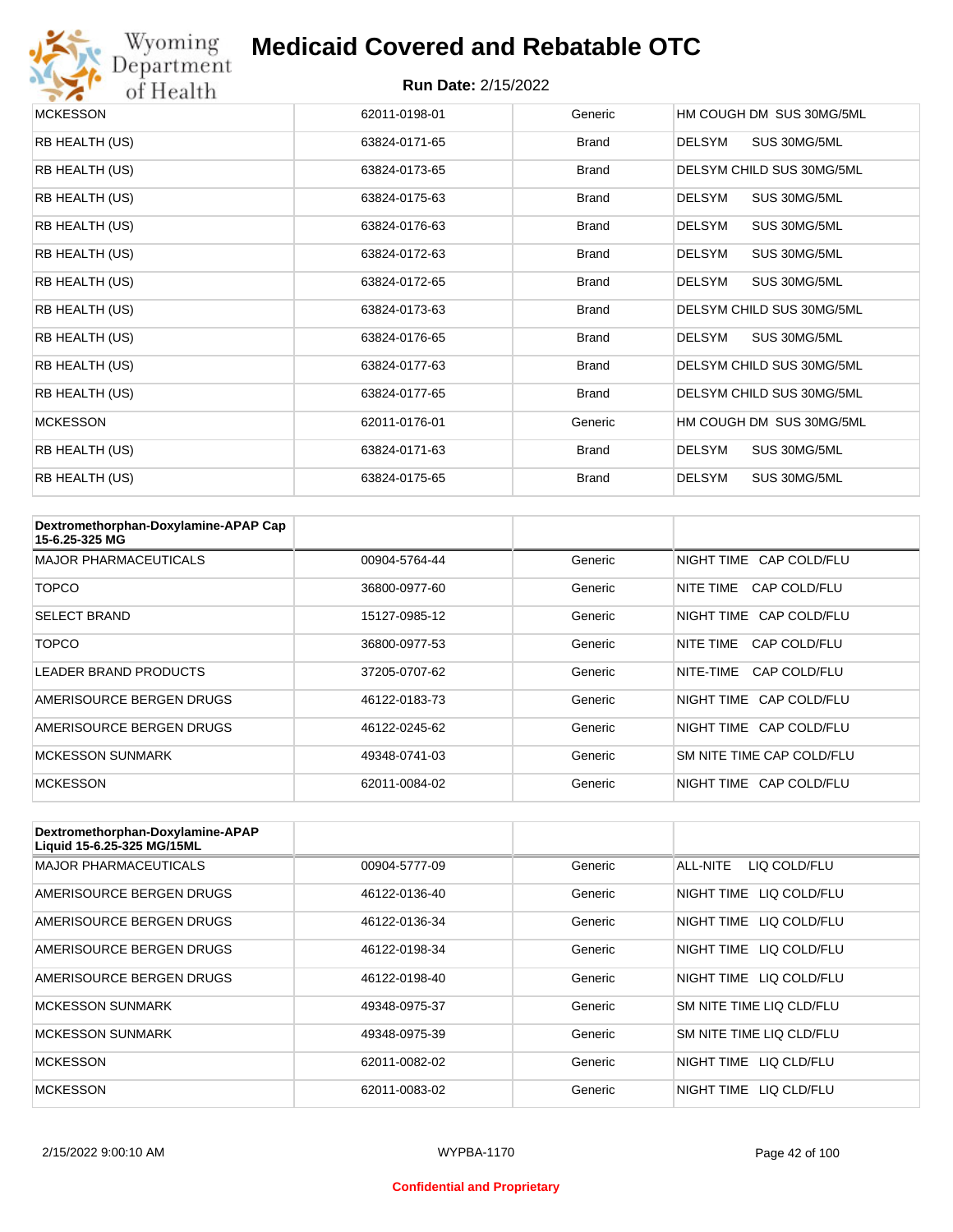

| Dextromethorphan-Doxylamine-APAP<br>Liquid 30-12.5-1000 MG/30ML |               |         |                           |
|-----------------------------------------------------------------|---------------|---------|---------------------------|
| <b>SELECT BRAND</b>                                             | 15127-0987-06 | Generic | NIGHT TIME LIQ COLD/FLU   |
| <b>SELECT BRAND</b>                                             | 15127-0987-10 | Generic | NIGHT TIME LIQ COLD/FLU   |
| <b>TOPCO</b>                                                    | 36800-0041-38 | Generic | NITE-TIME<br>LIQ COLD/FLU |
| <b>TOPCO</b>                                                    | 36800-0041-30 | Generic | NITE-TIME<br>LIQ COLD/FLU |
| <b>TOPCO</b>                                                    | 36800-0990-38 | Generic | LIQ COLD/FLU<br>NITE TIME |
| <b>TOPCO</b>                                                    | 36800-0666-34 | Generic | COUGH & SORE LIQ NGT TIME |
| <b>TOPCO</b>                                                    | 36800-0908-38 | Generic | NITE TIME<br>LIQ COLD/FLU |
| <b>TOPCO</b>                                                    | 36800-0908-30 | Generic | NITE TIME<br>LIQ COLD/FLU |
| CHAIN DRUG MARKETING ASSOC                                      | 63868-0065-08 | Generic | LIQ SORE THR<br>QC COUGH  |

| Dextromethorphan-Guaifenesin Granules<br>Packet 5-100 MG |               |              |                         |
|----------------------------------------------------------|---------------|--------------|-------------------------|
| RB HEALTH (US)                                           | 63824-0256-12 | <b>Brand</b> | MUCINEX CGH GRA 5-100MG |

| Dextromethorphan-Guaifenesin Liquid 10-<br><b>100 MG/5ML</b> |               |         |                                  |
|--------------------------------------------------------------|---------------|---------|----------------------------------|
| <b>PERRIGO</b>                                               | 00113-0578-26 | Generic | TUSSIN DM LIQ                    |
| <b>PAR PHARMACEUTICALS</b>                                   | 00603-1330-58 | Generic | IOPHEN DM-NR LIQ 100-10/5        |
| <b>BERGEN BRUNSWIG</b>                                       | 24385-0578-26 | Generic | GNP TUSSIN LIQ DM COUGH          |
| <b>TOPCO</b>                                                 | 36800-0359-26 | Generic | <b>TUSSIN DM</b><br>LIQ 100-10/5 |
| <b>TOPCO</b>                                                 | 36800-0359-40 | Generic | <b>TUSSIN DM</b><br>LIQ 100-10/5 |
| <b>BERGEN BRUNSWIG</b>                                       | 24385-0359-26 | Generic | <b>GNP TUSSIN LIQ DM</b>         |
| <b>TOPCO</b>                                                 | 36800-0359-34 | Generic | <b>TUSSIN DM</b><br>LIQ 100-10/5 |
| <b>TOPCO</b>                                                 | 36800-0578-26 | Generic | TUSSIN DM LIQ 100-10/5           |
| <b>BERGEN BRUNSWIG</b>                                       | 24385-0359-34 | Generic | <b>GNP TUSSIN LIQ DM</b>         |
| <b>LEADER BRAND PRODUCTS</b>                                 | 37205-0712-26 | Generic | TUSSIN DM LIQ CLEAR              |
| <b>HI-TECH</b>                                               | 50383-0062-06 | Generic | DM/GG<br>SOL 10-100/5            |
| <b>SILARX</b>                                                | 54838-0133-40 | Generic | SILTUSSIN DM LIQ DAS             |
| <b>HI-TECH</b>                                               | 50383-0062-07 | Generic | DM/GG<br>SOL 10-100/5            |
| <b>HI-TECH</b>                                               | 50383-0062-12 | Generic | DM/GG<br>SOL                     |
| <b>HI-TECH</b>                                               | 50383-0062-11 | Generic | SOL<br>DM/GG                     |
| <b>SILARX</b>                                                | 54838-0139-40 | Generic | SILTUSSIN-DM LIO DIABETIC        |
| <b>LLORENS PHARMACEUTICAL</b>                                | 54859-0505-16 | Generic | TUSNEL DIABT LIQ 10-100/5        |
| <b>MCKESSON</b>                                              | 62011-0091-01 | Generic | HM TUSSIN LIQ ADLT DM            |
| <b>MCKESSON</b>                                              | 62011-0092-01 | Generic | TUSSIN ADULT LIQ CGH/CONG        |
| <b>LLORENS PHARMACEUTICAL</b>                                | 54859-0505-04 | Generic | TUSNEL DIABT LIQ 10-100/5        |
| <b>MCKESSON</b>                                              | 62011-0091-02 | Generic | HM TUSSIN LIQ ADLT DM            |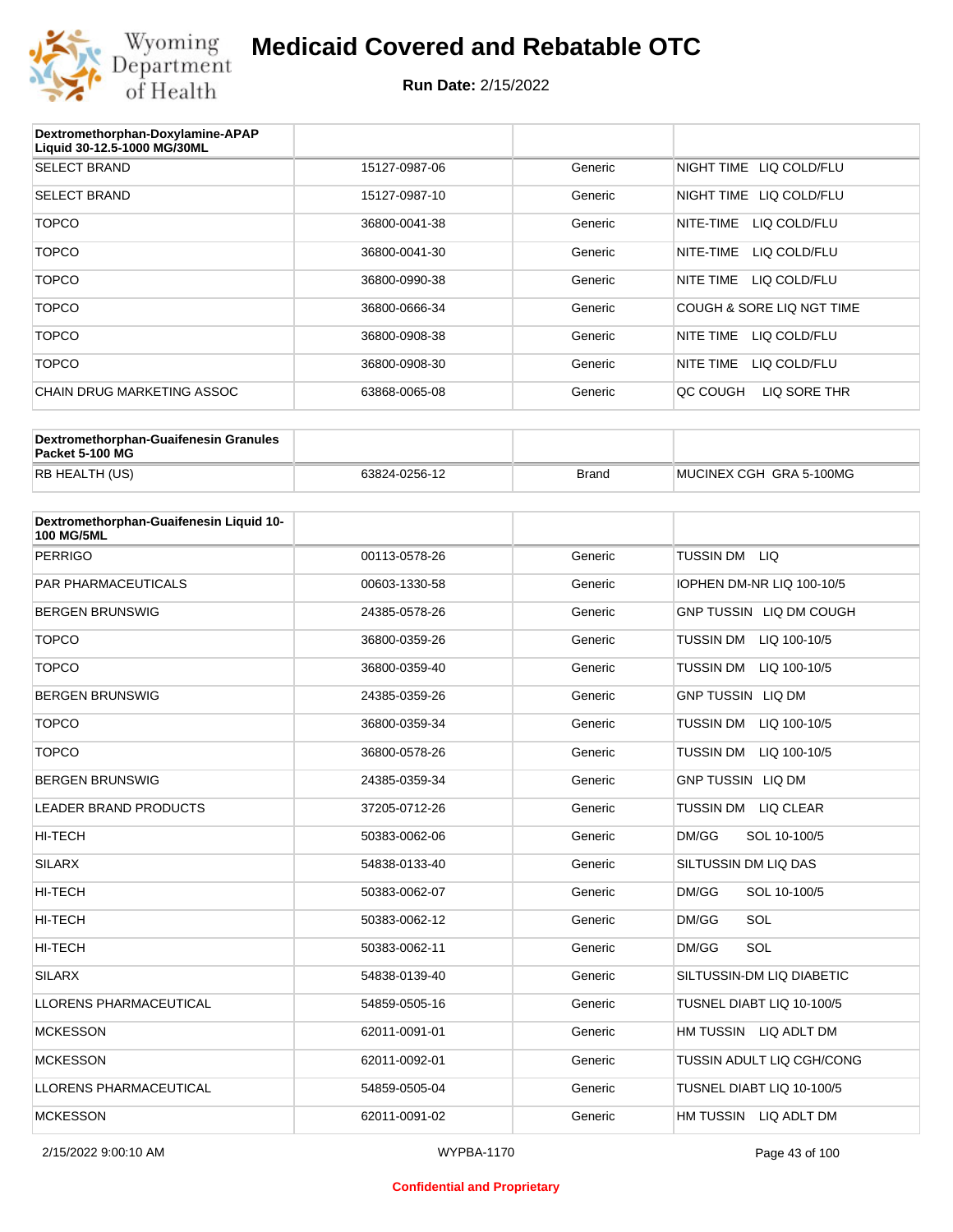

| <b>MCKESSON</b>                                              | 62011-0092-02 | Generic | TUSSIN ADULT LIQ CGH/CONG    |
|--------------------------------------------------------------|---------------|---------|------------------------------|
|                                                              |               |         |                              |
| Dextromethorphan-Guaifenesin Liquid 10-<br><b>200 MG/5ML</b> |               |         |                              |
| <b>PERRIGO</b>                                               | 00113-0799-26 | Generic | TUSSIN DM MX LIQ 10-200/5    |
| <b>TOPCO</b>                                                 | 36800-0799-26 | Generic | TUSSIN DM LIQ MAX            |
| <b>LEADER BRAND PRODUCTS</b>                                 | 37205-0629-34 | Generic | TUSSIN DM MX LIQ 10-200/5    |
| <b>TOPCO</b>                                                 | 36800-0799-34 | Generic | TUSSIN DM<br>LIQ MAX         |
| <b>LEADER BRAND PRODUCTS</b>                                 | 37205-0629-26 | Generic | TUSSIN DM MX LIQ 10-200/5    |
| AMERISOURCE BERGEN DRUGS                                     | 46122-0139-26 | Generic | TUSSIN DM<br>LIQ 10-200/5    |
| AMERISOURCE BERGEN DRUGS                                     | 46122-0139-34 | Generic | TUSSIN DM<br>LIQ 10-200/5    |
| AMERISOURCE BERGEN DRUGS                                     | 46122-0017-26 | Generic | <b>GNP TUSSIN LIQ DM MAX</b> |
| AMERISOURCE BERGEN DRUGS                                     | 46122-0017-34 | Generic | GNP TUSSIN LIQ DM MAX        |
| <b>SILARX</b>                                                | 54838-0140-40 | Generic | SILTUSSIN-DM LIQ MAX ST      |
| <b>MCKESSON</b>                                              | 62011-0211-01 | Generic | HM TUSSIN LIQ DM MAX         |

| Dextromethorphan-Guaifenesin Liquid 5-<br><b>100 MG/5ML</b> |               |         |                           |
|-------------------------------------------------------------|---------------|---------|---------------------------|
| <b>GEISS DESTIN &amp; DUNN</b>                              | 00113-0419-26 | Generic | MUCUS RELIEF LIQ 5-100MG  |
| <b>BERGEN BRUNSWIG</b>                                      | 24385-0985-26 | Generic | MUCUS RELIEF LIQ 5-100MG  |
| <b>TOPCO</b>                                                | 36800-0419-26 | Generic | MUCUS RELIEF LIQ 5-100MG  |
| <b>LEADER BRAND PRODUCTS</b>                                | 37205-0993-26 | Generic | MUCUS RELIEF LIQ 5-100MG  |
| <b>MCKESSON SUNMARK</b>                                     | 49348-0828-34 | Generic | MUCUS RELIEF LIQ 5-100MG  |
| RB HEALTH (US)                                              | 63824-0019-66 | Generic | MUCINEX DM LIQ 20-400     |
| RB HEALTH (US)                                              | 63824-0213-66 | Generic | DELSYM COUGH LIQ CONGS DM |
| <b>RB HEALTH (US)</b>                                       | 63824-0214-66 | Generic | DELSYM COUGH LIQ CONGS DM |
| RB HEALTH (US)                                              | 63824-0286-64 | Generic | MUCINEX CGH LIQ 5-100MG   |

| Dextromethorphan-Guaifenesin Syrup 10-<br><b>100 MG/5ML</b> |               |         |                           |
|-------------------------------------------------------------|---------------|---------|---------------------------|
| <b>PERRIGO</b>                                              | 00113-0359-26 | Generic | TUSSIN DM<br>SYP 100-10/5 |
| <b>PERRIGO</b>                                              | 00113-0359-34 | Generic | TUSSIN DM<br>SYP 100-10/5 |
| PHARMACEUTICAL ASSOCIATES                                   | 00121-0638-10 | Generic | <b>GUAIFENESIN SYP DM</b> |
| PHARMACEUTICAL ASSOCIATES                                   | 00121-0638-05 | Generic | <b>GUAIFENESIN SYP DM</b> |
| <b>RUGBY LABORATORIES</b>                                   | 00536-0970-97 | Generic | EXTRA ACTION SYP 100-10/5 |
| <b>PAR PHARMACEUTICALS</b>                                  | 00603-0855-94 | Generic | Q-TUSSIN DM SYP 100-10/5  |
| <b>MAJOR PHARMACEUTICALS</b>                                | 00904-0053-00 | Generic | ROBAFEN DM SYP 100-10/5   |
| <b>MAJOR PHARMACEUTICALS</b>                                | 00904-0053-09 | Generic | ROBAFEN DM SYP 100-10/5   |
| <b>MAJOR PHARMACEUTICALS</b>                                | 00904-0053-16 | Generic | ROBAFEN DM SYP 100-10/5   |
| <b>MAJOR PHARMACEUTICALS</b>                                | 00904-0053-20 | Generic | ROBAFEN DM SYP 100-10/5   |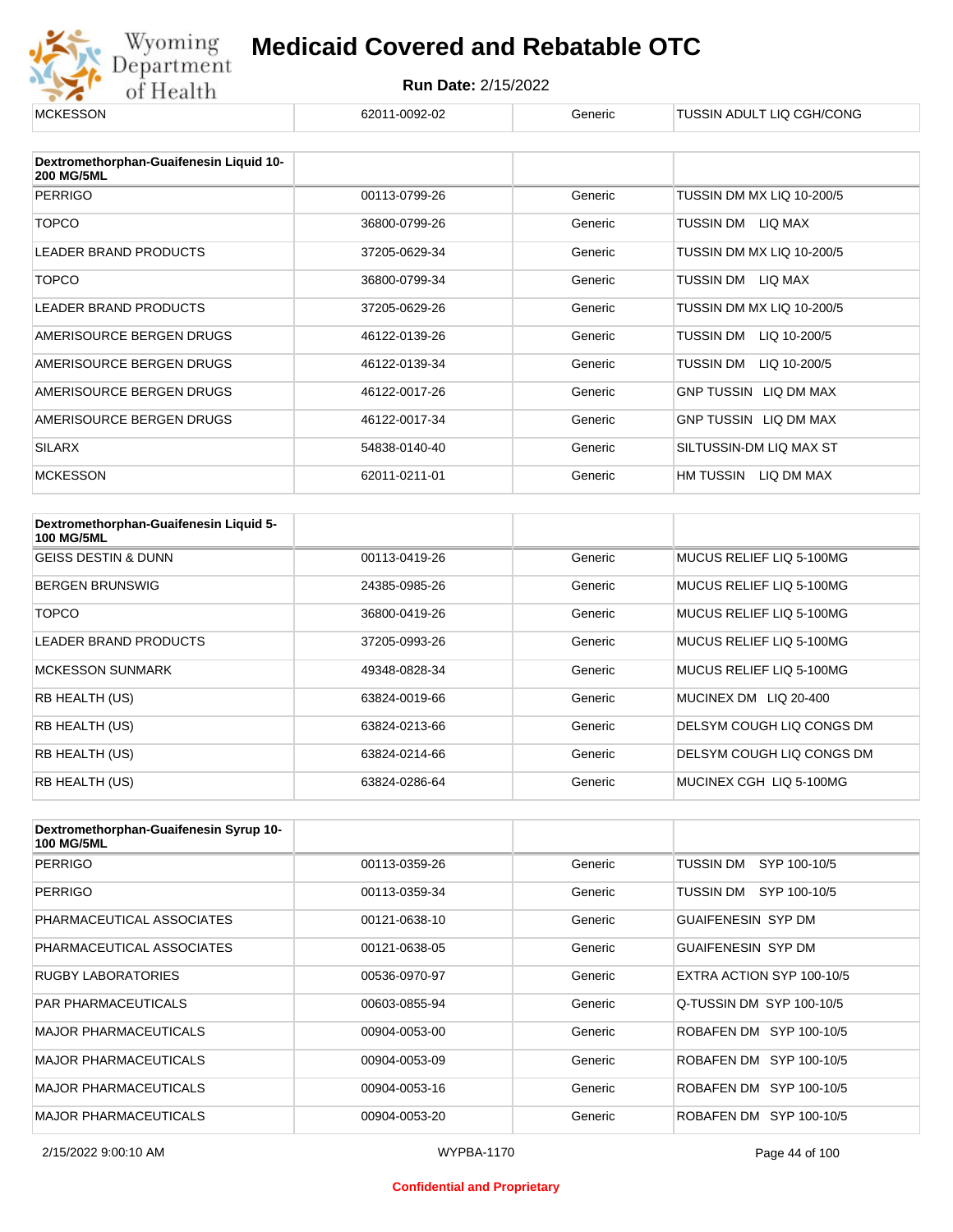| Wyoming<br>Department        | <b>Medicaid Covered and Rebatable OTC</b> |         |                           |  |  |  |
|------------------------------|-------------------------------------------|---------|---------------------------|--|--|--|
| of Health                    | <b>Run Date: 2/15/2022</b>                |         |                           |  |  |  |
| <b>RUGBY LABORATORIES</b>    | 00536-0970-85                             | Generic | EXTRA ACTION SYP 100-10/5 |  |  |  |
| <b>PAR PHARMACEUTICALS</b>   | 00603-0855-58                             | Generic | Q-TUSSIN DM SYP 100-10/5  |  |  |  |
| <b>PAR PHARMACEUTICALS</b>   | 00603-0855-81                             | Generic | Q-TUSSIN DM SYP 100-10/5  |  |  |  |
| <b>MAJOR PHARMACEUTICALS</b> | 00904-6306-20                             | Generic | ROBAFEN DM SYP 100-10/5   |  |  |  |
| <b>LEADER BRAND PRODUCTS</b> | 37205-0970-26                             | Generic | TUSSIN DM<br>SYP 100-10/5 |  |  |  |
| <b>LEADER BRAND PRODUCTS</b> | 37205-0970-34                             | Generic | TUSSIN DM SYP 100-10/5    |  |  |  |
| <b>MCKESSON SUNMARK</b>      | 49348-0017-34                             | Generic | SM TUSSIN DM SYP 100-10/5 |  |  |  |
| <b>MCKESSON SUNMARK</b>      | 49348-0017-39                             | Generic | SM TUSSIN DM SYP 100-10/5 |  |  |  |
| <b>MCKESSON SUNMARK</b>      | 49348-0017-37                             | Generic | SM TUSSIN DM SYP 100-10/5 |  |  |  |
| <b>MCKESSON SUNMARK</b>      | 49348-0861-37                             | Generic | SM TUSSIN SYP DM          |  |  |  |
| <b>MCKESSON SUNMARK</b>      | 49348-0861-34                             | Generic | SM TUSSIN SYP DM          |  |  |  |
| <b>SILARX</b>                | 54838-0209-40                             | Generic | SILTUSSIN-DM SYP ALC FREE |  |  |  |
| <b>SILARX</b>                | 54838-0209-70                             | Generic | SILTUSSIN-DM SYP ALC FREE |  |  |  |
| <b>SILARX</b>                | 54838-0209-80                             | Generic | SILTUSSIN-DM SYP ALC FREE |  |  |  |

| Dextromethorphan-Guaifenesin Syrup 5-<br><b>100 MG/5ML</b> |               |              |                       |
|------------------------------------------------------------|---------------|--------------|-----------------------|
| <b>GLAXO CONSUMER HEALTHCARE L.P.</b>                      | 00067-8118-04 | <b>Brand</b> | TRIAMINIC SYP CGH/CNG |

| Dextromethorphan-Guaifenesin Tab 20-400<br>MG |               |         |                           |
|-----------------------------------------------|---------------|---------|---------------------------|
| <b>MAJOR PHARMACEUTICALS</b>                  | 00904-6233-46 | Generic | MUCUS RELIEF TAB DM       |
| <b>MAJOR PHARMACEUTICALS</b>                  | 00904-6233-52 | Generic | MUCUS RELIEF TAB DM       |
| <b>BERGEN BRUNSWIG</b>                        | 24385-0026-71 | Generic | MUCUS RELIEF TAB DM       |
| <b>MCKESSON SUNMARK</b>                       | 49348-0728-09 | Generic | CHEST CONGES TAB 20-400MG |
| <b>LEADER BRAND PRODUCTS</b>                  | 37205-0538-71 | Generic | CHEST CONGES TAB 20-400MG |
| <b>LEADER BRAND PRODUCTS</b>                  | 37205-0675-62 | Generic | TABTUSSIN DM TAB 20-400MG |
| AMERISOURCE BERGEN DRUGS                      | 46122-0058-62 | Generic | TAB TUSSIN TAB DM         |
| <b>TIME-CAP LABS</b>                          | 49483-0280-06 | Generic | MUCOSA DM<br>TAB 20-400MG |
| <b>MCKESSON</b>                               | 62011-0061-01 | Generic | CHEST CONGES TAB RELF DM  |
| CHAIN DRUG MARKETING ASSOC                    | 63868-0753-50 | Generic | OC MEDIFIN TAB DM         |

| Dextromethorphan-Guaifenesin Tab ER<br>12HR 30-600 MG |               |              |                         |
|-------------------------------------------------------|---------------|--------------|-------------------------|
| RB HEALTH (US)                                        | 63824-0056-69 | <b>Brand</b> | MUCINEX DM TAB 30-600ER |
| RB HEALTH (US)                                        | 63824-0056-32 | <b>Brand</b> | MUCINEX DM TAB 30-600ER |
| RB HEALTH (US)                                        | 63824-0056-34 | <b>Brand</b> | MUCINEX DM TAB 30-600ER |

| Dextromethorphan-Guaifenesin Tab ER<br>12HR 60-1200 MG |               |       |                        |
|--------------------------------------------------------|---------------|-------|------------------------|
| RB HEALTH (US)                                         | 63824-0072-36 | Brand | MUCINEX DM TAB 60-1200 |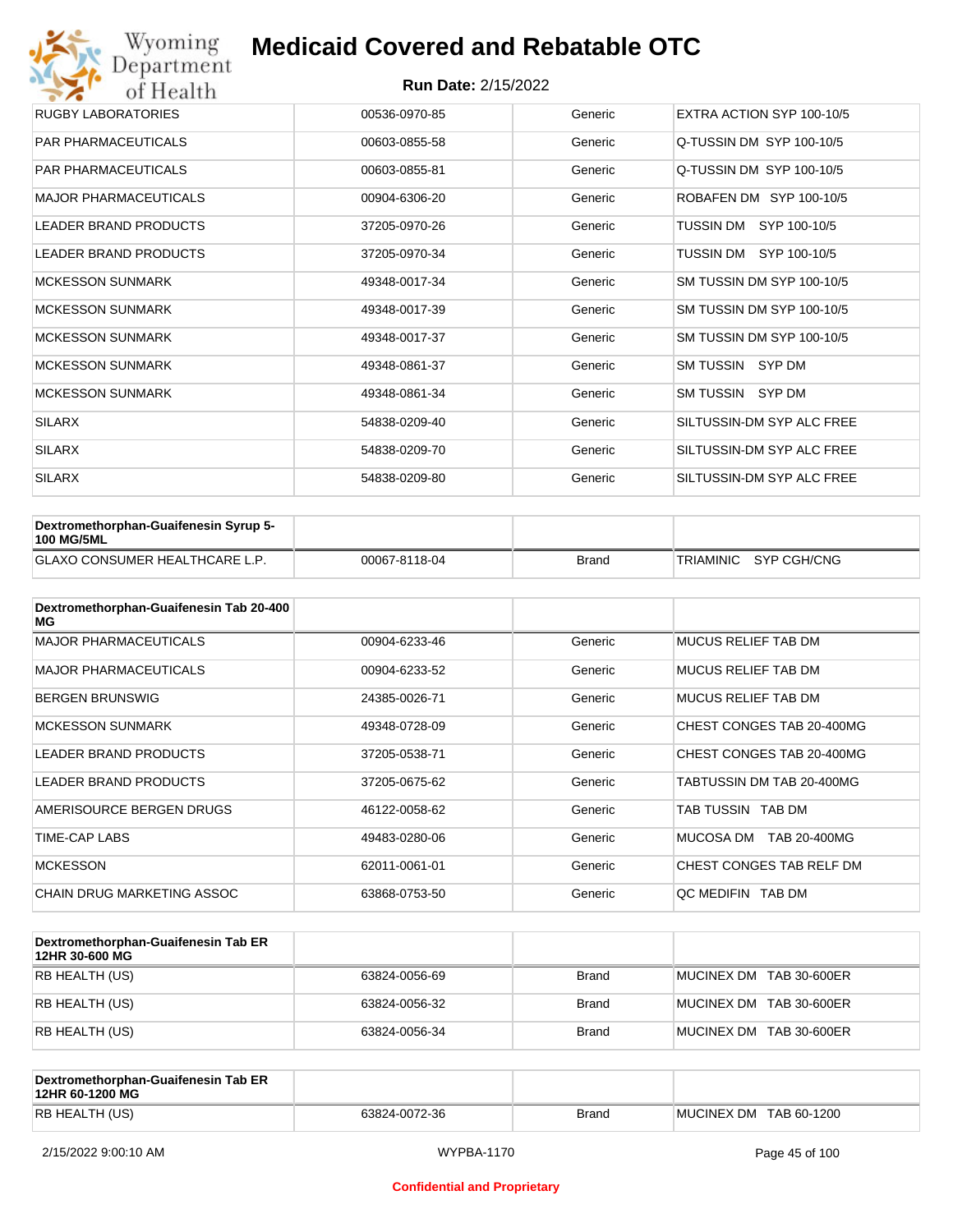# Wyoming<br>Department<br>of Health

## **Medicaid Covered and Rebatable OTC**

| RB HEALTH (US) | 63824-0072-46 | Brand | MUCINEX DM TAB 60-1200 |
|----------------|---------------|-------|------------------------|
| RB HEALTH (US) | 63824-0072-35 | Brand | MUCINEX DM TAB 60-1200 |

| Dextromethorphan-Phenylephrine-APAP<br>Cap 10-5-325 MG |               |              |                                  |
|--------------------------------------------------------|---------------|--------------|----------------------------------|
| <b>MAJOR PHARMACEUTICALS</b>                           | 00904-5763-44 | <b>Brand</b> | DAY TIME<br>CAP COLD/FLU         |
| <b>SELECT BRAND</b>                                    | 15127-0989-12 | Generic      | SB DAY TIME CAP COLD/FLU         |
| <b>BERGEN BRUNSWIG</b>                                 | 24385-0036-62 | Generic      | <b>GNP DAY TIME CAP COLD/FLU</b> |
| <b>TOPCO</b>                                           | 36800-0215-53 | Generic      | DAYTIME PE CAP COLD/FLU          |
| <b>TOPCO</b>                                           | 36800-0215-60 | Generic      | DAYTIME PE CAP COLD/FLU          |
| AMERISOURCE BERGEN DRUGS                               | 46122-0184-73 | Generic      | DAY COLD/FLU CAP 10-5-325        |
| <b>MCKESSON SUNMARK</b>                                | 49348-0738-04 | Generic      | SM DAY TIME CAP PE               |
| <b>MCKESSON</b>                                        | 62011-0066-02 | Generic      | HM DAY TIME CAP                  |

| Dextromethorphan-Phenylephrine-APAP<br>Ligd 10-5-325 MG/15ML |               |         |                                  |
|--------------------------------------------------------------|---------------|---------|----------------------------------|
| <b>TOPCO</b>                                                 | 36800-0656-30 | Generic | DAY TIME<br>LIQ COLD/FLU         |
| <b>TOPCO</b>                                                 | 36800-0656-38 | Generic | LIQ COLD/FLU<br>DAY TIME         |
| <b>BERGEN BRUNSWIG</b>                                       | 24385-0005-34 | Generic | <b>GNP DAY TIME LIQ COLD/FLU</b> |
| AMERISOURCE BERGEN DRUGS                                     | 46122-0015-33 | Generic | <b>GNP FLU RELF LIQ DAYTIME</b>  |
| <b>MCKESSON SUNMARK</b>                                      | 49348-0753-37 | Generic | SM DAY TIME LIQ COLD/FLU         |
| <b>MCKESSON</b>                                              | 62011-0065-02 | Generic | HM DAYTIME<br>LIQ COLD/FLU       |
| CHAIN DRUG MARKETING ASSOC                                   | 63868-0067-08 | Generic | OC FLU RELF LIO DAYTIME          |

| GLAXO CONSUMER HEALTHCARE L.P.<br>00067-6426-06<br>Brand | THERAFLU | PAK SEV COLD |  |
|----------------------------------------------------------|----------|--------------|--|

| Dextromethorphan-Phenylephrine-APAP<br>Powd Pack 20-10-650 MG |               |         |                                 |
|---------------------------------------------------------------|---------------|---------|---------------------------------|
| PERRIGO                                                       | 00113-0096-91 | Generic | <b>FLU/COLD/CGH POW DAYTIME</b> |
| ICHAIN DRUG MARKETING ASSOC                                   | 63868-0763-06 | Generic | <b>OC COLD/CGH POW DAYTIME</b>  |

| Dextromethorphan-Phenylephrine-APAP<br>Tab 10-5-325 MG |               |         |                                  |
|--------------------------------------------------------|---------------|---------|----------------------------------|
| MAJOR PHARMACEUTICALS                                  | 00904-5786-24 | Generic | MAPAP COLD TAB 10-5-325          |
| <b>TOPCO</b>                                           | 36800-0371-62 | Generic | COLD MULT-SY TAB DAYTIME         |
| <b>TOPCO</b>                                           | 36800-0402-62 | Generic | <b>TAB CONGESTI</b><br>COLD HEAD |
| AMERISOURCE BERGEN DRUGS                               | 46122-0073-62 | Generic | <b>COLD RELIEF TAB MULTI-S</b>   |

| Dextromethorphan-Pyrilamine Liquid 7.5-<br>7.5 MG/5ML |               |       |                  |
|-------------------------------------------------------|---------------|-------|------------------|
| CAPITAL PHARMACEUTICAL                                | 29978-0127-16 | Brand | LIQ<br>CAPRON DM |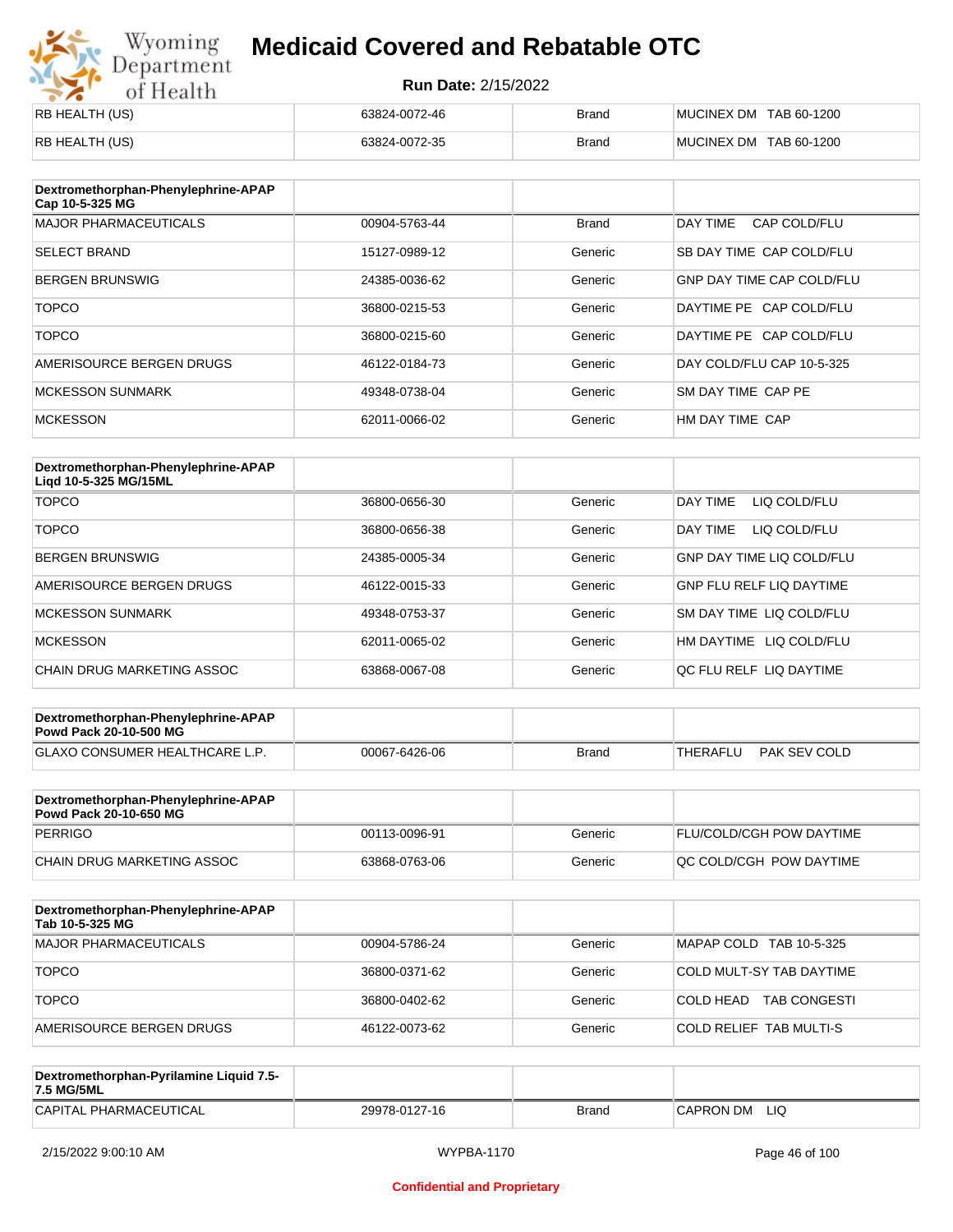

**12.5-325 MG**

**Diphenhydramine-Acetaminophen Tab** 

## **Medicaid Covered and Rebatable OTC**

| <b>RUGBY LABORATORIES</b>                                    | 00536-1003-01 | Generic      | ACETA-GESIC TAB 12.5-325     |
|--------------------------------------------------------------|---------------|--------------|------------------------------|
| Diphenhydramine-Phenylephrine Liq 6.25-                      |               |              |                              |
| 2.5 MG/5ML<br><b>TOPCO</b>                                   | 36800-0913-26 | Generic      | TRIACTING NT LIQ COLD/CGH    |
|                                                              |               |              |                              |
| Diphenhydramine-Phenylephrine Syrup<br>6.25-2.5 MG/5ML       |               |              |                              |
| <b>GLAXO CONSUMER HEALTHCARE L.P.</b>                        | 00067-8106-04 | <b>Brand</b> | SYP COLD/CGH<br>TRIAMINIC    |
| Diphenhydramine-Phenylephrine-APAP<br>Liq 12.5-5-325 MG/10ML |               |              |                              |
| RB HEALTH (US)                                               | 63824-0211-66 | Generic      | DELSYM NIGHT LIQ CGH+CLD     |
| RB HEALTH (US)                                               | 63824-0212-66 | Generic      | DELSYM NIGHT LIQ CGH+CLD     |
| RB HEALTH (US)                                               | 63824-0600-64 | Generic      | MUCINEX MS LIQ COLD NGH      |
| RB HEALTH (US)                                               | 63824-0262-66 | Generic      | <b>LIQ</b><br><b>MUCINEX</b> |
| RB HEALTH (US)                                               | 63824-0500-66 | Generic      | MUCINEX FAST LIQ COLD FLU    |
| Diphenhydramine-Phenylephrine-APAP<br>Lig 12.5-5-325 MG/15ML |               |              |                              |
| AMERISOURCE BERGEN DRUGS                                     | 46122-0016-33 | Generic      | GNP FLU RELF LIQ NIGHTIME    |
| CHAIN DRUG MARKETING ASSOC                                   | 63868-0068-08 | Generic      | QC FLU RELF LIQ NIGHTIME     |
| Diphenhydramine-Phenylephrine-APAP<br>Packet 25-10-650 MG    |               |              |                              |
| GLAXO CONSUMER HEALTHCARE L.P.                               | 00067-7918-06 | <b>Brand</b> | THERAFLU SEV POW COLD/CGH    |
| <b>RECKITT BENCKISER</b>                                     | 63824-0233-04 | Generic      | MUCINEX<br>PAK FAST-MAX      |
| CHAIN DRUG MARKETING ASSOC                                   | 63868-0764-06 | Generic      | QC COLD/CGH POW NIGHTTIM     |
| Diphenhydramine-Phenylephrine-APAP<br>Tab 12.5-5-325 MG      |               |              |                              |
| <b>SELECT BRAND</b>                                          | 15127-0974-12 | Generic      | SB SEVERE TAB COLD PE        |
| <b>SELECT BRAND</b>                                          | 15127-0973-24 | Generic      | SB ALLERGY/ TAB COLD PE      |
| AMERISOURCE BERGEN DRUGS                                     | 46122-0052-62 | Generic      | ALLERGY PLUS TAB SINUS       |
| CHAIN DRUG MARKETING ASSOC                                   | 63868-0985-24 | Generic      | QC ALLERGY/ TAB SINUS        |
| Diphenhydramine-Phenylephrine-APAP<br>Tab 25-5-325 MG        |               |              |                              |
| AMERISOURCE BERGEN DRUGS                                     | 46122-0053-60 | Generic      | ALLERGY PLUS TAB SEV/SINU    |
| RB HEALTH (US)                                               | 63824-0550-20 | Generic      | MUCINEX FAST TAB 25-5-325    |
|                                                              |               |              |                              |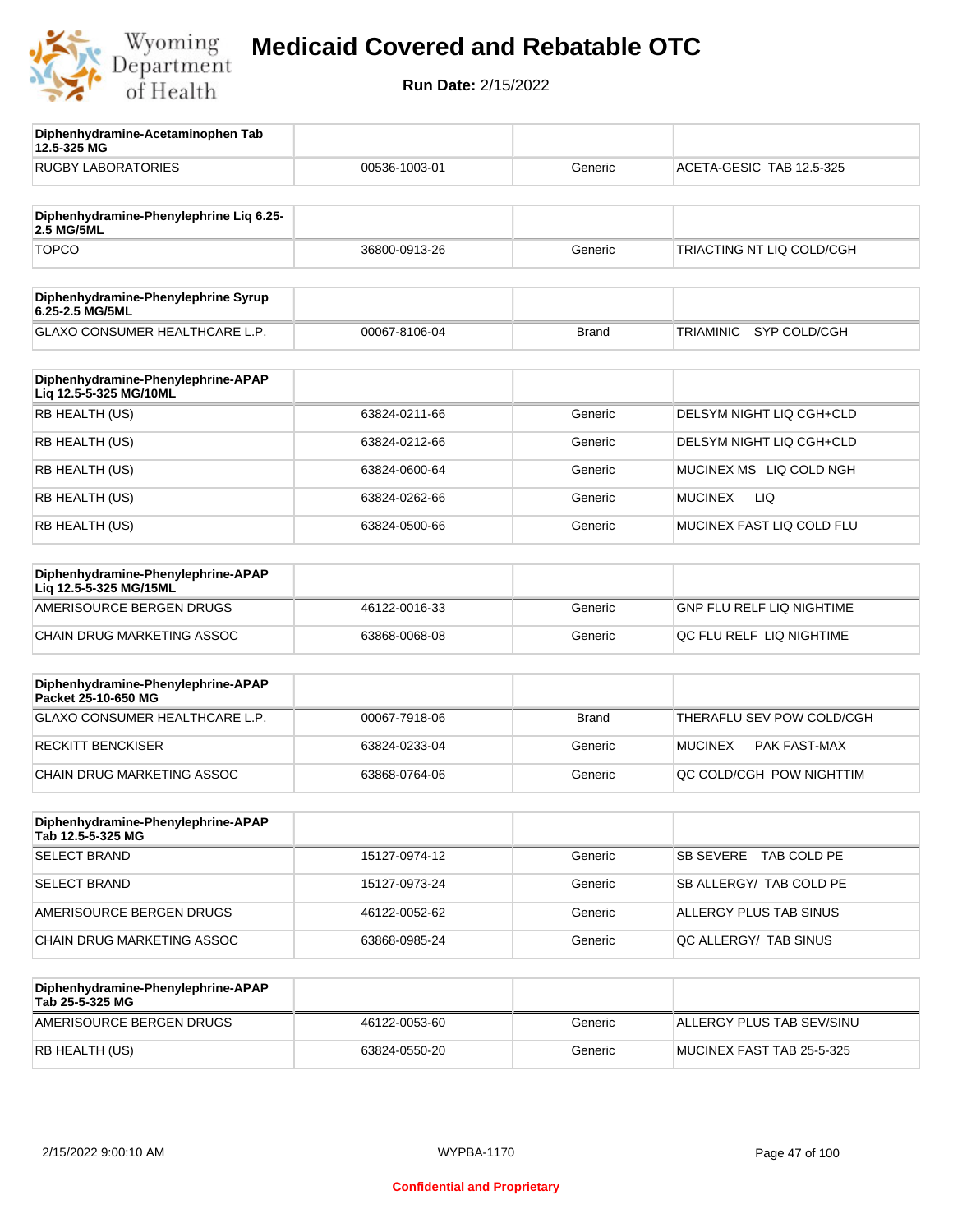

| Doxylamine-DM Liquid 6.25-15 MG/15ML                        |               |              |                                 |
|-------------------------------------------------------------|---------------|--------------|---------------------------------|
| <b>BERGEN BRUNSWIG</b>                                      | 24385-0461-34 | Generic      | NIGHT TIME LIQ COUGH            |
| <b>BERGEN BRUNSWIG</b>                                      | 24385-0461-40 | Generic      | NIGHT TIME LIQ COUGH            |
| <b>TOPCO</b>                                                | 36800-0668-38 | Generic      | NITE TIME LIQ COUGH             |
|                                                             |               |              |                                 |
| Doxylamine-Phenylephrine Tab 7.5-10 MG                      |               |              |                                 |
| POLY PHARMACEUTICALS                                        | 50991-0216-01 | <b>Brand</b> | POLY HIST TAB 7.5-10MG          |
| Doxylamine-Pseudoephedrine Liquid 6.25-<br><b>30 MG/5ML</b> |               |              |                                 |
| <b>SALLUS LABORATORIES</b>                                  | 69036-0110-16 | <b>Brand</b> | LORTUSS LQ LIQ                  |
| Fexofenadine-Pseudoephedrine Tab ER<br>24HR 180-240 MG      |               |              |                                 |
| DR.REDDY'S LABORATORIES, INC.                               | 55111-0557-35 | Generic      | FEXOFEN/PSE TAB 180-240         |
| <b>Guaifenesin Granules Packet 100 MG</b>                   |               |              |                                 |
| RB HEALTH (US)                                              | 63824-0254-12 | <b>Brand</b> | MUCINEX/KIDS GRA 100MG          |
| <b>Guaifenesin Liquid 100 MG/5ML</b>                        |               |              |                                 |
| <b>PERRIGO</b>                                              | 00113-0288-26 | Generic      | MUCUS RELIEF LIQ 100/5ML        |
| PHARMACEUTICAL ASSOCIATES                                   | 00121-1744-05 | Generic      | GUAIFENESIN SOL 100/5ML         |
| PHARMACEUTICAL ASSOCIATES                                   | 00121-1744-15 | Generic      | GUAIFENESIN SOL 100/5ML         |
| PHARMACEUTICAL ASSOCIATES                                   | 00121-1744-10 | Generic      | GUAIFENESIN SOL 100/5ML         |
| PAR PHARMACEUTICALS                                         | 00603-0857-94 | Generic      | Q-TUSSIN<br><b>SOL 100/5ML</b>  |
| PAR PHARMACEUTICALS                                         | 00603-0857-58 | Generic      | Q-TUSSIN<br><b>SOL 100/5ML</b>  |
| PAR PHARMACEUTICALS                                         | 00603-0857-81 | Generic      | Q-TUSSIN<br><b>SOL 100/5ML</b>  |
| <b>PAR PHARMACEUTICALS</b>                                  | 00603-1328-58 | Generic      | <b>IOPHEN-NR</b><br>LIQ 100/5ML |
| <b>BERGEN BRUNSWIG</b>                                      | 24385-0982-26 | Generic      | MUCUS RELIEF LIQ 100/5ML        |
| <b>TOPCO</b>                                                | 36800-0288-26 | Generic      | MUCUS RELIEF LIQ 100/5ML        |
| HI-TECH                                                     | 50383-0063-07 | Generic      | GUAIFENESIN SOL 100/5ML         |
| HI-TECH                                                     | 50383-0063-11 | Generic      | GUAIFENESIN SOL 200/10ML        |
| HI-TECH                                                     | 50383-0063-12 | Generic      | GUAIFENESIN SOL 200/10ML        |
| HI-TECH                                                     | 50383-0063-17 | Generic      | GUAIFENESIN SOL 300/15ML        |
| HI-TECH                                                     | 50383-0063-06 | Generic      | GUAIFENESIN SOL 100/5ML         |
| HI-TECH                                                     | 50383-0063-18 | Generic      | GUAIFENESIN SOL 300/15ML        |
| <b>MCKESSON</b>                                             | 62011-0089-01 | Generic      | TUSSIN ADULT LIQ 100/5ML        |
| <b>MCKESSON</b>                                             | 62011-0089-02 | Generic      | TUSSIN ADULT LIQ 100/5ML        |
| SILARX                                                      | 54838-0138-40 | Generic      | SILTUSS DAS LIQ 100/5ML         |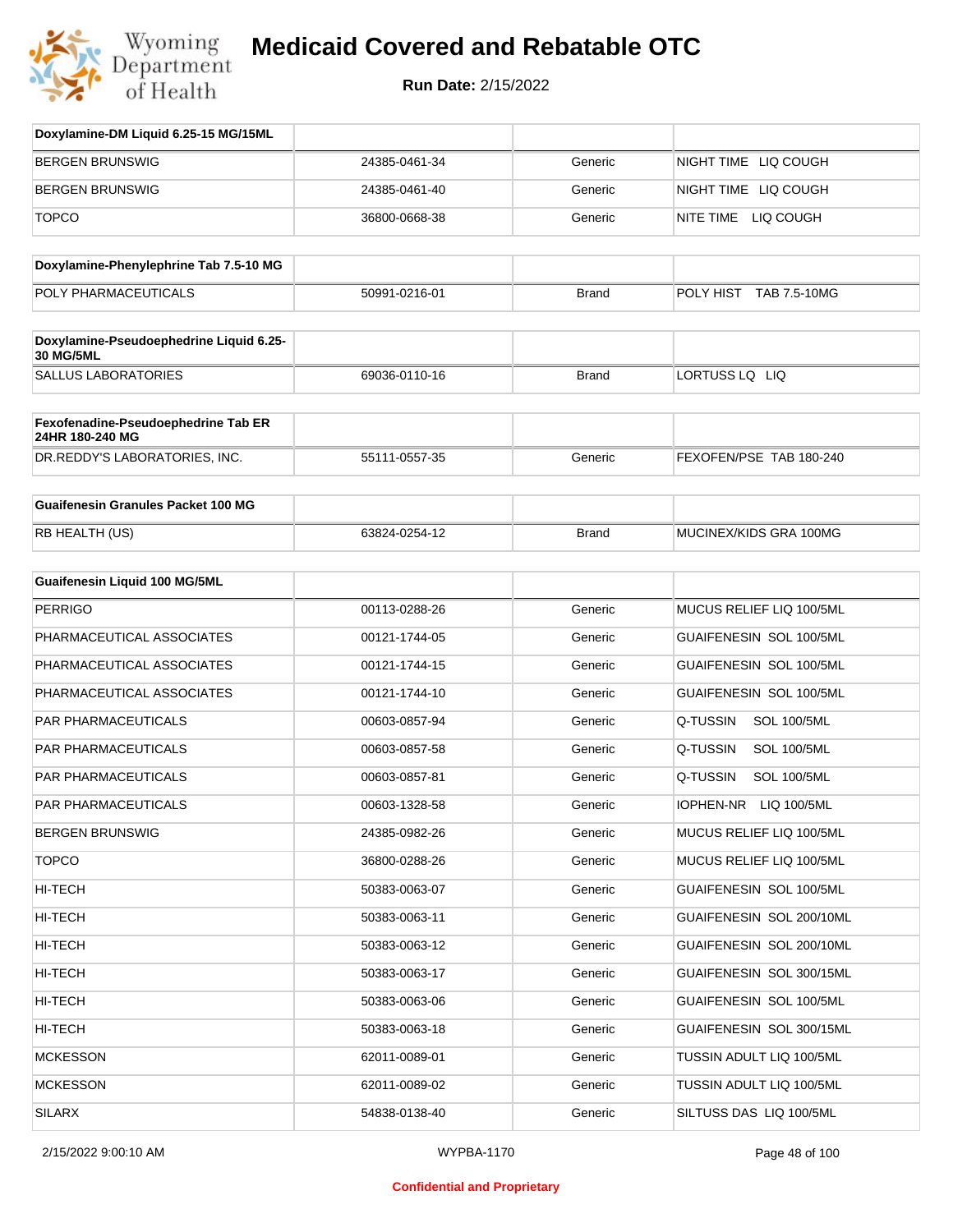

| RB HEALTH (US)                | 63824-0285-64 | Generic | MUCINEX CHLD LIQ 100/5ML             |
|-------------------------------|---------------|---------|--------------------------------------|
|                               |               |         |                                      |
| Guaifenesin Syrup 100 MG/5ML  |               |         |                                      |
| <b>PERRIGO</b>                | 00113-0061-34 | Generic | TUSSIN CHEST SYP 100/5ML             |
| <b>PERRIGO</b>                | 00113-0061-26 | Generic | TUSSIN CHEST SYP 100/5ML             |
| <b>RUGBY LABORATORIES</b>     | 00536-0825-85 | Generic | <b>COUGH</b><br><b>SYP 100/5ML</b>   |
| <b>MAJOR PHARMACEUTICALS</b>  | 00904-0061-16 | Generic | <b>SYP 100/5ML</b><br><b>ROBAFEN</b> |
| <b>MAJOR PHARMACEUTICALS</b>  | 00904-0061-00 | Generic | <b>SYP 100/5ML</b><br><b>ROBAFEN</b> |
| <b>RUGBY LABORATORIES</b>     | 00536-0825-97 | Generic | <b>COUGH</b><br><b>SYP 100/5ML</b>   |
| <b>MAJOR PHARMACEUTICALS</b>  | 00904-0061-09 | Generic | <b>SYP 100/5ML</b><br><b>ROBAFEN</b> |
| <b>BERGEN BRUNSWIG</b>        | 24385-0310-34 | Generic | GNP TUSSIN SYP 100/5ML               |
| <b>SELECT BRAND</b>           | 15127-0940-44 | Generic | SB CGH CONTR SYP 100/5ML             |
| <b>SELECT BRAND</b>           | 15127-0940-48 | Generic | SB CGH CONTR SYP 100/5ML             |
| <b>TOPCO</b>                  | 36800-0310-26 | Generic | TUSSIN CHEST SYP 100/5ML             |
| <b>MCKESSON SUNMARK</b>       | 49348-0278-34 | Generic | SM TUSSIN SYP 100/5ML                |
| <b>MCKESSON SUNMARK</b>       | 49348-0278-37 | Generic | SM TUSSIN SYP 100/5ML                |
| <b>SILARX</b>                 | 54838-0117-40 | Generic | SILTUSSIN SA SYP 100/5ML             |
| <b>SILARX</b>                 | 54838-0117-80 | Generic | SILTUSSIN SA SYP 100/5ML             |
| <b>SILARX</b>                 | 54838-0117-70 | Generic | SILTUSSIN SA SYP 100/5ML             |
|                               |               |         |                                      |
| <b>Guaifenesin Tab 200 MG</b> |               |         |                                      |

| PAR PHARMACEUTICALS          | 00603-4886-21 | Generic | ORGAN-INR TAB 200MG                 |
|------------------------------|---------------|---------|-------------------------------------|
| <b>PAR PHARMACEUTICALS</b>   | 00603-4890-21 | Generic | ORGAN-INR TAB 200MG                 |
| <b>MAJOR PHARMACEUTICALS</b> | 00904-5154-60 | Generic | GUAIFENESIN TAB 200MG               |
| LEADER BRAND PRODUCTS        | 37205-0466-72 | Generic | <b>TAB 200MG</b><br><b>COUGHTAB</b> |
| <b>SELECT BRAND</b>          | 15127-0129-60 | Generic | SB COUGHTAB TAB 200MG               |

| <b>Guaifenesin Tab 400 MG</b> |               |         |                                   |
|-------------------------------|---------------|---------|-----------------------------------|
| <b>MAJOR PHARMACEUTICALS</b>  | 00904-6232-52 | Generic | MUCUS RELIEF TAB 400MG            |
| <b>MAJOR PHARMACEUTICALS</b>  | 00904-6232-46 | Generic | MUCUS RELIEF TAB 400MG            |
| LEADER BRAND PRODUCTS         | 37205-0476-71 | Generic | CHEST CONGES TAB 400MG            |
| <b>BERGEN BRUNSWIG</b>        | 24385-0602-71 | Generic | MUCUS RELIEF TAB 400MG            |
| LEADER BRAND PRODUCTS         | 37205-0674-62 | Generic | <b>TAB 400MG</b><br>TABTUSSIN     |
| <b>MCKESSON SUNMARK</b>       | 49348-0729-09 | Generic | CHEST CONGES TAB 400MG            |
| AMERISOURCE BERGEN DRUGS      | 46122-0057-62 | Generic | TAB TUSSIN TAB 400MG              |
| TIME-CAP LABS                 | 49483-0272-06 | Generic | <b>TAB 400MG</b><br><b>MUCOSA</b> |
| <b>MCKESSON</b>               | 62011-0060-01 | Generic | CHEST CONGES TAB 400MG            |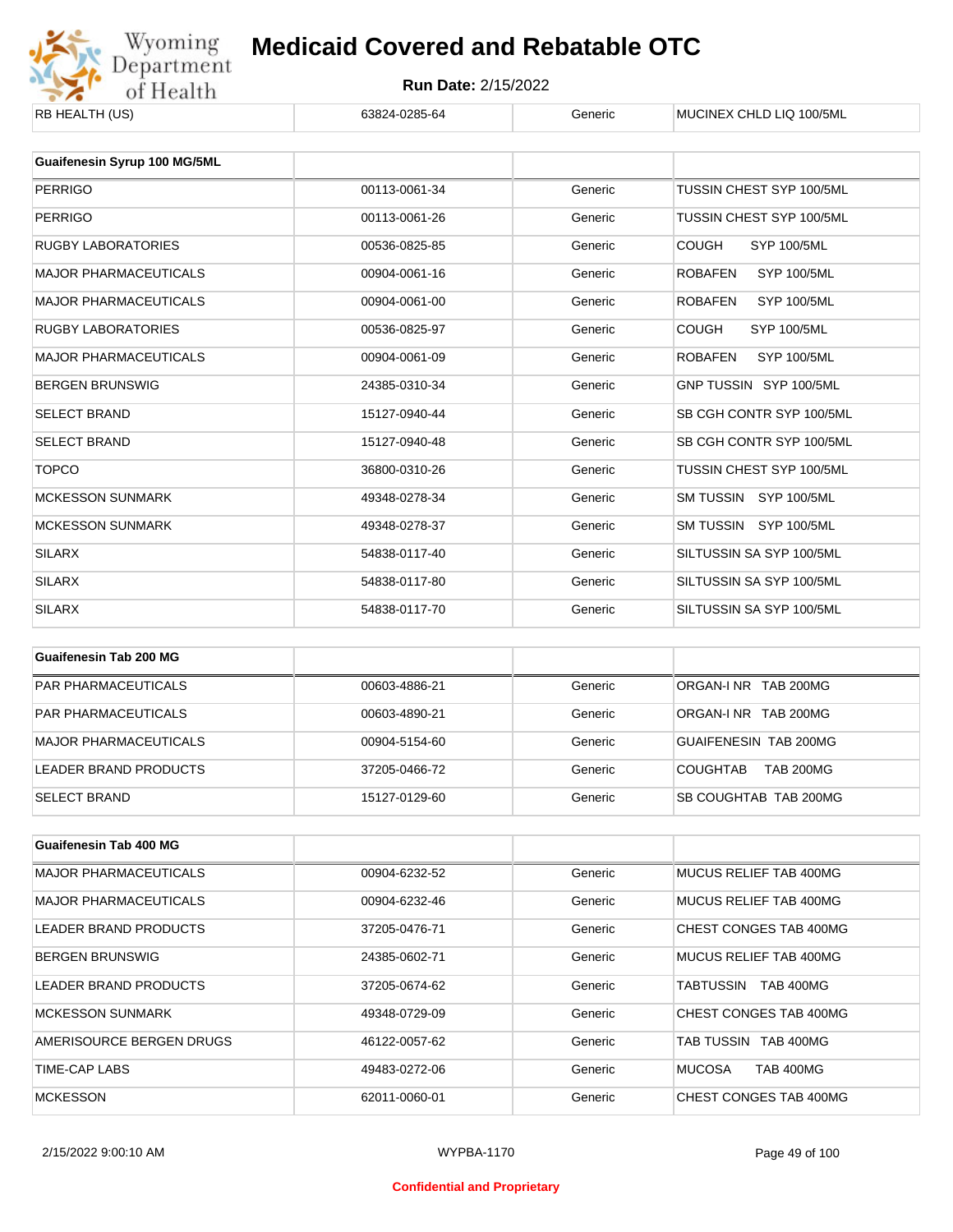

| CHAIN DRUG MARKETING ASSOC                   | 63868-0998-50 | Generic      | MEDIFIN 400 TAB 400MG               |
|----------------------------------------------|---------------|--------------|-------------------------------------|
| Guaifenesin Tab ER 12HR 1200 MG              |               |              |                                     |
| RB HEALTH (US)                               | 63824-0023-46 | <b>Brand</b> | <b>MUCINEX</b><br><b>TAB 1200MG</b> |
| RB HEALTH (US)                               | 63824-0023-35 | Brand        | <b>MUCINEX</b><br><b>TAB 1200MG</b> |
| RB HEALTH (US)                               | 63824-0023-36 | Brand        | <b>MUCINEX</b><br><b>TAB 1200MG</b> |
| RB HEALTH (US)                               | 63824-0023-48 | Brand        | <b>MUCINEX</b><br><b>TAB 1200MG</b> |
|                                              |               |              |                                     |
| Guaifenesin Tab ER 12HR 600 MG               |               |              |                                     |
| RUGBY LABORATORIES                           | 00536-1026-37 | Generic      | MUCUS-ER<br>TAB 600MG               |
| PERRIGO PHARMACEUTICALS                      | 45802-0498-58 | Generic      | GUAIFENESIN TAB 600MG ER            |
| PERRIGO PHARMACEUTICALS                      | 45802-0498-78 | Generic      | GUAIFENESIN TAB 600MG ER            |
| LEADER BRAND PRODUCTS                        | 37205-0628-58 | Generic      | <b>MUCUS-ER</b><br>TAB 600MG        |
| PERRIGO PHARMACEUTICALS                      | 45802-0498-60 | Generic      | <b>GUAIFENESIN TAB 600MG ER</b>     |
| AMERISOURCE BERGEN DRUGS                     | 46122-0028-60 | Generic      | GNP MUCUS-ER TAB 600MG              |
| AMERISOURCE BERGEN DRUGS                     | 46122-0028-58 | Generic      | GNP MUCUS-ER TAB 600MG              |
| <b>MCKESSON SUNMARK</b>                      | 49348-0905-47 | Generic      | SM MUCUS ER TAB 600MG               |
| <b>MCKESSON SUNMARK</b>                      | 49348-0905-59 | Generic      | SM MUCUS ER TAB 600MG               |
| <b>MCKESSON</b>                              | 62011-0076-01 | Generic      | HM MUCUS ER TAB 600MG               |
| RB HEALTH (US)                               | 63824-0008-27 | <b>Brand</b> | TAB 600MG ER<br><b>MUCINEX</b>      |
| RB HEALTH (US)                               | 63824-0008-34 | Brand        | <b>MUCINEX</b><br>TAB 600MG ER      |
| RB HEALTH (US)                               | 63824-0008-15 | <b>Brand</b> | <b>MUCINEX</b><br>TAB 600MG ER      |
| RB HEALTH (US)                               | 63824-0008-50 | Brand        | <b>MUCINEX</b><br>TAB 600MG ER      |
| RECKITT BENCKISER                            | 63824-0008-61 | <b>Brand</b> | <b>MUCINEX</b><br>TAB 600MG ER      |
| <b>MCKESSON</b>                              | 62011-0076-02 | Generic      | HM MUCUS ER TAB 600MG               |
| RB HEALTH (US)                               | 63824-0008-32 | Brand        | <b>MUCINEX</b><br>TAB 600MG ER      |
| RB HEALTH (US)                               | 63824-0008-36 | <b>Brand</b> | <b>MUCINEX</b><br>TAB 600MG ER      |
| RB HEALTH (US)                               | 63824-0008-69 | <b>Brand</b> | <b>MUCINEX</b><br>TAB 600MG ER      |
|                                              |               |              |                                     |
| Guaifenesin-Codeine Liquid 200-8 MG/5ML      |               |              |                                     |
| <b>CENTURION LABS</b>                        | 23359-0040-16 | <b>Brand</b> | NINJACOF-XG LIQ 200-8/5             |
| Guaifenesin-Codeine Liquid 225-7.5<br>MG/5ML |               |              |                                     |
| ALLEGIS PHARMACEUTICALS                      | 00682-0475-16 | <b>Brand</b> | MAR-COF CG LIQ 225-7.5              |

| Guaifenesin-Codeine Soln 100-10 MG/5ML |               |         |                         |
|----------------------------------------|---------------|---------|-------------------------|
| PHARMACEUTICAL ASSOCIATES              | 00121-0775-04 | Generic | GG/CODEINE SOL 100-10/5 |
| PHARMACEUTICAL ASSOCIATES              | 00121-0775-16 | Generic | GG/CODEINE SOL 100-10/5 |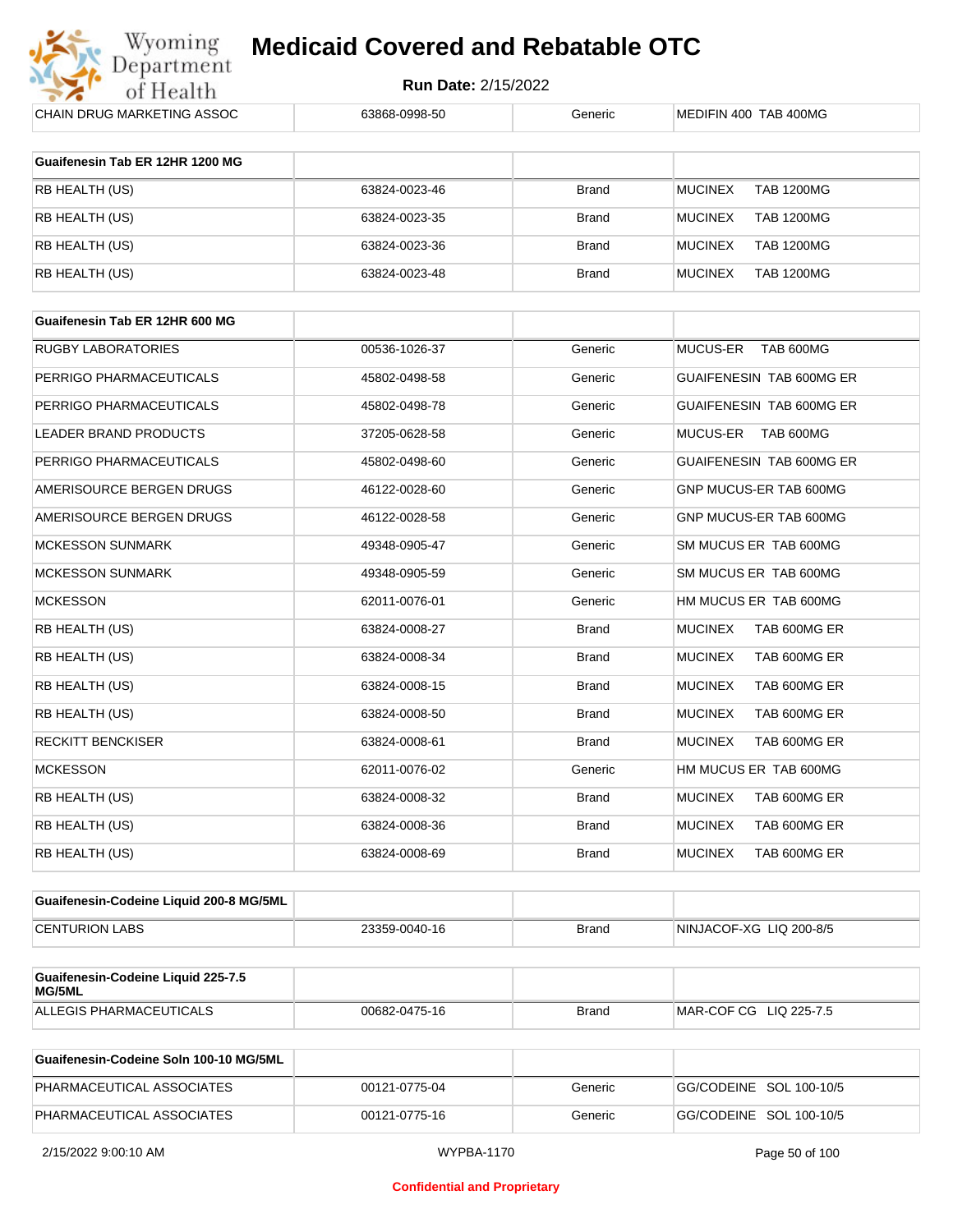| Wyoming<br>Department              | <b>Medicaid Covered and Rebatable OTC</b> |         |                                 |
|------------------------------------|-------------------------------------------|---------|---------------------------------|
| of Health                          | <b>Run Date: 2/15/2022</b>                |         |                                 |
| PHARMACEUTICAL ASSOCIATES          | 00121-1775-05                             | Generic | GG/CODEINE SOL 100-10/5         |
| PHARMACEUTICAL ASSOCIATES          | 00121-1775-10                             | Generic | GG/CODEINE SOL 100-10/5         |
| <b>PAR PHARMACEUTICALS</b>         | 00603-1075-56                             | Generic | CHERATUSSIN SYP AC              |
| <b>PAR PHARMACEUTICALS</b>         | 00603-1075-58                             | Generic | CHERATUSSIN SYP AC              |
| <b>PAR PHARMACEUTICALS</b>         | 00603-1075-54                             | Generic | CHERATUSSIN SYP AC              |
| <b>PAR PHARMACEUTICALS</b>         | 00603-1329-58                             | Generic | <b>IOPHEN C-NR LIQ 100-10/5</b> |
| PACK PHARMACEUTICALS. LLC          | 16571-0302-16                             | Generic | GUAIFENESIN SYP 100-10/5        |
| <b>AKORN</b>                       | 50383-0087-12                             | Generic | GUAIATUSS AC SYP 100-10/5       |
| <b>AKORN</b>                       | 50383-0087-10                             | Generic | GUAIATUSS AC SYP 100-10/5       |
| <b>AKORN</b>                       | 50383-0087-16                             | Generic | GUAIATUSS AC SYP 100-10/5       |
| <b>AKORN</b>                       | 50383-0087-04                             | Generic | GUAIATUSS AC SYP 100-10/5       |
| <b>AKORN</b>                       | 50383-0087-05                             | Generic | GUAIATUSS AC SYP 100-10/5       |
| <b>AKORN</b>                       | 50383-0087-07                             | Generic | GUAIATUSS AC SYP 100-10/5       |
| <b>METHOD PHARMACEUTICALS</b>      | 58657-0500-04                             | Generic | CODEINE/GG SOL 10-100/5         |
| <b>METHOD PHARMACEUTICALS</b>      | 58657-0500-16                             | Generic | CODEINE/GG SOL 10-100/5         |
| <b>VIRTUS PHARMACEUTICALS OPCO</b> | 76439-0252-04                             | Generic | VIRTUSSIN AC SOL 100-10/5       |
| VIRTUS PHARMACEUTICALS OPCO        | 76439-0252-16                             | Generic | VIRTUSSIN AC SOL 100-10/5       |

| Guaifenesin-Codeine Soln 100-6.3 MG/5ML |               |         |                        |
|-----------------------------------------|---------------|---------|------------------------|
| <b>RAMCNEIL</b>                         | 12830-0717-16 | Brand   | M-CLEAR WC LIQ 100-6.3 |
| BUREL PHARMACEUTICALS                   | 35573-0006-16 | Generic | RELCOF C SOL 100-6.3   |

| Loratadine & Pseudoephedrine Tab ER<br>12HR 5-120 MG |               |         |                          |
|------------------------------------------------------|---------------|---------|--------------------------|
| <b>PERRIGO</b>                                       | 00113-2013-39 | Generic | ALLERGY/CONG TAB 5-120MG |
| PERRIGO                                              | 00113-2013-52 | Generic | ALLERGY/CONG TAB 5-120MG |
| PERRIGO                                              | 00113-2013-60 | Generic | ALLERGY/CONG TAB 5-120MG |
| <b>PADAGIS</b>                                       | 45802-0106-39 | Generic | LORATADINE-D TAB 5-120MG |
| <b>PADAGIS</b>                                       | 45802-0106-52 | Generic | LORATADINE-D TAB 5-120MG |
| <b>PADAGIS</b>                                       | 45802-0106-60 | Generic | LORATADINE-D TAB 5-120MG |
| AMERISOURCE BERGEN DRUGS                             | 46122-0109-52 | Generic | LORATADINE-D TAB 5-120MG |
| <b>MCKESSON SUNMARK</b>                              | 49348-0183-47 | Generic | LORATADINE D TAB 5-120MG |
| <b>MCKESSON</b>                                      | 62011-0120-01 | Generic | ALLERGY/CONG TAB 5-120MG |

| Loratadine & Pseudoephedrine Tab ER<br>24HR 10-240 MG |               |         |                           |
|-------------------------------------------------------|---------------|---------|---------------------------|
| PERRIGO                                               | 00113-0165-22 | Generic | ALLERGY/CONG TAB RELIEF   |
| PERRIGO                                               | 00113-0165-52 | Generic | ALLERGY/CONG TAB RELIEF   |
| MAJOR PHARMACEUTICALS                                 | 00904-5833-15 | Generic | LORATADINE-D TAB 10-240MG |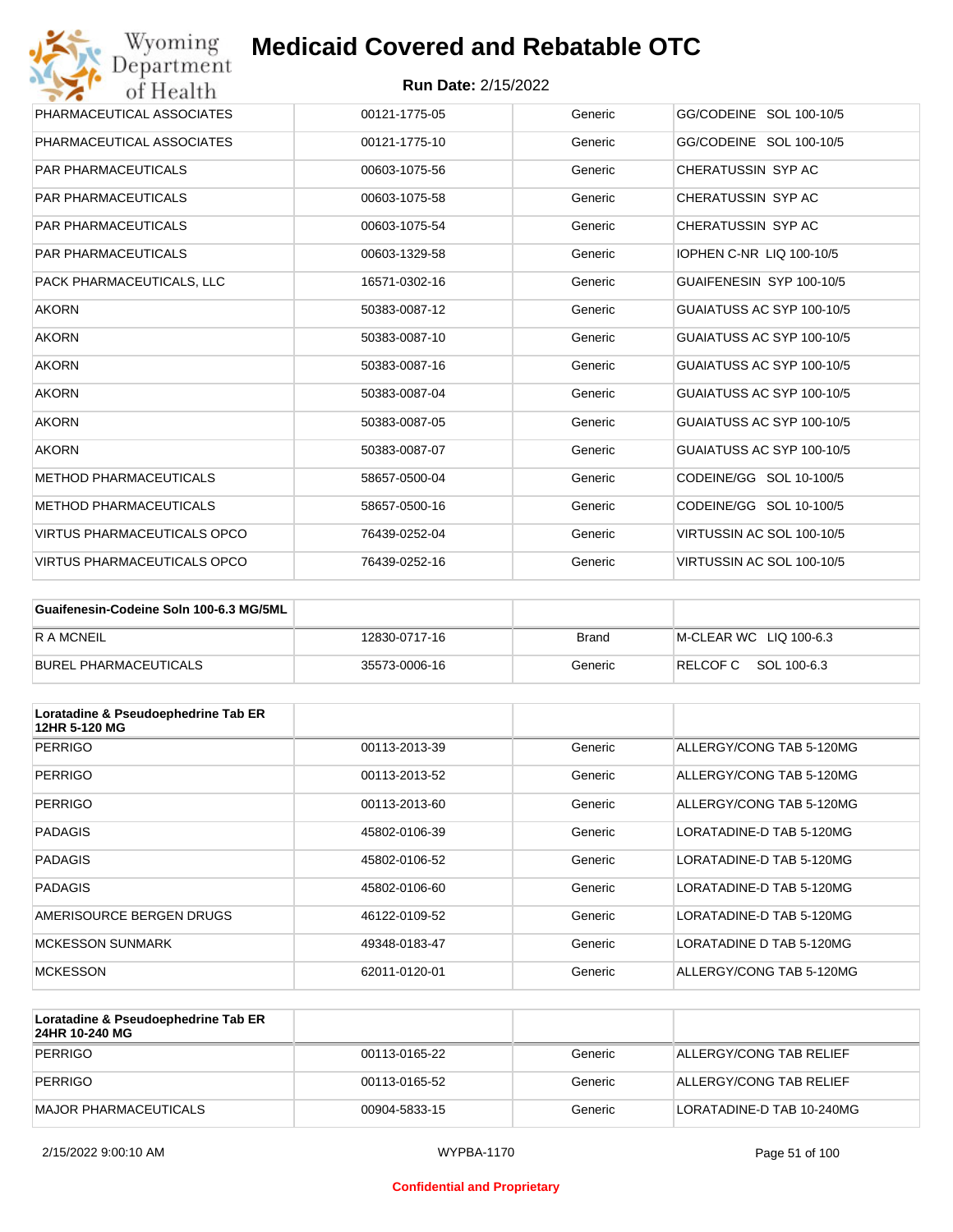| <b>MAJOR PHARMACEUTICALS</b> | 00904-5833-48 | Generic | LORATADINE-D TAB 10-240MG |
|------------------------------|---------------|---------|---------------------------|
| <b>LEADER BRAND PRODUCTS</b> | 37205-0348-52 | Generic | ALLERGY RELF TAB D-24     |
| PERRIGO PHARMACEUTICALS      | 45802-0008-22 | Generic | LORATADINE-D TAB 10-240MG |
| LEADER BRAND PRODUCTS        | 37205-0348-88 | Generic | ALLERGY RELF TAB D-24     |
| PERRIGO PHARMACEUTICALS      | 45802-0008-52 | Generic | LORATADINE-D TAB 10-240MG |
| AMERISOURCE BERGEN DRUGS     | 46122-0167-52 | Generic | ALLER/CONGES TAB 10-240MG |
| AMERISOURCE BERGEN DRUGS     | 46122-0206-22 | Generic | LORATADINE-D TAB 10-240MG |
| <b>MCKESSON SUNMARK</b>      | 49348-0543-01 | Generic | LORATA-DINE TAB D 24HR    |
| <b>MCKESSON SUNMARK</b>      | 49348-0543-57 | Generic | LORATA-DINE TAB D 24HR    |
| <b>OHM LABS</b>              | 51660-0724-15 | Generic | ALLERGY RELF TAB DECONGES |
| <b>OHM LABS</b>              | 51660-0724-69 | Generic | ALLERGY RELF TAB DECONGES |
| <b>MCKESSON</b>              | 62011-0071-01 | Generic | ALLERGY REL/ TAB DECONGES |
| CHAIN DRUG MARKETING ASSOC   | 63868-0154-10 | Generic | LORATADINE-D TAB 10-240MG |

| PE-DM-APAP & PE-CPM-DM-APAP Tab<br>Day/Night Therapy Pack |               |         |                                  |
|-----------------------------------------------------------|---------------|---------|----------------------------------|
| <b>SELECT BRAND</b>                                       | 15127-0927-24 | Generic | <b>SB COLD MULT PAK DAY/NGHT</b> |
| BERGEN BRUNSWIG                                           | 24385-0963-60 | Generic | PAK DAY/NGHT<br>ICOI D HEAD.     |

| <b>PE-GG-APAP 5-200-325MG &amp; PE-DPH-</b><br>APAP 5-25-325MG Tab Pack |               |         |                           |
|-------------------------------------------------------------------------|---------------|---------|---------------------------|
| RB HEALTH (US)                                                          | 63824-0202-20 | Generic | SINUS-MAX<br>TAB DAY/NGHT |

| Pheniramine-Phenylephrine w/ APAP<br>Powd Pack 20-10-650 MG |               |       |                                  |
|-------------------------------------------------------------|---------------|-------|----------------------------------|
| GLAXO CONSUMER HEALTHCARE L.P.                              | 00067-7916-06 | Brand | 'THERAFLU FLU PAK SORE THR       |
| <b>TOPCO</b>                                                | 36800-0133-91 | Brand | <b>FLU &amp; SORE POW THROAT</b> |

| Phenyleph-Chlorphen-DM w/APAP Susp<br>2.5-1-5-160 MG/5ML |               |         |                          |
|----------------------------------------------------------|---------------|---------|--------------------------|
| GLAXO CONSUMER HEALTHCARE L.P.                           | 00067-8116-04 | Generic | TRIAMINIC<br>SUS FEV&CLD |
| <b>TOPCO</b>                                             | 36800-0903-26 | Generic | PAIN RELIEF SUS PLS COLD |
| <b>BERGEN BRUNSWIG</b>                                   | 24385-0984-26 | Generic | PAIN RELIEF SUS PLS COLD |
| AMERISOURCE BERGEN DRUGS                                 | 46122-0036-26 | Generic | MULTI-SYMPT SUS PLS COLD |
| MCKESSON SUNMARK                                         | 49348-0879-34 | Generic | SM CHILDRENS SUS MS COLD |
| CHAIN DRUG MARKETING ASSOC                               | 63868-0063-04 | Generic | OC COLD RELF SUS PLUS MS |

| Phenyleph-Chlorphen-DM w/APAP Tab 5-2-<br>10-325 MG |               |         |                           |
|-----------------------------------------------------|---------------|---------|---------------------------|
| <b>TOPCO</b>                                        | 36800-0393-62 | Generic | CLD HEAD CNG TAB NIGHTTIM |
| BERGEN BRUNSWIG                                     | 24385-0195-62 | Generic | CLD HEAD CNG TAB NIGHTTIM |
| <b>TOPCO</b>                                        | 36800-0014-62 | Generic | COLD MULTI-S TAB NIGHTTIM |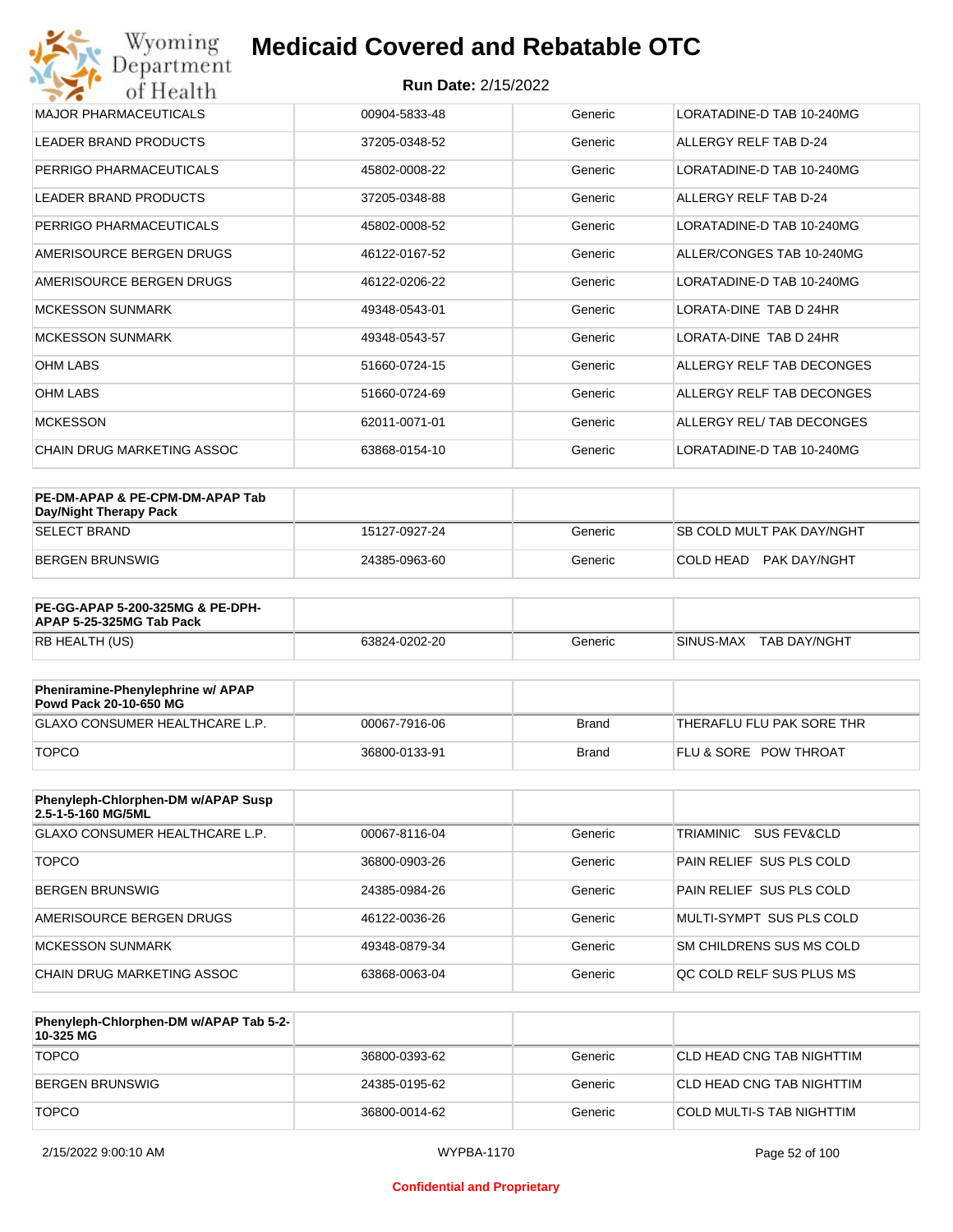#### **Run Date:** 2/15/2022

| CHAIN DRUG MARKETING ASSOC | 63868-0072-24 | Generic | MULTI-SYMPTM TAB NIGHTTIM  |
|----------------------------|---------------|---------|----------------------------|
| CHAIN DRUG MARKETING ASSOC | 63868-0074-24 | Generic | IQC COLD/HEAD TAB NIGHTTIM |

| Phenylephrine w/ Acetaminophen Tab 5-<br>325 MG |               |         |                                         |
|-------------------------------------------------|---------------|---------|-----------------------------------------|
| PERRIGO                                         | 00113-0272-62 | Generic | SINUS CONGST TAB /PAIN DT               |
| MAJOR PHARMACEUTICALS                           | 00904-5783-24 | Generic | MAPAP SINUS TAB MAX ST                  |
| <b>SELECT BRAND</b>                             | 15127-0965-24 | Generic | <b>SB SINUS CNG TAB /PAIN DT</b>        |
| <b>TOPCO</b>                                    | 36800-0272-62 | Generic | SINUS CONGST TAB /PAIN DT               |
| LEADER BRAND PRODUCTS                           | 37205-0571-62 | Generic | PAIN RLF SIN TAB PE DAY                 |
| <b>BERGEN BRUNSWIG</b>                          | 24385-0169-62 | Generic | <b>GNP SINUS</b><br><b>TAB CNG/PAIN</b> |
| CHAIN DRUG MARKETING ASSOC                      | 63868-0984-24 | Generic | OC SINUS PAI TAB RELIEF                 |

| Phenylephrine w/ DM-GG Ligd 10-18-200<br>MG/15ML |               |              |                   |
|--------------------------------------------------|---------------|--------------|-------------------|
| <b>GM PHARMACEUTICALS</b>                        | 58809-0555-08 | <b>Brand</b> | VANACOF DM<br>LIQ |

| Phenylephrine w/ DM-GG Ligd 2.5-5-100<br>MG/5ML |               |              |                           |
|-------------------------------------------------|---------------|--------------|---------------------------|
| <b>MCKESSON SUNMARK</b>                         | 49348-0083-36 | Generic      | SEVERE CONG LIO COUGH     |
| <b>RB HEALTH (US)</b>                           | 63824-0014-66 | <b>Brand</b> | MUCINEX CONG LIO COUGH    |
| <b>RB HEALTH (US)</b>                           | 63824-0014-69 | <b>Brand</b> | MUCINEX CONG LIO COUGH    |
| <b>RB HEALTH (US)</b>                           | 63824-0282-67 | <b>Brand</b> | MUCINEX COLD LIQ CHILDREN |
| RB HEALTH (US)                                  | 63824-0283-67 | <b>Brand</b> | MUCINEX CONG LIQ & COUGH  |
| <b>RB HEALTH (US)</b>                           | 63824-0282-64 | <b>Brand</b> | MUCINEX COLD LIQ CHILDREN |

| Phenylephrine w/ DM-GG Ligd 5-10-100<br><b>MG/5ML</b> |               |         |                                  |
|-------------------------------------------------------|---------------|---------|----------------------------------|
| <b>PERRIGO</b>                                        | 00113-0516-26 | Generic | <b>TUSSIN CF</b><br>LIQ CGH/COLD |
| <b>PERRIGO</b>                                        | 00113-0516-34 | Generic | LIQ CGH/COLD<br><b>TUSSIN CF</b> |
| <b>TOPCO</b>                                          | 36800-0516-26 | Generic | <b>TUSSIN CF</b><br>LIQ.         |
| <b>LEADER BRAND PRODUCTS</b>                          | 37205-0709-26 | Generic | <b>TUSSIN CF</b><br>LIQ.         |
| <b>TOPCO</b>                                          | 36800-0516-34 | Generic | TUSSIN CF LIQ                    |
| <b>SELECT BRAND</b>                                   | 15127-0943-04 | Generic | SB CGH CONTR LIQ CF              |
| <b>SELECT BRAND</b>                                   | 15127-0943-08 | Generic | SB CGH CONTR LIQ CF              |
| LEADER BRAND PRODUCTS                                 | 37205-0709-34 | Generic | TUSSIN CF LIQ                    |
| <b>MCKESSON SUNMARK</b>                               | 49348-0737-34 | Generic | <b>SM TUSSIN CF LIQ</b>          |
| <b>MCKESSON SUNMARK</b>                               | 49348-0737-37 | Generic | <b>SM TUSSIN CF LIQ</b>          |
| <b>MCKESSON</b>                                       | 62011-0090-01 | Generic | <b>TUSSIN ADULT LIQ COLD</b>     |
| CHAIN DRUG MARKETING ASSOC                            | 63868-0244-04 | Generic | TUSSIN CF LIQ                    |
| CHAIN DRUG MARKETING ASSOC                            | 63868-0244-08 | Generic | <b>TUSSIN CF</b><br>LIQ.         |

#### **Confidential and Proprietary**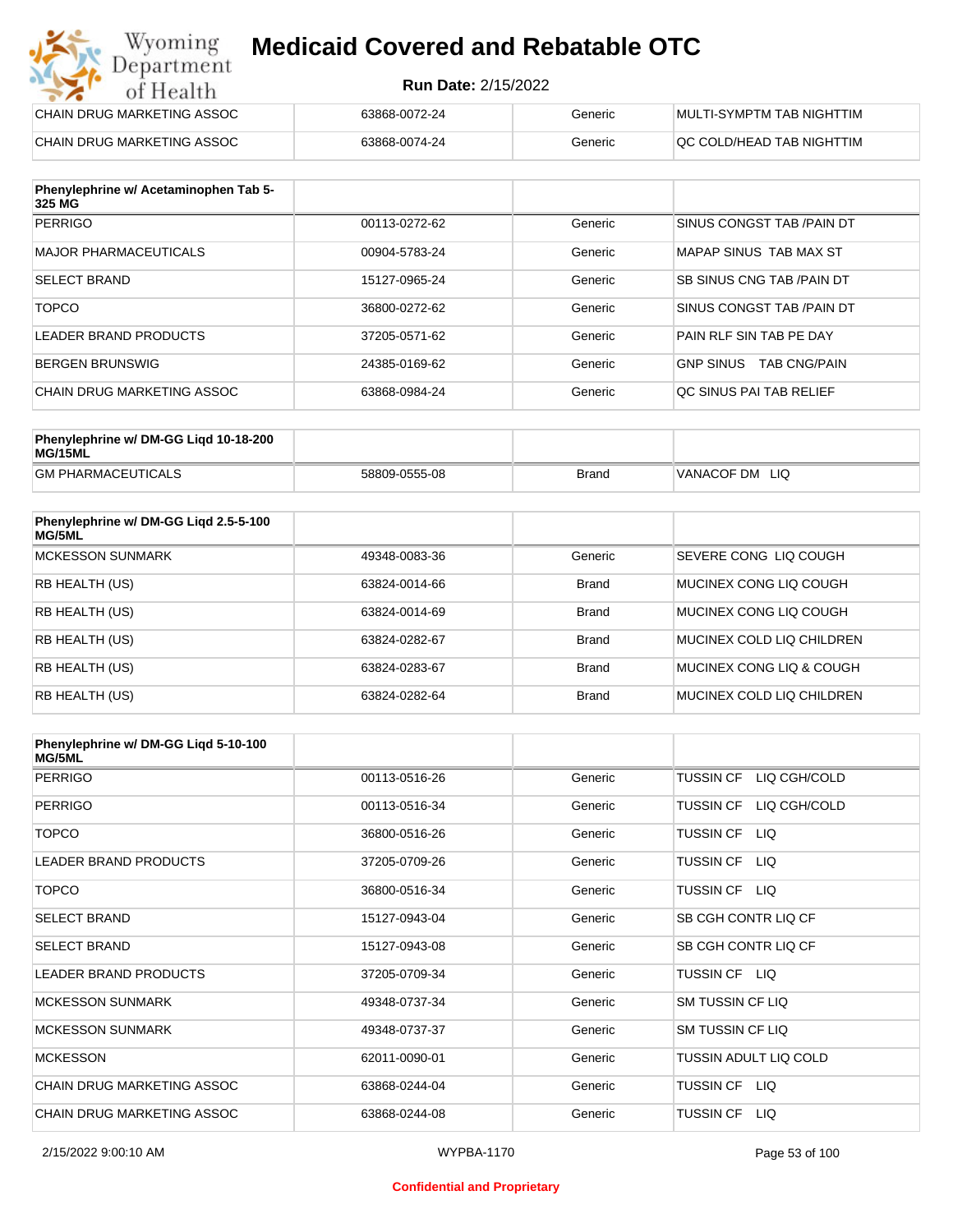

| Phenylephrine w/ DM-GG Ligd 5-10-200<br>MG/5ML |               |         |                                 |
|------------------------------------------------|---------------|---------|---------------------------------|
| AMERISOURCE BERGEN DRUGS                       | 46122-0138-26 | Generic | LIO MAX/M-S<br>TUSSIN CF        |
| AMERISOURCE BERGEN DRUGS                       | 46122-0138-34 | Generic | LIO MAX/M-S<br><b>TUSSIN CF</b> |
|                                                |               |         |                                 |

| Phenylephrine w/ DM-GG Syrup 5-10-100<br>MG/5ML |               |         |                          |
|-------------------------------------------------|---------------|---------|--------------------------|
| MAJOR PHARMACEUTICALS                           | 00904-6309-20 | Generic | ROBAFEN CF SYP CGH/CLD   |
| BERGEN BRUNSWIG                                 | 24385-0904-34 | Generic | <b>GNP TUSSIN SYP CF</b> |
| BERGEN BRUNSWIG                                 | 24385-0904-26 | Generic | GNP TUSSIN SYP CF        |

| Phenylephrine w/ DM-GG Tab 10-15-380<br>MG |               |       |                 |
|--------------------------------------------|---------------|-------|-----------------|
| POLY PHARMACEUTICALS                       | 50991-0730-60 | Brand | DECONEX DMX TAB |
| NIVAGEN PHARMACEUTICALS                    | 75834-0040-60 | Brand | NIVANEX DMX TAB |

| Phenylephrine w/ DM-GG Tab 10-15-395<br>MG |               |       |                 |
|--------------------------------------------|---------------|-------|-----------------|
| ALLEGIS PHARMACEUTICALS                    | 28595-0906-60 | Brand | DURAVENT DM TAB |

| Phenylephrine w/ DM-GG Tab 5-10-200 MG |               |       |                           |
|----------------------------------------|---------------|-------|---------------------------|
| RB HEALTH (US)                         | 63824-0193-20 | Brand | MUCINEX FAST TAB 5-10-200 |
| RB HEALTH (US)                         | 63824-0193-30 | Brand | MUCINEX FAST TAB 5-10-200 |

| Phenylephrine-APAP-GG Ligd 10-650-400<br>MG/20ML |               |         |                        |
|--------------------------------------------------|---------------|---------|------------------------|
| RB HEALTH (US)                                   | 63824-0016-66 | Brand   | MUCINEX COLD LIQ SINUS |
| RB HEALTH (US)                                   | 63824-0260-66 | Generic | LIQ<br><b>MUCINEX</b>  |
| RB HEALTH (US)                                   | 63824-0261-66 | Generic | <b>MUCINEX</b><br>LIQ  |

| Phenylephrine-APAP-GG Tab 5-325-200<br>MG |               |         |                                    |
|-------------------------------------------|---------------|---------|------------------------------------|
| <b>SELECT BRAND</b>                       | 15127-0963-24 | Generic | SB SINUS CNG TAB /PAIN             |
| AMERISOURCE BERGEN DRUGS                  | 46122-0194-60 | Generic | MUCUS RELIEF TAB CLD/SINU          |
| <b>RB HEALTH (US)</b>                     | 63824-0190-20 | Generic | MUCINEX COLD TAB SINUS             |
| <b>RB HEALTH (US)</b>                     | 63824-0190-30 | Generic | MUCINEX COLD TAB SINUS             |
| <b>RB HEALTH (US)</b>                     | 63824-0200-30 | Generic | <b>TAB SINUS</b><br><b>MUCINEX</b> |
| <b>RB HEALTH (US)</b>                     | 63824-0201-30 | Generic | <b>TAB SINUS</b><br><b>MUCINEX</b> |
| <b>RB HEALTH (US)</b>                     | 63824-0200-20 | Generic | <b>MUCINEX</b><br><b>TAB SINUS</b> |
| <b>RB HEALTH (US)</b>                     | 63824-0201-20 | Generic | <b>TAB SINUS</b><br><b>MUCINEX</b> |
| CHAIN DRUG MARKETING ASSOC                | 63868-0071-24 | Generic | SINUS CONGST TAB /PAIN             |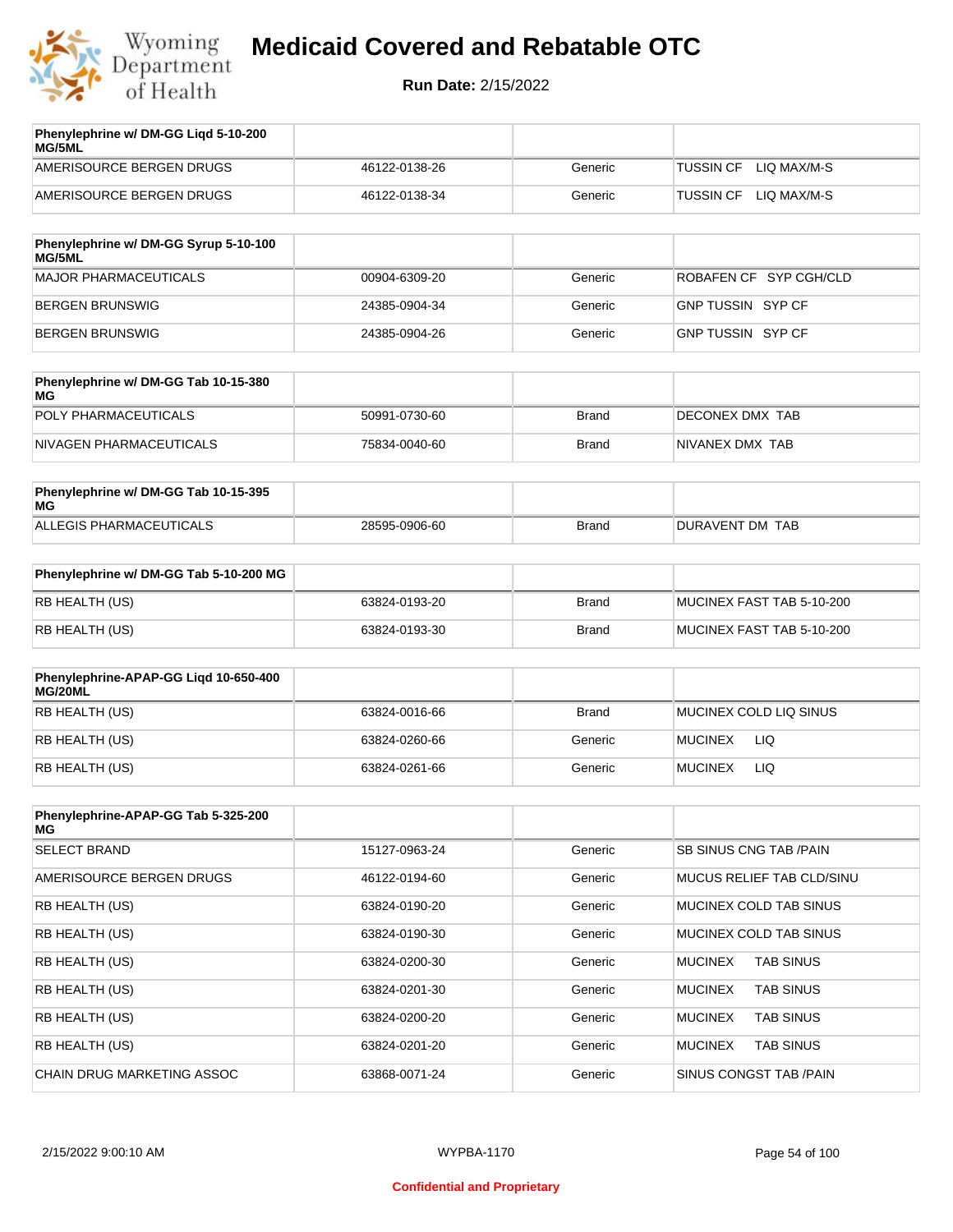

**3.33-1.33-6.33 MG/5ML**

**Phenylephrine-Bromphen w/ Codeine Liqd** 

## **Medicaid Covered and Rebatable OTC**

**Run Date:** 2/15/2022

| <b>RAMCNEIL</b>                                             | 12830-0754-12 | <b>Brand</b> | M-END PE<br>LIQ               |
|-------------------------------------------------------------|---------------|--------------|-------------------------------|
|                                                             |               |              |                               |
| Phenylephrine-Bromphen w/ Codeine<br>Liquid 10-4-10 MG/5ML  |               |              |                               |
| POLY PHARMACEUTICALS                                        | 50991-0723-16 | <b>Brand</b> | POLY-TUSSIN LIQ 10-4-10       |
|                                                             |               |              |                               |
| Phenylephrine-Brompheniramine-DM Elixir<br>2.5-1-5 MG/5ML   |               |              |                               |
| MAJOR PHARMACEUTICALS                                       | 00904-5782-20 | Generic      | DIMAPHEN DM ELX COLD/CGH      |
| <b>LEADER BRAND PRODUCTS</b>                                | 37205-0969-26 | Generic      | COLD/COUGH ELX DM CHILD       |
| Phenylephrine-Brompheniramine-DM                            |               |              |                               |
| Liquid 2.5-1-5 MG/5ML<br><b>PERRIGO</b>                     | 00113-0987-26 | Generic      | COLD/COUGH LIQ CHILD          |
| <b>WOMEN'S CHOICE PHARMACEUTICALS</b>                       | 00485-0204-04 | Generic      | RYNEX DM<br>LIQ               |
|                                                             |               |              |                               |
| WOMEN'S CHOICE PHARMACEUTICALS                              | 00485-0204-16 | Generic      | LIQ<br>RYNEX DM               |
| <b>BERGEN BRUNSWIG</b>                                      | 24385-0519-26 | Generic      | GNP COLD/CGH LIQ CHILD        |
| <b>TOPCO</b>                                                | 36800-0987-26 | Generic      | COLD/COUGH LIQ CHILD          |
| <b>MCKESSON SUNMARK</b>                                     | 49348-0775-34 | Generic      | SM COLD/CGH LIQ DM CHILD      |
| <b>MCKESSON</b>                                             | 62011-0063-01 | Generic      | HM COLD/CGH LIQ CHILDREN      |
| LARKEN LABORATORIES, INC.                                   | 68047-0143-16 | Generic      | ENDACOF-DM LIQ 2.5-1-5        |
|                                                             |               |              |                               |
| Phenylephrine-Brompheniramine-DM<br>Liquid 7.5-4-15 MG/5ML  |               |              |                               |
| ALLEGIS PHARMACEUTICALS                                     | 28595-0800-16 | <b>Brand</b> | AP-HIST DM LIQ 7.5-4-15       |
| POLY PHARMACEUTICALS                                        | 50991-0814-16 | <b>Brand</b> | ALAHIST DM LIQ 7.5-4-15       |
| NIVAGEN PHARMACEUTICALS                                     | 75834-0060-16 | Generic      | NIVA-HIST DM LIQ 7.5-4-15     |
| Phenylephrine-Brompheniramine-DM                            |               |              |                               |
| Syrup 5-2-10 MG/5ML                                         |               |              |                               |
| LARKEN LABORATORIES, INC.                                   | 68047-0129-16 | Brand        | LOHIST-DM SYP 5-2-10MG        |
| Phenylephrine-Chlorphen w/ Codeine<br>Syrup 5-2-10 MG/5ML   |               |              |                               |
| CAPITAL PHARMACEUTICAL                                      | 29978-0420-16 | <b>Brand</b> | <b>CAPCOF</b><br>SYP 5-2-10MG |
|                                                             |               |              |                               |
| Phenylephrine-Chlorphen-DM Liquid 10-4-<br><b>15 MG/5ML</b> |               |              |                               |
| WOMEN'S CHOICE PHARMACEUTICALS                              | 00485-0171-16 | Generic      | ED A-HIST DM LIQ              |

LARKEN LABORATORIES, INC. 68047-0186-16 Generic NOHIST-DM LIQ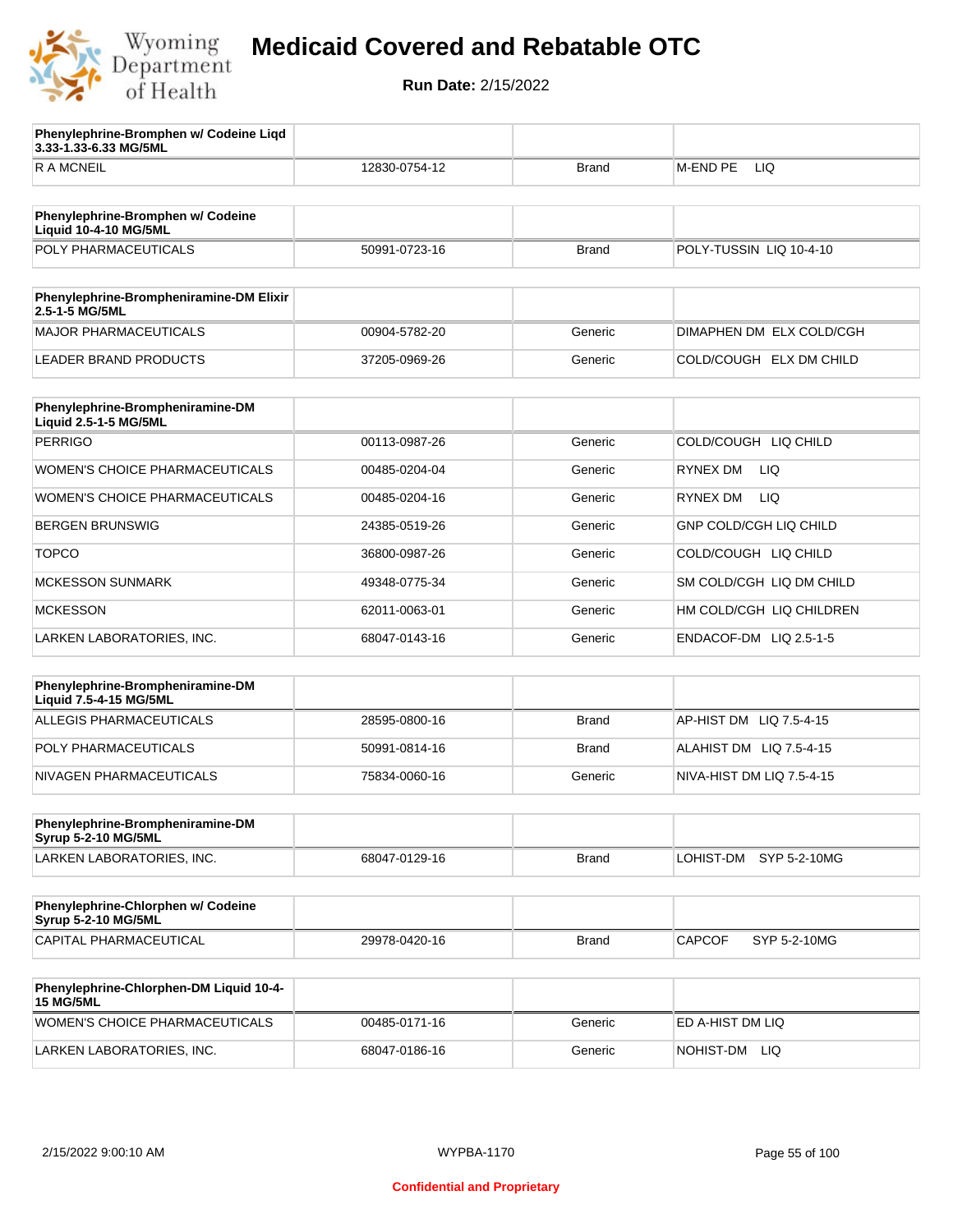

| Phenylephrine-Chlorphen-DM Liquid 3.5-1-<br>3 MG/ML        |               |              |                                |
|------------------------------------------------------------|---------------|--------------|--------------------------------|
| VIRTUS PHARMACEUTICALS OPCO                                | 76439-0320-30 | Generic      | VIRDEC DM DRO 3.5-1-3          |
|                                                            |               |              |                                |
| Phenylephrine-Chlorphen-DM Syrup 10-4-<br><b>20 MG/5ML</b> |               |              |                                |
| <b>LASER PHARMACEUTICALS</b>                               | 16477-0186-01 | <b>Brand</b> | DONATUSSIN SYP                 |
|                                                            |               |              |                                |
| Phenylephrine-Chlorphen-DM Tab 10-4-10<br>ΜG               |               |              |                                |
| WOMEN'S CHOICE PHARMACEUTICALS                             | 00485-0240-01 | <b>Brand</b> | ED A-HIST DM TAB 10-4-10       |
| Phenylephrine-Dexbromphen-                                 |               |              |                                |
| Chlophedianol Liqd 5-1-12.5 MG/5ML                         |               |              |                                |
| R A MCNEIL                                                 | 12830-0760-16 | <b>Brand</b> | CHLO TUSS LIQ                  |
|                                                            |               |              |                                |
| Phenylephrine-Dexchlorphenir-Codeine<br>Syrup 5-1-9 MG/5ML |               |              |                                |
| PRO-PHARMA LLC                                             | 66594-0499-16 | <b>Brand</b> | PRO-RED AC SYP 5-1-9/5         |
|                                                            |               |              |                                |
| Phenylephrine-DM Soln 2.5-5 MG/5ML                         |               |              |                                |
| <b>TOPCO</b>                                               | 36800-0444-26 | Generic      | TRIACTING DT LIQ COLD/CGH      |
| <b>BERGEN BRUNSWIG</b>                                     | 24385-0981-26 | Generic      | TRIACTING DT LIQ COLD/CGH      |
| Phenylephrine-DM Syrup 2.5-5 MG/5ML                        |               |              |                                |
| GLAXO CONSUMER HEALTHCARE L.P.                             | 00067-8105-04 | <b>Brand</b> | SOL COLD/CGH<br>TRIAMINIC      |
|                                                            |               |              |                                |
| Phenylephrine-DM-GG w/ APAP Liq 5-10-                      |               |              |                                |
| 200-325 MG/10ML                                            |               |              |                                |
| RB HEALTH (US)                                             | 63824-0017-64 | <b>Brand</b> | MUCINEX CHLD LIQ MULTISYM      |
| RB HEALTH (US)                                             | 63824-0015-66 | Brand        | MUCINEX COLD LIQ FLU&SORE      |
| RB HEALTH (US)                                             | 63824-0015-69 | <b>Brand</b> | MUCINEX COLD LIQ FLU&SORE      |
| RB HEALTH (US)                                             | 63824-0020-66 | <b>Brand</b> | MUCINEX FAST LIQ SEV COLD      |
| RB HEALTH (US)                                             | 63824-0278-64 | Brand        | MUCINEX COLD LIQ CHILD         |
| RB HEALTH (US)                                             | 63824-0215-66 | Generic      | CGH/COLD DAY LIQ DELSYM        |
|                                                            |               |              |                                |
| Phenylephrine-DM-GG w/ APAP Liq 5-10-<br>200-325 MG/15ML   |               |              |                                |
| <b>PERRIGO</b>                                             | 00113-0603-34 | Generic      | COLD & FLU LIQ DAY TIME        |
| <b>PERRIGO</b>                                             | 00113-0603-40 | Generic      | COLD & FLU LIQ DAY TIME        |
|                                                            |               |              |                                |
| Phenylephrine-DM-GG w/ APAP Packet 10-<br>20-400-650 MG    |               |              |                                |
| <b>RECKITT BENCKISER</b>                                   | 63824-0231-04 | <b>Brand</b> | <b>MUCINEX</b><br>PAK FAST-MAX |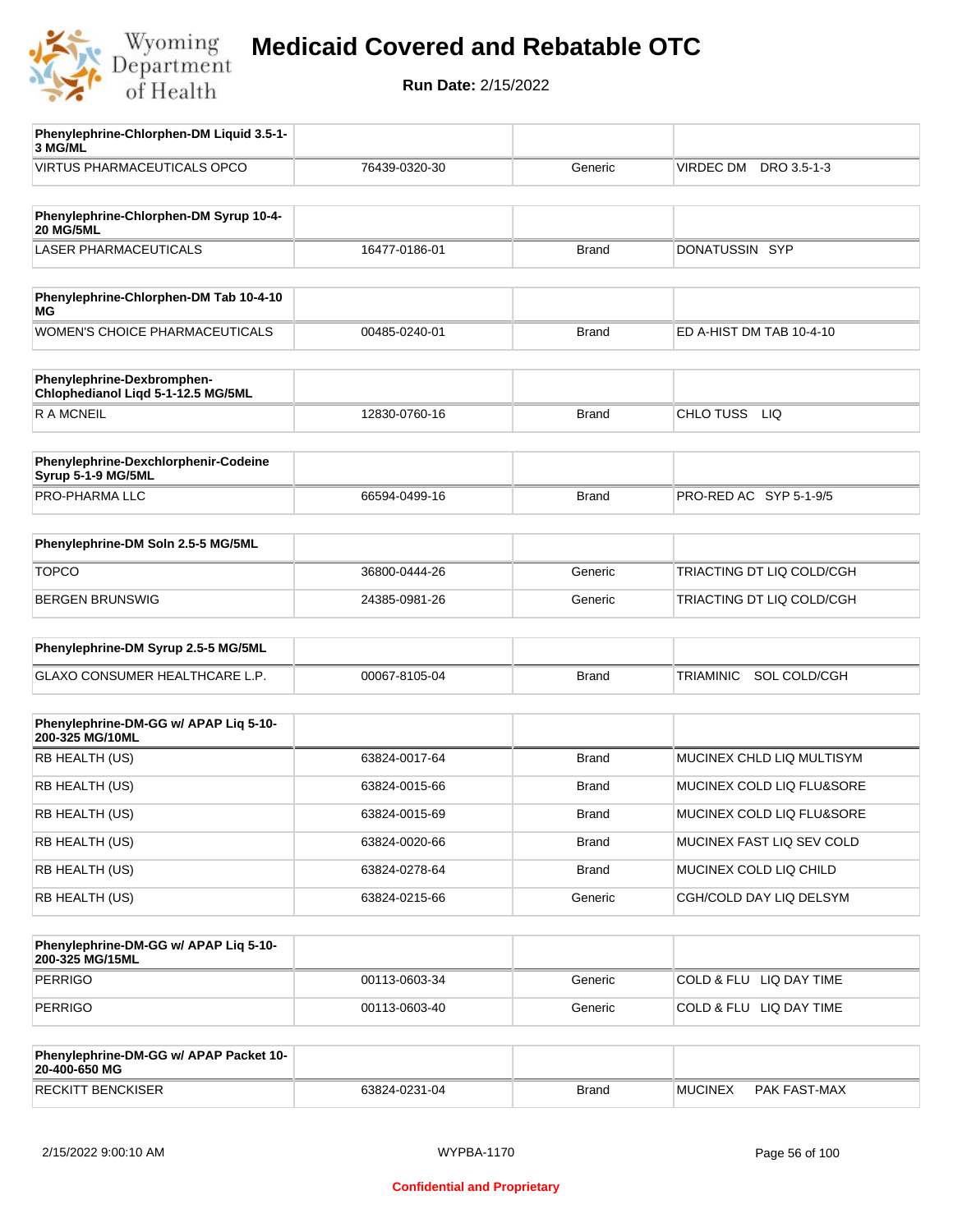

| <b>RECKITT BENCKISER</b>              | 63824-0232-08 | <b>Brand</b> | <b>MUCINEX</b><br><b>PAK FAST-MAX</b> |
|---------------------------------------|---------------|--------------|---------------------------------------|
| Phenylephrine-DM-GG w/ APAP Tab 5-10- |               |              |                                       |
| 200-325 MG<br>PERRIGO PHARMACEUTICALS | 00113-0308-62 | Generic      | COLD MULT-SY TAB SEVR DAY             |
|                                       |               |              |                                       |
| <b>PERRIGO</b>                        | 00113-0548-53 | Generic      | COLD & FLU TAB DAYTIME                |
| <b>PERRIGO</b>                        | 00113-0548-62 | Generic      | COLD & FLU TAB DAYTIME                |
| <b>PERRIGO</b>                        | 00113-0234-62 | Generic      | COLD HEAD TAB CONG DT                 |
| <b>SELECT BRAND</b>                   | 15127-0962-24 | Generic      | SB COLD MULT TAB SYMP SEV             |
| <b>SELECT BRAND</b>                   | 15127-0964-24 | Generic      | SB COLD HEAD TAB CONGEST              |
| <b>TOPCO</b>                          | 36800-0234-62 | Generic      | COLD HEAD TAB CONG DT                 |
| <b>TOPCO</b>                          | 36800-0308-62 | Generic      | COLD MULT-SY TAB SEVR DAY             |
| AMERISOURCE BERGEN DRUGS              | 46122-0126-62 | Generic      | <b>GNP COLD RLF TAB DAYTIME</b>       |
| AMERISOURCE BERGEN DRUGS              | 46122-0193-60 | Generic      | MUCUS RELIEF TAB CONG/CLD             |
| AMERISOURCE BERGEN DRUGS              | 46122-0192-60 | Generic      | MUCUS RELIEF TAB COLD/FLU             |
| <b>MCKESSON SUNMARK</b>               | 49348-0104-04 | Generic      | SM COLD&FLU TAB SEVERE                |
| AMERISOURCE BERGEN DRUGS              | 46122-0072-62 | Generic      | COLD RELIEF TAB MULTI-SY              |
| <b>MCKESSON SUNMARK</b>               | 49348-0118-04 | Generic      | SM COLD&FLU TAB SEVERE                |
| RB HEALTH (US)                        | 63824-0191-30 | Generic      | MUCINEX COLD TAB FLU&SORE             |
| <b>RECKITT BENCKISER</b>              | 63824-0192-30 | Generic      | <b>MUCINEX FAST TAB CONGEST</b>       |
| <b>MCKESSON</b>                       | 62011-0241-01 | Generic      | HM SEVERE TAB COLD/FLU                |
| RB HEALTH (US)                        | 63824-0196-20 | Generic      | MUCINEX FAST TAB SEV COLD             |
| RB HEALTH (US)                        | 63824-0191-20 | Generic      | MUCINEX COLD TAB FLU&SORE             |
| <b>RECKITT BENCKISER</b>              | 63824-0192-20 | Generic      | MUCINEX FAST TAB CONGEST              |
| RB HEALTH (US)                        | 63824-0196-30 | Generic      | MUCINEX FAST TAB SEV COLD             |
| <b>CHAIN DRUG MARKETING ASSOC</b>     | 63868-0073-24 | Generic      | MULTI-SYMPTM TAB DAYTIME              |

| <b>Phenylephrine-Doxylamine-DM-APAP Lig 5</b><br>-6.25-10-325 MG/15ML |               |         |                          |
|-----------------------------------------------------------------------|---------------|---------|--------------------------|
| PERRIGO                                                               | 00113-0763-40 | Generic | COLD & FLU LIQ NIGHTTIM  |
| PERRIGO                                                               | 00113-0763-34 | Generic | COLD & FLU LIQ NIGHTTIM  |
| AMERISOURCE BERGEN DRUGS                                              | 46122-0034-34 | Generic | MULTI-SYMPT LIQ CLD NGHT |

| Phenylephrine-Guaifenesin Ligd 2.5-100<br>MG/5ML |               |              |                          |
|--------------------------------------------------|---------------|--------------|--------------------------|
| <b>RB HEALTH (US)</b>                            | 63824-0284-64 | <b>Brand</b> | MUCINEX COLD LIQ 2.5-100 |

| Phenylephrine-Guaifenesin Ligd 5-100<br><b>MG/5ML</b> |               |       |                  |
|-------------------------------------------------------|---------------|-------|------------------|
| WOMEN'S CHOICE PHARMACEUTICALS                        | 00485-0208-16 | Brand | ED BRON GP LIQ   |
| CAPELLON PHARMACEUTICALS                              | 64543-0044-16 | Brand | RESCON-GG<br>LIQ |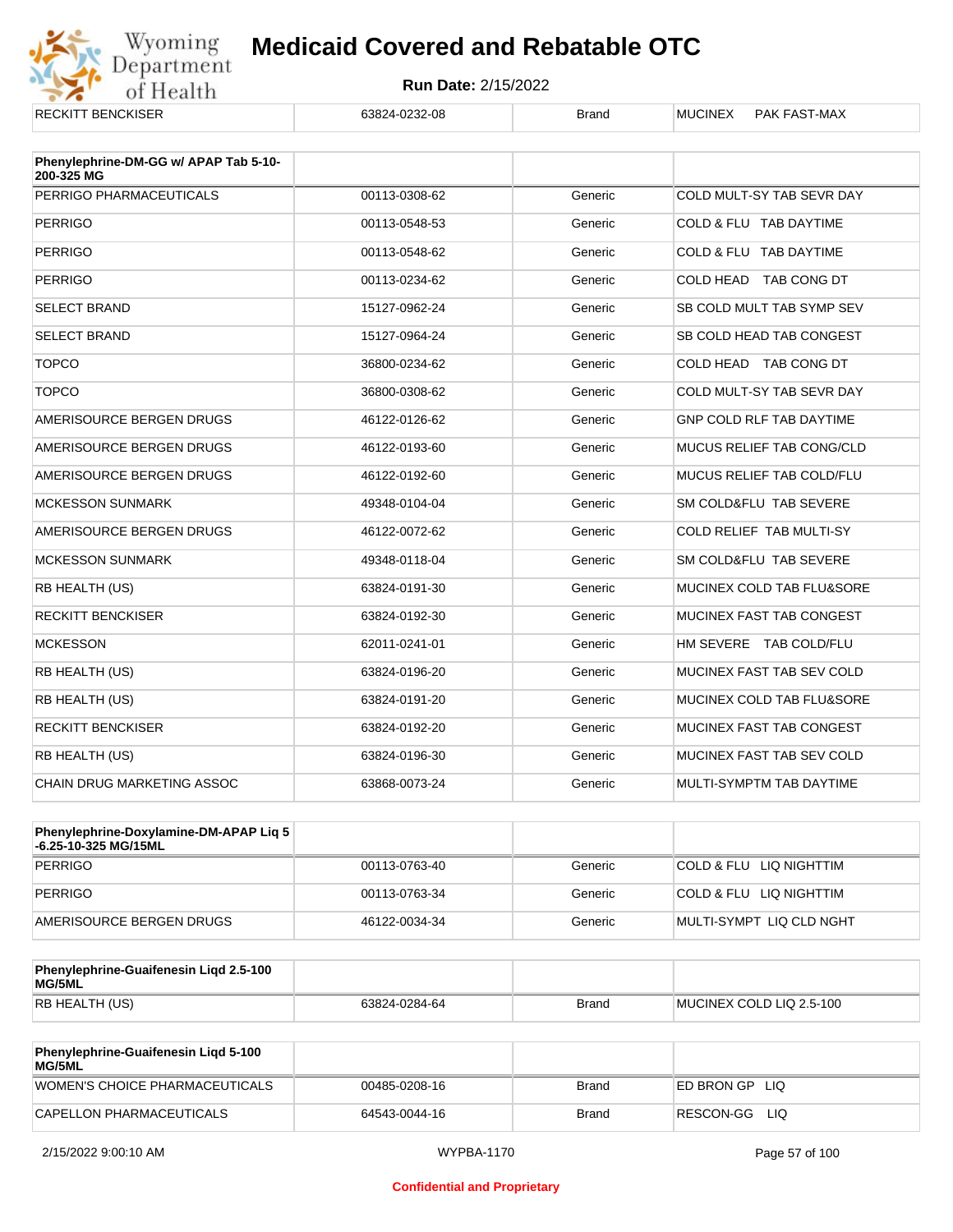| Wyoming<br>Department                                  | <b>Medicaid Covered and Rebatable OTC</b> |              |                                        |
|--------------------------------------------------------|-------------------------------------------|--------------|----------------------------------------|
| of Health                                              | <b>Run Date: 2/15/2022</b>                |              |                                        |
| CAPELLON PHARMACEUTICALS                               | 64543-0044-04                             | <b>Brand</b> | RESCON-GG LIQ                          |
| Phenylephrine-Guaifenesin Syrup 5-200<br>MG/5ML        |                                           |              |                                        |
| JAYMAC PHARMACEUTICAL LLC                              | 64661-0011-16                             | <b>Brand</b> | <b>SYP 5-200MG</b><br>J-MAX            |
| Phenylephrine-Guaifenesin Tab 10-380 MG                |                                           |              |                                        |
| POLY PHARMACEUTICALS                                   | 50991-0716-60                             | <b>Brand</b> | DECONEX IR TAB 10-380MG                |
| Phenylephrine-Guaifenesin Tab 10-400 MG                |                                           |              |                                        |
| WOMEN'S CHOICE PHARMACEUTICALS                         | 00485-0250-01                             | Generic      | <b>MUCAPHED</b><br><b>TAB 10-400MG</b> |
| <b>MAJOR PHARMACEUTICALS</b>                           | 00904-5792-46                             | Generic      | MUCUSRELIEF TAB SINUS                  |
| <b>MAJOR PHARMACEUTICALS</b>                           | 00904-5792-52                             | Generic      | MUCUSRELIEF TAB SINUS                  |
| <b>BERGEN BRUNSWIG</b>                                 | 24385-0925-71                             | Generic      | <b>MUCUS RELIEF TAB PE</b>             |
| LEADER BRAND PRODUCTS                                  | 37205-0874-71                             | Generic      | CHEST CONGST TAB RLF PE                |
| <b>MCKESSON SUNMARK</b>                                | 49348-0774-09                             | Generic      | CHEST CONGST TAB RLF PE                |
| CHAIN DRUG MARKETING ASSOC                             | 63868-0752-50                             | <b>Brand</b> | MEDIFIN PE TAB 10-400MG                |
| Phenylephrine-Ibuprofen Tab 10-200 MG                  |                                           |              |                                        |
| <b>RUGBY LABORATORIES</b>                              | 00536-1044-19                             | Generic      | CONGESTION TAB 10-200MG                |
| <b>RUGBY LABORATORIES</b>                              | 00536-1044-34                             | Generic      | CONGESTION TAB 10-200MG                |
| Phenylephrine-Pyrilamine-DM Syrup 5-8.33<br>-10 MG/5ML |                                           |              |                                        |
| <b>PAR PHARMACEUTICALS</b>                             | 00603-0728-54                             | <b>Brand</b> | <b>CODITUSS DM SYP</b>                 |
| <b>Dhonylophring-Thonzyloming-DM Liquid E-</b>         |                                           |              |                                        |

| Phenylephrine-Thonzylamine-DM Liquid 5-<br><b>25-10 MG/5ML</b> |               |       |                          |
|----------------------------------------------------------------|---------------|-------|--------------------------|
| <b>POLY PHARMACEUTICALS</b>                                    | 50991-0220-16 | Brand | POLY-HIST DM LIQ 5-25-10 |

| Phenyleph-Triprolidine-DM Syrup 10-2.5-20<br>MG/5ML |               |       |               |  |
|-----------------------------------------------------|---------------|-------|---------------|--|
| ALLEGIS PHARMACEUTICALS                             | 28595-0804-16 | Brand | HISTEX-DM SYP |  |

| <b>Pseudoephed-Bromphen-DM Elixir 15-1-5</b><br>MG/5ML |               |         |                         |
|--------------------------------------------------------|---------------|---------|-------------------------|
| <b>PAR PHARMACEUTICALS</b>                             | 00603-0852-94 | Generic | <b>Q-TAPP DM ELX</b>    |
| SILARX                                                 | 54838-0136-70 | Brand   | BROTAPP DM LIQ 15-1-5/5 |
| SILARX                                                 | 54838-0136-40 | Brand   | BROTAPP DM LIQ 15-1-5/5 |

| Pseudoephed-Chlorphen-DM Lig 15-1-5<br><b>MG/5ML</b> |               |         |                            |
|------------------------------------------------------|---------------|---------|----------------------------|
| RUGBY LABORATORIES                                   | 00536-2310-97 | Generic | LIQ CGH/COLD<br>KIDKARF    |
| MAJOR PHARMACEUTICALS                                | 00904-5050-20 | Generic | IPEDIA RELIEF LIQ CGH/COLD |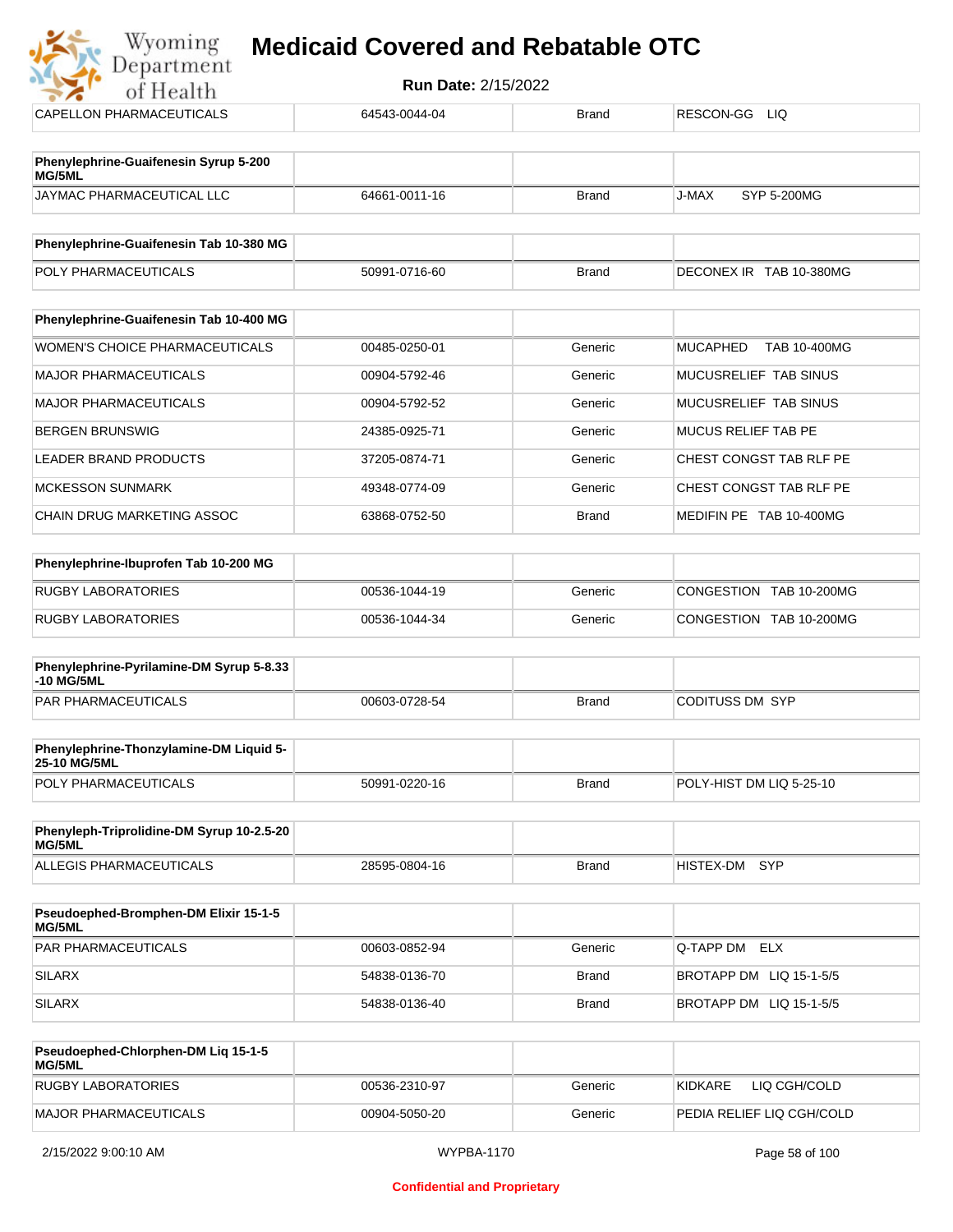

| <b>SILARX</b>                                                    | 54838-0115-40 | <b>Brand</b> | PEDIATRIC LIQ CGH/COLD        |
|------------------------------------------------------------------|---------------|--------------|-------------------------------|
| Pseudoephed-Chlorphen-DM Liq 15-2-15<br>MG/5ML                   |               |              |                               |
| <b>RAMCNEIL</b>                                                  | 12830-0810-16 | Generic      | M-END DM<br>LIQ               |
| Pseudoephed-Chlorphen-DM Syrup 30-2-                             |               |              |                               |
| <b>10 MG/5ML</b>                                                 |               |              |                               |
| CAPELLON PHARMACEUTICALS                                         | 64543-0105-16 | <b>Brand</b> | <b>SYP</b><br>RESCON-DM       |
| CAPELLON PHARMACEUTICALS                                         | 64543-0105-04 | <b>Brand</b> | RESCON-DM<br>SYP              |
| Pseudoephed-Dexbromphen-<br>Chlophedianol Liqd 30-1-12.5 MG/5ML  |               |              |                               |
| <b>RAMCNEIL</b>                                                  | 12830-0762-16 | <b>Brand</b> | CHLO TUSS<br><b>LIQ</b>       |
| Pseudoephed-Dexbrompheniramine-DM<br>Liqd 20-0.667-10 MG/5ML     |               |              |                               |
| <b>RAMCNEIL</b>                                                  | 12830-0816-16 | <b>Brand</b> | M-END DMX LIQ                 |
| Pseudoephed-Dexchlorphen-<br>Chlophedianol Liqd 30-1-12.5 MG/5ML |               |              |                               |
| <b>GM PHARMACEUTICALS</b>                                        | 58809-0999-01 | <b>Brand</b> | <b>VANACOF</b><br>LIQ         |
| Pseudoephed-Doxylamine-DM Liquid 30-<br>6.25-15 MG/5ML           |               |              |                               |
| SALLUS LABORATORIES                                              | 69036-0120-16 | <b>Brand</b> | LORTUSS DM LIQ                |
| Pseudoephedrine w/ COD-GG Liquid 30-10<br>-100 MG/5ML            |               |              |                               |
| SALLUS LABORATORIES                                              | 69036-0130-16 | <b>Brand</b> | LORTUSS EX LIQ                |
| Pseudoephedrine w/ COD-GG Soln 30-10-<br><b>100 MG/5ML</b>       |               |              |                               |
| PAR PHARMACEUTICALS                                              | 00603-1078-58 | Generic      | CHERATUSSIN SOL DAC           |
| VIRTUS PHARMACEUTICALS OPCO                                      | 76439-0253-16 | Generic      | VIRTUSSIN SOL DAC             |
| Pseudoephedrine w/ COD-GG Syrup 30-10-<br><b>100 MG/5ML</b>      |               |              |                               |
| LLORENS PHARMACEUTICAL                                           | 54859-0520-16 | <b>Brand</b> | <b>SYP</b><br><b>TUSNEL C</b> |
|                                                                  |               |              |                               |
| Pseudoephedrine w/ DM-GG Liquid 15-5-50<br>MG/5ML                |               |              |                               |
| LLORENS PHARMACEUTICAL                                           | 54859-0544-04 | <b>Brand</b> | TUSNEL PEDI LIQ 15-5-50       |
| Pseudoephedrine w/ DM-GG Liquid 30-15-<br><b>200 MG/5ML</b>      |               |              |                               |
| LLORENS PHARMACEUTICAL                                           | 54859-0502-06 | <b>Brand</b> | <b>TUSNEL</b><br>LIQ.         |
| LLORENS PHARMACEUTICAL                                           | 54859-0502-10 | <b>Brand</b> | <b>TUSNEL</b><br>LIQ          |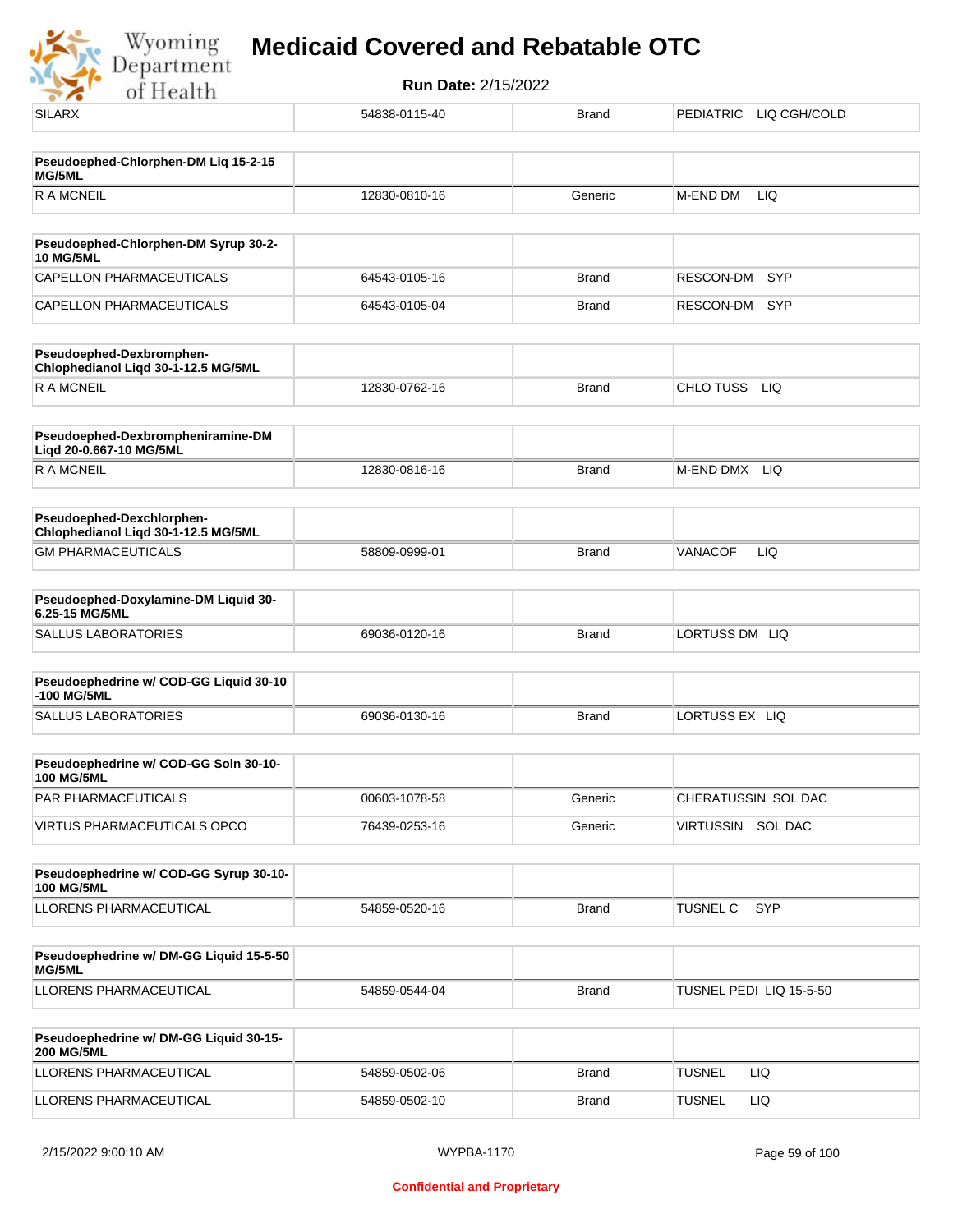# **Wyoming Medicaid Covered and Rebatable OTC**<br>Department

| <b>Run Date: 2/15/2022</b><br>of Health                     |               |              |                                  |  |  |
|-------------------------------------------------------------|---------------|--------------|----------------------------------|--|--|
| <b>LLORENS PHARMACEUTICAL</b>                               | 54859-0502-16 | <b>Brand</b> | <b>TUSNEL</b><br>LIQ.            |  |  |
| Pseudoephedrine w/ DM-GG Liquid 7.5-2.5-                    |               |              |                                  |  |  |
| 25 MG/ML                                                    |               |              |                                  |  |  |
| <b>LLORENS PHARMACEUTICAL</b>                               | 54859-0603-02 | <b>Brand</b> | TUSNEL-DM<br><b>DRO PEDIATRC</b> |  |  |
| Pseudoephedrine w/ DM-GG Tab 60-15-400<br>МG                |               |              |                                  |  |  |
| CAPITAL PHARMACEUTICAL                                      | 29978-0601-90 | <b>Brand</b> | CAPMIST DM TAB                   |  |  |
| Pseudoephedrine w/ DM-GG Tab 60-20-380<br><b>MG</b>         |               |              |                                  |  |  |
| POLY PHARMACEUTICALS                                        | 50991-0214-01 | <b>Brand</b> | POLY-VENT DM TAB                 |  |  |
| Pseudoephedrine-Bromphen-Codeine Liq<br>10-1.33-6.33 MG/5ML |               |              |                                  |  |  |
| <b>RAMCNEIL</b>                                             | 12830-0735-16 | Generic      | M-END WC<br><b>LIQ</b>           |  |  |
| <b>CENTURION LABS</b>                                       | 23359-0023-16 | <b>Brand</b> | <b>LIQ</b><br><b>RYDEX</b>       |  |  |
| Pseudoephedrine-Bromphen-Codeine Liqd<br>30-2-7.5 MG/5ML    |               |              |                                  |  |  |
| ALLEGIS PHARMACEUTICALS                                     | 00682-0480-16 | <b>Brand</b> | MAR-COF BP LIQ 30-2-7.5          |  |  |

| <b>Pseudoephedrine-Chlorphen w/ Codeine</b><br>Lig 30-2-10 MG/5ML |               |       |                         |
|-------------------------------------------------------------------|---------------|-------|-------------------------|
| PAR PHARMACEUTICALS                                               | 00603-1520-54 | Brand | PHENHIST DH LIO 30-2-10 |
| PAR PHARMACEUTICALS                                               | 00603-1520-58 | Brand | PHENHIST DH LIQ 30-2-10 |

| Pseudoephedrine-Dexbromphen-Codeine<br>Ligd 20-0.667-6 MG/5ML |               |       |                  |
|---------------------------------------------------------------|---------------|-------|------------------|
| R A MCNEIL                                                    | 12830-0739-16 | Brand | IM-END MAX D LIQ |

| Pseudoephedrine-DM-GG w/ APAP Tab 60-<br>20-200-500 MG |               |              |         |            |
|--------------------------------------------------------|---------------|--------------|---------|------------|
| <b>POLY PHARMACEUTICALS</b>                            | 50991-0510-01 | <b>Brand</b> | DURAFLU | <b>TAB</b> |

| Pseudoephedrine-GG Tab 60-400 MG |               |       |                                  |
|----------------------------------|---------------|-------|----------------------------------|
| B.F. ASCHER                      | 00225-0580-08 | Brand | TAB 60-400MG<br> CONGESTAC_      |
| B.F. ASCHER                      | 00225-0580-06 | Brand | TAB 60-400MG<br><b>CONGESTAC</b> |

| Pseudoephedrine-Guaifenesin Cap 30-150<br>MG |               |              |                 |
|----------------------------------------------|---------------|--------------|-----------------|
| LASER PHARMACEUTICALS                        | 16477-0306-01 | <b>Brand</b> | RESPAIRE-30 CAP |

| <b>Pseudoephedrine-Guaifenesin Ligd 7.5-50</b><br>MG/ML |               |       |                       |
|---------------------------------------------------------|---------------|-------|-----------------------|
| LLORENS PHARMACEUTICAL                                  | 54859-0602-02 | Brand | TUSNEL PED DRO 7.5-50 |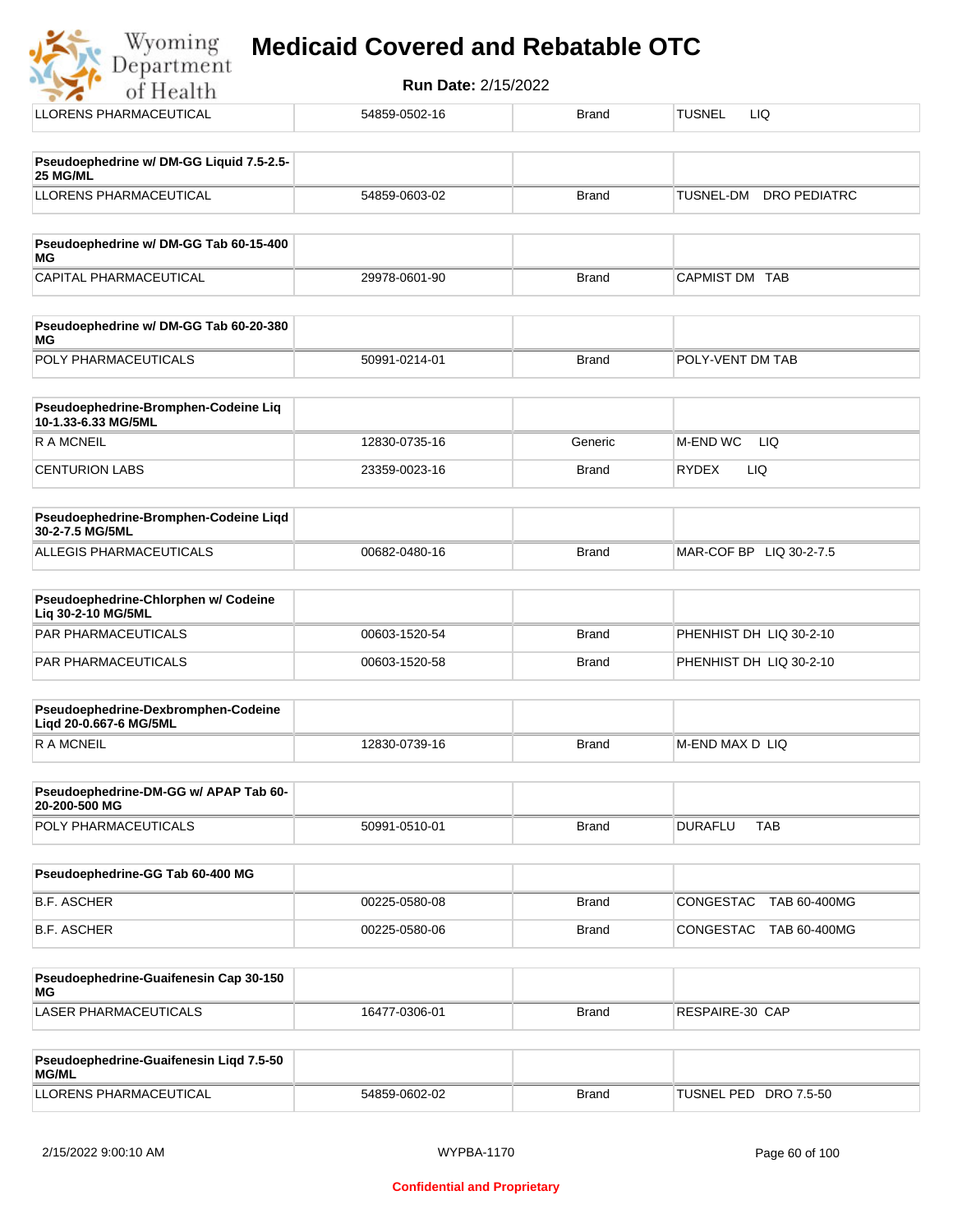

| Pseudoephedrine-Guaifenesin Tab 60-380<br>MG              |               |              |                                    |
|-----------------------------------------------------------|---------------|--------------|------------------------------------|
| POLY PHARMACEUTICALS                                      | 50991-0212-01 | <b>Brand</b> | POLY-VENT IR TAB 60-380MG          |
| Pseudoephedrine-Guaifenesin Tab ER                        |               |              |                                    |
| 12HR 120-1200 MG                                          |               |              |                                    |
| RB HEALTH (US)                                            | 63824-0041-24 | <b>Brand</b> | <b>MUCINEX D</b><br>TAB 120-1200   |
| RB HEALTH (US)                                            | 63824-0041-36 | <b>Brand</b> | MUCINEX D TAB 120-1200             |
| Pseudoephedrine-Guaifenesin Tab ER<br>12HR 60-600 MG      |               |              |                                    |
| RB HEALTH (US)                                            | 63824-0057-18 | <b>Brand</b> | <b>MUCINEX D</b><br>TAB 60-600MG   |
| RB HEALTH (US)                                            | 63824-0057-36 | <b>Brand</b> | MUCINEX D TAB 60-600MG             |
| Pseudoephedrine-Ibuprofen Tab 30-200<br>МG                |               |              |                                    |
| <b>TOPCO</b>                                              | 36800-0083-60 | Generic      | <b>IBUPROFEN</b><br>TAB COLD/SIN   |
| <b>BERGEN BRUNSWIG</b>                                    | 24385-0465-60 | Generic      | <b>GNP IBUPROFN TAB COLD/SIN</b>   |
| <b>MCKESSON</b>                                           | 62011-0070-01 | Generic      | <b>COLD &amp; SINUS TAB RELIEF</b> |
| CHAIN DRUG MARKETING ASSOC                                | 63868-0453-20 | Generic      | QC IBUPROFEN TAB COLD/SIN          |
| Pseudoephedrine-Naproxen Sodium Tab<br>ER 12HR 120-220 MG |               |              |                                    |
| <b>PERRIGO</b>                                            | 00113-2417-01 | Generic      | SINUS&COLD-D TAB NON-DRSY          |
| AMERISOURCE BERGEN DRUGS                                  | 46122-0197-52 | Generic      | SINUS/COLD-D TAB 120-220           |
| <b>MCKESSON</b>                                           | 62011-0204-01 | Generic      | SINUS/COLD-D TAB 120-220           |
| Pyrilamine-Phenylephrine Tab 25-10 MG                     |               |              |                                    |
| <b>XSPIRE PHARMA</b>                                      | 42195-0210-10 | Generic      | PYRILAMIN/PE TAB 25-10MG           |
| Pyrilamine-Phenylephrine Tab 30-10 MG                     |               |              |                                    |
| <b>CARWIN ASSOCIATES</b>                                  | 15370-0031-10 | <b>Brand</b> | RU-HIST-D TAB 30-10MG              |
| Thonzylamine-Chlophedianol Liquid 6.25-<br>6.25 MG/ML     |               |              |                                    |
| POLY PHARMACEUTICALS                                      | 50991-0222-45 | <b>Brand</b> | POLY-HIST PD LIQ                   |
| Thonzylamine-Phenylephrine Liquid 50-10                   |               |              |                                    |
| MG/15ML<br><b>GM PHARMACEUTICALS</b>                      | 58809-0729-04 | <b>Brand</b> | NASOPEN PE LIQ                     |
|                                                           |               |              |                                    |
| Triprolidine & Pseudoephedrine Tab 2.5-60<br>МG           |               |              |                                    |
| <b>MAJOR PHARMACEUTICALS</b>                              | 00904-0250-24 | Generic      | TAB 2.5-60MG<br><b>APRODINE</b>    |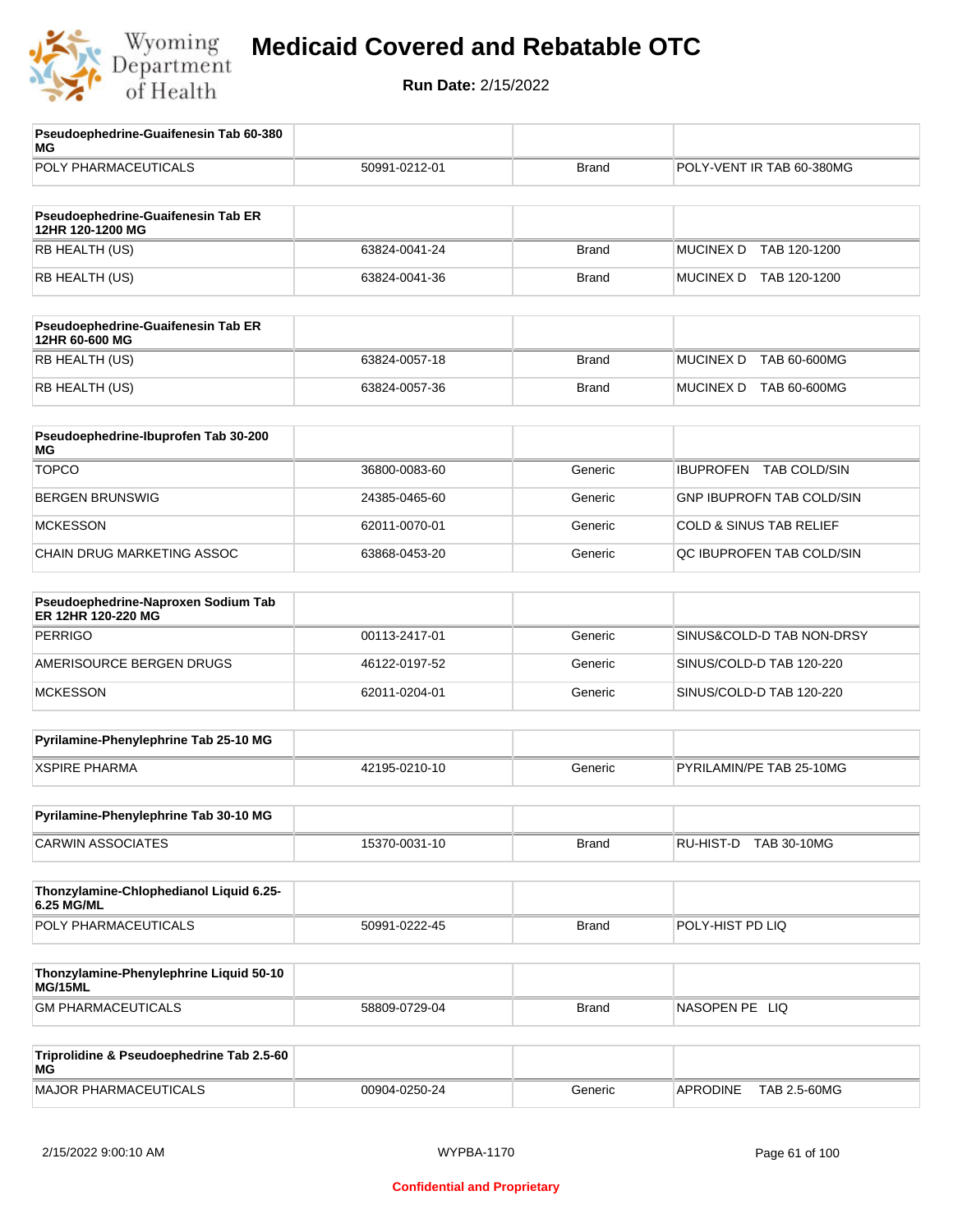#### **Run Date:** 2/15/2022

| Wyoming<br><b>Medicaid Covered and Rebatable OTC</b><br>Department |                            |         |                                 |  |
|--------------------------------------------------------------------|----------------------------|---------|---------------------------------|--|
| of Health                                                          | <b>Run Date: 2/15/2022</b> |         |                                 |  |
| MAJOR PHARMACEUTICALS                                              | 00904-0250-59              | Generic | <b>APRODINE</b><br>TAB 2.5-60MG |  |
| WOMEN'S CHOICE PHARMACEUTICALS                                     | 00485-0210-01              | Generic | TAB 2.5-60MG<br>ED A-HIST       |  |
|                                                                    |                            |         |                                 |  |

| Triprolidine-Phenylephrine Liquid 2.5-10<br><b>MG/5ML</b> |               |       |                        |
|-----------------------------------------------------------|---------------|-------|------------------------|
| ALLEGIS PHARMACEUTICALS                                   | 28595-0803-16 | Brand | HISTEX-PE SYP 2.5-10/5 |
| <b>DERMATOLOGICALS</b>                                    |               |       |                        |

| *Bacitracin-Polymyxin B Oint*** |               |         |                  |
|---------------------------------|---------------|---------|------------------|
| <b>FOUGERA</b>                  | 00168-0021-31 | Generic | DOUBLE ANTIB OIN |
| <b>FOUGERA</b>                  | 00168-0021-09 | Generic | DOUBLE ANTIB OIN |
| <b>FOUGERA</b>                  | 00168-0021-35 | Generic | DOUBLE ANTIB OIN |
| <b>MCKESSON SUNMARK</b>         | 49348-0274-72 | Generic | DOUBLE ANTIB OIN |
| <b>MCKESSON</b>                 | 62011-0097-01 | Generic | DOUBLE ANTIB OIN |

| *Neomycin-Bacitracin-Polymyxin Oint*** |               |         |                         |
|----------------------------------------|---------------|---------|-------------------------|
| <b>PERRIGO</b>                         | 00113-0067-64 | Generic | <b>TRIPLE ANTIB OIN</b> |
| <b>FOUGERA</b>                         | 00168-0012-31 | Generic | <b>BAC/NEO/POLY OIN</b> |
| <b>MAJOR PHARMACEUTICALS</b>           | 00904-0734-31 | Generic | TRIPLE ANTIB OIN        |
| <b>MAJOR PHARMACEUTICALS</b>           | 00904-0734-36 | Generic | <b>TRIPLE ANTIB OIN</b> |
| <b>ACTAVIS MID ATLANTIC</b>            | 00472-0179-34 | Generic | TRIPLE ANTIB OIN        |
| <b>ACTAVIS MID ATLANTIC</b>            | 00472-0179-56 | Generic | TRIPLE ANTIB OIN        |
| <b>FOUGERA</b>                         | 00168-0012-09 | Generic | BAC/NEO/POLY OIN        |
| <b>FOUGERA</b>                         | 00168-0012-35 | Generic | BAC/NEO/POLY OIN        |
| <b>PAR PHARMACEUTICAL</b>              | 00603-0644-50 | Generic | <b>TRIPLE ANTIB OIN</b> |
| <b>COSETTE PHARMACEUTICALS</b>         | 00713-0268-31 | Generic | <b>TRIPLE ANTIB OIN</b> |
| <b>BERGEN BRUNSWIG</b>                 | 24385-0061-01 | Generic | GNP TRIPLE OIN ANTIBIOT |
| <b>BERGEN BRUNSWIG</b>                 | 24385-0061-03 | Generic | GNP TRIPLE OIN ANTIBIOT |
| <b>LEADER BRAND PRODUCTS</b>           | 37205-0273-10 | Generic | <b>TRIPLE ANTIB OIN</b> |
| <b>PADAGIS</b>                         | 45802-0143-01 | Generic | <b>TRIPLE ANTIB OIN</b> |
| <b>PADAGIS</b>                         | 45802-0143-03 | Generic | <b>TRIPLE ANTIB OIN</b> |
| <b>PADAGIS</b>                         | 45802-0143-70 | Generic | TRIPLE ANTIB OIN        |
| <b>PERRIGO</b>                         | 45802-0061-03 | Generic | TRIPLE ANTIB OIN        |
| <b>PERRIGO</b>                         | 45802-0061-01 | Generic | <b>TRIPLE ANTIB OIN</b> |
| <b>PERRIGO</b>                         | 45802-0061-70 | Generic | TRIPLE ANTIB OIN        |
| <b>MCKESSON SUNMARK</b>                | 49348-0029-72 | Generic | SM TRIPLE OIN ANTIBIOT  |
| <b>TARO</b>                            | 51672-2016-01 | Generic | <b>TRIPLE ANTIB OIN</b> |
| <b>TARO</b>                            | 51672-2016-02 | Generic | <b>TRIPLE ANTIB OIN</b> |

2/15/2022 9:00:10 AM WYPBA-1170 Page 62 of 100

#### **Confidential and Proprietary**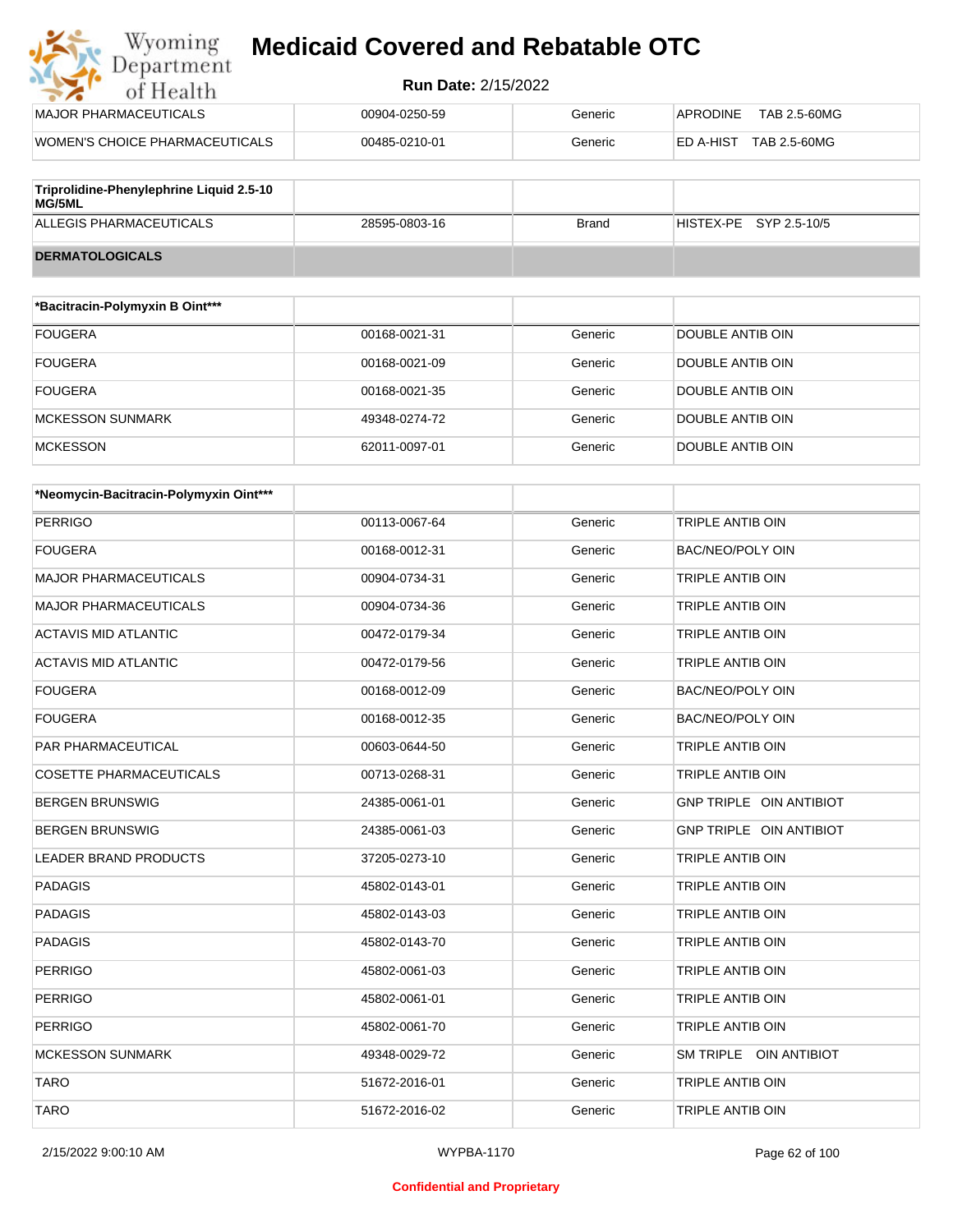

# Wyoming **Medicaid Covered and Rebatable OTC**<br>Department Run Date: 2/15/2022<br>of Health 62011-0098-01 **Medicaid Covered and Rebatable OTC**

| MUNESSUIN                               | 02011-0090-01 | oenenc  | <b>NIVEL UIN ANTIBIUT</b>  |
|-----------------------------------------|---------------|---------|----------------------------|
|                                         |               |         |                            |
| Bacitracin Oint 500 Unit/GM             |               |         |                            |
| <b>COSETTE PHARMACEUTICALS</b>          | 00713-0280-31 | Generic | BACITRACIN OIN 500/GM      |
| LEADER BRAND PRODUCTS                   | 37205-0275-10 | Generic | BACITRACIN OIN 500/GM      |
| <b>PADAGIS</b>                          | 45802-0060-01 | Generic | BACITRACIN OIN 500/GM      |
| <b>PADAGIS</b>                          | 45802-0060-03 | Generic | BACITRACIN OIN 500/GM      |
| <b>PADAGIS</b>                          | 45802-0060-70 | Generic | BACITRACIN OIN 500/GM      |
| <b>Bacitracin Zinc Oint 500 Unit/GM</b> |               |         |                            |
| <b>FOUGERA</b>                          | 00168-0111-09 | Generic | BACITR ZINC OIN 500/GM     |
| PAR PHARMACEUTICAL                      | 00603-0441-50 | Generic | BACITR ZINC OIN 500/GM     |
|                                         |               |         |                            |
| <b>FOUGERA</b>                          | 00168-0011-04 | Generic | BACITR ZINC OIN 500/GM     |
| <b>FOUGERA</b>                          | 00168-0011-16 | Generic | BACITR ZINC OIN 500/GM     |
| <b>FOUGERA</b>                          | 00168-0011-31 | Generic | BACITR ZINC OIN 500/GM     |
| <b>FOUGERA</b>                          | 00168-0011-35 | Generic | BACITR ZINC OIN 500/GM     |
| <b>ACTAVIS MID ATLANTIC</b>             | 00472-1105-34 | Generic | BACITR ZINC OIN 500/GM     |
| <b>ACTAVIS MID ATLANTIC</b>             | 00472-1105-56 | Generic | BACITR ZINC OIN 500/GM     |
| <b>BERGEN BRUNSWIG</b>                  | 24385-0060-03 | Generic | BACITR ZINC OIN 500/GM     |
| <b>MCKESSON SUNMARK</b>                 | 49348-0154-72 | Generic | SM ANTIBIOTI OIN 500/GM    |
| <b>TARO</b>                             | 51672-2075-02 | Generic | BACITR ZINC OIN 500/GM     |
| <b>TARO</b>                             | 51672-2075-01 | Generic | BACITR ZINC OIN 500/GM     |
| <b>MCKESSON</b>                         | 62011-0094-01 | Generic | BACITRACIN OIN 500/GM      |
| <b>Castellani Paint</b>                 |               |         |                            |
|                                         |               |         |                            |
| <b>BAUSCH HEALTH</b>                    | 00884-2993-01 | Generic | CASTELLANI LIQ PAINT/CL    |
| <b>BAUSCH HEALTH</b>                    | 00884-2893-01 | Generic | CASTELLANI LIQ PAINT       |
| <b>Clotrimazole Cream 1%</b>            |               |         |                            |
| <b>MAJOR PHARMACEUTICALS</b>            | 00904-7822-31 | Generic | <b>CLOTRIMAZOLE CRE 1%</b> |
| <b>MAJOR PHARMACEUTICALS</b>            | 00904-7822-36 | Generic | <b>CLOTRIMAZOLE CRE 1%</b> |
| <b>BERGEN BRUNSWIG</b>                  | 24385-0205-01 | Generic | ATHLETE FOOT CRE 1%        |
| <b>BERGEN BRUNSWIG</b>                  | 24385-0205-03 | Generic | ATHLETE FOOT CRE 1%        |
| <b>PERRIGO</b>                          | 45802-0434-01 | Generic | <b>CLOTRIMAZOLE CRE 1%</b> |
| <b>PERRIGO</b>                          | 45802-0434-11 | Generic | <b>CLOTRIMAZOLE CRE 1%</b> |
| <b>MCKESSON SUNMARK</b>                 | 49348-0279-72 | Generic | <b>CLOTRIMAZOLE CRE 1%</b> |
| <b>TARO</b>                             | 51672-2002-01 | Generic | <b>CLOTRIMAZOLE CRE 1%</b> |
| <b>TARO</b>                             | 51672-2002-02 | Generic | <b>CLOTRIMAZOLE CRE 1%</b> |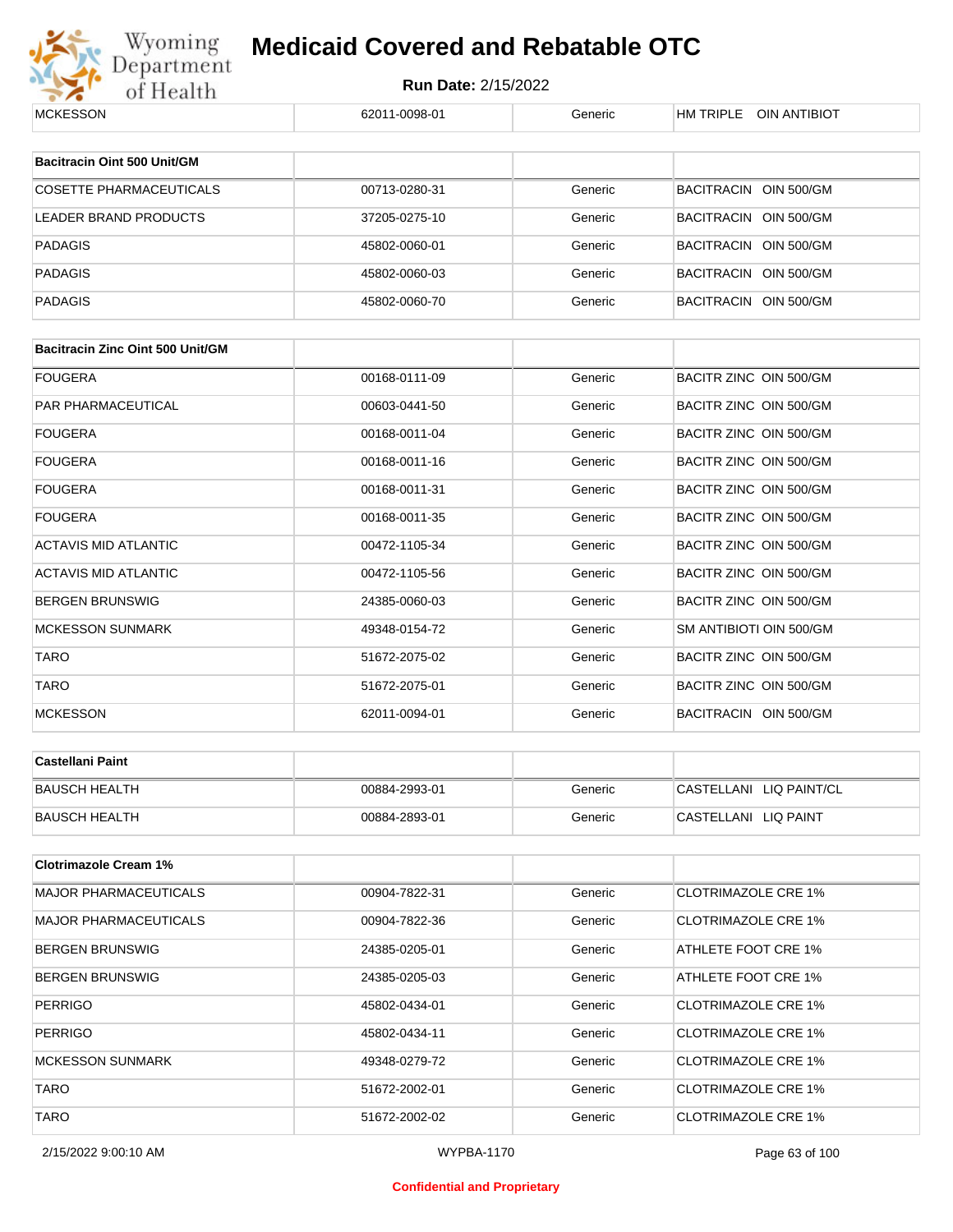

| <b>Clotrimazole Ointment 1%</b>  |               |              |                            |
|----------------------------------|---------------|--------------|----------------------------|
| <b>CAPITAL PHARMACEUTICAL</b>    | 29978-0918-60 | <b>Brand</b> | ALEVAZOL<br><b>OIN 1%</b>  |
| <b>Clotrimazole Soln 1%</b>      |               |              |                            |
| <b>TARO</b>                      | 51672-2037-01 | Generic      | <b>CLOTRIMAZOLE SOL 1%</b> |
|                                  |               |              |                            |
| <b>Hydrocortisone Cream 0.5%</b> |               |              |                            |
| <b>FOUGERA</b>                   | 00168-0014-31 | Generic      | HYDROCORT CRE 0.5%         |
| <b>BERGEN BRUNSWIG</b>           | 24385-0190-03 | Generic      | HYDROCORT CRE 0.5%         |
| <b>Hydrocortisone Cream 1%</b>   |               |              |                            |
| <b>PERRIGO</b>                   | 00113-0973-64 | Generic      | ANTI-ITCH CRE 1%           |
| PERRIGO                          | 00113-0541-64 | Generic      | ANTI-ITCH CRE 1%           |
| FOUGERA                          | 00168-0154-08 | Generic      | HYDROCORT CRE 1%           |
| <b>FOUGERA</b>                   | 00168-0154-31 | Generic      | HYDROCORT CRE 1%           |
| RUGBY LABORATORIES               | 00536-5108-95 | Generic      | HYDROSKIN CRE 1%           |
| <b>ACTAVIS MID ATLANTIC</b>      | 00472-0343-56 | Generic      | HYDROCORT CRE 1%           |
| PAR PHARMACEUTICAL               | 00603-0535-50 | Generic      | HYDROCORT CRE 1%           |
| MAJOR PHARMACEUTICALS            | 00904-7623-31 | Generic      | HYDROCORT CRE 1%           |
| <b>SELECT BRAND</b>              | 15127-0127-01 | Generic      | SB HYDROCORT CRE 1%        |
| BERGEN BRUNSWIG                  | 24385-0021-03 | Generic      | GNP HYDROCOR CRE 1% PLUS   |
| LEADER BRAND PRODUCTS            | 37205-0162-10 | Generic      | HYDROCORT CRE 1%           |
| <b>PERRIGO</b>                   | 45802-0438-03 | Generic      | HYDROCORT CRE 1%           |
| <b>PERRIGO</b>                   | 45802-0438-05 | Generic      | HYDROCORT CRE 1%           |
| <b>MCKESSON SUNMARK</b>          | 49348-0521-72 | Generic      | SM HYDROCORT CRE 1%        |
| <b>TARO</b>                      | 51672-2013-02 | Generic      | HYDROCORT CRE 1%           |
| <b>TARO</b>                      | 51672-2013-01 | Generic      | HYDROCORT CRE 1%           |
| <b>TARO</b>                      | 51672-2063-02 | Generic      | HYDROCORT CRE 1%           |
| <b>TARO</b>                      | 51672-2069-02 | Generic      | HYDROCORT CRE 1%           |
| <b>Hydrocortisone Lotion 1%</b>  |               |              |                            |
| RUGBY LABORATORIES               | 00536-5105-97 | Generic      | HYDRO SKIN LOT 1%          |
| <b>BERGEN BRUNSWIG</b>           | 24385-0283-06 | Generic      | HYDRO-LOTION LOT 1%        |
|                                  |               |              |                            |
| <b>Hydrocortisone Oint 0.5%</b>  |               |              |                            |
| <b>FOUGERA</b>                   | 00168-0016-31 | Generic      | HYDROCORT OIN 0.5%         |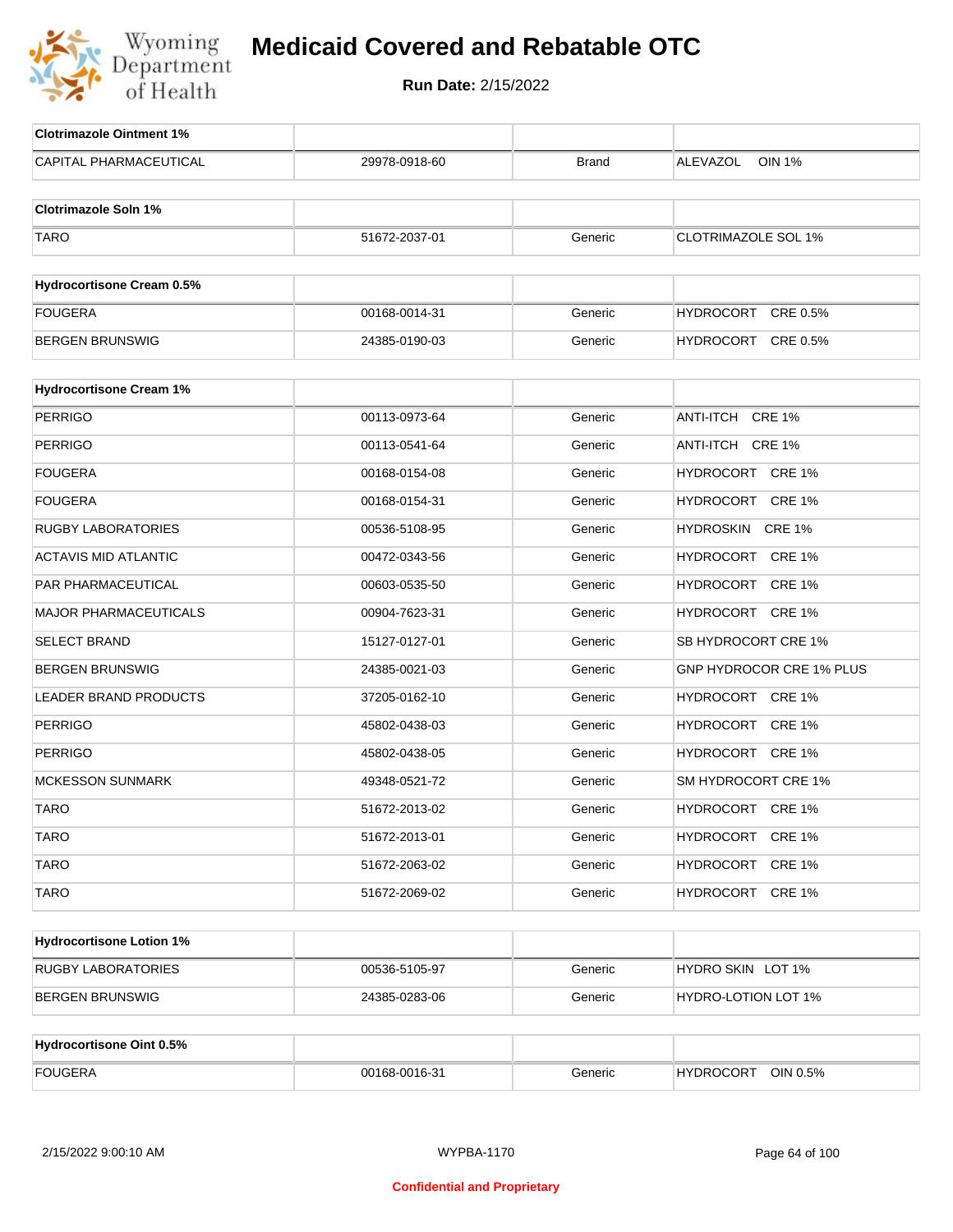

#### **Medicaid Covered and Rebatable OTC**

**Run Date:** 2/15/2022

 $\top$ 

| <b>Hydrocortisone Oint 1%</b>       |               |         |                                   |
|-------------------------------------|---------------|---------|-----------------------------------|
| <b>FOUGERA</b>                      | 00168-0181-31 | Generic | <b>HYDROCORT</b><br><b>OIN 1%</b> |
| <b>ACTAVIS MID ATLANTIC</b>         | 00472-0345-56 | Generic | HYDROCORT OIN 1%                  |
| <b>SELECT BRAND</b>                 | 15127-0128-01 | Generic | SB HYDROCORT OIN 1%               |
| <b>BERGEN BRUNSWIG</b>              | 24385-0276-03 | Generic | HYDROCORT OIN 1%                  |
| <b>PADAGIS</b>                      | 45802-0276-03 | Generic | HYDROCORT OIN 1%                  |
| <b>MCKESSON SUNMARK</b>             | 49348-0522-72 | Generic | SM HYDROCORT OIN 1%               |
| <b>TARO</b>                         | 51672-2018-02 | Generic | HYDROCORT OIN 1%                  |
|                                     |               |         |                                   |
| <b>Hydrocortisone Soln 1%</b>       |               |         |                                   |
| RB HEALTH (US)                      | 63824-0850-15 | Generic | SCALPICIN SOL 1%                  |
| Hydrocortisone-Aloe Vera Cream 0.5% |               |         |                                   |
|                                     |               |         |                                   |
| <b>TARO</b>                         | 51672-2010-02 | Generic | CRE 0.5%<br><b>HC/ALOE</b>        |
| Hydrocortisone-Aloe Vera Cream 1%   |               |         |                                   |
| <b>ACTAVIS MID ATLANTIC</b>         | 00472-0339-56 | Generic | HYDROCORT/ CRE ALOE 1%            |
| <b>BERGEN BRUNSWIG</b>              | 24385-0274-03 | Generic | HYDROCORT/ CRE ALOE 1%            |
| LEADER BRAND PRODUCTS               | 37205-0272-10 | Generic | HYDROCORT/ CRE ALOE 1%            |
| <b>MCKESSON SUNMARK</b>             | 49348-0441-72 | Generic | SM HYDROCORT CRE 1% PLUS          |
| <b>MCKESSON</b>                     | 62011-0095-01 | Generic | HYDROCORT/ CRE ALOE 1%            |
| <b>MCKESSON</b>                     | 62011-0096-01 | Generic | HM HYDROCORT CRE 1% PLUS          |
|                                     |               |         |                                   |
| Miconazole Nitrate Aerosol 2%       |               |         |                                   |
| GLAXO CONSUMER HEALTHCARE L.P.      | 00067-0969-46 | Generic | <b>DESENEX SPRY AER LIQUID</b>    |
|                                     |               |         |                                   |
| Miconazole Nitrate Aerosol Pow 2%   |               |         |                                   |
| GLAXO CONSUMER HEALTHCARE L.P.      | 00067-0959-40 | Generic | <b>DESENEX</b><br><b>AER 2%</b>   |
| <b>LEADER BRAND PRODUCTS</b>        | 37205-0998-66 | Generic | <b>MICATIN</b><br>AER 2%          |
| <b>Miconazole Nitrate Cream 2%</b>  |               |         |                                   |
| <b>ACTAVIS MID ATLANTIC</b>         | 00472-0735-14 | Generic | ANTIFUNGAL CRE 2%                 |
|                                     |               |         |                                   |
| PAR PHARMACEUTICAL                  | 00603-7805-50 | Generic | MICONAZOLE CRE 2%                 |
| ACTAVIS MID ATLANTIC                | 00472-0735-56 | Generic | ANTIFUNGAL CRE 2%                 |
| ACTAVIS MID ATLANTIC                | 00472-0735-42 | Generic | ANTIFUNGAL CRE 2%                 |
| COLOPLAST                           | 11701-0045-14 | Generic | <b>BAZA ANTIFUN CRE 2%</b>        |
| COLOPLAST                           | 11701-0045-22 | Generic | <b>BAZA ANTIFUN CRE 2%</b>        |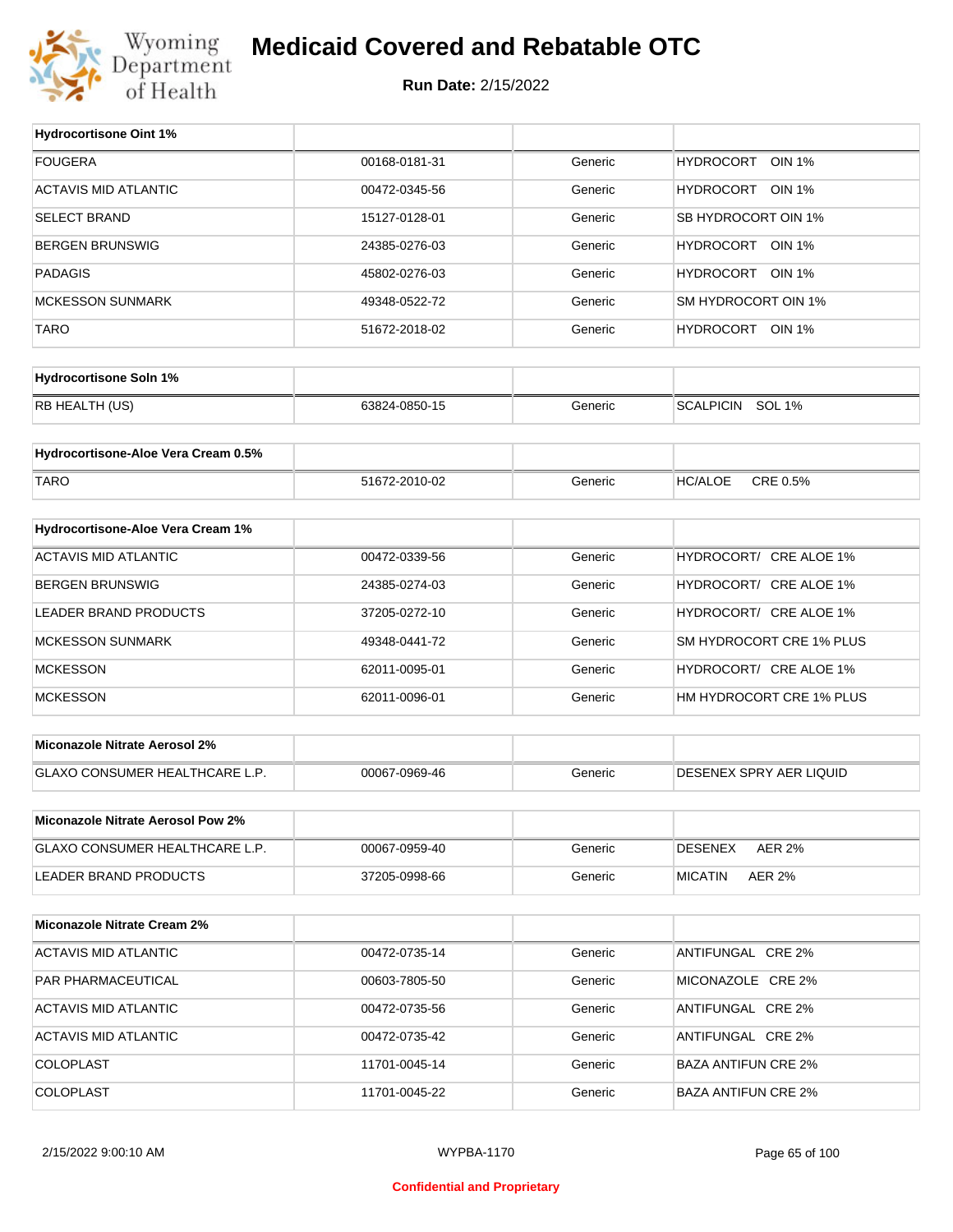## Wyoming<br>Department<br>of Health **Medicaid Covered and Rebatable OTC**

#### **Run Date:** 2/15/2022

| COLOPLAST                        | 11701-0045-23 | Generic | BAZA ANTIFUN CRE 2%           |
|----------------------------------|---------------|---------|-------------------------------|
| <b>MCKESSON SUNMARK</b>          | 49348-0689-72 | Generic | SM ANTIFUNGL CRE 2%           |
| MEDLINE/DERMAL MANAGEMENT        | 53329-0162-04 | Generic | <b>CRE ANTIFUNG</b><br>REMEDY |
| SMITH & NEPHEW UNITED            | 50484-0328-00 | Generic | ANTIFUNGAL CRE 2%             |
| <b>TARO</b>                      | 51672-2001-01 | Generic | MICONAZOLE CRE 2%             |
| <b>SMITH &amp; NEPHEW UNITED</b> | 50484-0329-00 | Generic | ANTIFUNGAL CRE 2%             |
| <b>TARO</b>                      | 51672-2001-02 | Generic | MICONAZOLE CRE 2%             |
| MEDLINE/DERMAL MANAGEMENT        | 53329-0079-64 | Generic | ANTIFUNGAL CRE 2%             |
| MEDLINE/DERMAL MANAGEMENT        | 53329-0080-58 | Generic | SOOTHE&COOL CRE INZO 2%       |
| MEDLINE/DERMAL MANAGEMENT        | 53329-0080-57 | Generic | SOOTHE&COOL CRE INZO 2%       |

| Miconazole Nitrate Kit 2% |               |              |                  |
|---------------------------|---------------|--------------|------------------|
| BAUSCH HEALTH             | 00884-5493-01 | <b>Brand</b> | FUNGOID TINC KIT |

| Miconazole Nitrate Ointment 2% |               |         |                   |
|--------------------------------|---------------|---------|-------------------|
| <b>COLOPLAST</b>               | 11701-0067-22 | Generic | CRITIC-AID OIN 2% |
| <b>COLOPLAST</b>               | 11701-0067-14 | Generic | CRITIC-AID OIN 2% |
| <b>COLOPLAST</b>               | 11701-0067-23 | Generic | CRITIC-AID OIN 2% |

| Miconazole Nitrate Powder 2%          |               |         |                            |
|---------------------------------------|---------------|---------|----------------------------|
| <b>GLAXO CONSUMER HEALTHCARE L.P.</b> | 00067-0949-15 | Generic | <b>DESENEX SHAK POW 2%</b> |
| GLAXO CONSUMER HEALTHCARE L.P.        | 00067-0949-30 | Generic | <b>DESENEX SHAK POW 2%</b> |
| GLAXO CONSUMER HEALTHCARE L.P.        | 00145-1501-03 | Generic | ZEASORB-AF POW 2%          |
| GLAXO CONSUMER HEALTHCARE L.P.        | 00145-1506-05 | Generic | ZEASORB-AF POW 2%          |
| COLOPLAST                             | 11701-0038-16 | Generic | MICRO GUARD POW 2%         |
| LEADER BRAND PRODUCTS                 | 37205-0653-18 | Generic | MICONAZORB<br>POW AF 2%    |
| AMERISOURCE BERGEN DRUGS              | 46122-0039-27 | Generic | MICONAZORB POW AF 2%       |

| Miconazole Nitrate Soln 2% |               |       |                     |
|----------------------------|---------------|-------|---------------------|
| BAUSCH HEALTH              | 00884-0293-01 | Brand | FUNGOID TINC SOL 2% |

| Neomycin-Bacitracin-Polymyxin-<br><b>Pramoxine Oint 1%</b> |               |         |                         |
|------------------------------------------------------------|---------------|---------|-------------------------|
| COSETTE PHARMACEUTICALS                                    | 00713-0622-31 | Generic | TRIPLE ANTIB OIN PLUS   |
| <b>BERGEN BRUNSWIG</b>                                     | 24385-0143-03 | Generic | TRIPLE ANTIB OIN PLUS   |
| <b>MCKESSON SUNMARK</b>                                    | 49348-0600-72 | Generic | TRIPLE ANTIB OIN MAX ST |
| LEADER BRAND PRODUCTS                                      | 37205-0266-10 | Generic | TRIPLE ANTIB OIN PLUS   |
| <b>TARO</b>                                                | 51672-2027-01 | Generic | TRIPLE ANTIB OIN PLUS   |
| TARO                                                       | 51672-2027-02 | Generic | TRIPLE ANTIB OIN PLUS   |

#### **Confidential and Proprietary**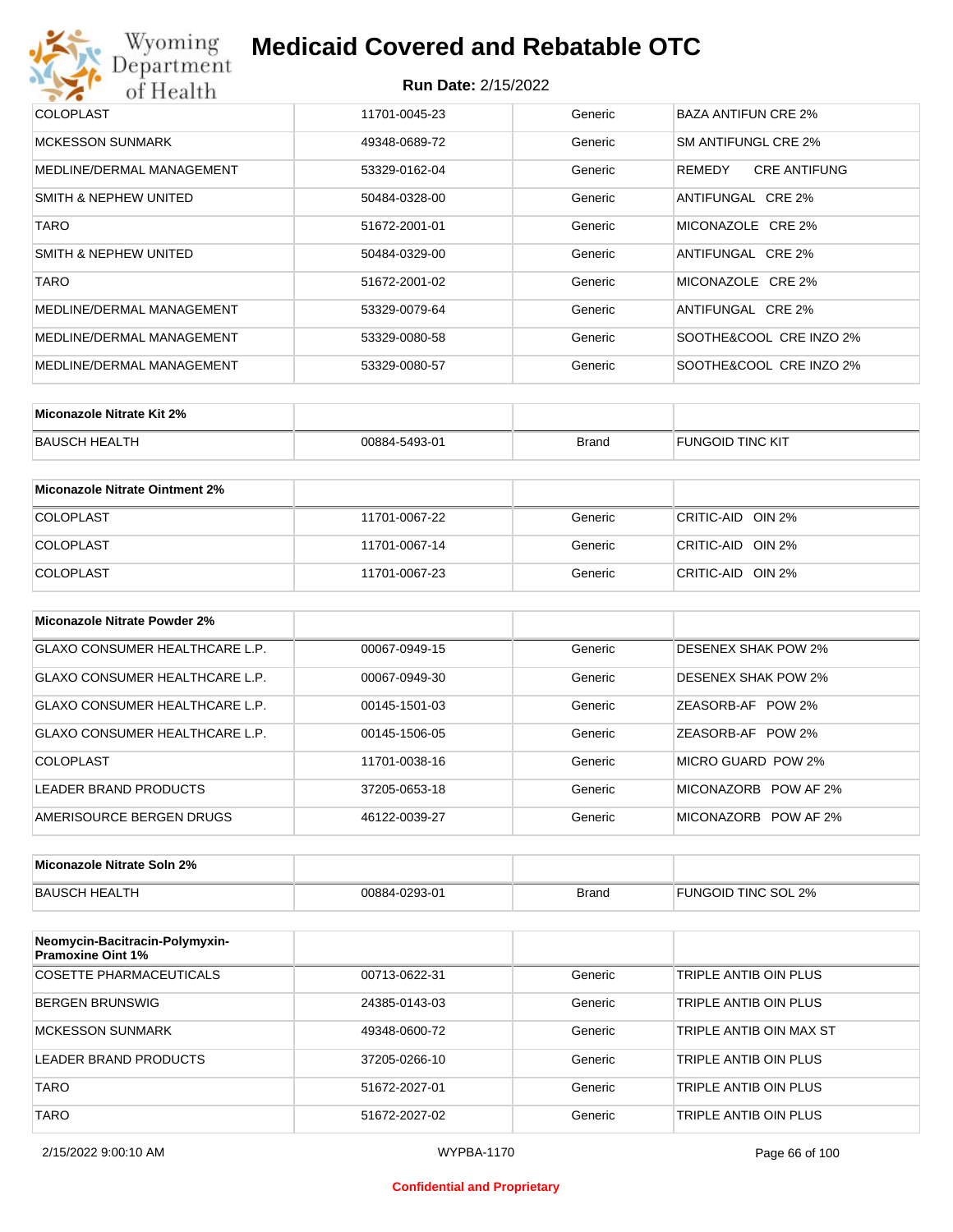

| <b>MCKESSON</b>                                                 | 62011-0099-01 | Generic      | TRIPLE ANTIB OIN MAX ST               |
|-----------------------------------------------------------------|---------------|--------------|---------------------------------------|
| Neomycin-Polymyxin w/ Pramoxine Cream                           |               |              |                                       |
| 1%                                                              |               |              |                                       |
| <b>MCKESSON SUNMARK</b>                                         | 49348-0690-69 | Generic      | SM ANTIBIOTI CRE PLUS                 |
| <b>Permethrin Creme Rinse 1%</b>                                |               |              |                                       |
| AMERISOURCE BERGEN DRUGS                                        | 46122-0108-46 | Generic      | LICE TRTMNT LIQ 1%                    |
| <b>Permethrin Lotion 1%</b>                                     |               |              |                                       |
|                                                                 |               |              |                                       |
| <b>ACTAVIS MID ATLANTIC</b>                                     | 00472-5242-67 | Generic      | PERMETHRIN LOT 1%                     |
| ACTAVIS MID ATLANTIC                                            | 00472-5242-69 | Generic      | PERMETHRIN LOT 1%                     |
| <b>MCKESSON SUNMARK</b>                                         | 49348-0460-30 | Generic      | <b>SM LICE</b><br><b>LOT TREATMNT</b> |
| <b>MCKESSON SUNMARK</b>                                         | 49348-0460-34 | Generic      | <b>SM LICE</b><br>LOT TREATMNT        |
| <b>MCKESSON</b>                                                 | 62011-0112-01 | Generic      | LICE TREATME LOT 1%                   |
|                                                                 |               |              |                                       |
| Pyreth-Piperonyl Butox Sham-Permeth<br>Aero-Nit Remover Gel Kit |               |              |                                       |
| <b>BERGEN BRUNSWIG</b>                                          | 24385-0634-23 | Generic      | <b>GNP LICE</b><br>KIT                |
| <b>LEADER BRAND PRODUCTS</b>                                    | 37205-0519-02 | Generic      | LICE SOLN KIT                         |
| Pyrethrins-Piperonyl Butoxide Liq 0.33-4%                       |               |              |                                       |
| <b>LEADER BRAND PRODUCTS</b>                                    |               |              | LICE TRTMNT LIQ CRM RNSE              |
|                                                                 | 37205-0285-16 | Generic      |                                       |
| Pyrethrins-Piperonyl Butoxide Shampoo                           |               |              |                                       |
| $0.33 - 4%$<br><b>PERRIGO</b>                                   | 00113-0866-26 | Generic      | LICE KILLING SHA 0.33-4%              |
|                                                                 |               |              |                                       |
| MAJOR PHARMACEUTICALS                                           | 00904-2528-20 | Generic      | LICE KILLING SHA 0.33-4%              |
| <b>BERGEN BRUNSWIG</b>                                          | 24385-0116-03 | Generic      | LICE TREATMT SHA 0.33-4%              |
| LEADER BRAND PRODUCTS                                           | 37205-0165-26 | Generic      | LICE KILLING SHA 0.33-4%              |
| <b>MCKESSON SUNMARK</b>                                         | 49348-0443-34 | Generic      | LICE KILLING SHA 0.33-4%              |
| <b>MCKESSON</b>                                                 | 62011-0119-02 | Generic      | LICE KILLING SHA 0.33-4%              |
| Terbinafine Gel 1%                                              |               |              |                                       |
| <b>GLAXO CONSUMER HEALTHCARE L.P.</b>                           | 00067-6239-42 | <b>Brand</b> | LAMISIL ADV GEL 1%                    |
|                                                                 |               |              |                                       |
| <b>Terbinafine HCI Cream 1%</b>                                 |               |              |                                       |
| GLAXO CONSUMER HEALTHCARE L.P.                                  | 00067-8100-30 | <b>Brand</b> | LAMISIL AT CRE 1%                     |
| GLAXO CONSUMER HEALTHCARE L.P.                                  | 00067-8100-12 | <b>Brand</b> | LAMISIL AT CRE 1%                     |
| GLAXO CONSUMER HEALTHCARE L.P.                                  | 00067-3998-42 | <b>Brand</b> | LAMISIL AT CRE 1%                     |
| GLAXO CONSUMER HEALTHCARE L.P.                                  | 00067-8114-12 | <b>Brand</b> | LAMISIL AT CRE 1%                     |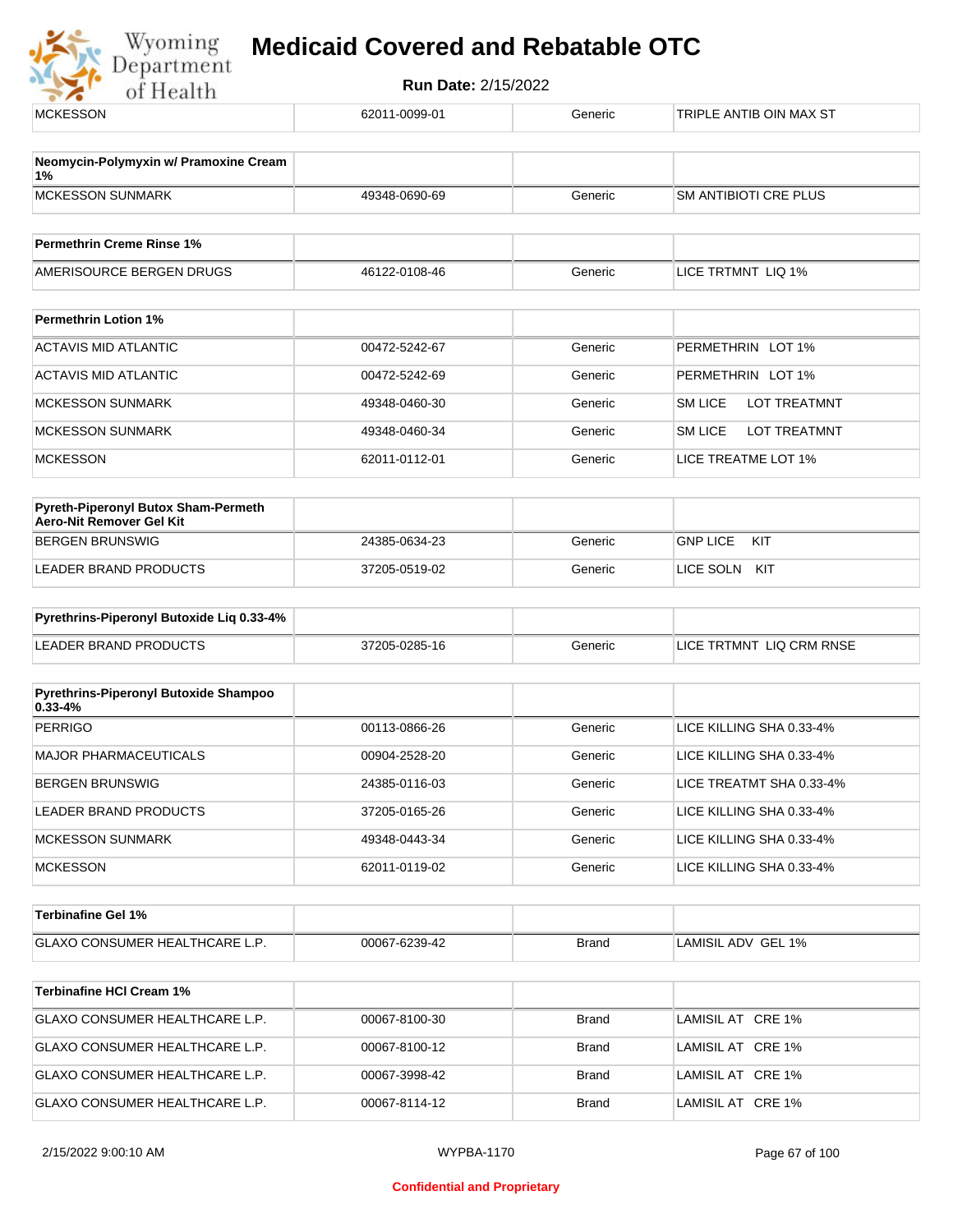| Wyoming<br><b>Medicaid Covered and Rebatable OTC</b><br>Jepartment |                            |         |                            |  |  |
|--------------------------------------------------------------------|----------------------------|---------|----------------------------|--|--|
| of Health                                                          | <b>Run Date: 2/15/2022</b> |         |                            |  |  |
| <b>LEADER BRAND PRODUCTS</b>                                       | 37205-0941-99              | Generic | <b>ATHLETE FOOT CRE AF</b> |  |  |
| <b>BERGEN BRUNSWIG</b>                                             | 24385-0524-03              | Generic | TERBINAFINE CRE 1%         |  |  |
| <b>BERGEN BRUNSWIG</b>                                             | 24385-0524-05              | Generic | TERBINAFINE CRE 1%         |  |  |
| <b>MCKESSON SUNMARK</b>                                            | 49348-0790-72              | Generic | ATHLETE FOOT CRE 1%        |  |  |
| <b>TARO</b>                                                        | 51672-2080-01              | Generic | TERBINAFINE CRE 1%         |  |  |
| <b>TARO</b>                                                        | 51672-2080-02              | Generic | TERBINAFINE CRE 1%         |  |  |

| Terbinafine HCl Soln 1%               |               |       |                   |
|---------------------------------------|---------------|-------|-------------------|
| <b>GLAXO CONSUMER HEALTHCARE L.P.</b> | 00067-6293-83 | Brand | LAMISIL AT SPR 1% |
| <b>GLAXO CONSUMER HEALTHCARE L.P.</b> | 00067-6292-83 | Brand | LAMISIL AT SPR 1% |

| Tolnaftate Aerosol 1% |               |         |                     |
|-----------------------|---------------|---------|---------------------|
| PERRIGO               | 00113-0154-73 | Generic | ATH FOOT SPR AER 1% |
| LEADER BRAND PRODUCTS | 37205-0344-66 | Generic | ANTIFUNGAL AER 1%   |

| Tolnaftate Aerosol Pow 1%             |               |         |                   |
|---------------------------------------|---------------|---------|-------------------|
| <b>GLAXO CONSUMER HEALTHCARE L.P.</b> | 00067-6114-46 | Generic | LAMISIL AF AER 1% |
| PERRIGO                               | 00113-0695-90 | Generic | JOCK ITCH AER 1%  |

| <b>Tolnaftate Cream 1%</b>   |               |         |                     |
|------------------------------|---------------|---------|---------------------|
| <b>MAJOR PHARMACEUTICALS</b> | 00904-0722-36 | Generic | ANTIFUNGAL CRE 1%   |
| <b>BERGEN BRUNSWIG</b>       | 24385-0032-03 | Generic | TOLNAFTATE CRE 1%   |
| <b>PERRIGO</b>               | 45802-0032-01 | Generic | TOLNAFTATE CRE 1%   |
| <b>PERRIGO</b>               | 45802-0032-03 | Generic | TOLNAFTATE CRE 1%   |
| LEADER BRAND PRODUCTS        | 37205-0197-10 | Generic | ANTIFUNGAL CRE 1%   |
| MCKESSON SUNMARK             | 49348-0155-29 | Generic | SM ANTIFUNGL CRE 1% |
| <b>TARO</b>                  | 51672-2020-02 | Generic | TOLNAFTATE CRE 1%   |
| <b>TARO</b>                  | 51672-2020-01 | Generic | TOLNAFTATE CRE 1%   |
| CHAIN DRUG MARKETING ASSOC   | 63868-0104-46 | Generic | TOLNAFTATE CRE 1%   |

| Tolnaftate Powder 1%          |               |         |                          |
|-------------------------------|---------------|---------|--------------------------|
| RUGBY LABORATORIES            | 00536-5150-26 | Generic | ANTI-FUNGAL POW 1%       |
| <b>IMAJOR PHARMACEUTICALS</b> | 00904-0726-45 | Generic | <b>TOLNAFTATE POW 1%</b> |

| Tolnaftate Soln 1% |               |         |                             |
|--------------------|---------------|---------|-----------------------------|
| PADAGIS            | 45802-0701-11 | Generic | SOL 1%<br><b>TOLNAFTATE</b> |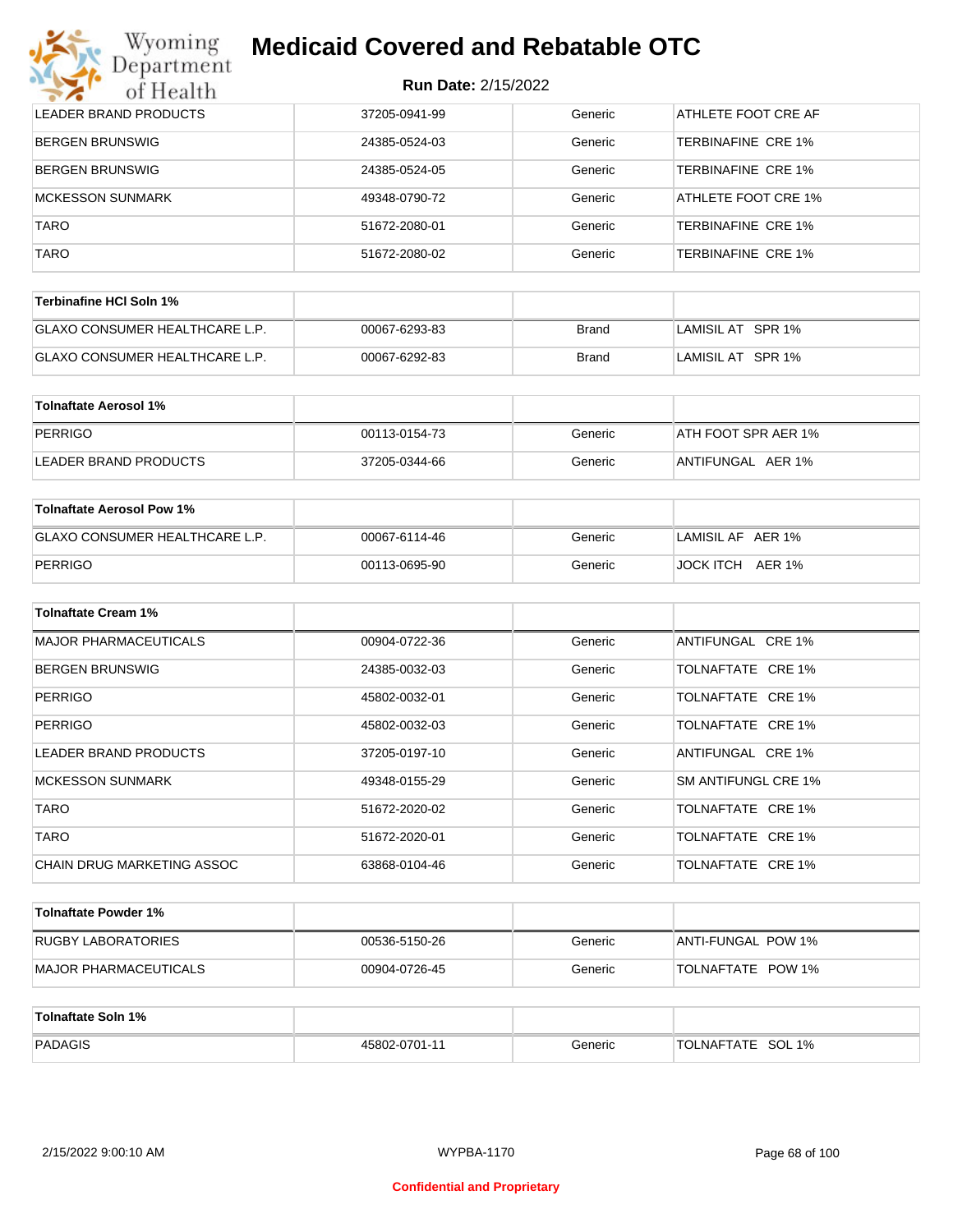**Run Date:** 2/15/2022

**GASTROINTESTINAL AGENTS - MISC.**

Wyoming<br>Department

of Health

| Calcium Acetate (Phosphate Binder) Tab<br>667 MG |               |         |                                     |
|--------------------------------------------------|---------------|---------|-------------------------------------|
| NEPHRO-TECH                                      | 59528-0331-02 | Generic | <b>CALPHRON</b><br><b>TAB 667MG</b> |
|                                                  |               |         |                                     |
| Simethicone Cap 125 MG                           |               |         |                                     |
| <b>GLAXO CONSUMER HEALTHCARE L.P.</b>            | 00067-6275-20 | Generic | GAS-X<br><b>CAP 125MG</b>           |
| <b>GLAXO CONSUMER HEALTHCARE L.P.</b>            | 00067-6275-10 | Generic | GAS-X<br><b>CAP 125MG</b>           |
| <b>GLAXO CONSUMER HEALTHCARE L.P.</b>            | 00067-6275-50 | Generic | GAS-X<br><b>CAP 125MG</b>           |
| <b>GLAXO CONSUMER HEALTHCARE L.P.</b>            | 00067-6275-72 | Generic | GAS-X<br><b>CAP 125MG</b>           |
| <b>GLAXO CONSUMER HEALTHCARE L.P.</b>            | 00067-6275-82 | Generic | GAS-X<br><b>CAP 125MG</b>           |
| <b>PERRIGO</b>                                   | 00113-0428-60 | Generic | GAS RELIEF CAP 125MG                |
| <b>MAJOR PHARMACEUTICALS</b>                     | 00904-5458-46 | Generic | <b>GAS FREE</b><br><b>CAP 125MG</b> |
| <b>TOPCO</b>                                     | 36800-0428-60 | Generic | GAS RELIEF CAP 125MG                |
| <b>LEADER BRAND PRODUCTS</b>                     | 37205-0295-65 | Generic | GAS RELIEF CAP 125MG                |
| <b>BERGEN BRUNSWIG</b>                           | 24385-0428-65 | Generic | GAS RELIEF CAP 125MG                |
| <b>TOPCO</b>                                     | 36800-0428-71 | Generic | GAS RELIEF CAP 125MG                |
| <b>MCKESSON</b>                                  | 62011-0160-01 | Generic | GAS RELIEF CAP 125MG                |
|                                                  |               |         |                                     |
| Simethicone Cap 180 MG                           |               |         |                                     |

| GLAXO CONSUMER HEALTHCARE L.P.        | 00067-6274-50 | Generic | GAS-X<br>CAP 180MG             |
|---------------------------------------|---------------|---------|--------------------------------|
| PERRIGO                               | 00113-0657-72 | Generic | GAS RELIEF CAP 180MG           |
| <b>GLAXO CONSUMER HEALTHCARE L.P.</b> | 00067-6274-18 | Generic | CAP 180MG<br>GAS-X             |
| MAJOR PHARMACEUTICALS                 | 00904-5572-52 | Generic | GAS RELIEF CAP 180MG           |
| <b>RUGBY LABORATORIES</b>             | 00536-3604-08 | Generic | SIMETHICONE CAP 180MG          |
| <b>BERGEN BRUNSWIG</b>                | 24385-0460-72 | Generic | CAP 180MG<br>ANTI-GAS          |
| LEADER BRAND PRODUCTS                 | 37205-0292-72 | Generic | GAS RELIEF CAP 180MG           |
| MCKESSON SUNMARK                      | 49348-0489-12 | Generic | CAP 180MG<br><b>GAS RELIEF</b> |

| Simethicone Chew Tab 125 MG           |               |              |                        |
|---------------------------------------|---------------|--------------|------------------------|
| <b>GLAXO CONSUMER HEALTHCARE L.P.</b> | 00067-0117-48 | <b>Brand</b> | GAS-X EX-STR CHW 125MG |
| <b>GLAXO CONSUMER HEALTHCARE L.P.</b> | 00067-0129-18 | <b>Brand</b> | GAS-X EX-STR CHW 125MG |
| <b>GLAXO CONSUMER HEALTHCARE L.P.</b> | 00067-0117-18 | <b>Brand</b> | GAS-X EX-STR CHW 125MG |
| <b>RUGBY LABORATORIES</b>             | 00536-1020-08 | Generic      | GAS RELIFE CHW 125MG   |
| <b>PAR PHARMACEUTICAL</b>             | 00603-0211-20 | Generic      | CHW 125MG<br>MYTAB GAS |
| <b>SELECT BRAND</b>                   | 15127-0157-08 | Generic      | SB GAS RELF CHW 125MG  |
| <b>BERGEN BRUNSWIG</b>                | 24385-0307-89 | Generic      | GNP GAS RELF CHW 125MG |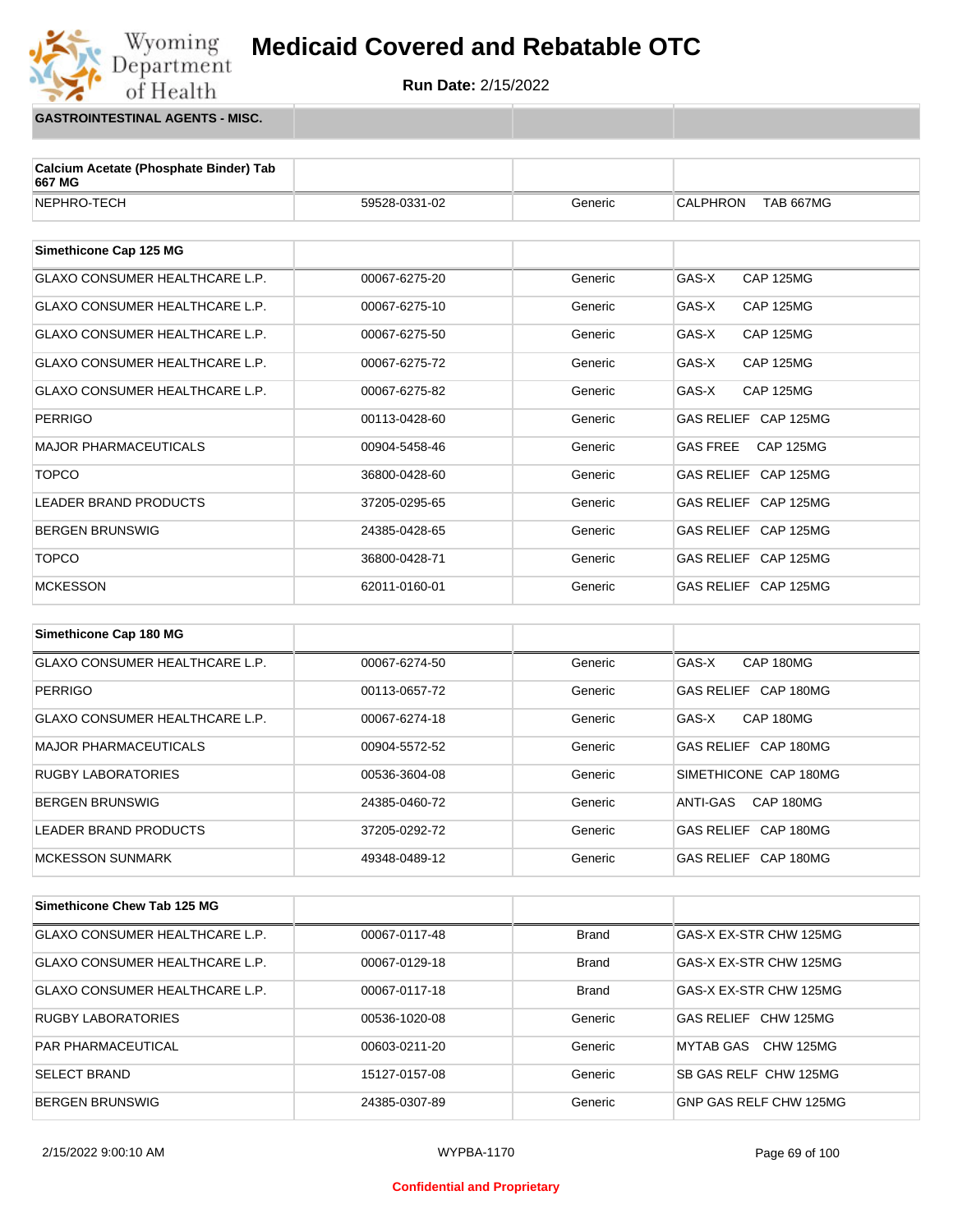| Wyoming<br><b>Medicaid Covered and Rebatable OTC</b><br>Department |                            |         |                       |
|--------------------------------------------------------------------|----------------------------|---------|-----------------------|
| of Health                                                          | <b>Run Date: 2/15/2022</b> |         |                       |
| MCKESSON SUNMARK                                                   | 49348-0863-48              | Generic | SM GAS REL CHW 125MG  |
| <b>MCKESSON</b>                                                    | 62011-0189-01              | Generic | HM GAS RELF CHW 125MG |

| Simethicone Chew Tab 80 MG            |               |              |                       |
|---------------------------------------|---------------|--------------|-----------------------|
| <b>GLAXO CONSUMER HEALTHCARE L.P.</b> | 00067-0113-36 | <b>Brand</b> | GAS-X<br>CHW 80MG     |
| GLAXO CONSUMER HEALTHCARE L.P.        | 00067-0116-36 | <b>Brand</b> | GAS-X<br>CHW 80MG     |
| RUGBY LABORATORIES                    | 00536-1019-01 | Generic      | GAS RELIEF CHW 80MG   |
| <b>PAR PHARMACEUTICAL</b>             | 00603-0210-21 | Generic      | MYTAB GAS CHW 80MG    |
| <b>MAJOR PHARMACEUTICALS</b>          | 00904-5068-60 | Generic      | MI-ACID GAS CHW 80MG  |
| <b>LEADER BRAND PRODUCTS</b>          | 37205-0112-78 | Generic      | GAS RELIEF CHW 80MG   |
| <b>BERGEN BRUNSWIG</b>                | 24385-0118-78 | Generic      | GNP GAS RELF CHW 80MG |
| <b>MCKESSON SUNMARK</b>               | 49348-0509-07 | Generic      | SM GAS RELF CHW 80MG  |
| <b>MCKESSON</b>                       | 62011-0138-01 | Generic      | HM GAS RELF CHW 80MG  |

| Simethicone Susp 40 MG/0.6ML |               |         |                          |
|------------------------------|---------------|---------|--------------------------|
| <b>PERRIGO</b>               | 00113-0882-10 | Generic | SIMETHICONE DRO 20/0.3ML |
| <b>MAJOR PHARMACEUTICALS</b> | 00904-5894-30 | Generic | GAS RELIEF DRO 20/0.3ML  |
| <b>RUGBY LABORATORIES</b>    | 00536-2220-75 | Generic | GAS RELIEF DRO 20/0.3ML  |
| <b>PAR PHARMACEUTICALS</b>   | 00603-0894-50 | Generic | SIMETHICONE DRO 40/0.6ML |
| <b>SELECT BRAND</b>          | 15127-0042-17 | Generic | GAS RELIEF DRO 40/0.6ML  |
| <b>TOPCO</b>                 | 36800-0882-10 | Generic | GAS RELIEF DRO 40/0.6ML  |
| <b>LEADER BRAND PRODUCTS</b> | 37205-0119-10 | Generic | SIMETHICONE DRO 40/0.6ML |
| AMERISOURCE BERGEN DRUGS     | 46122-0051-03 | Generic | GAS RELIEF DRO 20/0.3ML  |
| <b>MCKESSON SUNMARK</b>      | 49348-0740-27 | Generic | GAS RELIEF DRO 20/0.3ML  |
| <b>MCKESSON</b>              | 62011-0139-01 | Generic | GAS RELIEF DRO 40/0.6ML  |
| <b>MCKESSON</b>              | 62011-0187-01 | Generic | GAS RELIEF DRO 20/0.3ML  |
| <b>HEMATOPOIETIC AGENTS</b>  |               |         |                          |

| <b>Carbonyl Iron Susp 15 MG/1.25ML</b><br>(Elemental Iron) |               |         |          |             |
|------------------------------------------------------------|---------------|---------|----------|-------------|
| <b>CENTURION LABS</b>                                      | 23359-0012-04 | Generic | WEE CARE | SUS 15/1.25 |

| <b>Polysaccharide Iron Complex Cap 150 MG</b><br>(Iron Equivalent) |               |         |                |
|--------------------------------------------------------------------|---------------|---------|----------------|
| NNODUM CORPORATION                                                 | 63044-0203-61 | Generic | IFEREX 150 CAP |
| NNODUM CORPORATION                                                 | 63044-0203-01 | Generic | IFEREX 150 CAP |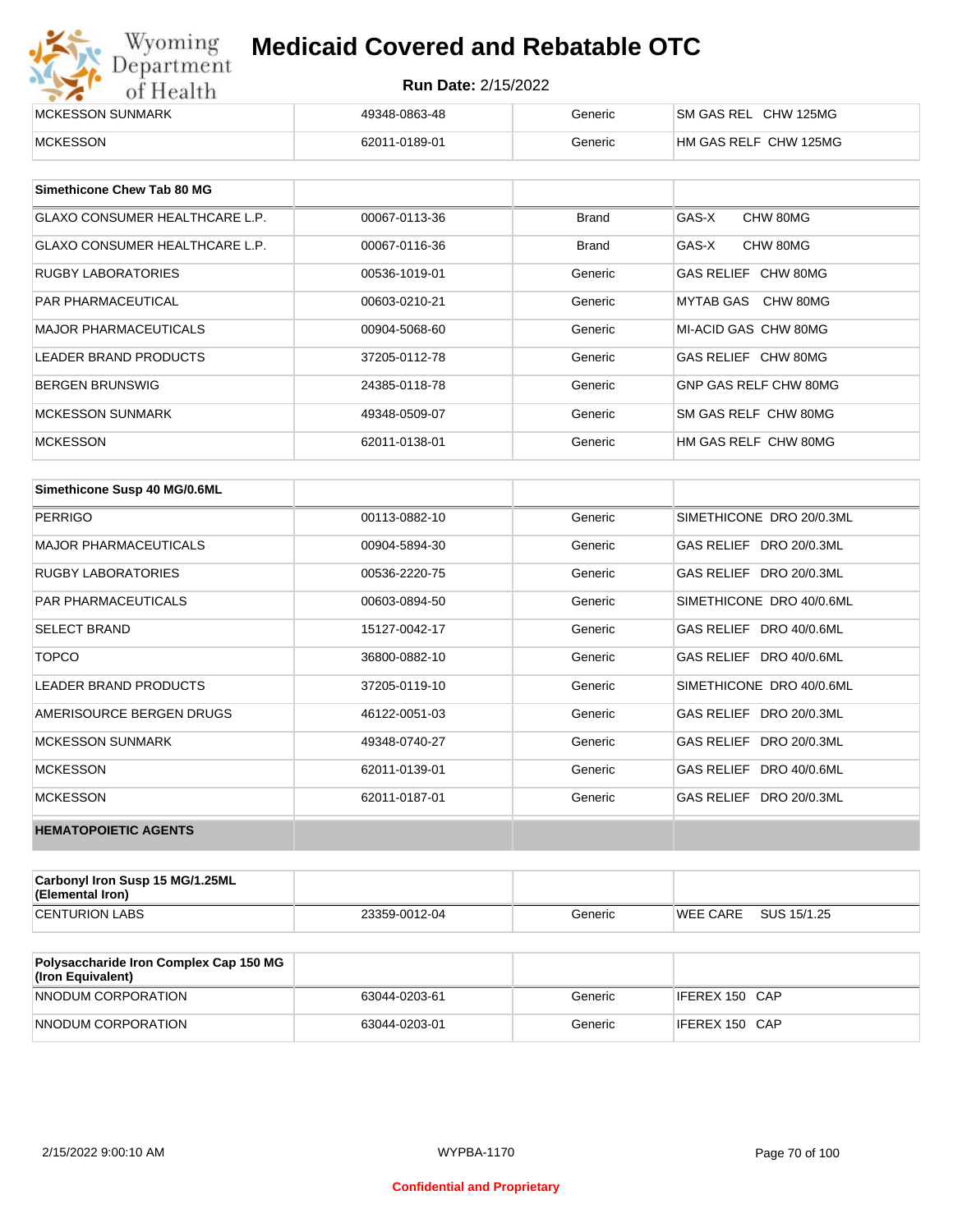

**\*Sodium Phosphates - Enema (Pediatric)\*\*\***

| FLEET PHARMACEUTICALS                                              | 00132-0202-20 | Brand        | FLEET<br>ENE PED                  |
|--------------------------------------------------------------------|---------------|--------------|-----------------------------------|
|                                                                    |               |              |                                   |
| *Sodium Phosphates - Enema***                                      |               |              |                                   |
| <b>FLEET PHARMACEUTICALS</b>                                       | 00132-0201-40 | <b>Brand</b> | <b>FLEET</b><br><b>ENE</b>        |
| FLEET PHARMACEUTICALS                                              | 00132-0201-45 | <b>Brand</b> | <b>FLEET</b><br><b>ENE</b>        |
| FLEET PHARMACEUTICALS                                              | 00132-0201-42 | Brand        | <b>FLEET</b><br><b>ENE</b>        |
| <b>RUGBY LABORATORIES</b>                                          | 00536-7415-51 | Generic      | <b>ENEMA READY- ENE-TO-USE</b>    |
| <b>MAJOR PHARMACEUTICALS</b>                                       | 00904-6320-78 | Generic      | ENEMA READY- ENE-TO-USE           |
| <b>TOPCO</b>                                                       | 36800-0002-02 | Generic      | <b>ENEMA</b><br><b>ENE SINGLE</b> |
| <b>TOPCO</b>                                                       | 36800-0002-36 | Generic      | <b>ENE SINGLE</b><br>ENEMA        |
| <b>BERGEN BRUNSWIG</b>                                             | 24385-0039-36 | Generic      | GNP ENEMA ENE                     |
| AMERISOURCE BERGEN DRUGS                                           | 46122-0161-36 | Generic      | <b>GNP ENEMA</b><br><b>ENE</b>    |
| AMERISOURCE BERGEN DRUGS                                           | 46122-0161-28 | Generic      | GNP ENEMA<br><b>ENE</b>           |
| <b>MCKESSON SUNMARK</b>                                            | 49348-0864-20 | Generic      | <b>SM ENEMA</b><br><b>ENE</b>     |
| <b>MCKESSON</b>                                                    | 62011-0191-02 | Generic      | HM ENEMA<br>ENE R-T-U             |
| <b>MCKESSON</b>                                                    | 62011-0154-01 | Generic      | HM ENEMA<br>ENE                   |
| <b>MCKESSON</b>                                                    | 62011-0191-01 | Generic      | HM ENEMA<br>ENE R-T-U             |
|                                                                    |               |              |                                   |
| <b>Benzocaine-Docusate Sodium Rectal</b><br><b>Enema 20-283 MG</b> |               |              |                                   |
| <b>ENEMEEZ</b>                                                     | 17433-9877-03 | <b>Brand</b> | ENEMEEZ PLUS ENE 20-283           |
| <b>ENEMEEZ</b>                                                     | 17433-9883-05 | <b>Brand</b> | DOCUSOL PLUS ENE 20-283           |
|                                                                    |               |              |                                   |
| <b>Bisacodyl Enema 10 MG/30ML</b>                                  |               |              |                                   |
| FLEET PHARMACEUTICALS                                              | 00132-0703-36 | <b>Brand</b> | FLEET BISACO ENE 10/30ML          |
|                                                                    |               |              |                                   |
| <b>Bisacodyl Suppos 10 MG</b>                                      |               |              |                                   |
| <b>RUGBY LABORATORIES</b>                                          | 00536-1355-01 | Generic      | LAXATIVE<br>SUP 10MG              |
| COSETTE PHARMACEUTICALS                                            | 00713-0109-10 | Generic      | BISAC-EVAC SUP 10MG               |
| COSETTE PHARMACEUTICALS                                            | 00713-0109-12 | Generic      | BISAC-EVAC SUP 10MG               |
| COSETTE PHARMACEUTICALS                                            | 00713-0109-50 | Generic      | BISAC-EVAC SUP 10MG               |
| <b>MAJOR PHARMACEUTICALS</b>                                       | 00904-5058-12 | Generic      | <b>BISCOLAX</b><br>SUP 10MG       |
| <b>MAJOR PHARMACEUTICALS</b>                                       | 00904-5058-60 | Generic      | <b>BISCOLAX</b><br>SUP 10MG       |
| <b>RUGBY LABORATORIES</b>                                          | 00536-1355-12 | Generic      | LAXATIVE<br>SUP 10MG              |
| <b>PADAGIS</b>                                                     | 00574-7050-12 | Generic      | BISACODYL SUP 10MG                |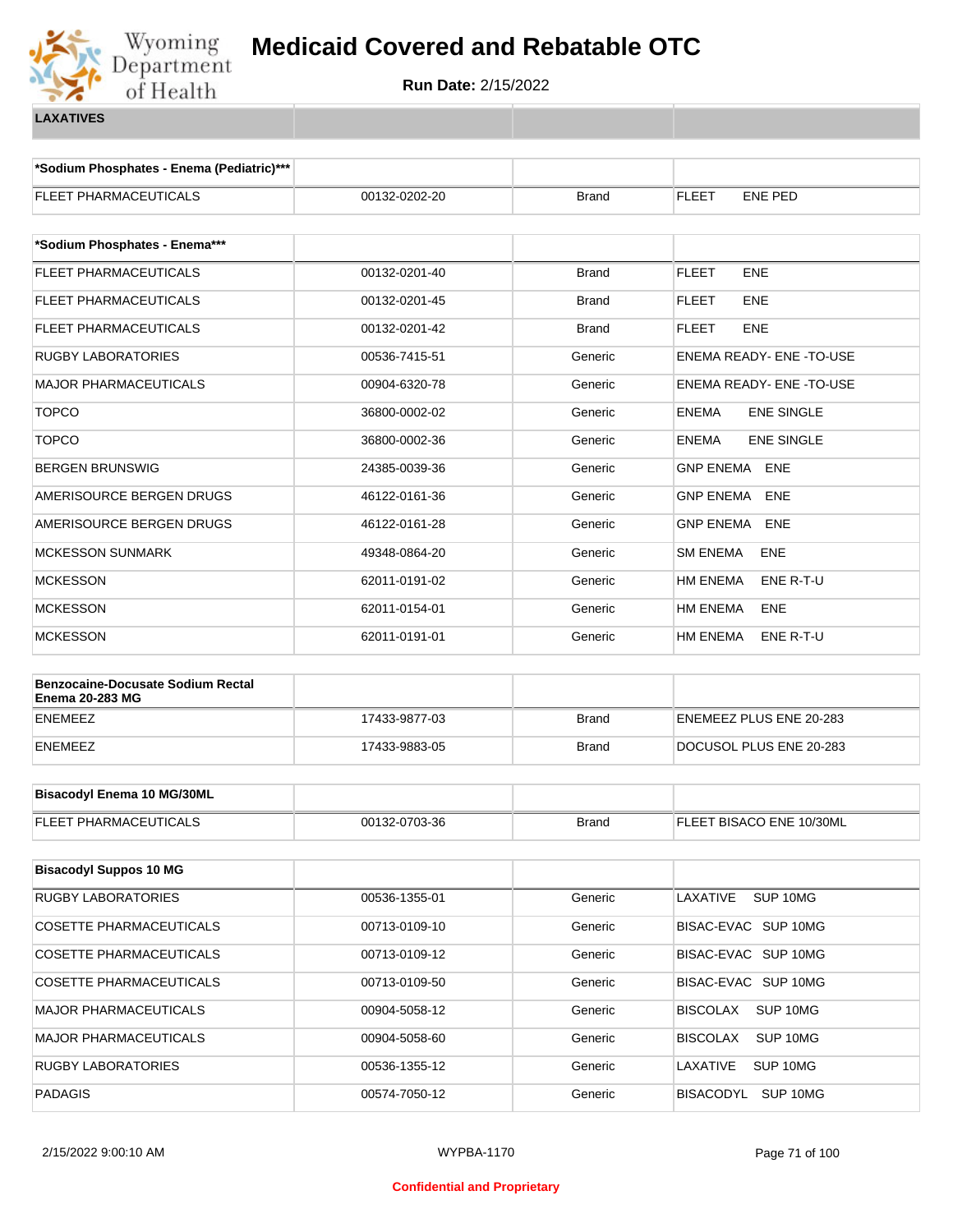

| Wyoming                                   | <b>Medicaid Covered and Rebatable OTC</b> |         |                                |
|-------------------------------------------|-------------------------------------------|---------|--------------------------------|
| Department<br>of Health                   | <b>Run Date: 2/15/2022</b>                |         |                                |
| <b>PADAGIS</b>                            | 00574-7050-50                             | Generic | BISACODYL SUP 10MG             |
| COSETTE PHARMACEUTICALS                   | 00713-0109-01                             | Generic | BISAC-EVAC SUP 10MG            |
| <b>COSETTE PHARMACEUTICALS</b>            | 00713-0109-05                             | Generic | BISAC-EVAC SUP 10MG            |
| <b>COSETTE PHARMACEUTICALS</b>            | 00713-0109-08                             | Generic | BISAC-EVAC SUP 10MG            |
| CHAIN DRUG MARKETING ASSOC                | 63868-0328-08                             | Generic | QC LAXATIVE SUP 10MG           |
|                                           |                                           |         |                                |
| <b>Bisacodyl Tab Delayed Release 5 MG</b> |                                           |         |                                |
| <b>FLEET PHARMACEUTICALS</b>              | 00132-0704-02                             | Generic | FLEET LAXATI TAB 5MG EC        |
| <b>RUGBY LABORATORIES</b>                 | 00536-3381-10                             | Generic | STIM LAXAT TAB 5MG EC          |
| <b>RUGBY LABORATORIES</b>                 | 00536-3381-01                             | Generic | STIM LAXAT TAB 5MG EC          |
| PAR PHARMACEUTICALS                       | 00603-2483-21                             | Generic | BISACODYL TAB 5MG EC           |
| <b>MAJOR PHARMACEUTICALS</b>              | 00904-7927-17                             | Generic | BISACODYL TAB 5MG EC           |
| <b>MAJOR PHARMACEUTICALS</b>              | 00904-7927-60                             | Generic | BISACODYL TAB 5MG EC           |
| <b>MAJOR PHARMACEUTICALS</b>              | 00904-7927-80                             | Generic | BISACODYL TAB 5MG EC           |
| <b>MAJOR PHARMACEUTICALS</b>              | 00904-6407-61                             | Generic | BISACODYL TAB 5MG EC           |
| <b>SELECT BRAND</b>                       | 15127-0178-07                             | Generic | SB BISACODYL TAB 5MG EC        |
| <b>BERGEN BRUNSWIG</b>                    | 24385-0193-65                             | Generic | <b>GNP LAXATIVE TAB 5MG EC</b> |
| <b>BERGEN BRUNSWIG</b>                    | 24385-0903-78                             | Generic | GNP BISA-LAX TAB 5MG EC        |
| <b>TOPCO</b>                              | 36800-0086-63                             | Generic | LAXATIVE<br>TAB 5MG EC         |
| <b>LEADER BRAND PRODUCTS</b>              | 37205-0298-65                             | Generic | FEMININE LAX TAB 5MG EC        |
| <b>BERGEN BRUNSWIG</b>                    | 24385-0903-63                             | Generic | <b>GNP LAXATIVE TAB 5MG EC</b> |
| <b>TOPCO</b>                              | 36800-0174-65                             | Generic | WOMANS LAXAT TAB 5MG EC        |
| LEADER BRAND PRODUCTS                     | 37205-0128-63                             | Generic | BISACODYL TAB 5MG EC           |
| <b>MCKESSON SUNMARK</b>                   | 49348-0599-05                             | Generic | SM LAXATIVE TAB 5MG EC         |
| <b>MCKESSON SUNMARK</b>                   | 49348-0920-44                             | Generic | WOMENS LAXAT TAB 5MG EC        |
| TIME-CAP LABS                             | 49483-0003-01                             | Generic | BISACODYL TAB 5MG EC           |
| TIME-CAP LABS                             | 49483-0003-10                             | Generic | BISACODYL TAB 5MG EC           |
| <b>AUBURN PHARMACEUTICAL</b>              | 62107-0030-01                             | Generic | <b>DUCODYL</b><br>TAB 5MG EC   |
| <b>MCKESSON</b>                           | 62011-0159-01                             | Generic | HM LAXATIVE TAB 5MG EC         |
| <b>AUBURN PHARMACEUTICAL</b>              | 62107-0030-10                             | Generic | <b>DUCODYL</b><br>TAB 5MG EC   |
|                                           |                                           |         |                                |

| Calcium Polycarbophil Tab 625 MG |               |         |                                  |
|----------------------------------|---------------|---------|----------------------------------|
| <b>PERRIGO</b>                   | 00113-0477-75 | Generic | FIBER LAXATV TAB 625MG           |
| KONSYL PHARMACEUTICAL            | 00224-0500-80 | Generic | KONSYL FIBER TAB 625MG           |
| MAJOR PHARMACEUTICALS            | 00904-2500-91 | Generic | <b>TAB 625MG</b><br><b>FIBER</b> |
| KONSYL PHARMACEUTICAL            | 00224-0500-90 | Generic | KONSYL FIBER TAB 625MG           |
| RUGBY LABORATORIES               | 00536-4306-05 | Generic | <b>TAB 625MG</b><br>FIBER-LAX    |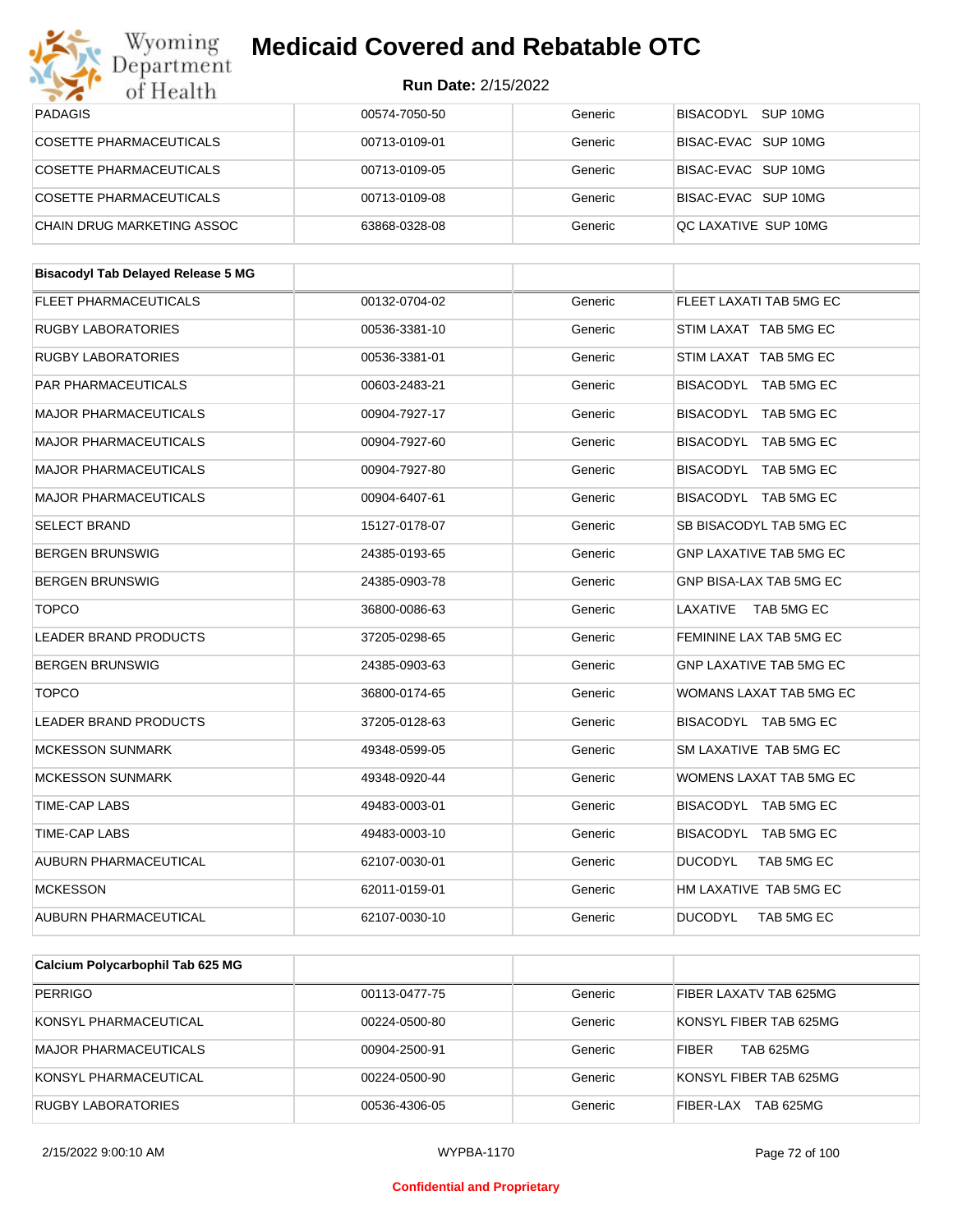

| RUGBY LABORATORIES        | 00536-4306-08 | Generic | <b>TAB 625MG</b><br>FIBER-LAX        |
|---------------------------|---------------|---------|--------------------------------------|
| <b>RUGBY LABORATORIES</b> | 00536-4306-11 | Generic | <b>TAB 625MG</b><br><b>FIBER-LAX</b> |
| <b>TOPCO</b>              | 36800-0477-75 | Generic | FIBER LAXATV TAB 625MG               |
| <b>TOPCO</b>              | 36800-0477-92 | Generic | FIBER LAXATV TAB 625MG               |
| BERGEN BRUNSWIG           | 24385-0125-76 | Generic | FIBER-CAPS TAB 625MG                 |
| LEADER BRAND PRODUCTS     | 37205-0213-75 | Generic | FIBER LAXATV TAB 625MG               |
| MCKESSON SUNMARK          | 49348-0759-13 | Generic | FIBER LAXATV TAB 625MG               |

| Castor Oil 100%         |               |         |                                 |
|-------------------------|---------------|---------|---------------------------------|
| <b>MCKESSON SUNMARK</b> | 49348-0016-36 | Generic | OIL<br><b>SM CASTOR</b><br>100% |

| Docusate Calcium Cap 240 MG  |               |         |                             |
|------------------------------|---------------|---------|-----------------------------|
| <b>MAJOR PHARMACEUTICALS</b> | 00904-5779-40 | Generic | KAO-TIN<br><b>CAP 240MG</b> |
| RUGBY LABORATORIES           | 00536-3755-01 | Generic | STOOL SOFTNR CAP 240MG      |
| RUGBY LABORATORIES           | 00536-3755-05 | Generic | STOOL SOFTNR CAP 240MG      |
| <b>RUGBY LABORATORIES</b>    | 00536-3755-10 | Generic | STOOL SOFTNR CAP 240MG      |
| RUGBY LABORATORIES           | 00536-1065-01 | Generic | STOOL SOFTNR CAP 240MG      |
| RUGBY LABORATORIES           | 00536-1065-05 | Generic | STOOL SOFTNR CAP 240MG      |
| <b>MAJOR PHARMACEUTICALS</b> | 00904-6459-59 | Generic | <b>CAP 240MG</b><br>KAO-TIN |
| <b>MAJOR PHARMACEUTICALS</b> | 00904-5779-60 | Generic | <b>CAP 240MG</b><br>KAO-TIN |
| <b>BERGEN BRUNSWIG</b>       | 24385-0435-78 | Generic | DOCUSATE CAL CAP 240MG      |
| <b>MCKESSON SUNMARK</b>      | 49348-0280-10 | Generic | DOCUSATE CAL CAP 240MG      |

| Docusate Sodium Cap 100 MG   |               |         |                              |
|------------------------------|---------------|---------|------------------------------|
| <b>FLEET PHARMACEUTICALS</b> | 00132-0751-60 | Generic | CAP 100MG<br>SOF-LAX         |
| <b>PERRIGO</b>               | 00113-0486-72 | Generic | STOOL SOFTNR CAP 100MG       |
| <b>RUGBY LABORATORIES</b>    | 00536-1062-10 | Generic | STOOL SOFTNR CAP 100MG       |
| <b>RUGBY LABORATORIES</b>    | 00536-3756-10 | Generic | STOOL SOFTNR CAP 100MG       |
| <b>RUGBY LABORATORIES</b>    | 00536-3756-01 | Generic | STOOL SOFTNR CAP 100MG       |
| <b>RUGBY LABORATORIES</b>    | 00536-1062-29 | Generic | STOOL SOFTNR CAP 100MG       |
| <b>PAR PHARMACEUTICALS</b>   | 00603-0150-21 | Generic | CAP 100MG<br><b>DOCOLACE</b> |
| <b>PAR PHARMACEUTICALS</b>   | 00603-0150-32 | Generic | <b>DOCQLACE</b><br>CAP 100MG |
| <b>MAJOR PHARMACEUTICALS</b> | 00904-6457-80 | Generic | DOK.<br>CAP 100MG            |
| <b>MAJOR PHARMACEUTICALS</b> | 00904-2244-61 | Generic | DOK.<br>CAP 100MG            |
| <b>MAJOR PHARMACEUTICALS</b> | 00904-7889-60 | Generic | <b>DOK</b><br>CAP 100MG      |
| PHARBEST PHARMACEUTICALS     | 16103-0384-08 | Generic | DOCUSATE SOD CAP 100MG       |
| <b>MAJOR PHARMACEUTICALS</b> | 00904-6457-60 | Generic | CAP 100MG<br>DOK.            |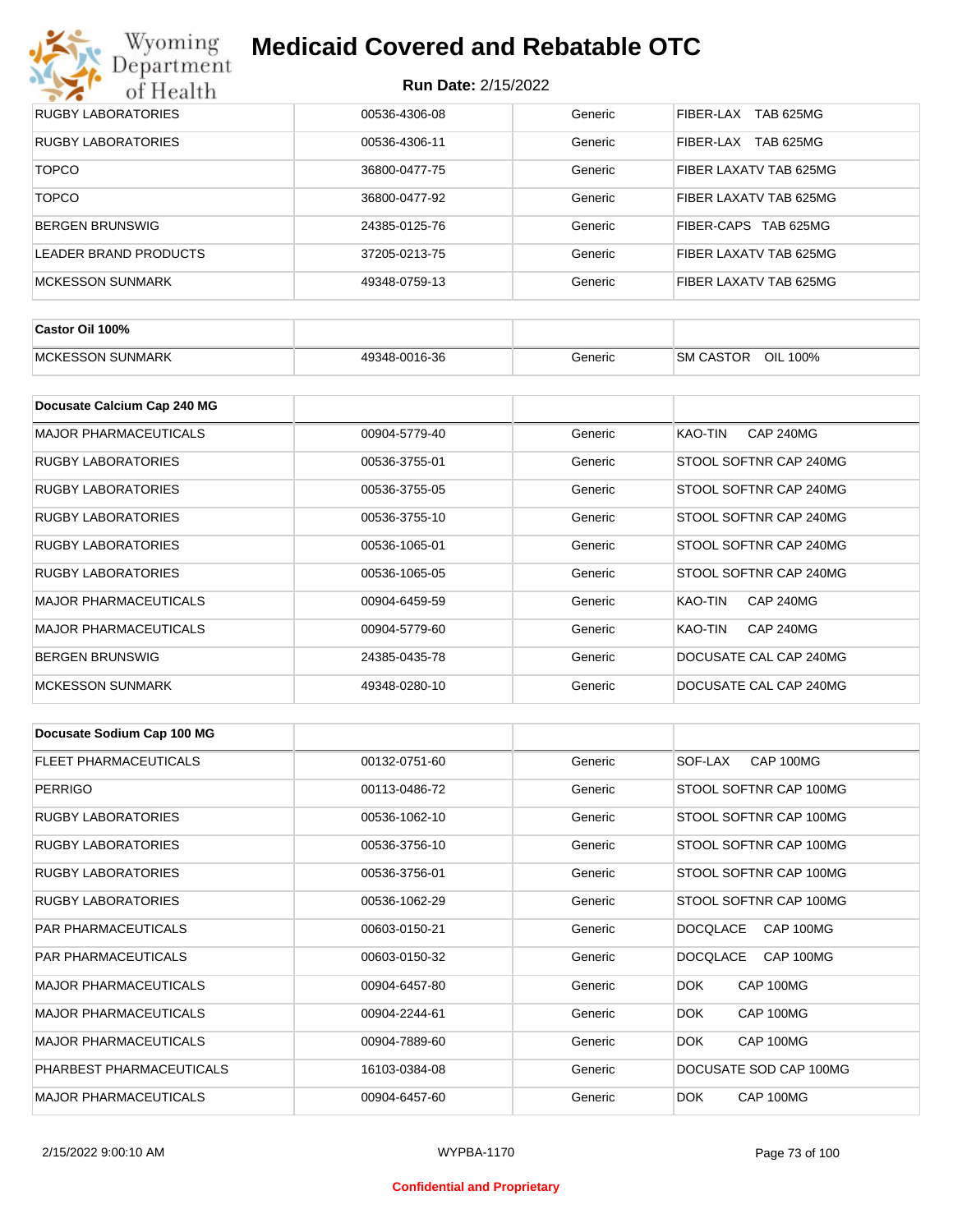### **Run Date:** 2/15/2022

| Wyoming<br>Department        | <b>Medicaid Covered and Rebatable OTC</b> |              |                             |
|------------------------------|-------------------------------------------|--------------|-----------------------------|
| of Health                    | <b>Run Date: 2/15/2022</b>                |              |                             |
| <b>MAJOR PHARMACEUTICALS</b> | 00904-7889-59                             | Generic      | <b>DOK</b><br>CAP 100MG     |
| <b>MAJOR PHARMACEUTICALS</b> | 00904-7889-80                             | Generic      | CAP 100MG<br><b>DOK</b>     |
| PHARBEST PHARMACEUTICALS     | 16103-0384-11                             | Generic      | DOCUSATE SOD CAP 100MG      |
| <b>BERGEN BRUNSWIG</b>       | 24385-0436-78                             | Generic      | STOOL SOFTNR CAP 100MG      |
| <b>SELECT BRAND</b>          | 15127-0288-10                             | Generic      | DOCUSATE SOD CAP 100MG      |
| <b>TOPCO</b>                 | 36800-0486-72                             | Generic      | STOOL SOFTNR CAP 100MG      |
| <b>TOPCO</b>                 | 36800-0486-78                             | Generic      | STOOL SOFTNR CAP 100MG      |
| <b>MCKESSON SUNMARK</b>      | 49348-0058-19                             | Generic      | STOOL SOFTNR CAP 100MG      |
| <b>MCKESSON SUNMARK</b>      | 49348-0483-90                             | Generic      | STOOL SOFTNR CAP 100MG      |
| <b>MCKESSON SUNMARK</b>      | 49348-0483-19                             | Generic      | STOOL SOFTNR CAP 100MG      |
| <b>PADAGIS</b>               | 45802-0486-78                             | Generic      | DOCUSATE SOD CAP 100MG      |
| AMERISOURCE BERGEN DRUGS     | 46122-0231-72                             | Generic      | STOOL SOFTNR CAP 100MG      |
| AMERISOURCE BERGEN DRUGS     | 46122-0231-78                             | Generic      | STOOL SOFTNR CAP 100MG      |
| <b>MCKESSON SUNMARK</b>      | 49348-0483-10                             | Generic      | STOOL SOFTNR CAP 100MG      |
| <b>MCKESSON SUNMARK</b>      | 49348-0616-90                             | Generic      | STOOL SOFTNR CAP 100MG      |
| <b>MCKESSON SUNMARK</b>      | 49348-0917-05                             | Generic      | STOOL SOFTNR CAP 100MG      |
| AMERICAN HEALTH PACKAGING    | 62584-0683-11                             | Generic      | DOCUSATE SOD CAP 100MG      |
| AUBURN PHARMACEUTICAL        | 62107-0033-01                             | Generic      | CAP 100MG<br><b>DOCUSIL</b> |
| AUBURN PHARMACEUTICAL        | 62107-0033-10                             | Generic      | <b>DOCUSIL</b><br>CAP 100MG |
| AMERICAN HEALTH PACKAGING    | 62584-0683-01                             | Generic      | DOCUSATE SOD CAP 100MG      |
| <b>MCKESSON</b>              | 62011-0163-03                             | Generic      | STOOL SOFTNR CAP 100MG      |
| <b>MCKESSON</b>              | 62011-0224-01                             | Generic      | STOOL SOFTNR CAP 100MG      |
| <b>SKY PACKAGING</b>         | 63739-0478-01                             | Generic      | DOCUSATE SOD CAP 100MG      |
| <b>SKY PACKAGING</b>         | 63739-0478-10                             | Generic      | DOCUSATE SOD CAP 100MG      |
| SDA LABORATORIES INC         | 66424-0030-10                             | Generic      | STOOL SOFTNR CAP 100MG      |
| <b>AVRIO HEALTH LP</b>       | 67618-0101-10                             | <b>Brand</b> | <b>COLACE</b><br>CAP 100MG  |
| AVRIO HEALTH LP              | 67618-0101-52                             | <b>Brand</b> | <b>COLACE</b><br>CAP 100MG  |
| AVRIO HEALTH LP              | 67618-0101-30                             | Brand        | <b>COLACE</b><br>CAP 100MG  |
| <b>AVRIO HEALTH LP</b>       | 67618-0101-60                             | <b>Brand</b> | <b>COLACE</b><br>CAP 100MG  |
|                              |                                           |              |                             |
| Docusate Sodium Cap 250 MG   |                                           |              |                             |

| <b>RUGBY LABORATORIES</b>    | 00536-1064-01 | Generic | STOOL SOFTNR CAP 250MG         |
|------------------------------|---------------|---------|--------------------------------|
| <b>RUGBY LABORATORIES</b>    | 00536-3757-10 | Generic | STOOL SOFTNR CAP 250MG         |
| <b>RUGBY LABORATORIES</b>    | 00536-1064-10 | Generic | STOOL SOFTNR CAP 250MG         |
| <b>MAJOR PHARMACEUTICALS</b> | 00904-6458-59 | Generic | <b>CAP 250MG</b><br><b>DOK</b> |
| <b>RUGBY LABORATORIES</b>    | 00536-3757-01 | Generic | STOOL SOFTNR CAP 250MG         |
| <b>MAJOR PHARMACEUTICALS</b> | 00904-7891-59 | Generic | <b>CAP 250MG</b><br><b>DOK</b> |

2/15/2022 9:00:10 AM WYPBA-1170 Page 74 of 100

#### **Confidential and Proprietary**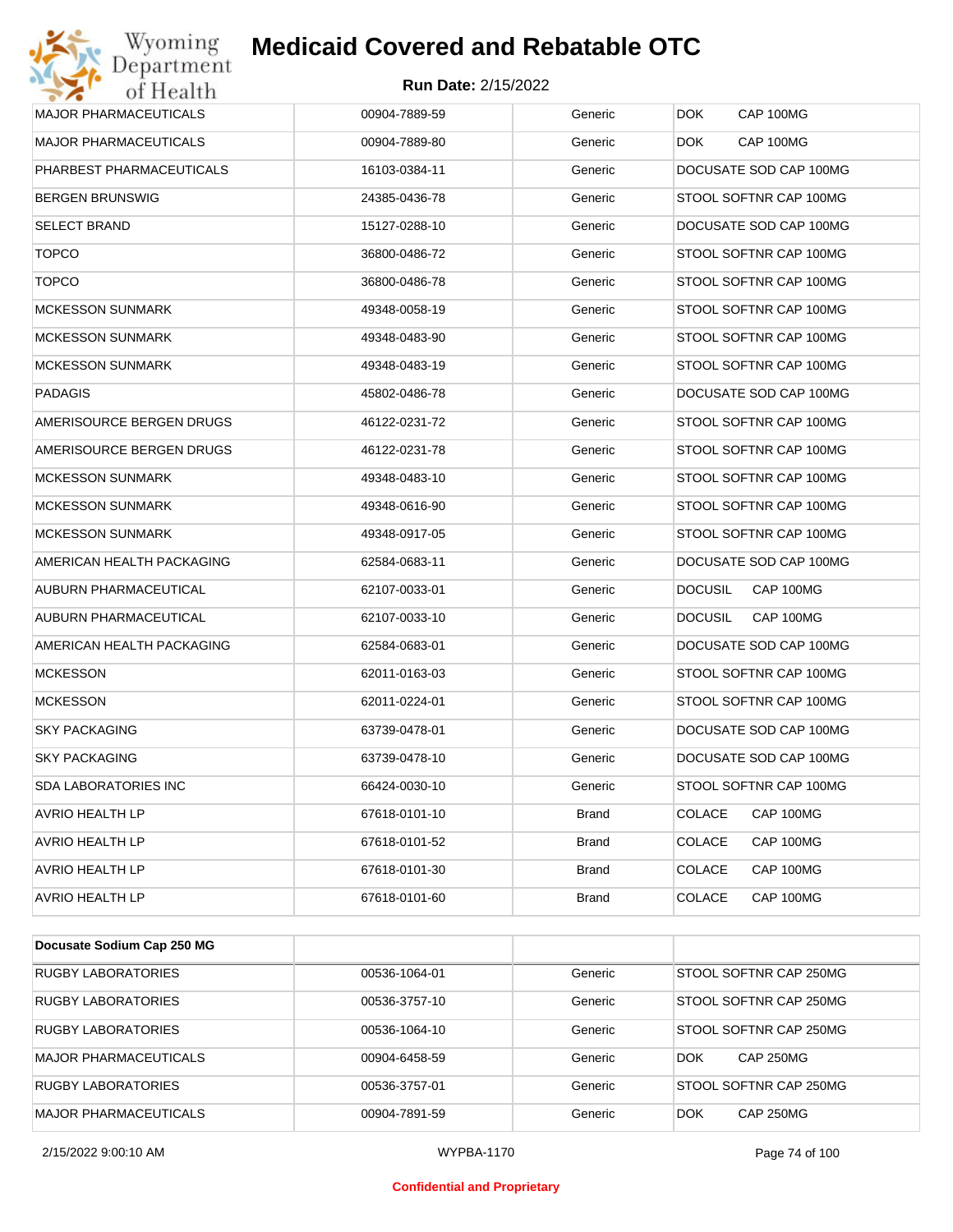| <b>Run Date: 2/15/2022</b> |  |
|----------------------------|--|
|----------------------------|--|

| Department<br>of Health                        | <b>Run Date: 2/15/2022</b> |              |                               |
|------------------------------------------------|----------------------------|--------------|-------------------------------|
| <b>BERGEN BRUNSWIG</b>                         | 24385-0443-78              | Generic      | STOOL SOFTNR CAP 250MG        |
| AMERISOURCE BERGEN DRUGS                       | 46122-0263-78              | Generic      | STOOL SOFTNR CAP 250MG        |
| <b>MCKESSON SUNMARK</b>                        | 49348-0714-10              | Generic      | STOOL SOFTNR CAP 250MG        |
| <b>MCKESSON</b>                                | 62011-0164-01              | Generic      | STOOL SOFTNR CAP 250MG        |
| <b>MCKESSON</b>                                | 62011-0244-01              | Generic      | STOOL SOFTNR CAP 250MG        |
|                                                |                            |              |                               |
| Docusate Sodium Cap 50 MG                      |                            |              |                               |
| PURDUE PRODUCTS LP                             | 67618-0100-30              | <b>Brand</b> | <b>COLACE</b><br>CAP 50MG     |
| PURDUE PRODUCTS LP                             | 67618-0100-60              | Brand        | <b>COLACE</b><br>CAP 50MG     |
| AVRIO HEALTH LP                                | 67618-0109-28              | <b>Brand</b> | COLACE CLEAR CAP 50 MG        |
|                                                |                            |              |                               |
| Docusate Sodium Enema 100 MG/5ML               |                            |              |                               |
| ENEMEEZ                                        | 17433-9884-05              | <b>Brand</b> | DOCUSOL KIDS ENE 100MG/5M     |
| Docusate Sodium Enema 283 MG/5ML               |                            |              |                               |
| ENEMEEZ                                        | 17433-9878-05              | Generic      | DOCUSOL MINI ENE              |
| ENEMEEZ                                        | 17433-9876-03              | Generic      | <b>ENEMEEZ MINI ENE</b>       |
| Docusate Sodium Liquid 150 MG/15ML             |                            |              |                               |
| PHARMACEUTICAL ASSOCIATES                      | 00121-0544-10              | Generic      | DOCUSATE SOD LIQ 50MG/5ML     |
| RUGBY LABORATORIES                             | 00536-0590-85              | Generic      | <b>DIOCTO</b><br>LIQ 50MG/5ML |
| SILARX                                         | 54838-0116-80              | Generic      | <b>SILACE</b><br>LIQ 10MG/ML  |
| HI-TECH                                        | 50383-0771-10              | Generic      | <b>DOCU</b><br>LIQ 50MG/5ML   |
| HI-TECH                                        | 50383-0771-11              | Generic      | DOCU<br>LIQ 50MG/5ML          |
| HI-TECH                                        | 50383-0771-16              | Generic      | <b>DOCU</b><br>LIQ 50MG/5ML   |
|                                                |                            |              |                               |
| Docusate Sodium Liquid 50 MG/15ML              |                            |              |                               |
| FLEET PHARMACEUTICALS                          | 00132-0106-24              | <b>Brand</b> | PEDIA-LAX LIQ 50MG            |
| Docusate Sodium Syrup 60 MG/15ML               |                            |              |                               |
| RUGBY LABORATORIES                             | 00536-1001-85              | Generic      | <b>DIOCTO</b><br>SYP 60/15ML  |
| <b>SILARX</b>                                  | 54838-0107-80              | Generic      | <b>SILACE</b><br>SYP 60/15ML  |
|                                                |                            |              |                               |
| Docusate Sodium Tab 100 MG                     |                            |              |                               |
| <b>MAJOR PHARMACEUTICALS</b>                   | 00904-5869-60              | Generic      | <b>TAB 100MG</b><br>DOK.      |
| Glycerin Enema Adult 5.4 GM/Average            |                            |              |                               |
| <b>Delivered Dose</b><br>FLEET PHARMACEUTICALS | 00132-0185-82              | <b>Brand</b> | FLEET LIQUID ENE GLYCERIN     |
|                                                |                            |              |                               |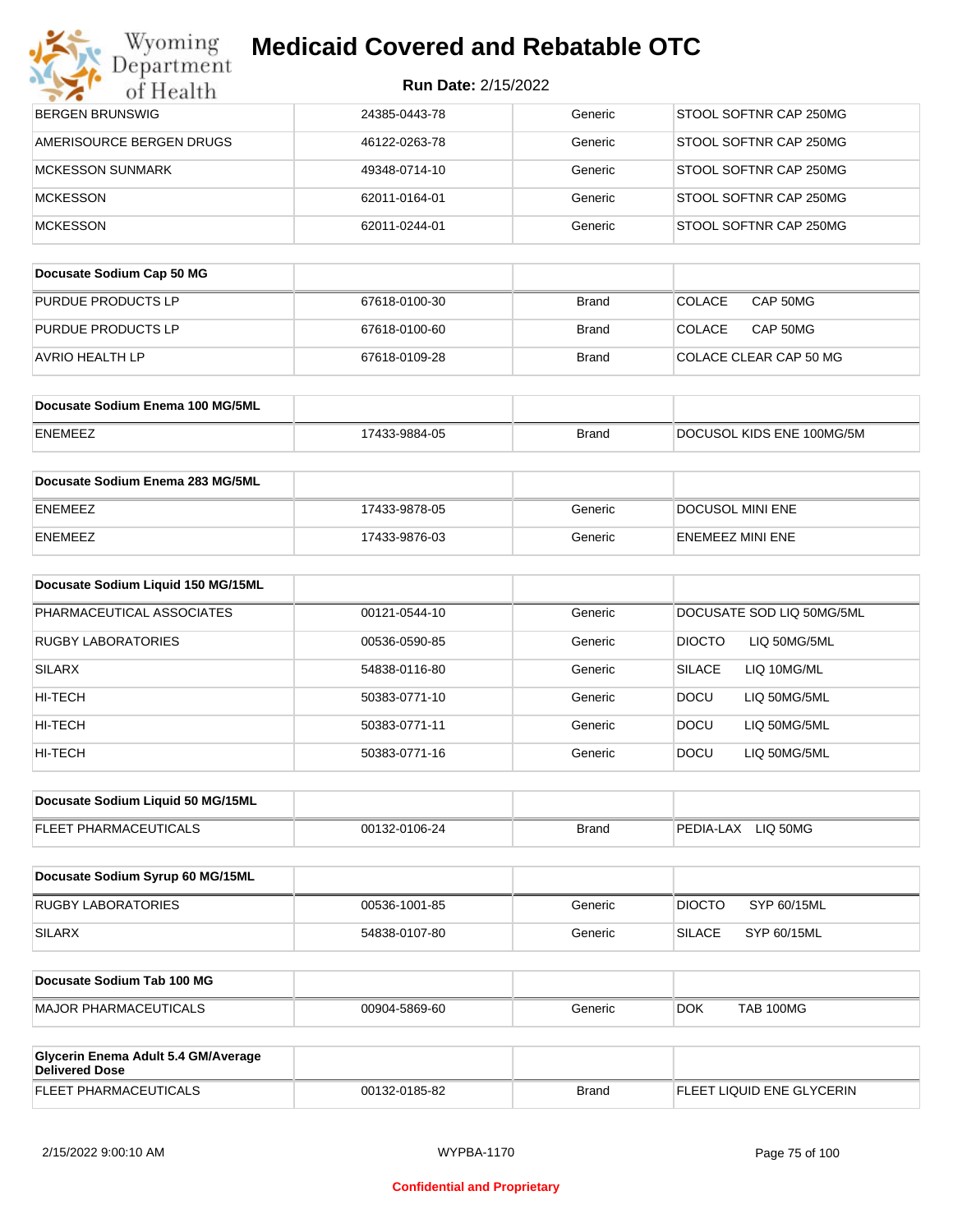

# **Medicaid Covered and Rebatable OTC**

**Run Date:** 2/15/2022

| Glycerin Liquid Suppos 2.8 GM (2.7 ML) |               |              |                                       |
|----------------------------------------|---------------|--------------|---------------------------------------|
| FLEET PHARMACEUTICALS                  | 00132-0190-12 | <b>Brand</b> | PEDIA-LAX SUP 2.8GM                   |
|                                        |               |              |                                       |
| <b>Glycerin Suppos 1 GM</b>            |               |              |                                       |
| FLEET PHARMACEUTICALS                  | 00132-0081-12 | <b>Brand</b> | PEDIA-LAX SUP 1GM                     |
|                                        |               |              |                                       |
| <b>Glycerin Suppos 1.2 GM</b>          |               |              |                                       |
| <b>COSETTE PHARMACEUTICALS</b>         | 00713-0102-09 | Generic      | SANI-SUPP<br><b>SUP PEDIATRI</b>      |
| <b>COSETTE PHARMACEUTICALS</b>         | 00713-0102-25 | Generic      | SANI-SUPP SUP PEDIATRI                |
| G & W LABS                             | 00713-0102-26 | Generic      | <b>GLYCERIN PED SUP 1.2GM</b>         |
| G & W LABS                             | 00713-0102-13 | Generic      | <b>GLYCERIN PED SUP 1.2GM</b>         |
|                                        |               |              |                                       |
| <b>Glycerin Suppos 2 GM</b>            |               |              |                                       |
| FLEET PHARMACEUTICALS                  | 00132-0079-12 | Generic      | SUP <sub>2GM</sub><br><b>GLYCERIN</b> |
| <b>FLEET PHARMACEUTICALS</b>           | 00132-0079-24 | Generic      | <b>GLYCERIN</b><br>SUP 2GM            |
| <b>FLEET PHARMACEUTICALS</b>           | 00132-0079-50 | Generic      | <b>GLYCERIN</b><br>SUP 2GM            |
| COSETTE PHARMACEUTICALS                | 00713-0101-25 | Generic      | SANI-SUPP<br><b>SUP ADULT</b>         |
| COSETTE PHARMACEUTICALS                | 00713-0101-09 | Generic      | SANI-SUPP<br><b>SUP ADULT</b>         |
| <b>Glycerin Suppos 2.1 GM</b>          |               |              |                                       |
| G & W LABS                             | 00713-0101-02 | Generic      | <b>GLYCERIN</b><br><b>SUP 2.1GM</b>   |
| G & W LABS                             | 00713-0101-13 | Generic      | <b>GLYCERIN</b><br><b>SUP 2.1GM</b>   |
| G & W LABS                             | 00713-0101-26 | Generic      | <b>GLYCERIN</b><br><b>SUP 2.1GM</b>   |
| G & W LABS                             | 00713-0101-51 | Generic      | <b>GLYCERIN</b><br><b>SUP 2.1GM</b>   |
|                                        |               |              |                                       |
| <b>Magnesium Citrate Soln</b>          |               |              |                                       |
| MAJOR PHARMACEUTICALS                  | 00904-6304-77 | Generic      | MAG CITRATE SOL LEMON                 |
| <b>BERGEN BRUNSWIG</b>                 | 24385-0675-10 | Generic      | MAG CITRATE SOL LEMON                 |
| <b>BERGEN BRUNSWIG</b>                 | 24385-0910-10 | Generic      | MAG CITRATE SOL CHERRY                |
| <b>MCKESSON SUNMARK</b>                | 49348-0504-49 | Generic      | MAG CITRATE SOL CHERRY                |
| <b>MCKESSON SUNMARK</b>                | 49348-0696-49 | Generic      | MAG CITRATE SOL LEMON                 |
| <b>MCKESSON</b>                        | 62011-0166-01 | Generic      | MAG CITRATE SOL LEMON                 |
| CHAIN DRUG MARKETING ASSOC             | 63868-0934-10 | Generic      | MAG CITRATE SOL CHERRY                |
| CHAIN DRUG MARKETING ASSOC             | 63868-0935-10 | Generic      | MAG CITRATE SOL LEMON                 |
|                                        |               |              |                                       |
| Magnesium Hydroxide Chew Tab 400 MG    |               |              |                                       |
| FLEET PHARMACEUTICALS                  | 00132-0655-01 | <b>Brand</b> | PEDIA-LAX CHW 400MG                   |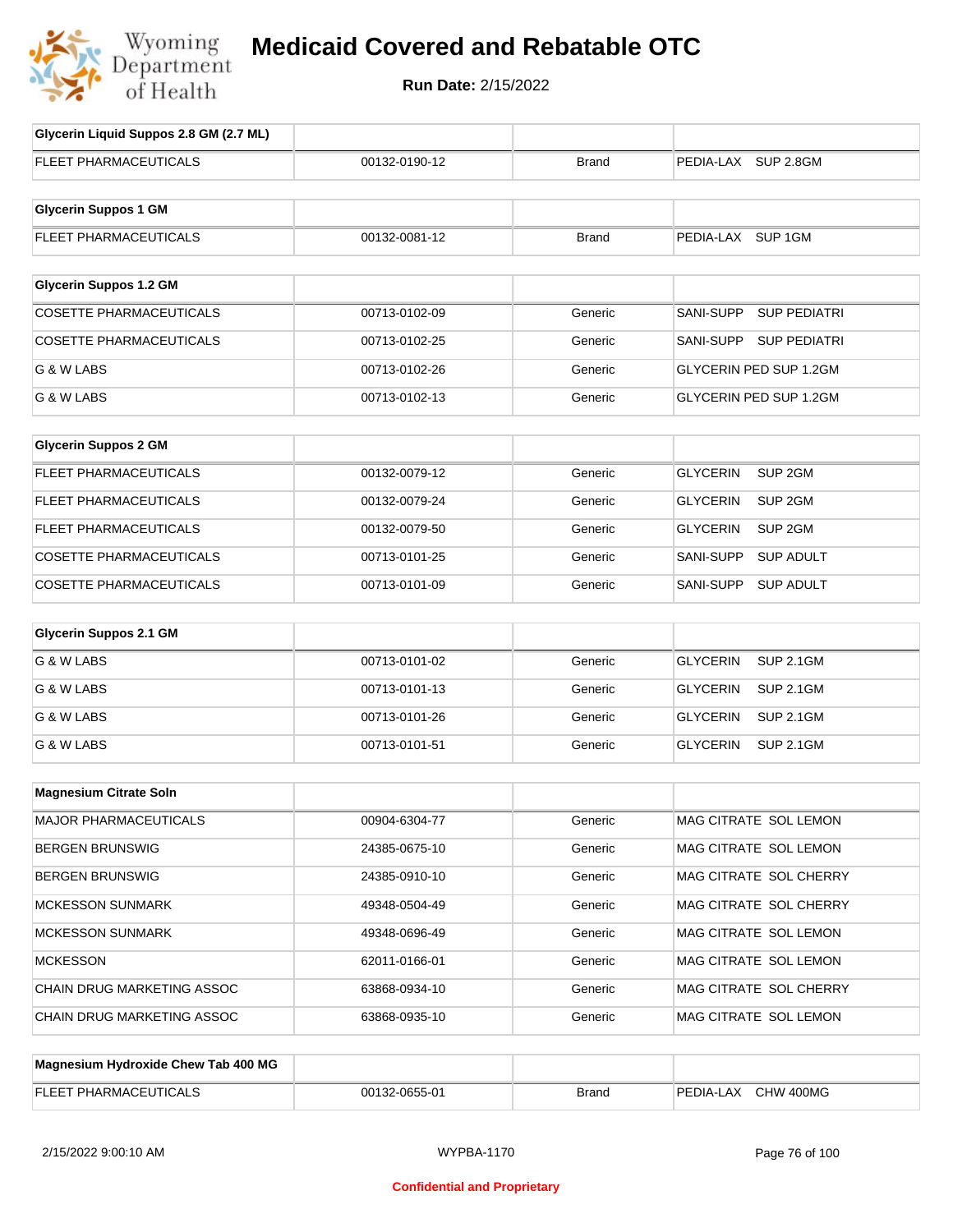

| Magnesium Hydroxide Susp 400 MG/5ML  |               |         |                              |
|--------------------------------------|---------------|---------|------------------------------|
| <b>PERRIGO</b>                       | 00113-0332-40 | Generic | MILK OF MAGN SUS FRSH MNT    |
| <b>PERRIGO</b>                       | 00113-0396-40 | Generic | <b>MILK OF MAGN SUS</b>      |
| PHARMACEUTICAL ASSOCIATES            | 00121-0431-30 | Generic | MILK OF MAGN SUS             |
| <b>MAJOR PHARMACEUTICALS</b>         | 00904-0789-14 | Generic | <b>MILK OF MAGN SUS MINT</b> |
| <b>RUGBY LABORATORIES</b>            | 00536-2470-85 | Generic | MILK OF MAGN SUS             |
| <b>MAJOR PHARMACEUTICALS</b>         | 00904-0788-14 | Generic | MILK OF MAGN SUS 1200/15     |
| <b>MAJOR PHARMACEUTICALS</b>         | 00904-0788-16 | Generic | MILK OF MAGN SUS 1200/15     |
| <b>RUGBY LABORATORIES</b>            | 00536-2470-83 | Generic | <b>MILK OF MAGN SUS</b>      |
| <b>SELECT BRAND</b>                  | 15127-0833-73 | Generic | SB MILK MAGN SUS             |
| <b>SELECT BRAND</b>                  | 15127-0835-73 | Generic | SB MILK MAGN SUS MINT        |
| <b>TOPCO</b>                         | 36800-0949-40 | Generic | MILK OF MAGN SUS CHERRY      |
| <b>LEADER BRAND PRODUCTS</b>         | 37205-0833-40 | Generic | MILK OF MAGN SUS 400/5ML     |
| <b>BERGEN BRUNSWIG</b>               | 24385-0332-40 | Generic | <b>GNP MILK MAG SUS</b>      |
| <b>TOPCO</b>                         | 36800-0332-40 | Generic | MILK OF MAGN SUS 1200/15     |
| <b>BERGEN BRUNSWIG</b>               | 24385-0396-40 | Generic | <b>GNP MILK MAG SUS</b>      |
| <b>BERGEN BRUNSWIG</b>               | 24385-0608-40 | Generic | <b>GNP MILK MAG SUS</b>      |
| <b>TOPCO</b>                         | 36800-0396-40 | Generic | MILK OF MAGN SUS             |
| <b>LEADER BRAND PRODUCTS</b>         | 37205-0834-40 | Generic | MILK OF MAGN SUS MINT        |
| <b>MCKESSON SUNMARK</b>              | 49348-0307-39 | Generic | MILK OF MAGN SUS 1200/15     |
| <b>MCKESSON</b>                      | 62011-0124-01 | Generic | MILK OF MAGN SUS 400/5ML     |
| <b>MCKESSON</b>                      | 62011-0123-01 | Generic | MILK OF MAGN SUS 400/5ML     |
| CHAIN DRUG MARKETING ASSOC           | 63868-0310-12 | Generic | MILK OF MAGN SUS 400/5ML     |
| CHAIN DRUG MARKETING ASSOC           | 63868-0788-57 | Generic | MILK OF MAGN SUS 400/5ML     |
| <b>CHAIN DRUG MARKETING ASSOC</b>    | 63868-0787-57 | Generic | MILK OF MAGN SUS 400/5ML     |
| Megnesium Uudrevide Cuan Censentrate |               |         |                              |

| Magnesium Hydroxide Susp Concentrate<br><b>2400 MG/10ML</b> |               |         |                         |
|-------------------------------------------------------------|---------------|---------|-------------------------|
| PHARMACEUTICAL ASSOCIATES                                   | 00121-0527-10 | Generic | MILK OF MAGN SUS 2400MG |
| <b>HIKMA</b>                                                | 00054-3567-49 | Generic | MILK OF MAGN SUS 2400MG |
| <b>HIKMA</b>                                                | 00054-3567-61 | Generic | MILK OF MAGN SUS 2400MG |

| <b>Magnesium Sulfate Oral Granules</b> |               |         |                                    |
|----------------------------------------|---------------|---------|------------------------------------|
| BERGEN BRUNSWIG                        | 24385-0807-04 | Generic | GRA SALT<br><b>GNP EPSOM</b>       |
| BERGEN BRUNSWIG                        | 24385-0807-01 | Generic | GRA SALT<br><b>GNP EPSOM</b>       |
| <b>IMCKESSON SUNMARK</b>               | 49348-0018-63 | Generic | <b>SM EPSOM</b><br>GRA SALT        |
| MCKESSON SUNMARK                       | 49348-0018-75 | Generic | <b>SM EPSOM</b><br><b>GRA SALT</b> |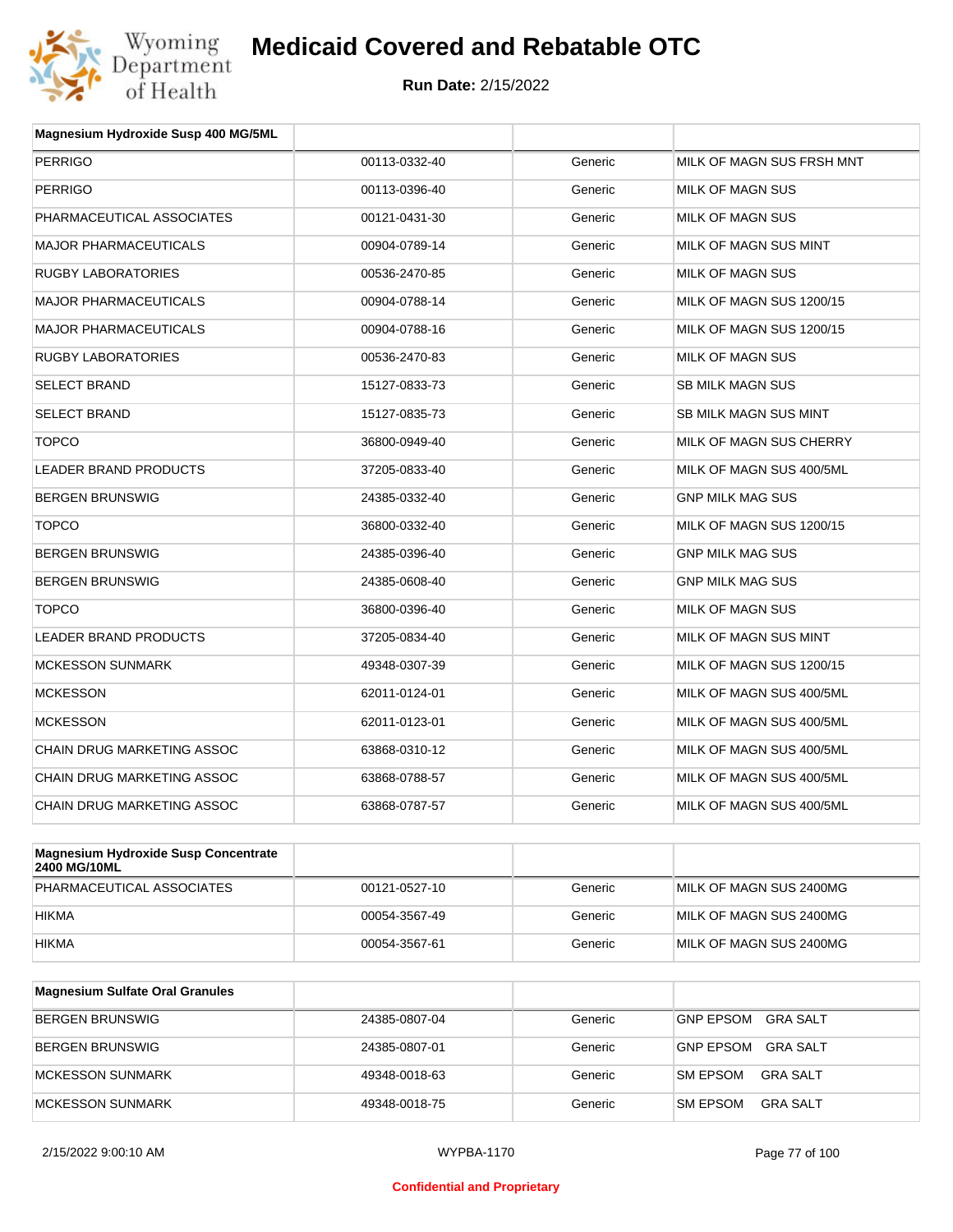

| <b>Methylcellulose Powder Laxative</b>         |               |              |                                      |
|------------------------------------------------|---------------|--------------|--------------------------------------|
| GLAXO CONSUMER HEALTHCARE L.P.                 | 00135-0089-69 | <b>Brand</b> | <b>CITRUCEL</b><br>POW ORANGE        |
| GLAXO CONSUMER HEALTHCARE L.P.                 | 00135-0089-71 | Brand        | <b>CITRUCEL</b><br><b>POW ORANGE</b> |
| GLAXO CONSUMER HEALTHCARE L.P.                 | 00135-0090-70 | <b>Brand</b> | <b>CITRUCEL</b><br>POW SF ORANG      |
| GLAXO CONSUMER HEALTHCARE L.P.                 | 00135-0090-74 | Brand        | <b>CITRUCEL</b><br>POW SF ORANG      |
| GLAXO CONSUMER HEALTHCARE L.P.                 | 00135-0090-75 | <b>Brand</b> | <b>CITRUCEL</b><br>POW SF ORANG      |
| <b>MAJOR PHARMACEUTICALS</b>                   | 00904-5675-16 | Generic      | SOLUBLE FIB POW THERAPY              |
|                                                |               |              |                                      |
| Methylcellulose Tab 500 MG                     |               |              |                                      |
| GLAXO CONSUMER HEALTHCARE L.P.                 | 00135-0199-01 | <b>Brand</b> | <b>CITRUCEL</b><br><b>TAB 500MG</b>  |
| GLAXO CONSUMER HEALTHCARE L.P.                 | 00135-0199-02 | <b>Brand</b> | <b>CITRUCEL</b><br><b>TAB 500MG</b>  |
| GLAXO CONSUMER HEALTHCARE L.P.                 | 00135-0199-07 | <b>Brand</b> | <b>CITRUCEL</b><br><b>TAB 500MG</b>  |
| <b>BERGEN BRUNSWIG</b>                         | 24385-0466-78 | Generic      | FIBER THERAP TAB 500MG               |
| <b>MCKESSON SUNMARK</b>                        | 49348-0541-10 | Generic      | SM FIBER LAX TAB 500MG               |
| <b>MCKESSON</b>                                | 62011-0134-01 | Generic      | HM FIBER<br>TAB 500MG                |
|                                                |               |              |                                      |
| <b>Mineral Oil</b>                             |               |              |                                      |
| <b>PERRIGO</b>                                 | 00574-0618-16 | Generic      | <b>MINERAL</b><br>OIL                |
| <b>BERGEN BRUNSWIG</b>                         | 24385-0685-16 | Generic      | <b>GNP MINERAL OIL HEAVY</b>         |
| <b>MCKESSON SUNMARK</b>                        | 49348-0804-38 | Generic      | SM MINERAL OIL                       |
| CHAIN DRUG MARKETING ASSOC                     | 63868-0938-16 | Generic      | QC MINERAL OIL HEAVY                 |
|                                                |               |              |                                      |
| <b>Mineral Oil Enema</b>                       |               |              |                                      |
| FLEET PHARMACEUTICALS                          | 00132-0301-40 | <b>Brand</b> | FLEET OIL ENE                        |
| <b>MCKESSON</b>                                | 62011-0190-01 | Generic      | MINERAL OIL ENE                      |
|                                                |               |              |                                      |
| Polyethylene Glycol 3350 Oral Packet 17<br>GM. |               |              |                                      |
| MAJOR PHARMACEUTICALS                          | 00904-6025-61 | Generic      | PEG 3350<br><b>POW</b>               |
| MAJOR PHARMACEUTICALS                          | 00904-6422-81 | Generic      | PEG 3350<br><b>POW</b>               |
| <b>MAJOR PHARMACEUTICALS</b>                   | 00904-6422-86 | Generic      | PEG 3350<br><b>POW</b>               |
| <b>TOPCO</b>                                   | 36800-0306-52 | Generic      | <b>POW</b><br>CLEARLAX               |
| <b>MYLAN INSTITUTIONAL</b>                     | 51079-0306-01 | Generic      | POLYETH GLYC POW 3350 NF             |
| MYLAN INSTITUTIONAL                            | 51079-0306-30 | Generic      | POLYETH GLYC POW 3350 NF             |
| AMERICAN HEALTH PACKAGING                      | 68084-0430-98 | Generic      | HEALTHYLAX POW                       |
| AMERICAN HEALTH PACKAGING                      | 68084-0430-99 | Generic      | HEALTHYLAX POW                       |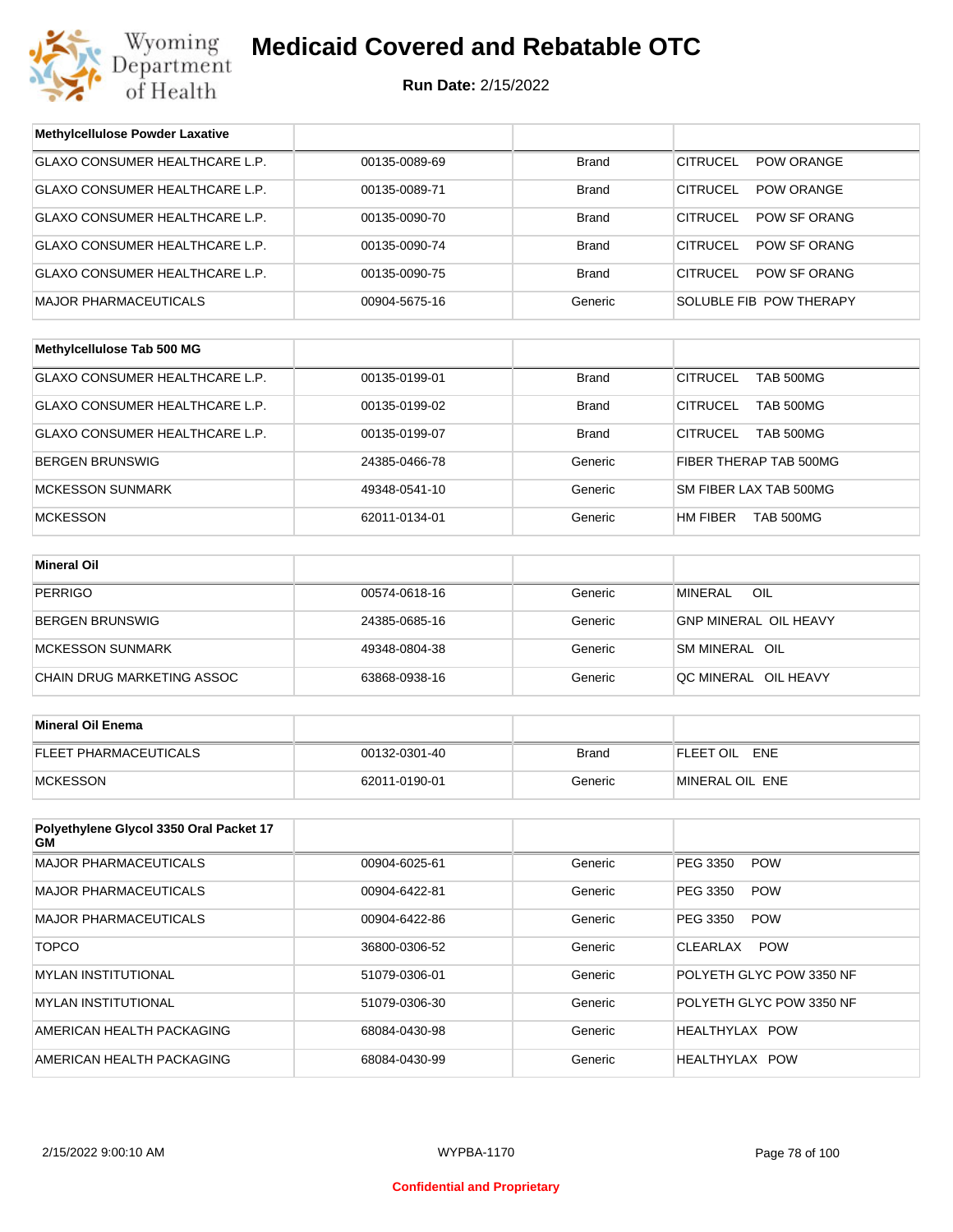

| Polyethylene Glycol 3350 Oral Powder 17<br><b>GM/SCOOP</b> |               |         |                               |
|------------------------------------------------------------|---------------|---------|-------------------------------|
| <b>MAJOR PHARMACEUTICALS</b>                               | 00904-6025-76 | Generic | <b>POW</b><br>PEG 3350        |
| <b>RUGBY LABORATORIES</b>                                  | 00536-1052-24 | Generic | <b>POW</b><br>PEG3350         |
| <b>RUGBY LABORATORIES</b>                                  | 00536-1052-27 | Generic | <b>POW</b><br>PEG3350         |
| <b>RUGBY LABORATORIES</b>                                  | 00536-1052-84 | Generic | <b>POW</b><br>PEG3350         |
| <b>MAJOR PHARMACEUTICALS</b>                               | 00904-6025-84 | Generic | <b>POW</b><br>PEG 3350        |
| <b>MAJOR PHARMACEUTICALS</b>                               | 00904-6025-77 | Generic | <b>POW</b><br>PEG 3350        |
| <b>TOPCO</b>                                               | 36800-0306-03 | Generic | <b>POW</b><br><b>CLEARLAX</b> |
| <b>TOPCO</b>                                               | 36800-0181-04 | Generic | <b>POW</b><br><b>CLEARLAX</b> |
| <b>TOPCO</b>                                               | 36800-0306-01 | Generic | <b>POW</b><br>CLEARLAX        |
| <b>TOPCO</b>                                               | 36800-0306-02 | Generic | <b>POW</b><br>CLEARLAX        |
| <b>PADAGIS</b>                                             | 45802-0868-03 | Generic | POLYETH GLYC POW 3350 NF      |
| <b>PADAGIS</b>                                             | 45802-0868-02 | Generic | POLYETH GLYC POW 3350 NF      |
| AMERISOURCE BERGEN DRUGS                                   | 46122-0014-33 | Generic | <b>GNP CLEARLAX POW</b>       |
| <b>PADAGIS</b>                                             | 45802-0868-01 | Generic | POLYETH GLYC POW 3350 NF      |
| AMERISOURCE BERGEN DRUGS                                   | 46122-0014-31 | Generic | <b>GNP CLEARLAX POW</b>       |
| AMERISOURCE BERGEN DRUGS                                   | 46122-0014-71 | Generic | <b>GNP CLEARLAX POW</b>       |
| LEADER BRAND PRODUCTS                                      | 37205-0612-71 | Generic | CLEARLAX POW                  |
| <b>LEADER BRAND PRODUCTS</b>                               | 37205-0612-72 | Generic | <b>POW</b><br>CLEARLAX        |
| LEADER BRAND PRODUCTS                                      | 37205-0612-73 | Generic | <b>POW</b><br>CLEARLAX        |
| LUPIN PHARMACEUTICALS                                      | 43386-0312-08 | Generic | <b>POW</b><br>GAVILAX         |
| LUPIN PHARMACEUTICALS                                      | 43386-0312-14 | Generic | <b>POW</b><br><b>GAVILAX</b>  |
| <b>MCKESSON SUNMARK</b>                                    | 49348-0893-70 | Generic | <b>SM CLEARLAX POW</b>        |
| <b>MCKESSON SUNMARK</b>                                    | 49348-0893-50 | Generic | SM CLEARLAX POW               |
| <b>MCKESSON SUNMARK</b>                                    | 49348-0893-92 | Generic | SM CLEARLAX POW               |
| <b>MCKESSON</b>                                            | 62011-0153-01 | Generic | HM CLEARLAX POW               |
| <b>MCKESSON</b>                                            | 62011-0153-02 | Generic | HM CLEARLAX POW               |
| <b>KREMERS URBAN</b>                                       | 62175-0190-15 | Generic | GLYCOLAX POW 3350 NF          |
| <b>KREMERS URBAN</b>                                       | 62175-0195-07 | Generic | POLYETH GLYC POW 3350 NF      |
| <b>KREMERS URBAN</b>                                       | 62175-0195-31 | Generic | POLYETH GLYC POW 3350 NF      |
| <b>KREMERS URBAN</b>                                       | 62175-0190-31 | Generic | GLYCOLAX POW 3350 NF          |
| <b>KREMERS URBAN</b>                                       | 62175-0195-15 | Generic | POLYETH GLYC POW 3350 NF      |
| CHAIN DRUG MARKETING ASSOC                                 | 63868-0002-14 | Generic | NATURA-LAX POW 3350 NF        |

| <b>Psyllium Cap 0.52 GM</b> |               |         |         |           |
|-----------------------------|---------------|---------|---------|-----------|
| KONSYL PHARMACEUTICAL       | 00224-1847-80 | Generic | 'KONSYL | CAP 520MG |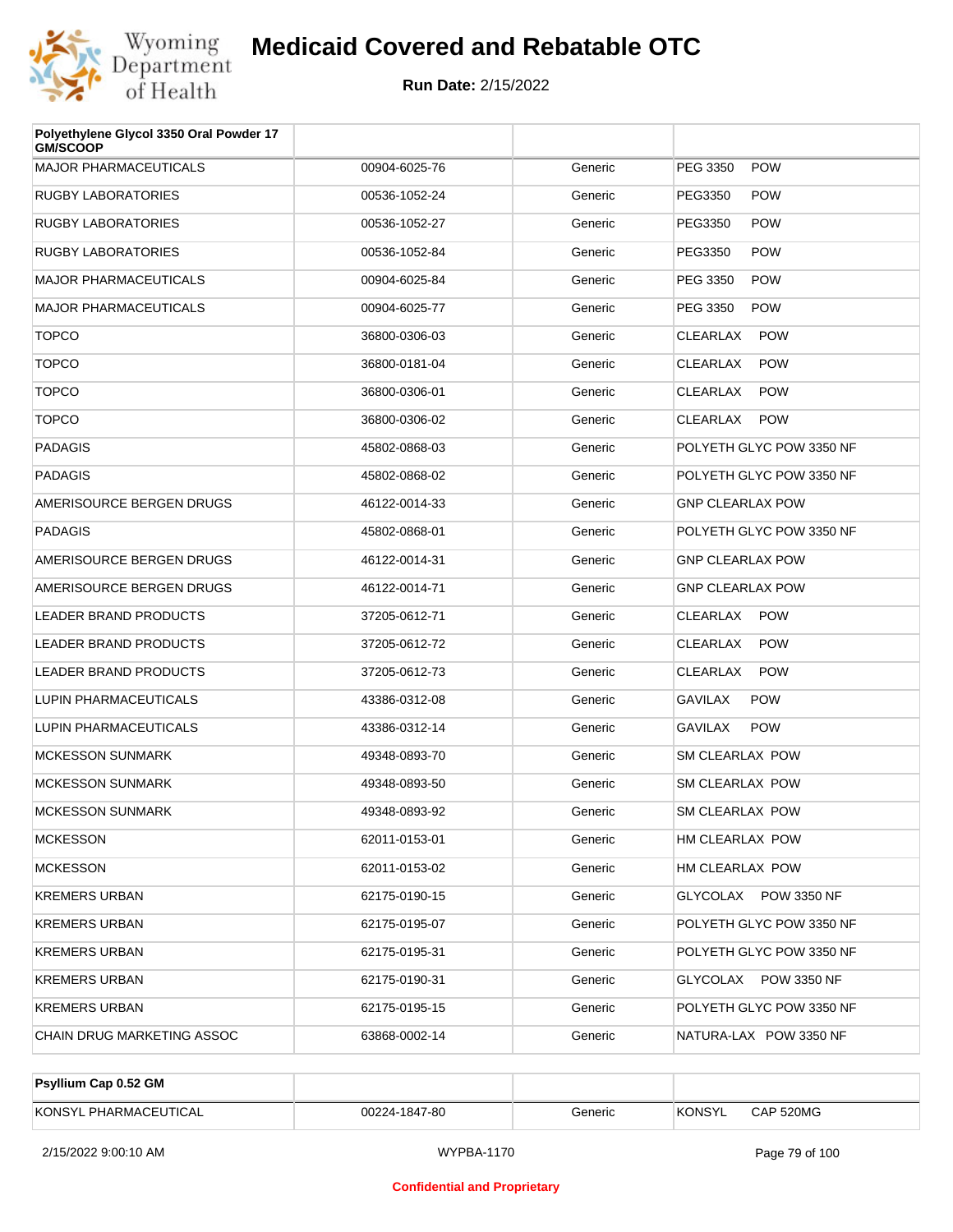| KONSYL PHARMACEUTICAL       | 00224-1847-10 | Generic | <b>KONSYL</b><br>CAP 520MG    |
|-----------------------------|---------------|---------|-------------------------------|
| <b>RUGBY LABORATORIES</b>   | 00536-1500-60 | Generic | <b>REGULOID</b><br>CAP 0.52GM |
| LEADER BRAND PRODUCTS       | 37205-0372-78 | Generic | FIBER LAXTIV CAP 0.52GM       |
| MCKESSON SUNMARK            | 49348-0633-49 | Generic | SM FIBER LAX CAP 0.52GM       |
| <b>MCKESSON</b>             | 62011-0053-01 | Generic | HM FIBER<br>CAP 0.52GM        |
|                             |               |         |                               |
| <b>Psyllium Powder 100%</b> |               |         |                               |

| KONSYL PHARMACEUTICAL | 00224-1801-80 | <b>Brand</b> | KONSYL DAILY POW 100% |
|-----------------------|---------------|--------------|-----------------------|
| KONSYL PHARMACEUTICAL | 00224-1801-06 | Brand        | KONSYL DAILY POW 100% |
| KONSYL PHARMACEUTICAL | 00224-1801-07 | Brand        | KONSYL DAILY POW 100% |
| KONSYL PHARMACEUTICAL | 00224-1801-81 | Brand        | KONSYL DAILY POW 100% |

| Psyllium Powder 28.3%        |               |         |                              |
|------------------------------|---------------|---------|------------------------------|
| RUGBY LABORATORIES           | 00536-4445-54 | Generic | <b>REGULOID</b><br>POW 28.3% |
| <b>RUGBY LABORATORIES</b>    | 00536-4445-89 | Generic | <b>REGULOID</b><br>POW 28.3% |
| <b>MAJOR PHARMACEUTICALS</b> | 00904-5200-65 | Generic | NATURL FIBER POW 28.3%       |
| <b>MAJOR PHARMACEUTICALS</b> | 00904-5200-66 | Generic | NATURL FIBER POW 28.3%       |
| KONSYL PHARMACEUTICAL        | 00224-1852-06 | Generic | KONSYL DAILY POW 28.3%       |
| KONSYL PHARMACEUTICAL        | 00224-1852-80 | Generic | KONSYL DAILY POW 28.3%       |
| <b>MCKESSON SUNMARK</b>      | 49348-0047-65 | Generic | SM FIBER<br>POW 28.3%        |
| <b>MCKESSON SUNMARK</b>      | 49348-0091-68 | Generic | SM FIBER<br>POW 28.3%        |
| <b>MCKESSON</b>              | 62011-0133-01 | Generic | HM FIBER<br>POW 28.3%        |

| <b>Psyllium Powder 30.9%</b> |               |         |                            |
|------------------------------|---------------|---------|----------------------------|
| KONSYL PHARMACEUTICAL        | 00224-1841-80 | Generic | <b>KONSYL</b><br>POW 30.9% |
| KONSYL PHARMACEUTICAL        | 00224-1841-03 | Generic | KONSYL<br>POW 30.9%        |
| MCKESSON                     | 62011-0135-01 | Generic | POW 30.9%<br>HM FIBER      |

| Psyllium Powder 48.57%       |               |         |                                 |
|------------------------------|---------------|---------|---------------------------------|
| <b>RUGBY LABORATORIES</b>    | 00536-4444-54 | Generic | <b>REGULOID</b><br>POW 48.57%   |
| <b>RUGBY LABORATORIES</b>    | 00536-4444-89 | Generic | <b>REGULOID</b><br>POW 48.57%   |
| MAJOR PHARMACEUTICALS        | 00904-5199-65 | Generic | <b>POW THERAPY</b><br>NAT FIBER |
| <b>MAJOR PHARMACEUTICALS</b> | 00904-5199-66 | Generic | NAT FIBER<br><b>POW THERAPY</b> |
| BERGEN BRUNSWIG              | 24385-0301-27 | Generic | <b>NAT FIBER</b><br>POW 48.57%  |
| MCKESSON SUNMARK             | 49348-0166-93 | Generic | <b>SM FIBER</b><br>POW 48.57%   |
| MCKESSON SUNMARK             | 49348-0166-65 | Generic | <b>SM FIBER</b><br>POW 48.57%   |
| <b>MCKESSON</b>              | 62011-0136-01 | Generic | HM FIBER<br>POW 48.57%          |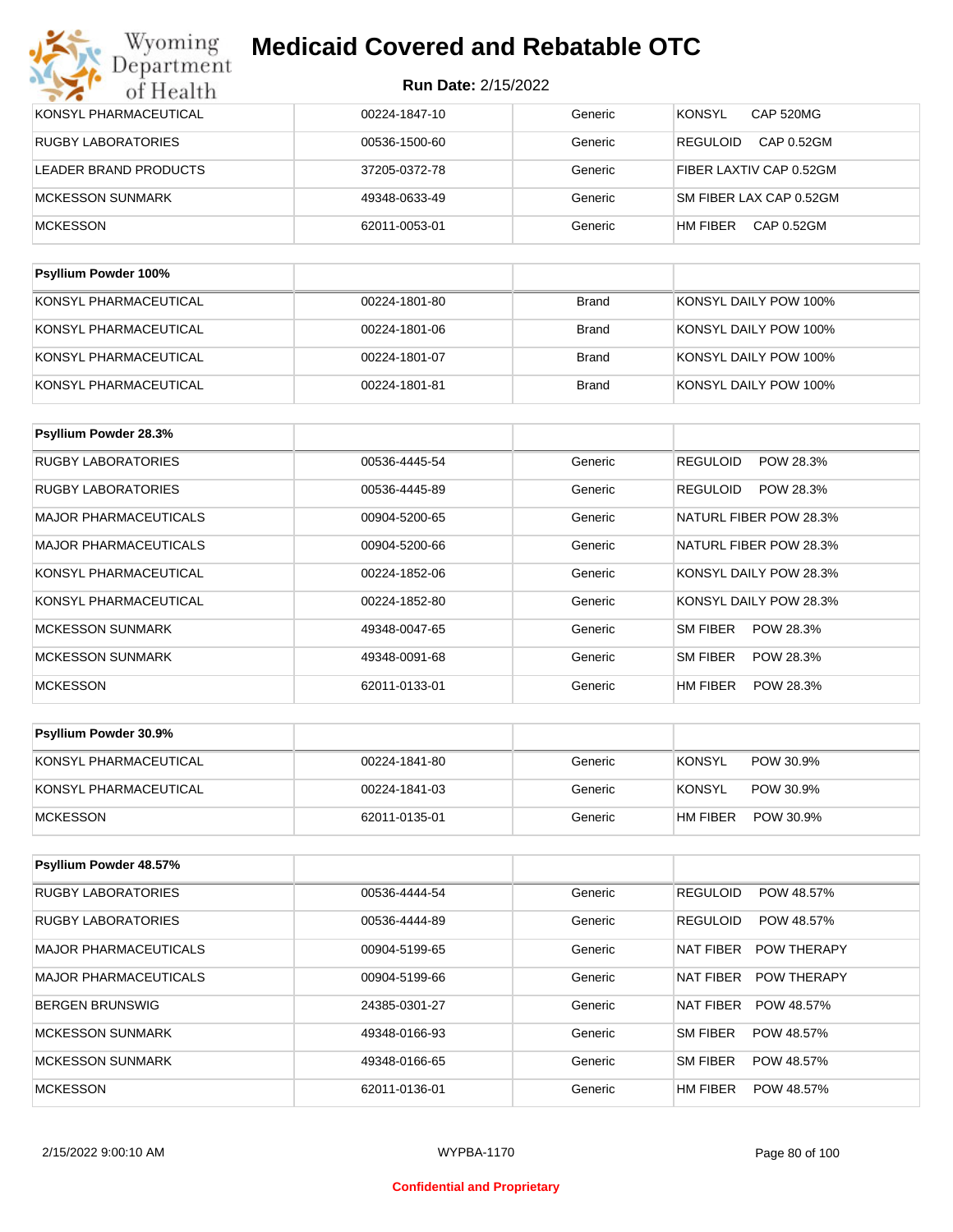

**Run Date:** 2/15/2022

| Psyllium Powder 52.3%          |               |              |                              |
|--------------------------------|---------------|--------------|------------------------------|
| KONSYL PHARMACEUTICAL          | 00224-1822-80 | <b>Brand</b> | KONSYL-D<br>POW 52.3%        |
| KONSYL PHARMACEUTICAL          | 00224-1822-03 | <b>Brand</b> | KONSYL-D<br>POW 52.3%        |
|                                |               |              |                              |
| Psyllium Powder 58.6%          |               |              |                              |
| <b>MAJOR PHARMACEUTICALS</b>   | 00904-5788-77 | Generic      | FIBER THERAP POW 58.6%       |
| <b>RUGBY LABORATORIES</b>      | 00536-1875-16 | Generic      | <b>REGULOID</b><br>POW 58.6% |
| <b>RUGBY LABORATORIES</b>      | 00536-1875-79 | Generic      | <b>REGULOID</b><br>POW 58.6% |
| <b>RUGBY LABORATORIES</b>      | 00536-1881-16 | Generic      | <b>REGULOID</b><br>POW 58.6% |
| <b>RUGBY LABORATORIES</b>      | 00536-1881-79 | Generic      | <b>REGULOID</b><br>POW 58.6% |
| <b>MCKESSON SUNMARK</b>        | 49348-0090-92 | Generic      | SM FIBER<br>POW 58.6%        |
| <b>MCKESSON</b>                | 62011-0137-01 | Generic      | HM FIBER<br>POW 58.6%        |
|                                |               |              |                              |
| Psyllium Powder 60.3%          |               |              |                              |
| KONSYL PHARMACEUTICAL          | 00224-1855-81 | <b>Brand</b> | <b>KONSYL</b><br>POW 60.3%   |
| KONSYL PHARMACEUTICAL          | 00224-1866-28 | Brand        | <b>KONSYL</b><br>POW 60.3%   |
| KONSYL PHARMACEUTICAL          | 00224-1866-80 | <b>Brand</b> | <b>KONSYL</b><br>POW 60.3%   |
| KONSYL PHARMACEUTICAL          | 00224-1855-07 | Brand        | <b>KONSYL</b><br>POW 60.3%   |
| Psyllium Powder 71.67%         |               |              |                              |
| KONSYL PHARMACEUTICAL          | 00224-1856-06 | <b>Brand</b> | <b>KONSYL</b><br>POW 71.67%  |
| KONSYL PHARMACEUTICAL          | 00224-1856-80 | <b>Brand</b> | <b>KONSYL</b><br>POW 71.67%  |
|                                |               |              |                              |
| Psyllium Powder Packet 100%    |               |              |                              |
| KONSYL PHARMACEUTICAL          | 00224-1801-84 | <b>Brand</b> | KONSYL DAILY POW 100%        |
| KONSYL PHARMACEUTICAL          | 00224-1801-24 | Brand        | KONSYL DAILY POW 100%        |
| KONSYL PHARMACEUTICAL          | 00224-1801-35 | Brand        | KONSYL DAILY POW 100%        |
|                                |               |              |                              |
| Psyllium Powder Packet 28.3%   |               |              |                              |
| KONSYL PHARMACEUTICAL          | 00224-1852-13 | Brand        | KONSYL DAILY POW 28.3%       |
| KONSYL PHARMACEUTICAL          | 00224-1852-81 | Brand        | KONSYL DAILY POW 28.3%       |
|                                |               |              |                              |
| Psyllium Powder Packet 60.3%   |               |              |                              |
| KONSYL PHARMACEUTICAL          | 00224-1855-30 | Brand        | <b>KONSYL</b><br>POW 60.3%   |
| KONSYL PHARMACEUTICAL          | 00224-1855-82 | Brand        | <b>KONSYL</b><br>POW 60.3%   |
|                                |               |              |                              |
| Sennosides Chew Tab 15 MG      |               |              |                              |
| GLAXO CONSUMER HEALTHCARE L.P. | 00067-0005-12 | <b>Brand</b> | CHW 15MG<br>EX-LAX           |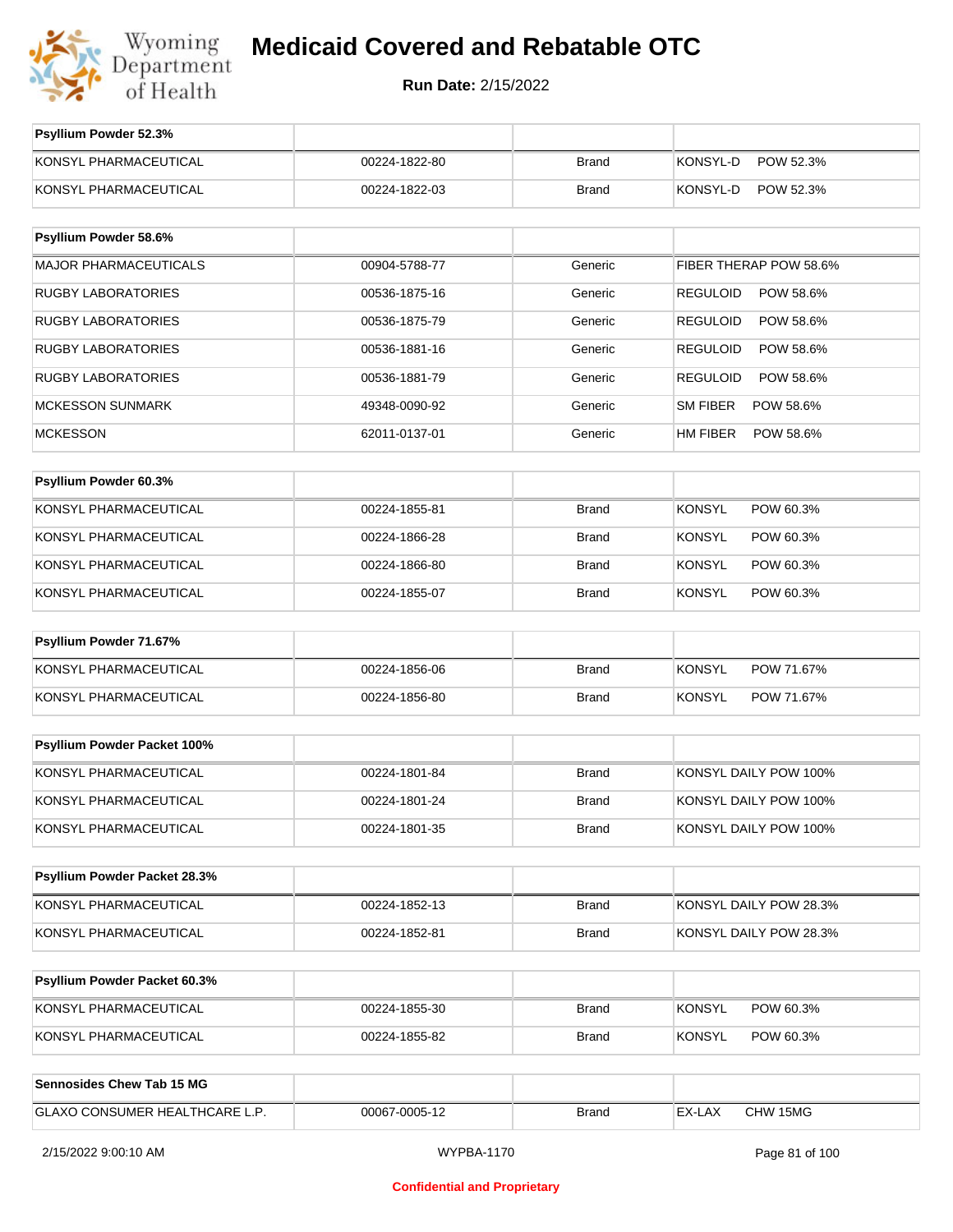| Wyoming<br><b>Medicaid Covered and Rebatable OTC</b><br>Department |                            |              |        |          |  |
|--------------------------------------------------------------------|----------------------------|--------------|--------|----------|--|
| of Health                                                          | <b>Run Date: 2/15/2022</b> |              |        |          |  |
| <b>GLAXO CONSUMER HEALTHCARE L.P.</b>                              | 00067-0005-24              | <b>Brand</b> | EX-LAX | CHW 15MG |  |
| <b>GLAXO CONSUMER HEALTHCARE L.P.</b>                              | 00067-0005-48              | <b>Brand</b> | EX-LAX | CHW 15MG |  |

| Sennosides Syrup 8.8 MG/5ML |               |         |                             |
|-----------------------------|---------------|---------|-----------------------------|
| RUGBY LABORATORIES          | 00536-1000-59 | Generic | LIQ 8.8MG/5<br>SENEXON      |
| MAJOR PHARMACEUTICALS       | 00904-6289-09 | Generic | <b>SENNA</b><br>SYP 8.8MG/5 |

| <b>Sennosides Tab 15 MG</b>    |               |         |                       |
|--------------------------------|---------------|---------|-----------------------|
| GLAXO CONSUMER HEALTHCARE L.P. | 00067-6025-60 | Generic | PERDIEM OVER TAB 15MG |
| GLAXO CONSUMER HEALTHCARE L.P. | 00067-0003-30 | Brand   | TAB 15MG<br>EX-LAX    |
| GLAXO CONSUMER HEALTHCARE L.P. | 00067-0003-08 | Brand   | TAB 15MG<br>EX-LAX    |

| Sennosides Tab 17.2 MG |               |              |                         |
|------------------------|---------------|--------------|-------------------------|
| <b>AVRIO HEALTH LP</b> | 67618-0315-12 | <b>Brand</b> | SENOKOT XTRA TAB 17.2MG |

| Sennosides Tab 25 MG           |               |              |                                |
|--------------------------------|---------------|--------------|--------------------------------|
| GLAXO CONSUMER HEALTHCARE L.P. | 00067-0016-48 | <b>Brand</b> | EX-LAX<br>TAB MAX ST           |
| GLAXO CONSUMER HEALTHCARE L.P. | 00067-0016-24 | <b>Brand</b> | TAB MAX ST<br>EX-LAX           |
| GLAXO CONSUMER HEALTHCARE L.P. | 00067-0016-90 | <b>Brand</b> | TAB MAX ST<br>EX-LAX           |
| <b>BERGEN BRUNSWIG</b>         | 24385-0369-62 | Generic      | <b>GNP LAXATIVE TAB 25MG</b>   |
| LEADER BRAND PRODUCTS          | 37205-0294-62 | Generic      | TAB 25MG<br>LAXATIVE           |
| <b>MCKESSON SUNMARK</b>        | 49348-0224-04 | Generic      | SM SENNA LAX TAB MAX STR       |
| CHAIN DRUG MARKETING ASSOC     | 63868-0549-24 | Generic      | LAXATIVE<br><b>TAB MAX-STR</b> |

| Sennosides Tab 8.6 MG        |               |         |                             |
|------------------------------|---------------|---------|-----------------------------|
| <b>PAR PHARMACEUTICAL</b>    | 00603-0282-32 | Generic | SENNA LAX TAB 8.6MG         |
| <b>MAJOR PHARMACEUTICALS</b> | 00904-5165-59 | Generic | <b>SENNA</b><br>TAB 8.6MG   |
| <b>RUGBY LABORATORIES</b>    | 00536-5904-10 | Generic | TAB 8.6MG<br>SENEXON        |
| <b>MAJOR PHARMACEUTICALS</b> | 00904-5165-61 | Generic | TAB 8.6MG<br><b>SENNA</b>   |
| <b>MAJOR PHARMACEUTICALS</b> | 00904-5165-80 | Generic | <b>SENNA</b><br>TAB 8.6MG   |
| <b>MAJOR PHARMACEUTICALS</b> | 00904-6434-59 | Generic | TAB 8.6MG<br><b>SENNA</b>   |
| <b>MAJOR PHARMACEUTICALS</b> | 00904-6434-80 | Generic | TAB 8.6MG<br><b>SENNA</b>   |
| <b>RUGBY LABORATORIES</b>    | 00536-5904-01 | Generic | <b>SENEXON</b><br>TAB 8.6MG |
| <b>PAR PHARMACEUTICAL</b>    | 00603-0282-21 | Generic | SENNA LAX TAB 8.6MG         |
| <b>SELECT BRAND</b>          | 15127-0105-01 | Generic | SB SENNA-LAX TAB 8.6MG      |
| PHARBEST PHARMACEUTICALS     | 16103-0363-08 | Generic | SENNA-TABS TAB 8.6MG        |
| PHARBEST PHARMACEUTICALS     | 16103-0363-11 | Generic | SENNA-TABS TAB 8.6MG        |
| <b>BERGEN BRUNSWIG</b>       | 24385-0404-78 | Generic | SENNA-LAX TAB 8.6MG         |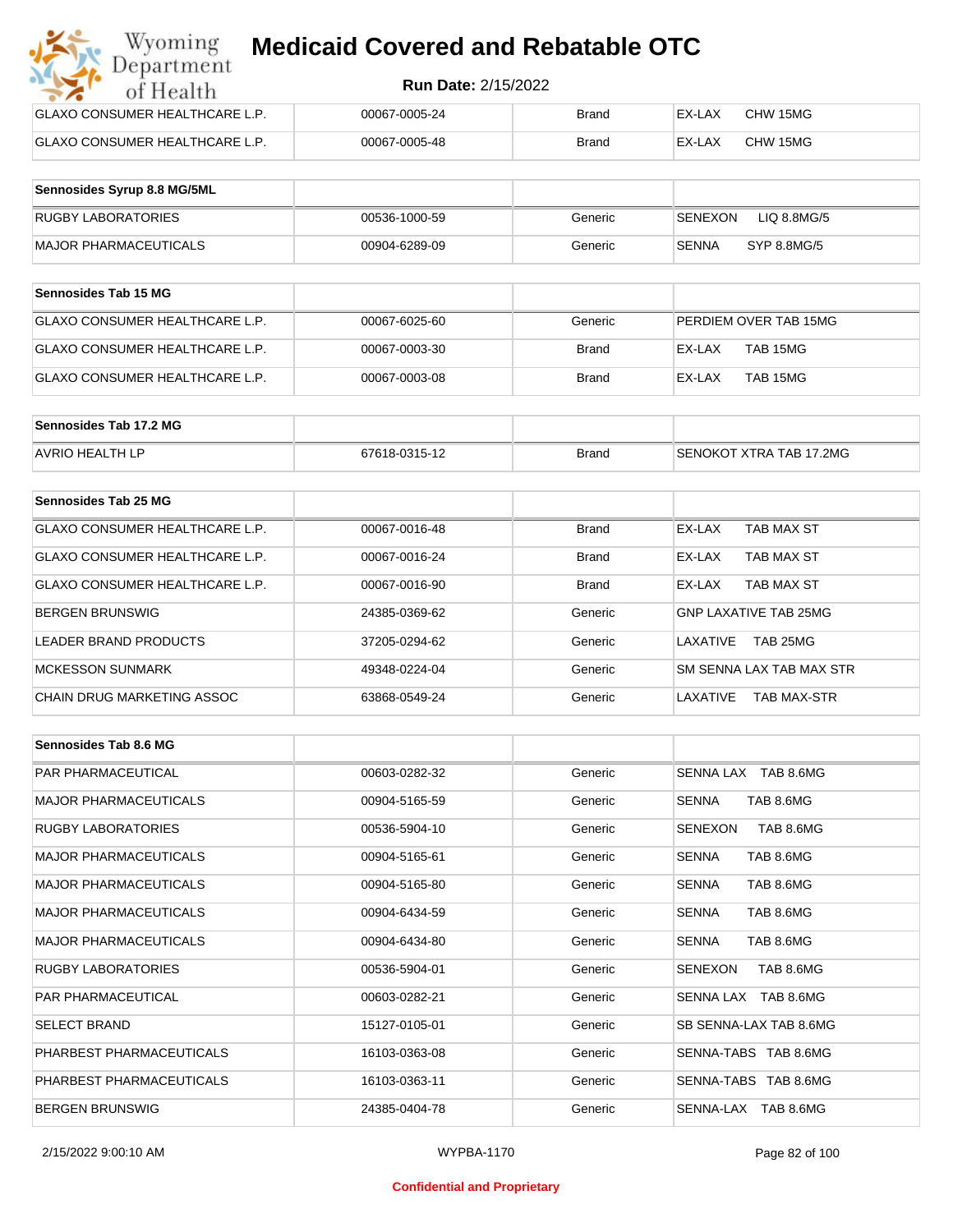# Wyoming<br>Department<br>of Health

# **Medicaid Covered and Rebatable OTC**

| LEADER BRAND PRODUCTS      | 37205-0241-78 | Generic      | TAB 8.6MG<br><b>SENNA</b>    |
|----------------------------|---------------|--------------|------------------------------|
| TIME-CAP LABS              | 49483-0080-01 | Generic      | SENNA-TIME TAB 8.6MG         |
| TIME-CAP LABS              | 49483-0080-10 | Generic      | SENNA-TIME TAB 8.6MG         |
| AUBURN PHARMACEUTICAL      | 62107-0031-01 | Generic      | TAB 8.6MG<br><b>SENNO</b>    |
| <b>MCKESSON</b>            | 62011-0192-01 | Generic      | TAB 8.6MG<br><b>HM SENNA</b> |
| AVRIO HEALTH LP            | 67618-0300-50 | <b>Brand</b> | TAB 8.6MG<br><b>SENOKOT</b>  |
| CHAIN DRUG MARKETING ASSOC | 63868-0257-10 | Generic      | NAT VEG LAX TAB 8.6MG        |
| AVRIO HEALTH LP            | 67618-0300-10 | <b>Brand</b> | TAB 8.6MG<br><b>SENOKOT</b>  |
| AVRIO HEALTH LP            | 67618-0300-20 | <b>Brand</b> | <b>SENOKOT</b><br>TAB 8.6MG  |
| PURDUE PRODUCTS LP         | 67618-0300-11 | <b>Brand</b> | TAB 8.6MG<br><b>SENOKOT</b>  |

| Sennosides-Docusate Sodium Tab 8.6-50<br>МG |               |         |                           |
|---------------------------------------------|---------------|---------|---------------------------|
| <b>RUGBY LABORATORIES</b>                   | 00536-0355-10 | Generic | DSS/SENNA TAB 8.6-50MG    |
| RUGBY LABORATORIES                          | 00536-4086-10 | Generic | SENEXON-S TAB 8.6-50MG    |
| MAJOR PHARMACEUTICALS                       | 00904-5643-60 | Generic | DOK PLUS<br>TAB 8.6-50MG  |
| PAR PHARMACEUTICAL                          | 00603-0283-21 | Generic | SENNALAX-S TAB 8.6-50MG   |
| PAR PHARMACEUTICAL                          | 00603-0283-32 | Generic | SENNALAX-S TAB 8.6-50MG   |
| RUGBY LABORATORIES                          | 00536-0355-01 | Generic | DSS/SENNA TAB 8.6-50MG    |
| PAR PHARMACEUTICAL                          | 00603-0149-32 | Generic | DOC-Q-LAX TAB 8.6-50MG    |
| <b>RUGBY LABORATORIES</b>                   | 00536-4086-01 | Generic | SENEXON-S TAB 8.6-50MG    |
| PAR PHARMACEUTICAL                          | 00603-0149-21 | Generic | DOC-Q-LAX TAB 8.6-50MG    |
| MAJOR PHARMACEUTICALS                       | 00904-6339-61 | Generic | SENNA PLUS TAB 8.6-50MG   |
| <b>MAJOR PHARMACEUTICALS</b>                | 00904-5643-61 | Generic | DOK PLUS TAB 8.6-50MG     |
| BERGEN BRUNSWIG                             | 24385-0495-72 | Generic | STOOL SOFTNR TAB 8.6-50MG |
| BERGEN BRUNSWIG                             | 24385-0505-72 | Generic | SENNA PLUS TAB 8.6-50MG   |
| BERGEN BRUNSWIG                             | 24385-0495-78 | Generic | STOOL SOFTNR TAB 8.6-50MG |
| <b>MCKESSON SUNMARK</b>                     | 49348-0544-19 | Generic | STOOL SOFTNR TAB 8.6-50MG |
| <b>MCKESSON SUNMARK</b>                     | 49348-0544-10 | Generic | STOOL SOFTNR TAB 8.6-50MG |
| <b>LEADER BRAND PRODUCTS</b>                | 37205-0251-72 | Generic | SENNA PLUS TAB 8.6-50MG   |
| <b>MCKESSON SUNMARK</b>                     | 49348-0532-12 | Generic | LAX/STL SOFT TAB 8.6-50MG |
| TIME-CAP LABS                               | 49483-0081-01 | Generic | SENNA-TIME S TAB 8.6-50MG |
| TIME-CAP LABS                               | 49483-0081-10 | Generic | SENNA-TIME S TAB 8.6-50MG |
| CYPRESS PHARMACEUTICAL                      | 60258-0951-06 | Generic | SENNA-S<br>TAB 8.6-50MG   |
| <b>SKY PACKAGING</b>                        | 63739-0432-10 | Generic | SENNA/DSS TAB 8.6-50MG    |
| <b>SKY PACKAGING</b>                        | 63739-0432-01 | Generic | SENNA/DSS TAB 8.6-50MG    |
| <b>MCKESSON</b>                             | 62011-0161-01 | Generic | SENNA-S<br>TAB 8.6-50MG   |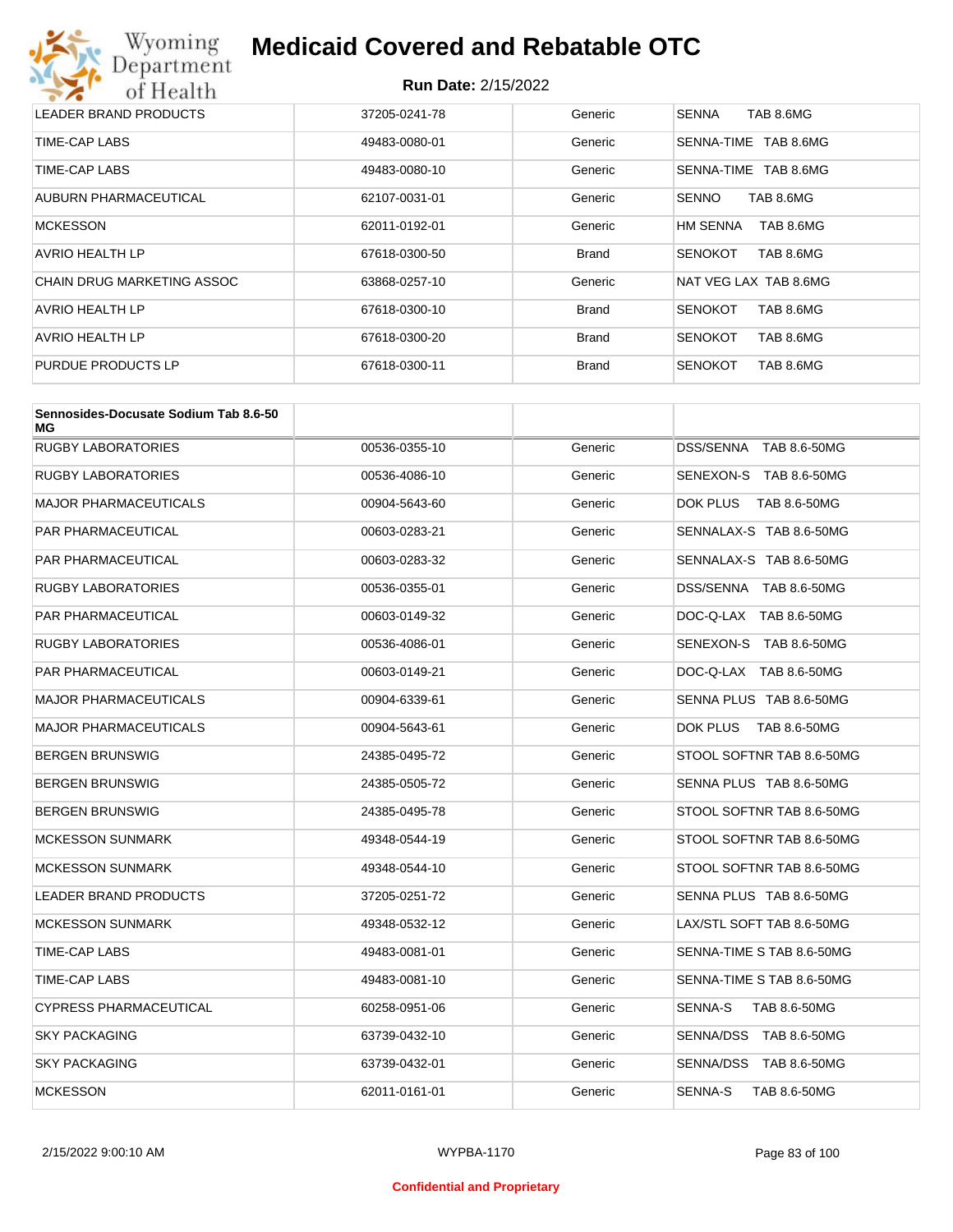

| <b>MCKESSON</b>            | 62011-0165-01 | Generic      | STOOL SOFTNR TAB 8.6-50MG |
|----------------------------|---------------|--------------|---------------------------|
| CHAIN DRUG MARKETING ASSOC | 63868-0131-01 | Generic      | STOOL SOFTNR TAB 8.6-50MG |
| AVRIO HEALTH LP            | 67618-0106-10 | Generic      | PERI-COLACE TAB 8.6-50MG  |
| AVRIO HEALTH LP            | 67618-0106-30 | Generic      | PERI-COLACE TAB 8.6-50MG  |
| AVRIO HEALTH LP            | 67618-0106-60 | Generic      | PERI-COLACE TAB 8.6-50MG  |
| AVRIO HEALTH LP            | 67618-0310-01 | <b>Brand</b> | SENOKOT S<br>TAB 8.6-50MG |
| PURDUE PRODUCTS LP         | 67618-0310-11 | <b>Brand</b> | SENOKOT S<br>TAB 8.6-50MG |
| AVRIO HEALTH LP            | 67618-0310-60 | <b>Brand</b> | SENOKOT S<br>TAB 8.6-50MG |
| <b>AVRIO HEALTH LP</b>     | 67618-0310-30 | <b>Brand</b> | SENOKOT S<br>TAB 8.6-50MG |

| Sennosides-Psyllium Cap 9-500 MG   |               |              |                          |
|------------------------------------|---------------|--------------|--------------------------|
| KONSYL PHARMACEUTICAL              | 00224-1860-60 | <b>Brand</b> | SENNA PROMPT CAP 9-500MG |
| KONSYL PHARMACEUTICAL              | 00224-1860-81 | <b>Brand</b> | SENNA PROMPT CAP 9-500MG |
| <b>MINERALS &amp; ELECTROLYTES</b> |               |              |                          |

| Calcium Carbonate Tab 1250 MG (500 MG<br>Elemental Ca) |               |         |                         |
|--------------------------------------------------------|---------------|---------|-------------------------|
| <b>HIKMA</b>                                           | 00054-8120-25 | Generic | CALCIUM CARB TAB 1250MG |
| <b>HIKMA</b>                                           | 00054-4120-25 | Generic | CALCIUM CARB TAB 1250MG |

| <b>Calcium Carbonate-Magnesium Carbonate</b><br>Tab 250-300 MG |               |              |                             |
|----------------------------------------------------------------|---------------|--------------|-----------------------------|
| NEPHRO-TECH                                                    | 59528-0508-05 | <b>Brand</b> | <b>TAB 300</b><br>MAGNEBIND |

| Calcium Gluconate Tab 500 MG                         |               |         |                        |
|------------------------------------------------------|---------------|---------|------------------------|
| <b>HIKMA</b>                                         | 00054-0262-20 | Generic | CALCIUM GLUC TAB 500MG |
| <b>HIKMA</b>                                         | 00054-0262-25 | Generic | CALCIUM GLUC TAB 500MG |
| <b>NASAL AGENTS - SYSTEMIC AND</b><br><b>TOPICAL</b> |               |         |                        |

| Cromolyn Sodium Nasal Aerosol Soln 5.2<br><b>MG/ACT (4%)</b> |               |         |                          |
|--------------------------------------------------------------|---------------|---------|--------------------------|
| MAJOR PHARMACEUTICALS                                        | 00904-5532-67 | Generic | CROMOLYN SOD SPR 5.2/ACT |
| BAUSCH HEALTH                                                | 57782-0397-26 | Generic | CROMOLYN SOD SPR 5.2/ACT |

| Oxymetazoline HCI Nasal Soln 0.05% |               |         |                        |
|------------------------------------|---------------|---------|------------------------|
| <b>PERRIGO</b>                     | 00113-0065-10 | Generic | NASAL<br>SPR 0.05%     |
| <b>PERRIGO</b>                     | 00113-0817-10 | Generic | SINUS NASAL SPR 0.05%  |
| GEISS DESTIN & DUNN                | 00113-0304-10 | Generic | NASAL 12 HR SPR 0.05%  |
| <b>GEISS DESTIN &amp; DUNN</b>     | 00113-0388-10 | Generic | 12 HR NASAL SPR 0.05%  |
| RUGBY LABORATORIES                 | 00536-1013-94 | Generic | SPR 0.05%<br>NRS NASAL |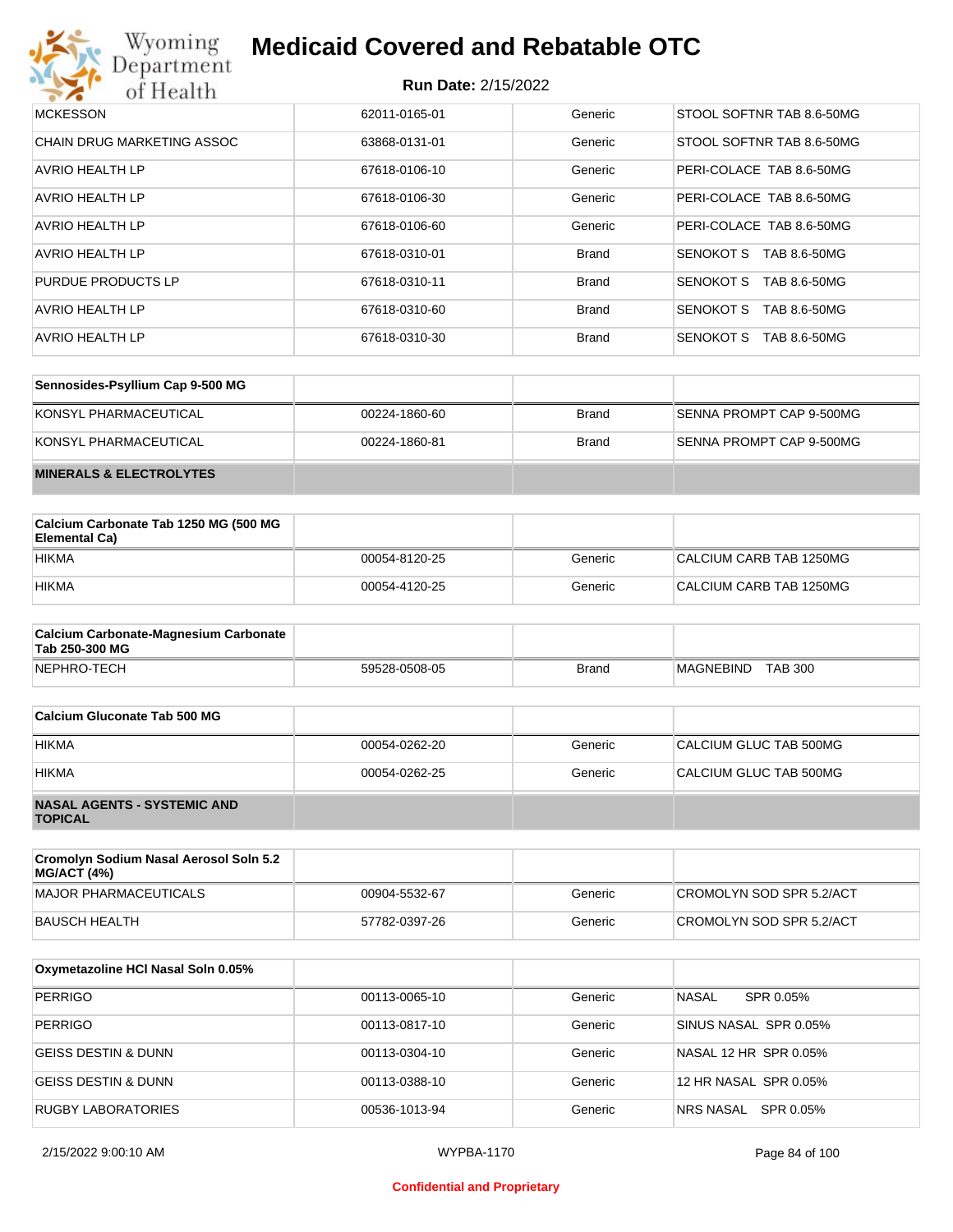

| <b>MAJOR PHARMACEUTICALS</b> | 00904-5711-30 | Generic | NASAL DECONG SPR 0.05% |
|------------------------------|---------------|---------|------------------------|
| <b>MAJOR PHARMACEUTICALS</b> | 00904-5711-35 | Generic | NASAL DECONG SPR 0.05% |
| SELECT BRAND                 | 15127-0304-05 | Generic | 12 HR NASAL SPR 0.05%  |
| <b>SELECT BRAND</b>          | 15127-0304-10 | Generic | 12 HR NASAL SPR 0.05%  |
| BERGEN BRUNSWIG              | 24385-0067-10 | Generic | GNP NASAL SPR 0.05%    |
| <b>TOPCO</b>                 | 36800-0065-10 | Generic | NASAL 12 HR SPR 0.05%  |
| <b>TOPCO</b>                 | 36800-0304-10 | Generic | NASAL 12 HR SPR 0.05%  |
| BERGEN BRUNSWIG              | 24385-0498-10 | Generic | 12 HR NASAL SPR 0.05%  |
| <b>TOPCO</b>                 | 36800-0688-05 | Generic | SINUS RELIEF SPR 0.05% |
| BERGEN BRUNSWIG              | 24385-0304-10 | Generic | 12 HR NASAL SPR 0.05%  |
| <b>BERGEN BRUNSWIG</b>       | 24385-0304-11 | Generic | 12 HR NASAL SPR 0.05%  |
| <b>BERGEN BRUNSWIG</b>       | 24385-0352-10 | Generic | GNP NASAL SPR 0.05%    |
| <b>TOPCO</b>                 | 36800-0388-10 | Generic | NO DRIP NASL SPR 0.05% |
| <b>TOPCO</b>                 | 36800-0817-10 | Generic | NASAL 12 HR SPR 0.05%  |
| <b>PERRIGO</b>               | 45802-0410-59 | Generic | NASAL RELIEF SPR 0.05% |
| <b>MCKESSON SUNMARK</b>      | 49348-0130-27 | Generic | SM NASAL SPR 0.05%     |
| AMERISOURCE BERGEN DRUGS     | 46122-0165-10 | Generic | GNP NASAL SPR 0.05%    |
| AMERISOURCE BERGEN DRUGS     | 46122-0165-11 | Generic | GNP NASAL SPR 0.05%    |
| <b>MCKESSON SUNMARK</b>      | 49348-0028-27 | Generic | SM NASAL 12H SPR 0.05% |
| <b>MCKESSON SUNMARK</b>      | 49348-0230-27 | Generic | SM NASAL SPR 0.05%     |
| MCKESSON SUNMARK             | 49348-0231-27 | Generic | SM NASAL SPR 0.05%     |
| <b>MCKESSON SUNMARK</b>      | 49348-0472-27 | Generic | SM 12-HOUR SPR 0.05%   |
| TARO                         | 51672-2030-03 | Generic | NASAL DECONG SPR 0.05% |
| <b>TARO</b>                  | 51672-2030-05 | Generic | NASAL DECONG SPR 0.05% |
| <b>MCKESSON</b>              | 62011-0080-01 | Generic | HM NASAL SPR 0.05%     |
| RB HEALTH (US)               | 63824-0127-75 | Generic | MUCINEX FF SPR 0.05%   |
| <b>MCKESSON</b>              | 62011-0079-01 | Generic | SINUS NASAL SPR 0.05%  |
| <b>MCKESSON</b>              | 62011-0081-01 | Generic | HM NASAL SPR 0.05%     |
| RECKITT BENCKISER            | 63824-0126-75 | Generic | MUCINEX MS SPR 0.05%   |
|                              |               |         |                        |

| <b>Phenylephrine HCI Nasal Soln 1%</b> |               |         |                                  |
|----------------------------------------|---------------|---------|----------------------------------|
| <b>GEISS DESTIN &amp; DUNN</b>         | 00113-0648-10 | Generic | NASAL FOUR SOL 1%                |
| <b>GLAXO CONSUMER HEALTHCARE L.P.</b>  | 00067-2086-01 | Generic | 4-WAY FAST SPR 1%                |
| <b>BERGEN BRUNSWIG</b>                 | 24385-0390-10 | Generic | <b>GNP NOSE</b><br><b>DRO 1%</b> |
| <b>TOPCO</b>                           | 36800-0390-10 | Generic | <b>DRO 1%</b><br><b>NOSE</b>     |
| <b>TOPCO</b>                           | 36800-0648-10 | Generic | NASAL FOUR SOL 1%                |
| LEADER BRAND PRODUCTS                  | 37205-0483-10 | Generic | DECONGESTANT SOL 1%              |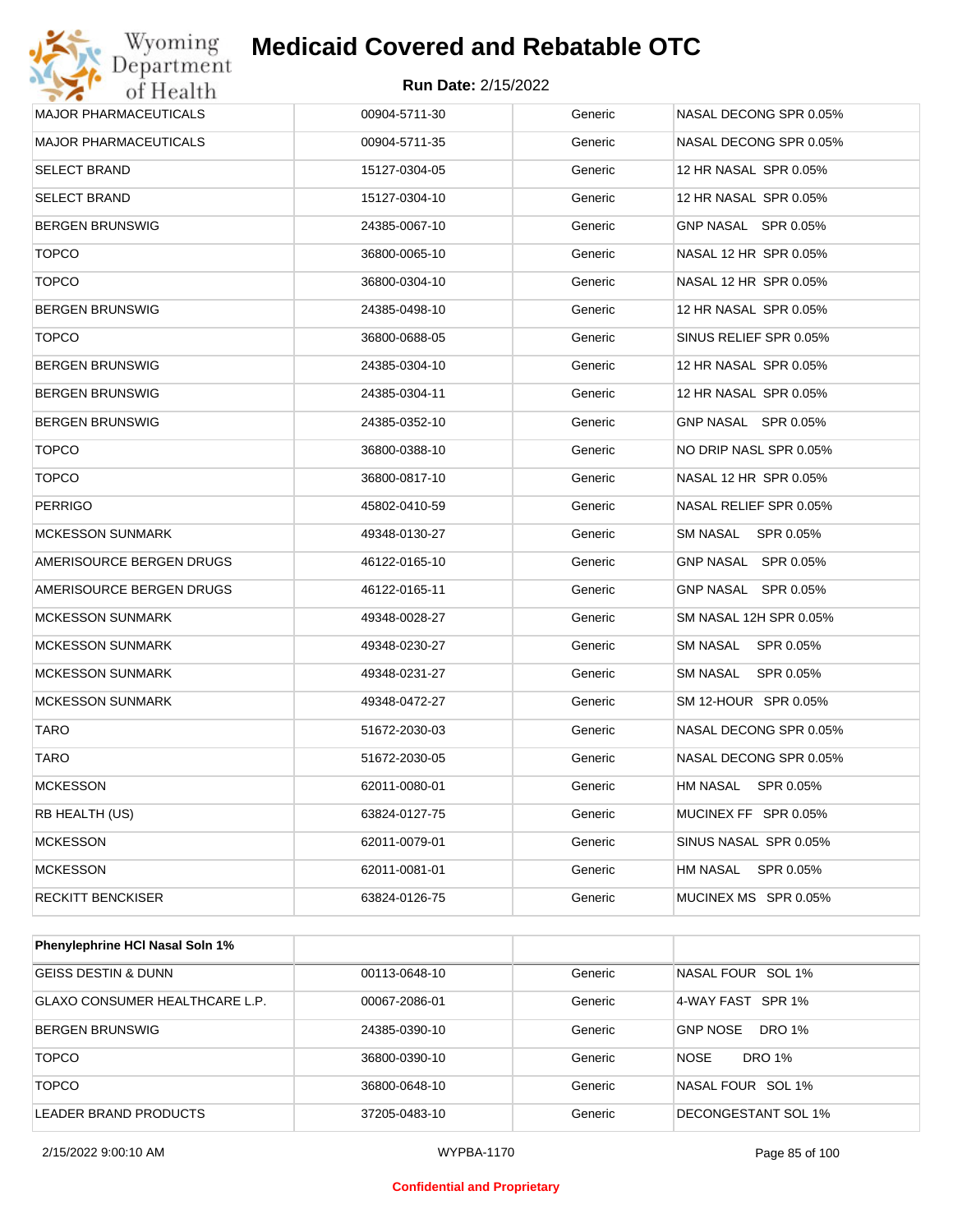| Wyoming<br>Department    | <b>Medicaid Covered and Rebatable OTC</b><br><b>Run Date: 2/15/2022</b> |         |                          |  |
|--------------------------|-------------------------------------------------------------------------|---------|--------------------------|--|
| of Health                |                                                                         |         |                          |  |
| AMERISOURCE BERGEN DRUGS | 46122-0149-03                                                           | Generic | GNP NASAL SPR 1%         |  |
| <b>MCKESSON SUNMARK</b>  | 49348-0197-27                                                           | Generic | DRO 1%<br>SM NOSE        |  |
| <b>MCKESSON</b>          | 62011-0085-01                                                           | Generic | <b>DRO 1%</b><br>HM NOSE |  |

| Phenylephrine HCI Tab 10 MG  |               |         |                       |
|------------------------------|---------------|---------|-----------------------|
| <b>PERRIGO</b>               | 00113-0094-68 | Generic | NASAL DECONG TAB 10MG |
| <b>PERRIGO</b>               | 00113-0094-23 | Generic | NASAL DECONG TAB 10MG |
| <b>PERRIGO</b>               | 00113-0094-89 | Generic | NASAL DECONG TAB 10MG |
| <b>MAJOR PHARMACEUTICALS</b> | 00904-5733-49 | Generic | SUDOGEST PE TAB 10MG  |
| <b>MAJOR PHARMACEUTICALS</b> | 00904-5733-73 | Generic | SUDOGEST PE TAB 10MG  |
| <b>BERGEN BRUNSWIG</b>       | 24385-0603-68 | Generic | NASAL DECONG TAB 10MG |
| <b>TOPCO</b>                 | 36800-0094-23 | Generic | NASAL DECONG TAB 10MG |
| <b>TOPCO</b>                 | 36800-0094-68 | Generic | NASAL DECONG TAB 10MG |
| <b>LEADER BRAND PRODUCTS</b> | 37205-0473-89 | Generic | NASAL DECONG TAB 10MG |
| <b>BERGEN BRUNSWIG</b>       | 24385-0603-89 | Generic | NASAL DECONG TAB 10MG |
| <b>TOPCO</b>                 | 36800-0094-47 | Generic | NASAL DECONG TAB 10MG |
| <b>TOPCO</b>                 | 36800-0094-89 | Generic | NASAL DECONG TAB 10MG |
| <b>MCKESSON SUNMARK</b>      | 49348-0700-48 | Generic | NASAL DECONG TAB 10MG |
| <b>LEADER BRAND PRODUCTS</b> | 37205-0473-69 | Generic | NASAL DECONG TAB 10MG |
| <b>MCKESSON SUNMARK</b>      | 49348-0700-07 | Generic | NASAL DECONG TAB 10MG |
| <b>MCKESSON</b>              | 62011-0077-01 | Generic | NASAL DECONG TAB 10MG |
| <b>MCKESSON</b>              | 62011-0077-02 | Generic | NASAL DECONG TAB 10MG |

| <b>Pseudoephedrine HCI Lig 15 MG/5ML</b> |               |         |                           |
|------------------------------------------|---------------|---------|---------------------------|
| SILARX                                   | 54838-0104-40 | Generic | CHILD SILFED LIQ 15MG/5ML |
| SILARX                                   | 54838-0104-70 | Generic | CHILD SILFED LIQ 15MG/5ML |

| <b>Pseudoephedrine HCI Lig 30 MG/5ML</b> |               |       |                            |
|------------------------------------------|---------------|-------|----------------------------|
| <b>RUGBY LABORATORIES</b>                | 00536-1850-97 | Brand | INASAL DECONG LIQ 30MG/5ML |

| <b>Pseudoephedrine HCI Syrup 30 MG/5ML</b> |               |       |                          |
|--------------------------------------------|---------------|-------|--------------------------|
| RUGBY LABORATORIES                         | 00536-1850-85 | Brand | NASAL DECON SYP 30MG/5ML |

| <b>Pseudoephedrine HCI Tab 30 MG</b> |               |         |                       |
|--------------------------------------|---------------|---------|-----------------------|
| <b>GEISS DESTIN &amp; DUNN</b>       | 00113-0432-62 | Generic | NASAL DECONG TAB 30MG |
| <b>PERRIGO</b>                       | 00113-2432-62 | Generic | NASAL DECONG TAB 30MG |
| PERRIGO                              | 00113-2432-80 | Generic | NASAL DECONG TAB 30MG |
| PERRIGO                              | 00113-2432-67 | Generic | NASAL DECONG TAB 30MG |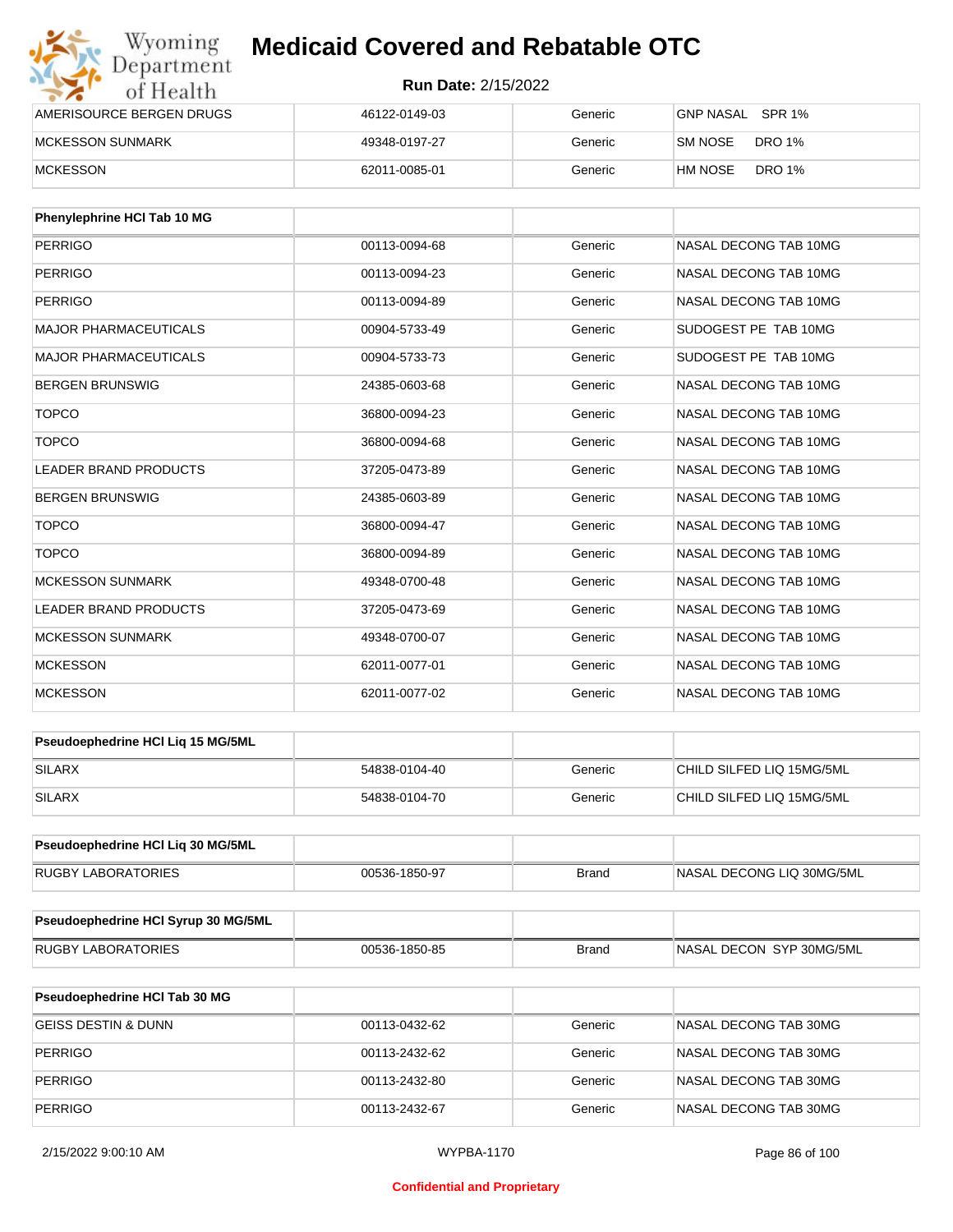### **Run Date:** 2/15/2022

| Wyoming<br>Department                   | <b>Medicaid Covered and Rebatable OTC</b> |         |                             |  |
|-----------------------------------------|-------------------------------------------|---------|-----------------------------|--|
| <b>Run Date: 2/15/2022</b><br>of Health |                                           |         |                             |  |
| <b>RUGBY LABORATORIES</b>               | 00536-3607-35                             | Generic | NASAL DECONG TAB 30MG       |  |
| <b>MAJOR PHARMACEUTICALS</b>            | 00904-5053-24                             | Generic | <b>SUDOGEST</b><br>TAB 30MG |  |
| <b>MAJOR PHARMACEUTICALS</b>            | 00904-5053-60                             | Generic | <b>SUDOGEST</b><br>TAB 30MG |  |
| <b>MAJOR PHARMACEUTICALS</b>            | 00904-6338-60                             | Generic | <b>SUDOGEST</b><br>TAB 30MG |  |
| <b>MAJOR PHARMACEUTICALS</b>            | 00904-5053-59                             | Generic | <b>SUDOGEST</b><br>TAB 30MG |  |
| <b>BERGEN BRUNSWIG</b>                  | 24385-0432-62                             | Generic | NASAL DECONG TAB 30MG       |  |
| <b>BERGEN BRUNSWIG</b>                  | 24385-0432-80                             | Generic | NASAL DECONG TAB 30MG       |  |
| <b>TOPCO</b>                            | 36800-0432-62                             | Generic | NASAL DECONG TAB 30MG       |  |
| <b>TOPCO</b>                            | 36800-0432-67                             | Generic | NASAL DECONG TAB 30MG       |  |
| <b>PADAGIS</b>                          | 45802-0432-62                             | Generic | PSEUDOEPHEDR TAB 30MG       |  |
| <b>MCKESSON SUNMARK</b>                 | 49348-0024-04                             | Generic | SM NASAL DEC TAB 30MG       |  |
| <b>MCKESSON SUNMARK</b>                 | 49348-0024-08                             | Generic | SM NASAL DEC TAB 30MG       |  |
| <b>MCKESSON SUNMARK</b>                 | 49348-0024-34                             | Generic | SM NASAL DEC TAB 30MG       |  |
| <b>LEADER BRAND PRODUCTS</b>            | 37205-0445-80                             | Generic | PSEUDOEPHEDR TAB 30MG       |  |
| <b>MCKESSON</b>                         | 62011-0078-01                             | Generic | NASAL DECONG TAB 30MG       |  |
| <b>MCKESSON</b>                         | 62011-0078-02                             | Generic | NASAL DECONG TAB 30MG       |  |
| CHAIN DRUG MARKETING ASSOC              | 63868-0146-48                             | Generic | SUPHEDRINE TAB 30MG         |  |
| <b>CHAIN DRUG MARKETING ASSOC</b>       | 63868-0146-24                             | Generic | SUPHEDRINE TAB 30MG         |  |

| <b>Pseudoephedrine HCI Tab 60 MG</b> |               |         |                             |
|--------------------------------------|---------------|---------|-----------------------------|
| MAJOR PHARMACEUTICALS                | 00904-5125-59 | Generic | TAB 60MG<br><b>SUDOGEST</b> |
| MAJOR PHARMACEUTICALS                | 00904-5125-46 | Generic | TAB 60MG<br><b>SUDOGEST</b> |

| Pseudoephedrine HCI Tab ER 12HR 120<br>MG |               |         |                           |
|-------------------------------------------|---------------|---------|---------------------------|
| <b>GEISS DESTIN &amp; DUNN</b>            | 00113-0054-52 | Generic | SUPHEDRINE TAB 120MG ER   |
| <b>PERRIGO</b>                            | 00113-2054-60 | Generic | DECONGESTANT TAB 120MG ER |
| <b>MAJOR PHARMACEUTICALS</b>              | 00904-5803-15 | Generic | SUDOGEST<br>TAB 120MG ER  |
| <b>BERGEN BRUNSWIG</b>                    | 24385-0054-52 | Generic | PSEUDOEPHEDR TAB 120MG ER |
| <b>TOPCO</b>                              | 36800-0054-52 | Generic | DECONGESTANT TAB 120MG ER |
| <b>TOPCO</b>                              | 36800-0054-60 | Generic | DECONGESTANT TAB 120MG ER |
| <b>PADAGIS</b>                            | 45802-0107-52 | Generic | PSEUDOFPHEDR TAB 120MG FR |
| <b>LEADER BRAND PRODUCTS</b>              | 37205-0446-52 | Generic | DECONGESTANT TAB 120MG ER |
| <b>MCKESSON SUNMARK</b>                   | 49348-0361-01 | Generic | DECONGESTANT TAB 120MG ER |
| AMERISOURCE BERGEN DRUGS                  | 46122-0166-60 | Generic | PSEUDOFPHEDR TAB 120MG FR |
| <b>OHM LABS</b>                           | 51660-0204-69 | Generic | PSEUDOEPHEDR TAB 120MG ER |
| <b>MCKESSON</b>                           | 62011-0087-01 | Generic | NASAL DECONG TAB 120MG ER |
| CHAIN DRUG MARKETING ASSOC                | 63868-0143-10 | Generic | OC SUPHEDRIN TAB 120MG SR |

#### **Confidential and Proprietary**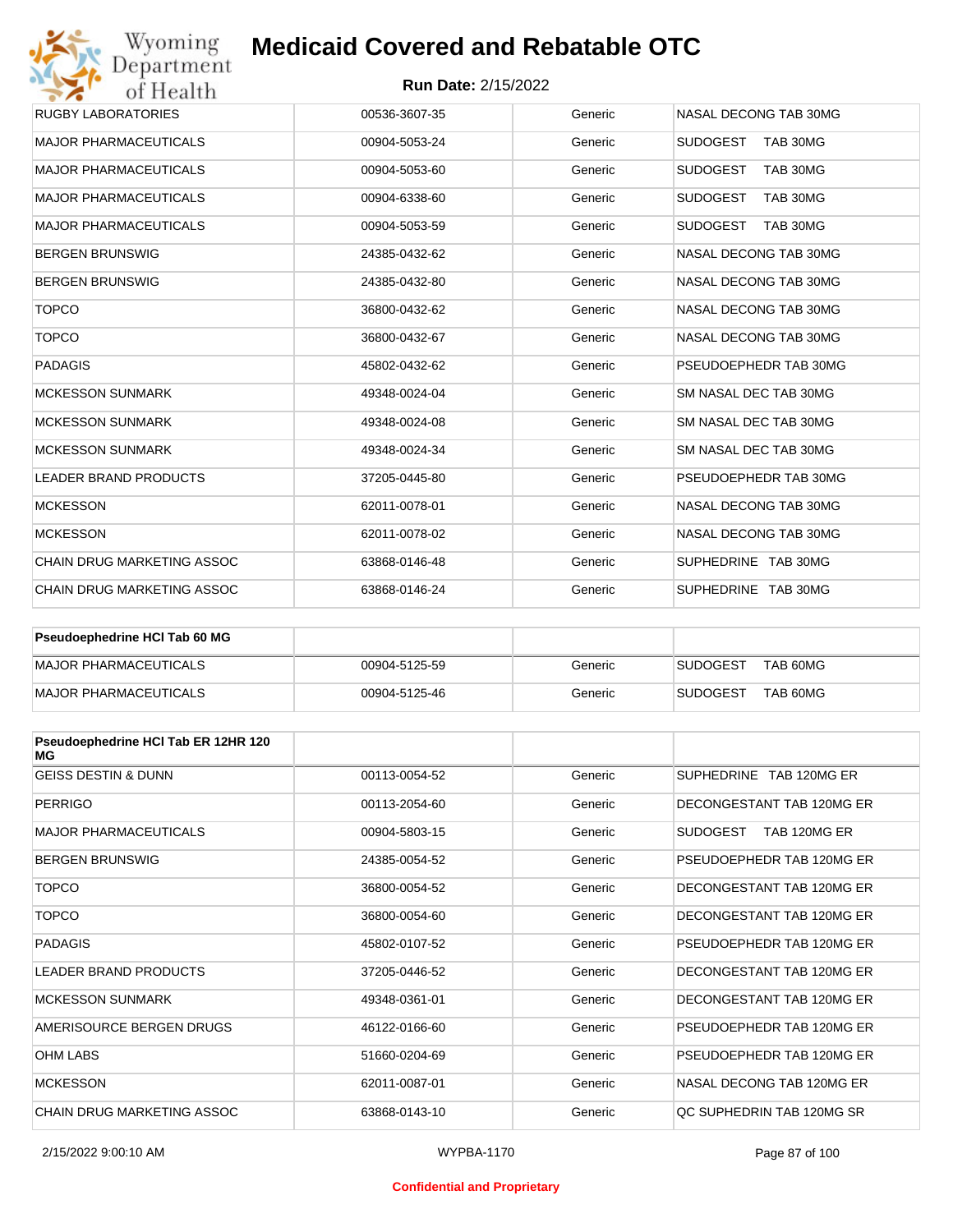

**Run Date:** 2/15/2022

**OPHTHALMIC AGENTS**

| Sodium Chloride Hypertonic Ophth Oint<br>5% |               |              |                              |
|---------------------------------------------|---------------|--------------|------------------------------|
| <b>MAJOR PHARMACEUTICALS</b>                | 00904-5315-38 | Generic      | SOD CHLORIDE OIN 5% OP       |
| AKORN                                       | 17478-0622-35 | Generic      | SOD CHLORIDE OIN 5% OP       |
| BAUSCH HEALTH                               | 24208-0385-55 | <b>Brand</b> | MURO 128<br>OIN 5% OP        |
| BAUSCH HEALTH                               | 24208-0385-56 | <b>Brand</b> | OIN 5% OP<br><b>MURO 128</b> |

| Sodium Chloride Hypertonic Ophth Soln<br>2% |               |       |          |           |
|---------------------------------------------|---------------|-------|----------|-----------|
| <b>BAUSCH HEALTH</b>                        | 24208-0276-15 | Brand | MURO 128 | SOL 2% OP |

| Sodium Chloride Hypertonic Ophth Soln<br>5%                 |               |              |                        |
|-------------------------------------------------------------|---------------|--------------|------------------------|
| <b>MAJOR PHARMACEUTICALS</b>                                | 00904-5314-35 | Generic      | SOD CHLORIDE SOL 5% OP |
| <b>AKORN</b>                                                | 17478-0623-12 | Generic      | SOD CHLORIDE SOL 5% OP |
| <b>BAUSCH HEALTH</b>                                        | 24208-0277-15 | <b>Brand</b> | MURO 128<br>SOL 5% OP  |
| <b>BAUSCH HEALTH</b>                                        | 24208-0277-30 | <b>Brand</b> | MURO 128<br>SOL 5% OP  |
| <b>PSYCHOTHERAPEUTIC AND</b><br>NEUROLOGICAL AGENTS - MISC. |               |              |                        |

| <b>Nicotine Polacrilex Gum 2 MG</b>   |               |              |                                         |
|---------------------------------------|---------------|--------------|-----------------------------------------|
| <b>GLAXO CONSUMER HEALTHCARE L.P.</b> | 00135-0157-11 | <b>Brand</b> | <b>GUM 2MG ORIG</b><br><b>NICORETTE</b> |
| <b>GLAXO CONSUMER HEALTHCARE L.P.</b> | 00135-0225-02 | <b>Brand</b> | NICORETTE ST GUM 2MG MINT               |
| <b>GLAXO CONSUMER HEALTHCARE L.P.</b> | 00135-0229-05 | <b>Brand</b> | <b>NICORETTE</b><br><b>GUM 2MG MINT</b> |
| <b>GLAXO CONSUMER HEALTHCARE L.P.</b> | 00135-0241-03 | <b>Brand</b> | <b>NICORETTE</b><br><b>GUM 2MGFRUIT</b> |
| <b>GLAXO CONSUMER HEALTHCARE L.P.</b> | 00135-0241-06 | <b>Brand</b> | <b>NICORETTE</b><br><b>GUM 2MGFRUIT</b> |
| <b>GLAXO CONSUMER HEALTHCARE L.P.</b> | 00135-0466-03 | <b>Brand</b> | <b>NICORETTE</b><br><b>GUM 2MG CINN</b> |
| <b>GLAXO CONSUMER HEALTHCARE L.P.</b> | 00135-0474-03 | <b>Brand</b> | <b>NICORETTE</b><br><b>GUM 2MG MINT</b> |
| <b>GLAXO CONSUMER HEALTHCARE L.P.</b> | 00135-0157-10 | <b>Brand</b> | <b>NICORETTE</b><br><b>GUM 2MG ORIG</b> |
| <b>GLAXO CONSUMER HEALTHCARE L.P.</b> | 00135-0225-03 | <b>Brand</b> | <b>GUM 2MG MINT</b><br><b>NICORETTE</b> |
| <b>GLAXO CONSUMER HEALTHCARE L.P.</b> | 00135-0229-04 | <b>Brand</b> | <b>NICORETTE</b><br><b>GUM 2MG MINT</b> |
| <b>GLAXO CONSUMER HEALTHCARE L.P.</b> | 00135-0241-05 | <b>Brand</b> | <b>NICORETTE</b><br><b>GUM 2MGFRUIT</b> |
| <b>GLAXO CONSUMER HEALTHCARE L.P.</b> | 00135-0241-08 | <b>Brand</b> | <b>NICORETTE</b><br><b>GUM 2MGFRUIT</b> |
| <b>GLAXO CONSUMER HEALTHCARE L.P.</b> | 00135-0466-05 | <b>Brand</b> | <b>NICORETTE</b><br><b>GUM 2MG CINN</b> |
| <b>GLAXO CONSUMER HEALTHCARE L.P.</b> | 00135-0474-05 | <b>Brand</b> | <b>NICORETTE</b><br><b>GUM 2MG MINT</b> |
| <b>GLAXO CONSUMER HEALTHCARE L.P.</b> | 00135-0474-08 | <b>Brand</b> | <b>NICORETTE</b><br><b>GUM 2MG MINT</b> |
| <b>GLAXO CONSUMER HEALTHCARE L.P.</b> | 00135-0157-07 | <b>Brand</b> | NICORETTE ST GUM 2MG ORIG               |
| <b>GLAXO CONSUMER HEALTHCARE L.P.</b> | 00135-0474-01 | <b>Brand</b> | <b>NICORETTE</b><br><b>GUM 2MG MINT</b> |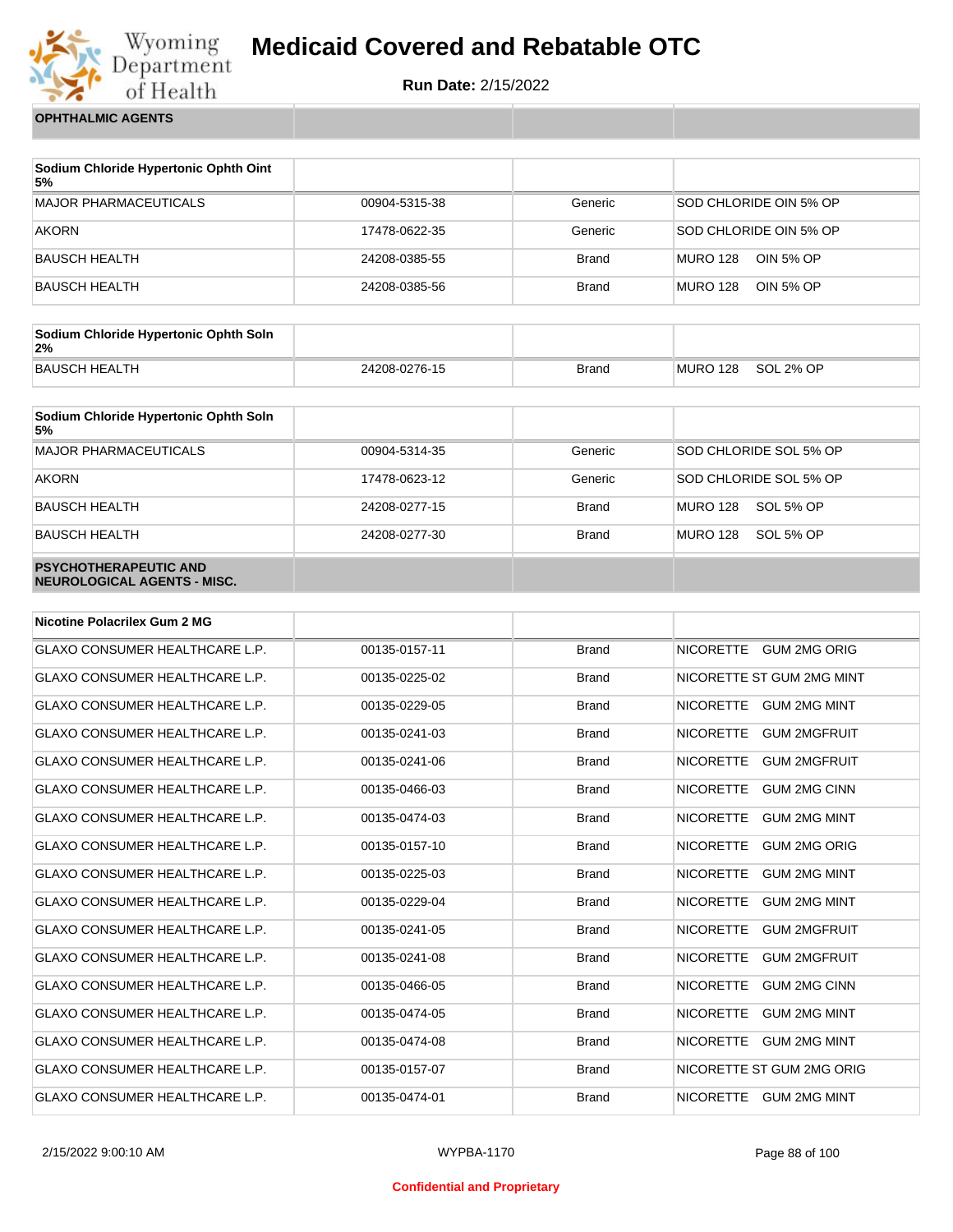

| GLAXO CONSUMER HEALTHCARE L.P.        | 00135-0474-02 | <b>Brand</b> | NICORETTE GUM 2MG MINT    |
|---------------------------------------|---------------|--------------|---------------------------|
| <b>PERRIGO</b>                        | 00113-0206-25 | Generic      | NICOTINE POL GUM 2MG MINT |
| RUGBY LABORATORIES                    | 00536-3112-37 | Generic      | NICOTINE POL GUM 2MG MINT |
| <b>MAJOR PHARMACEUTICALS</b>          | 00904-5736-11 | Generic      | NICORELIEF GUM 2MG MINT   |
| <b>MAJOR PHARMACEUTICALS</b>          | 00904-5734-11 | Generic      | NICORELIEF GUM 2MG ORIG   |
| <b>MAJOR PHARMACEUTICALS</b>          | 00904-5734-51 | Generic      | NICORELIEF GUM 2MG ORIG   |
| <b>GLAXO CONSUMER HEALTHCARE L.P.</b> | 00135-0241-02 | Brand        | NICORETTE GUM 2MGFRUIT    |
| <b>GLAXO CONSUMER HEALTHCARE L.P.</b> | 00135-0466-01 | Brand        | NICORETTE GUM 2MG CINN    |
| GLAXO CONSUMER HEALTHCARE L.P.        | 00135-0466-02 | <b>Brand</b> | NICORETTE GUM 2MG CINN    |
| RUGBY LABORATORIES                    | 00536-1362-06 | Generic      | NICOTINE POL GUM 2MG      |
| RUGBY LABORATORIES                    | 00536-1362-23 | Generic      | NICOTINE POL GUM 2MG      |
| RUGBY LABORATORIES                    | 00536-1362-34 | Generic      | NICOTINE POL GUM 2MG      |
| RUGBY LABORATORIES                    | 00536-3029-06 | Generic      | NICOTINE POL GUM 2MG ORIG |
| RUGBY LABORATORIES                    | 00536-3029-23 | Generic      | NICOTINE POL GUM 2MG ORIG |
| RUGBY LABORATORIES                    | 00536-3029-34 | Generic      | NICOTINE POL GUM 2MG ORIG |
| RUGBY LABORATORIES                    | 00536-3386-01 | Generic      | NICOTINE POL GUM 2MGFRUIT |
| RUGBY LABORATORIES                    | 00536-3112-01 | Generic      | NICOTINE POL GUM 2MG MINT |
| RUGBY LABORATORIES                    | 00536-3404-01 | Generic      | NICOTINE POL GUM 2MG CINN |
| <b>MAJOR PHARMACEUTICALS</b>          | 00904-5736-51 | Generic      | NICORELIEF GUM 2MG MINT   |
| <b>BERGEN BRUNSWIG</b>                | 24385-0170-58 | Generic      | GNP NICOTINE GUM 2MG MINT |
| <b>TOPCO</b>                          | 36800-0352-78 | Generic      | NICOTINE POL GUM 2MGFRUIT |
| LEADER BRAND PRODUCTS                 | 37205-0967-58 | Generic      | NICOTINE POL GUM 2MG MINT |
| <b>BERGEN BRUNSWIG</b>                | 24385-0594-71 | Generic      | GNP NICOTINE GUM 2MG MINT |
| <b>TOPCO</b>                          | 36800-0206-25 | Generic      | NICOTINE POL GUM 2MG MINT |
| <b>TOPCO</b>                          | 36800-0456-78 | Generic      | NICOTINE POL GUM 2MG MINT |
| <b>TOPCO</b>                          | 36800-0029-25 | Generic      | NICOTINE POL GUM 2MG ORIG |
| LEADER BRAND PRODUCTS                 | 37205-0203-71 | Generic      | NICOTINE POL GUM 2MG      |
| LEADER BRAND PRODUCTS                 | 37205-0967-78 | Generic      | NICOTINE POL GUM 2MG MINT |
| AMERISOURCE BERGEN DRUGS              | 46122-0173-20 | Generic      | GNP NICOTINE GUM 2MG ORIG |
| <b>PERRIGO</b>                        | 45802-0206-25 | Generic      | NICOTINE POL GUM 2MG MINT |
| <b>MCKESSON SUNMARK</b>               | 49348-0691-36 | Generic      | SM NICOTINE GUM 2MG MINT  |
| <b>MCKESSON SUNMARK</b>               | 49348-0787-10 | Generic      | SM NICOTINE GUM 2MG MINT  |
| <b>MCKESSON SUNMARK</b>               | 49348-0573-08 | Generic      | SM NICOTINE GUM 2MG       |
| <b>MCKESSON SUNMARK</b>               | 49348-0573-36 | Generic      | SM NICOTINE GUM 2MG       |
| <b>MCKESSON</b>                       | 62011-0047-02 | Generic      | HM NICOTINE GUM 2MG MINT  |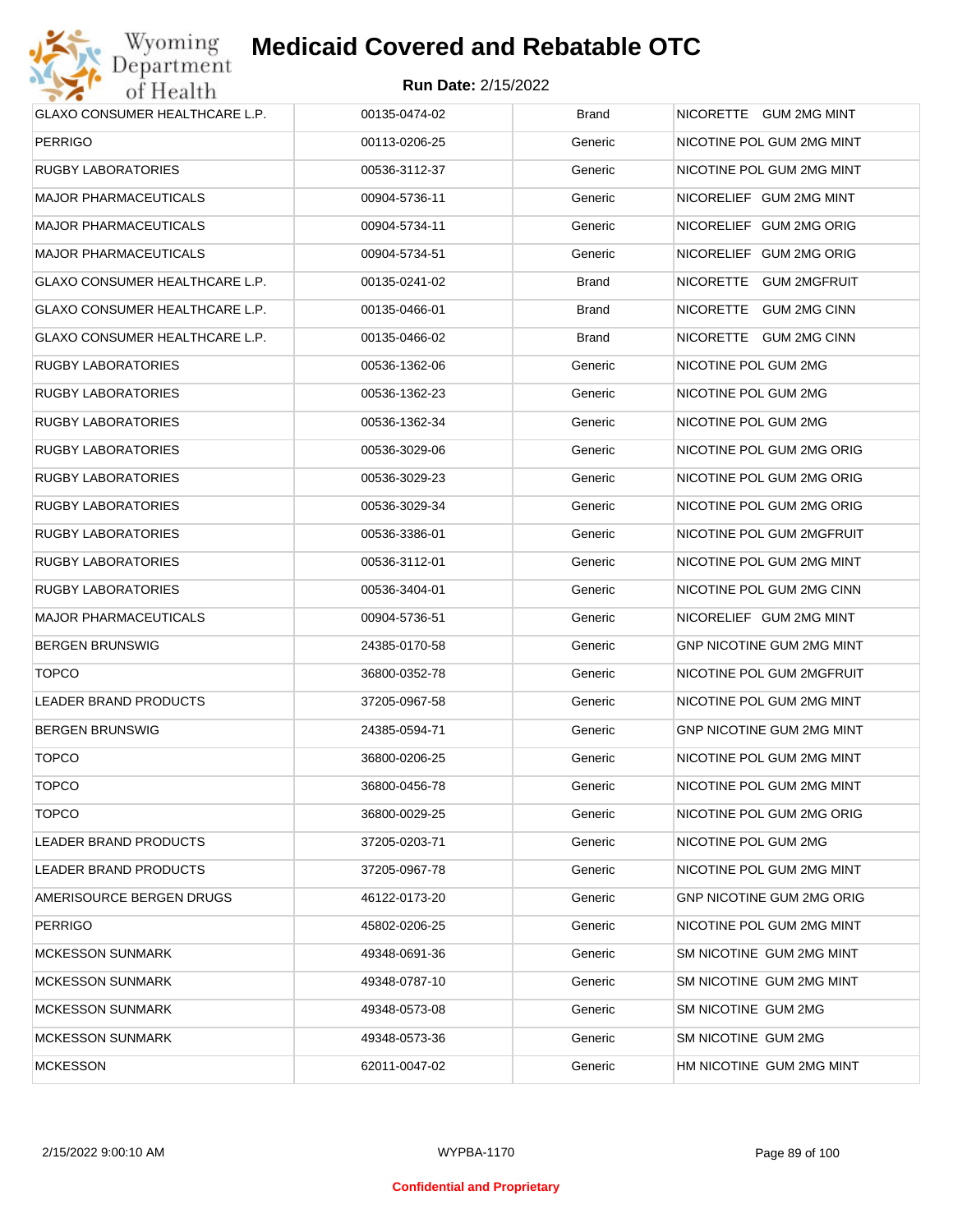

| <b>Nicotine Polacrilex Gum 4 MG</b>   |               |              |                            |
|---------------------------------------|---------------|--------------|----------------------------|
| <b>PERRIGO</b>                        | 00113-0422-25 | Generic      | NICOTINE POL GUM 4MG MINT  |
| <b>PERRIGO</b>                        | 00113-0532-78 | Generic      | <b>NICOTINE</b><br>GUM 4MG |
| GLAXO CONSUMER HEALTHCARE L.P.        | 00135-0158-11 | <b>Brand</b> | NICORETTE GUM 4MG ORIG     |
| GLAXO CONSUMER HEALTHCARE L.P.        | 00135-0230-05 | <b>Brand</b> | NICORETTE GUM 4MG MINT     |
| GLAXO CONSUMER HEALTHCARE L.P.        | 00135-0242-08 | <b>Brand</b> | NICORETTE GUM 4MGFRUIT     |
| GLAXO CONSUMER HEALTHCARE L.P.        | 00135-0467-02 | <b>Brand</b> | NICORETTE GUM 4MG CINN     |
| GLAXO CONSUMER HEALTHCARE L.P.        | 00135-0467-05 | <b>Brand</b> | NICORETTE GUM 4MG CINN     |
| GLAXO CONSUMER HEALTHCARE L.P.        | 00135-0475-08 | <b>Brand</b> | NICORETTE GUM 4MG MINT     |
| GLAXO CONSUMER HEALTHCARE L.P.        | 00135-0158-10 | <b>Brand</b> | NICORETTE GUM 4MG ORIG     |
| GLAXO CONSUMER HEALTHCARE L.P.        | 00135-0230-04 | <b>Brand</b> | NICORETTE GUM 4MG MINT     |
| GLAXO CONSUMER HEALTHCARE L.P.        | 00135-0467-03 | <b>Brand</b> | NICORETTE GUM 4MG CINN     |
| GLAXO CONSUMER HEALTHCARE L.P.        | 00135-0226-02 | <b>Brand</b> | NICORETTE GUM 4MG MINT     |
| GLAXO CONSUMER HEALTHCARE L.P.        | 00135-0226-03 | <b>Brand</b> | NICORETTE GUM 4MG MINT     |
| GLAXO CONSUMER HEALTHCARE L.P.        | 00135-0242-01 | <b>Brand</b> | NICORETTE GUM 4MGFRUIT     |
| <b>GLAXO CONSUMER HEALTHCARE L.P.</b> | 00135-0242-02 | <b>Brand</b> | NICORETTE GUM 4MGFRUIT     |
| GLAXO CONSUMER HEALTHCARE L.P.        | 00135-0242-03 | <b>Brand</b> | NICORETTE GUM 4MGFRUIT     |
| GLAXO CONSUMER HEALTHCARE L.P.        | 00135-0242-05 | <b>Brand</b> | NICORETTE GUM 4MGFRUIT     |
| GLAXO CONSUMER HEALTHCARE L.P.        | 00135-0242-06 | <b>Brand</b> | NICORETTE GUM 4MGFRUIT     |
| GLAXO CONSUMER HEALTHCARE L.P.        | 00135-0158-07 | <b>Brand</b> | NICORETTE ST GUM 4MG ORIG  |
| RUGBY LABORATORIES                    | 00536-1372-06 | Generic      | NICOTINE POL GUM 4MG MINT  |
| RUGBY LABORATORIES                    | 00536-1372-34 | Generic      | NICOTINE POL GUM 4MG MINT  |
| <b>RUGBY LABORATORIES</b>             | 00536-3030-06 | Generic      | NICOTINE POL GUM 4MG ORIG  |
| <b>RUGBY LABORATORIES</b>             | 00536-3113-37 | Generic      | NICOTINE POL GUM 4MG MINT  |
| <b>MAJOR PHARMACEUTICALS</b>          | 00904-5735-51 | Generic      | NICORELIEF GUM 4MG ORIG    |
| GLAXO CONSUMER HEALTHCARE L.P.        | 00135-0475-01 | <b>Brand</b> | NICORETTE GUM 4MG MINT     |
| GLAXO CONSUMER HEALTHCARE L.P.        | 00135-0475-02 | <b>Brand</b> | NICORETTE GUM 4MG MINT     |
| GLAXO CONSUMER HEALTHCARE L.P.        | 00135-0475-03 | <b>Brand</b> | NICORETTE GUM 4MG MINT     |
| GLAXO CONSUMER HEALTHCARE L.P.        | 00135-0475-05 | Brand        | NICORETTE GUM 4MG MINT     |
| RUGBY LABORATORIES                    | 00536-1372-23 | Generic      | NICOTINE POL GUM 4MG MINT  |
| RUGBY LABORATORIES                    | 00536-3387-01 | Generic      | NICOTINE POL GUM 4MG       |
| <b>MAJOR PHARMACEUTICALS</b>          | 00904-5737-11 | Generic      | NICORELIEF GUM 4MG MINT    |
| <b>MAJOR PHARMACEUTICALS</b>          | 00904-5737-51 | Generic      | NICORELIEF GUM 4MG MINT    |
| RUGBY LABORATORIES                    | 00536-3030-23 | Generic      | NICOTINE POL GUM 4MG ORIG  |
| RUGBY LABORATORIES                    | 00536-3113-01 | Generic      | NICOTINE POL GUM 4MG MINT  |
| <b>RUGBY LABORATORIES</b>             | 00536-3405-01 | Generic      | NICOTINE POL GUM 4MG       |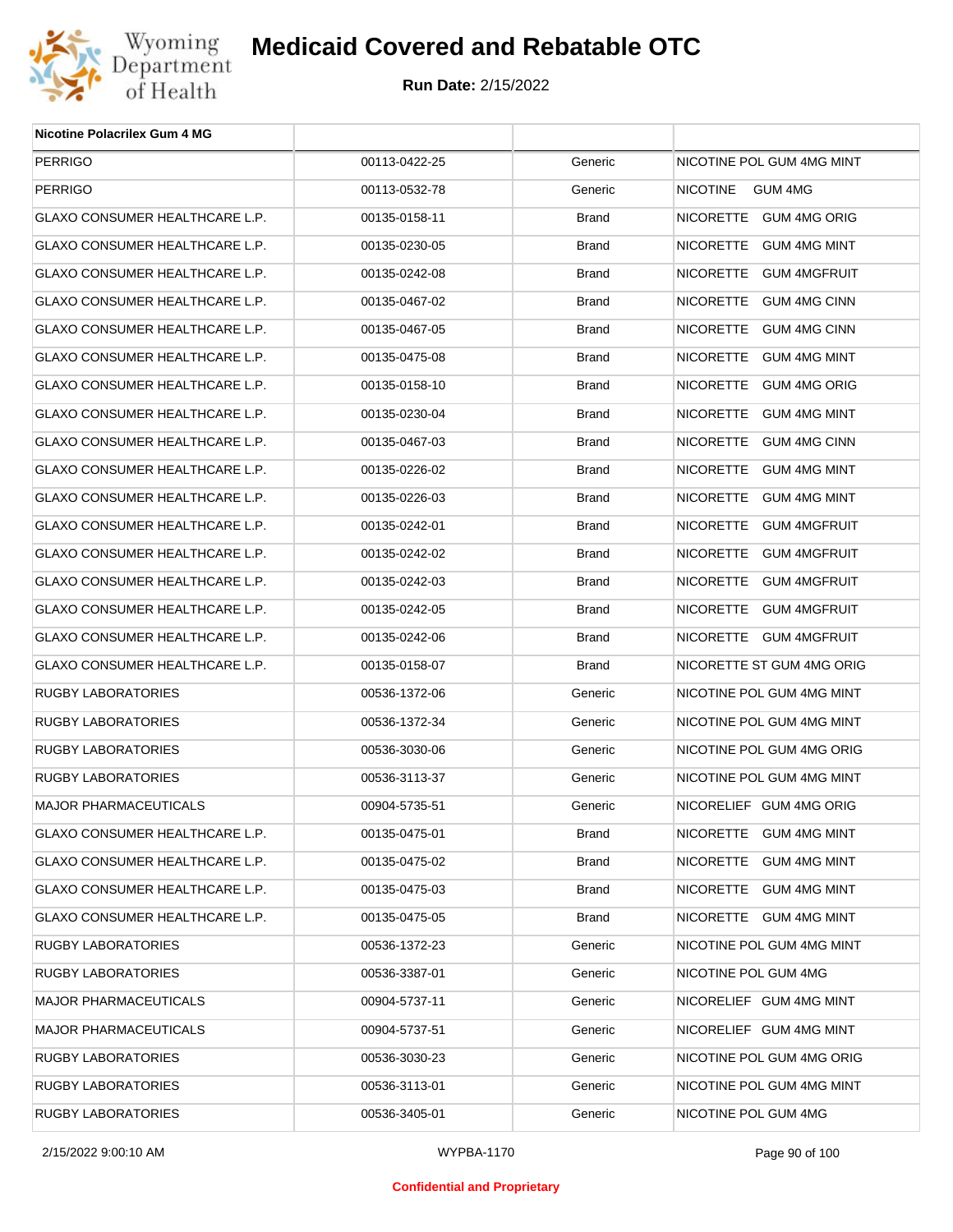

| <b>MAJOR PHARMACEUTICALS</b> | 00904-5735-11 | Generic | NICORELIEF GUM 4MG ORIG          |
|------------------------------|---------------|---------|----------------------------------|
| <b>TOPCO</b>                 | 36800-0170-71 | Generic | NICOTINE POL GUM 4MG ORIG        |
| <b>TOPCO</b>                 | 36800-0854-78 | Generic | NICOTINE POL GUM 4MGFRUIT        |
| <b>TOPCO</b>                 | 36800-0170-25 | Generic | NICOTINE POL GUM 4MG ORIG        |
| <b>TOPCO</b>                 | 36800-0422-71 | Generic | NICOTINE POL GUM 4MG MINT        |
| <b>TOPCO</b>                 | 36800-0532-78 | Generic | NICOTINE POL GUM 4MG MINT        |
| <b>LEADER BRAND PRODUCTS</b> | 37205-0204-71 | Generic | NICOTINE POL GUM 4MG             |
| <b>BERGEN BRUNSWIG</b>       | 24385-0598-71 | Generic | <b>GNP NICOTINE GUM 4MG MINT</b> |
| <b>LEADER BRAND PRODUCTS</b> | 37205-0968-58 | Generic | NICOTINE POL GUM 4MG MINT        |
| <b>PERRIGO</b>               | 45802-0110-78 | Generic | NICOTINE POL GUM 4MG MINT        |
| <b>LEADER BRAND PRODUCTS</b> | 37205-0968-78 | Generic | NICOTINE POL GUM 4MG MINT        |
| AMERISOURCE BERGEN DRUGS     | 46122-0286-60 | Generic | <b>GNP NICOTINE GUM 4MG MINT</b> |
| <b>MCKESSON SUNMARK</b>      | 49348-0692-36 | Generic | SM NICOTINE GUM 4MG MINT         |
| <b>MCKESSON SUNMARK</b>      | 49348-0788-10 | Generic | SM NICOTINE GUM 4MG MINT         |
| <b>PERRIGO</b>               | 45802-0001-25 | Generic | NICOTINE POL GUM 4MG MINT        |
| <b>MCKESSON SUNMARK</b>      | 49348-0572-08 | Generic | SM NICOTINE GUM 4MG              |
| <b>MCKESSON SUNMARK</b>      | 49348-0572-36 | Generic | SM NICOTINE GUM 4MG              |
| <b>MCKESSON</b>              | 62011-0170-01 | Generic | HM NICOTINE GUM 4MG MINT         |

| <b>Nicotine Polacrilex Lozenge 2 MG</b> |               |              |                                         |
|-----------------------------------------|---------------|--------------|-----------------------------------------|
| <b>PERRIGO</b>                          | 00113-0344-05 | Generic      | NICOTINE POL LOZ 2MG MINT               |
| <b>GLAXO CONSUMER HEALTHCARE L.P.</b>   | 00135-0510-03 | <b>Brand</b> | NICORETTE LOZ 2MG MINT                  |
| <b>GLAXO CONSUMER HEALTHCARE L.P.</b>   | 00135-0512-01 | <b>Brand</b> | LOZ 2MG CHRY<br><b>NICORETTE</b>        |
| <b>GLAXO CONSUMER HEALTHCARE L.P.</b>   | 00135-0508-02 | <b>Brand</b> | <b>NICORETTE</b><br>LOZ 2MG MINT        |
| <b>GLAXO CONSUMER HEALTHCARE L.P.</b>   | 00135-0510-05 | <b>Brand</b> | NICORETTE LOZ 2MG MINT                  |
| <b>RUGBY LABORATORIES</b>               | 00536-1038-81 | Generic      | NICOTINE POL LOZ 2MG MINT               |
| <b>GLAXO CONSUMER HEALTHCARE L.P.</b>   | 00135-0512-05 | <b>Brand</b> | NICORETTE LOZ 2MG CHRY                  |
| <b>GLAXO CONSUMER HEALTHCARE L.P.</b>   | 00135-0508-03 | <b>Brand</b> | <b>NICORETTE</b><br>LOZ 2MG MINT        |
| <b>GLAXO CONSUMER HEALTHCARE L.P.</b>   | 00135-0510-01 | <b>Brand</b> | <b>NICORETTE</b><br><b>LOZ 2MG MINT</b> |
| <b>GLAXO CONSUMER HEALTHCARE L.P.</b>   | 00135-0510-02 | <b>Brand</b> | <b>NICORETTE</b><br>LOZ 2MG MINT        |
| <b>GLAXO CONSUMER HEALTHCARE L.P.</b>   | 00135-0514-03 | <b>Brand</b> | NICORETTE LOZ 2MG ORIG                  |
| <b>TOPCO</b>                            | 36800-0344-05 | Generic      | NICOTINE POL LOZ 2MG MINT               |
| <b>LEADER BRAND PRODUCTS</b>            | 37205-0987-69 | Generic      | NICOTINE POL LOZ 2MG MINT               |
| <b>PADAGIS</b>                          | 45802-0344-05 | Generic      | NICOTINE POL LOZ 2MG MINT               |
| AMERISOURCE BERGEN DRUGS                | 46122-0176-08 | Generic      | <b>GNP NICOTINE LOZ 2MG MINT</b>        |
| AMERISOURCE BERGEN DRUGS                | 46122-0254-15 | Generic      | <b>GNP NICOTINE LOZ MINI 2MG</b>        |
| <b>MCKESSON SUNMARK</b>                 | 49348-0852-16 | Generic      | SM NICOTINE LOZ 2MG MINT                |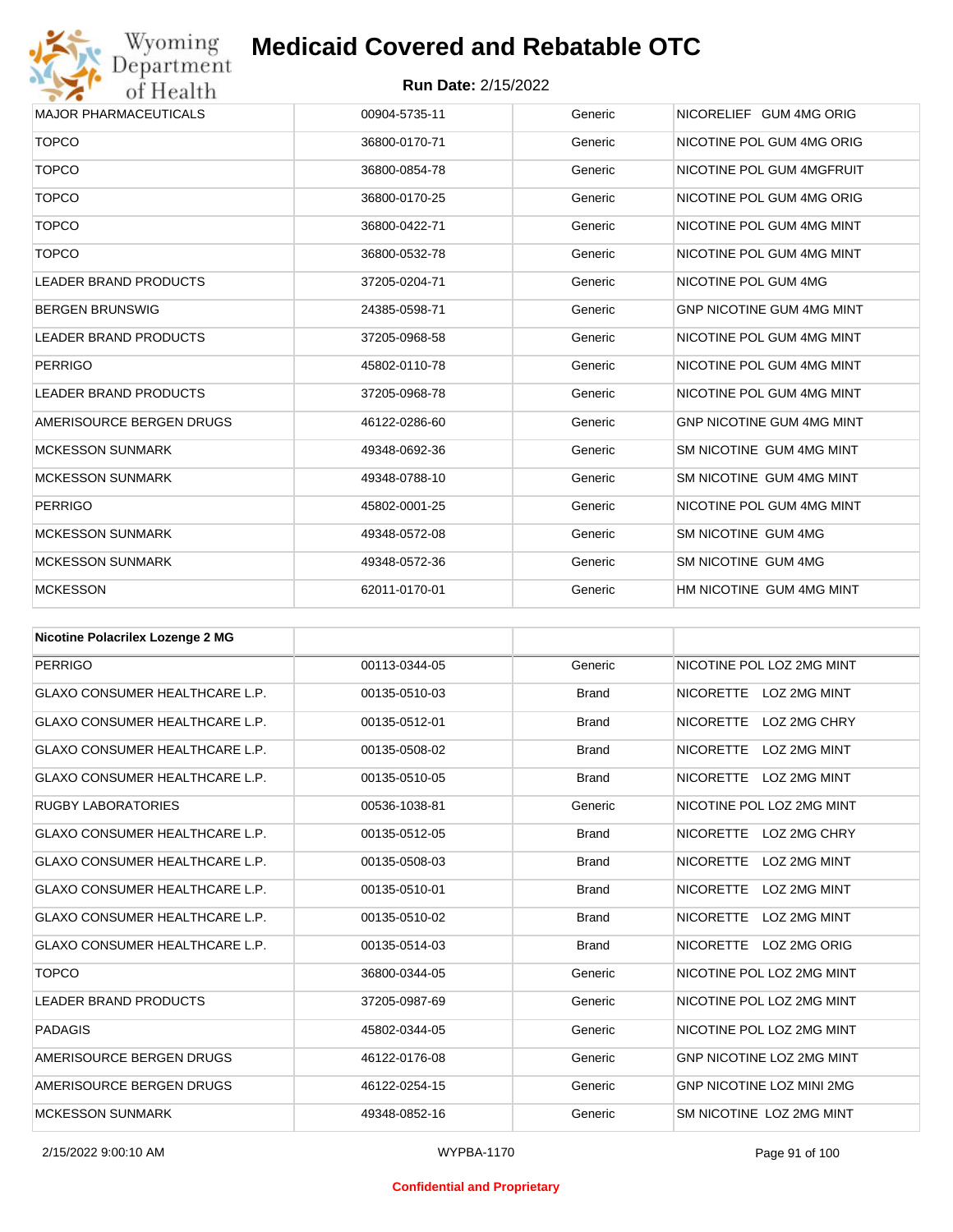

| <b>MCKESSON</b> | 62011-0048-01 | Generic | IHM NICOTINE LOZ 2MG MINT |
|-----------------|---------------|---------|---------------------------|
| <b>MCKESSON</b> | 62011-0199-01 | Generic | HM NICOTINE LOZ 2MG MINT  |

| <b>Nicotine Polacrilex Lozenge 4 MG</b> |               |              |                                  |
|-----------------------------------------|---------------|--------------|----------------------------------|
| <b>GLAXO CONSUMER HEALTHCARE L.P.</b>   | 00135-0511-05 | <b>Brand</b> | NICORETTE LOZ 4MG MINT           |
| <b>GEISS DESTIN &amp; DUNN</b>          | 00113-0873-05 | Generic      | NICOTINE POL LOZ 4MG MINT        |
| <b>GLAXO CONSUMER HEALTHCARE L.P.</b>   | 00135-0511-02 | <b>Brand</b> | NICORETTE LOZ 4MG MINT           |
| <b>GLAXO CONSUMER HEALTHCARE L.P.</b>   | 00135-0513-05 | <b>Brand</b> | <b>NICORETTE</b><br>LOZ 4MG CHRY |
| <b>GLAXO CONSUMER HEALTHCARE L.P.</b>   | 00135-0515-03 | <b>Brand</b> | NICORETTE LOZ 4MG ORIG           |
| <b>GLAXO CONSUMER HEALTHCARE L.P.</b>   | 00135-0513-01 | <b>Brand</b> | <b>NICORETTE</b><br>LOZ 4MG CHRY |
| <b>GLAXO CONSUMER HEALTHCARE L.P.</b>   | 00135-0509-02 | <b>Brand</b> | NICORETTE LOZ 4MG MINT           |
| <b>GLAXO CONSUMER HEALTHCARE L.P.</b>   | 00135-0509-03 | <b>Brand</b> | NICORETTE LOZ 4MG MINT           |
| <b>GLAXO CONSUMER HEALTHCARE L.P.</b>   | 00135-0511-01 | <b>Brand</b> | NICORETTE LOZ 4MG MINT           |
| <b>RUGBY LABORATORIES</b>               | 00536-1039-81 | Generic      | NICOTINE POL LOZ 4MG MINT        |
| <b>TOPCO</b>                            | 36800-0873-05 | Generic      | NICOTINE POL LOZ 4MG MINT        |
| <b>LEADER BRAND PRODUCTS</b>            | 37205-0988-69 | Generic      | NICOTINE POL LOZ 4MG MINT        |
| PADAGIS                                 | 45802-0873-05 | Generic      | NICOTINE POL LOZ 4MG MINT        |
| AMERISOURCE BERGEN DRUGS                | 46122-0177-08 | Generic      | GNP NICOTINE LOZ 4MG MINT        |
| AMERISOURCE BERGEN DRUGS                | 46122-0255-15 | Generic      | <b>GNP NICOTINE LOZ 4MG MINT</b> |
| <b>MCKESSON SUNMARK</b>                 | 49348-0853-16 | Generic      | SM NICOTINE LOZ 4MG MINT         |
| <b>MCKESSON</b>                         | 62011-0171-01 | Generic      | HM NICOTINE LOZ 4MG MINT         |
| <b>MCKESSON</b>                         | 62011-0200-01 | Generic      | HM NICOTINE LOZ 4MG MINT         |
| <b>MCKESSON</b>                         | 62011-0171-02 | Generic      | HM NICOTINE LOZ 4MG MINT         |

| Nicotine TD Patch 24 HR Kit 21-14-7<br>MG/24HR |               |         |                            |
|------------------------------------------------|---------------|---------|----------------------------|
| DR.REDDY'S LABORATORIES                        | 00067-6045-56 | Generic | INICOTINE SYS KIT TRANSDER |
| DR.REDDY'S LABORATORIES. INC.                  | 43598-0445-56 | Generic | INICOTINE SYS KIT TRANSDER |

| Nicotine TD Patch 24HR 14 MG/24HR |               |              |                                        |
|-----------------------------------|---------------|--------------|----------------------------------------|
| DR.REDDY'S LABORATORIES           | 00067-5125-14 | Generic      | <b>NICOTINE</b><br><b>DIS 14MG/24H</b> |
| DR.REDDY'S LABORATORIES           | 00067-5125-07 | Generic      | <b>NICOTINE</b><br><b>DIS 14MG/24H</b> |
| MCKESSON SUNMARK                  | 00067-6129-14 | Generic      | SM NICOTINE DIS 14MG/24H               |
| GLAXO CONSUMER HEALTHCARE L.P.    | 00135-0195-05 | <b>Brand</b> | NICODERM CO DIS 14MG/24H               |
| <b>RUGBY LABORATORIES</b>         | 00536-5895-88 | Generic      | NICOTINE TD DIS 14MG/24H               |
| GLAXO CONSUMER HEALTHCARE L.P.    | 00135-0195-02 | <b>Brand</b> | NICODERM CO DIS 14MG/24H               |
| GLAXO CONSUMER HEALTHCARE L.P.    | 00135-0195-03 | <b>Brand</b> | NICODERM CO DIS 14MG/24H               |
| LEADER BRAND PRODUCTS             | 37205-0361-74 | Generic      | NICOTINE TD DIS 14MG/24H               |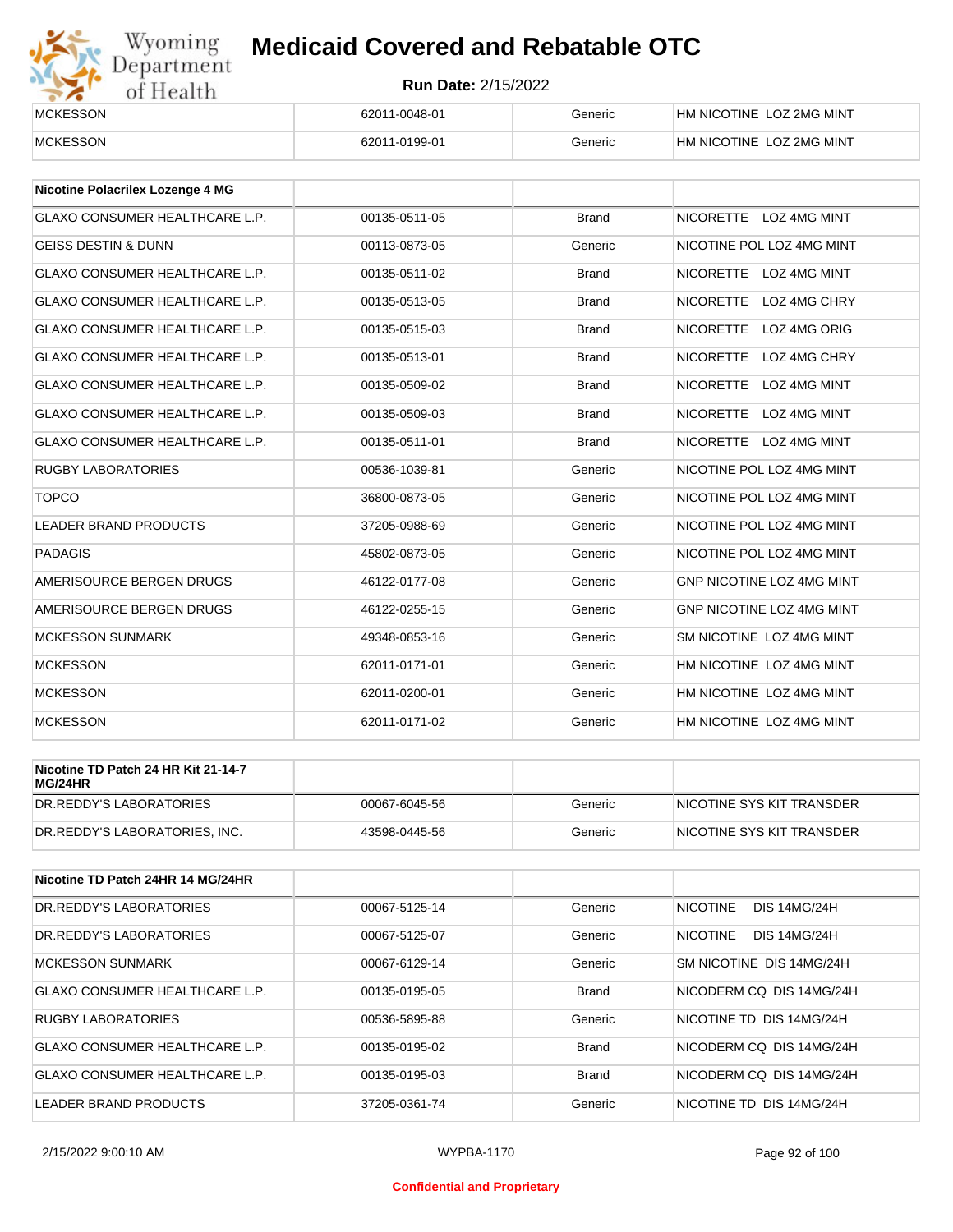| Wyoming<br>Department         | <b>Medicaid Covered and Rebatable OTC</b> |         |                          |  |  |
|-------------------------------|-------------------------------------------|---------|--------------------------|--|--|
| of Health                     | <b>Run Date: 2/15/2022</b>                |         |                          |  |  |
| DR.REDDY'S LABORATORIES, INC. | 43598-0447-70                             | Generic | NICOTINE TD DIS 14MG/24H |  |  |
| DR.REDDY'S LABORATORIES, INC. | 43598-0447-74                             | Generic | NICOTINE TD DIS 14MG/24H |  |  |
| <b>MCKESSON</b>               | 62011-0172-01                             | Generic | HM NICOTINE DIS 14MG/24H |  |  |

| Nicotine TD Patch 24HR 21 MG/24HR     |               |              |                                        |
|---------------------------------------|---------------|--------------|----------------------------------------|
| <b>MCKESSON SUNMARK</b>               | 00067-6130-14 | Generic      | SM NICOTINE DIS 21MG                   |
| DR. REDDY'S LABORATORIES              | 00067-5126-07 | Generic      | <b>NICOTINE</b><br><b>DIS 21MG/24H</b> |
| <b>GLAXO CONSUMER HEALTHCARE L.P.</b> | 00135-0194-01 | <b>Brand</b> | NICODERM CO DIS 21MG/24H               |
| <b>GLAXO CONSUMER HEALTHCARE L.P.</b> | 00135-0194-02 | <b>Brand</b> | NICODERM CO DIS 21MG/24H               |
| DR. REDDY'S LABORATORIES              | 00067-5126-14 | Generic      | <b>NICOTINE</b><br><b>DIS 21MG/24H</b> |
| DR. REDDY'S LABORATORIES              | 00067-5126-28 | Generic      | <b>NICOTINE</b><br><b>DIS 21MG/24H</b> |
| <b>GLAXO CONSUMER HEALTHCARE L.P.</b> | 00135-0145-02 | <b>Brand</b> | NICODERM CO DIS 21MG/24H               |
| <b>GLAXO CONSUMER HEALTHCARE L.P.</b> | 00135-0194-03 | <b>Brand</b> | NICODERM CQ DIS 21MG/24H               |
| <b>RUGBY LABORATORIES</b>             | 00536-5896-88 | Generic      | NICOTINE TD DIS 21MG/24H               |
| <b>GLAXO CONSUMER HEALTHCARE L.P.</b> | 00135-0194-05 | <b>Brand</b> | NICODERM CQ DIS 21MG/24H               |
| DR. REDDY'S LABORATORIES. INC.        | 43598-0448-74 | Generic      | NICOTINE TD DIS 21MG/24H               |
| DR.REDDY'S LABORATORIES, INC.         | 43598-0448-70 | Generic      | NICOTINE TD DIS 21MG/24H               |
| <b>LEADER BRAND PRODUCTS</b>          | 37205-0358-74 | Generic      | NICOTINE TD DIS 21MG/24H               |
| DR.REDDY'S LABORATORIES, INC.         | 43598-0448-28 | Generic      | NICOTINE TD DIS 21MG/24H               |
| <b>MCKESSON</b>                       | 62011-0173-01 | Generic      | HM NICOTINE DIS 21MG/24H               |

| Nicotine TD Patch 24HR 7 MG/24HR                                 |               |              |                                 |
|------------------------------------------------------------------|---------------|--------------|---------------------------------|
| DR. REDDY'S LABORATORIES                                         | 00067-5124-14 | Generic      | <b>NICOTINE</b><br>DIS 7MG/24HR |
| <b>MCKESSON SUNMARK</b>                                          | 00067-6128-14 | Generic      | SM NICOTINE DIS 7MG/24HR        |
| DR. REDDY'S LABORATORIES                                         | 00067-5124-07 | Generic      | NICOTINE<br>DIS 7MG/24HR        |
| <b>GLAXO CONSUMER HEALTHCARE L.P.</b>                            | 00135-0196-02 | <b>Brand</b> | NICODERM CQ DIS 7MG/24HR        |
| GLAXO CONSUMER HEALTHCARE L.P.                                   | 00135-0196-05 | <b>Brand</b> | NICODERM CO DIS 7MG/24HR        |
| RUGBY LABORATORIES                                               | 00536-5894-88 | Generic      | NICOTINE TD DIS 7MG/24HR        |
| LEADER BRAND PRODUCTS                                            | 37205-0363-74 | Generic      | NICOTINE TD DIS 7MG/24HR        |
| DR.REDDY'S LABORATORIES, INC.                                    | 43598-0446-70 | Generic      | NICOTINE TD DIS 7MG/24HR        |
| DR.REDDY'S LABORATORIES, INC.                                    | 43598-0446-74 | Generic      | NICOTINE TD DIS 7MG/24HR        |
| <b>MCKESSON</b>                                                  | 62011-0050-01 | Generic      | NICOTINE TD DIS 7MG/24HR        |
| <b>ULCER</b><br>DRUGS/ANTISPASMODICS/ANTICHOLINE<br><b>RGICS</b> |               |              |                                 |

| Cimetidine Tab 200 MG  |               |         |                               |  |
|------------------------|---------------|---------|-------------------------------|--|
| <b>BERGEN BRUNSWIG</b> | 24385-0111-65 | Generic | TAB 200MG<br><b>HEARTBURN</b> |  |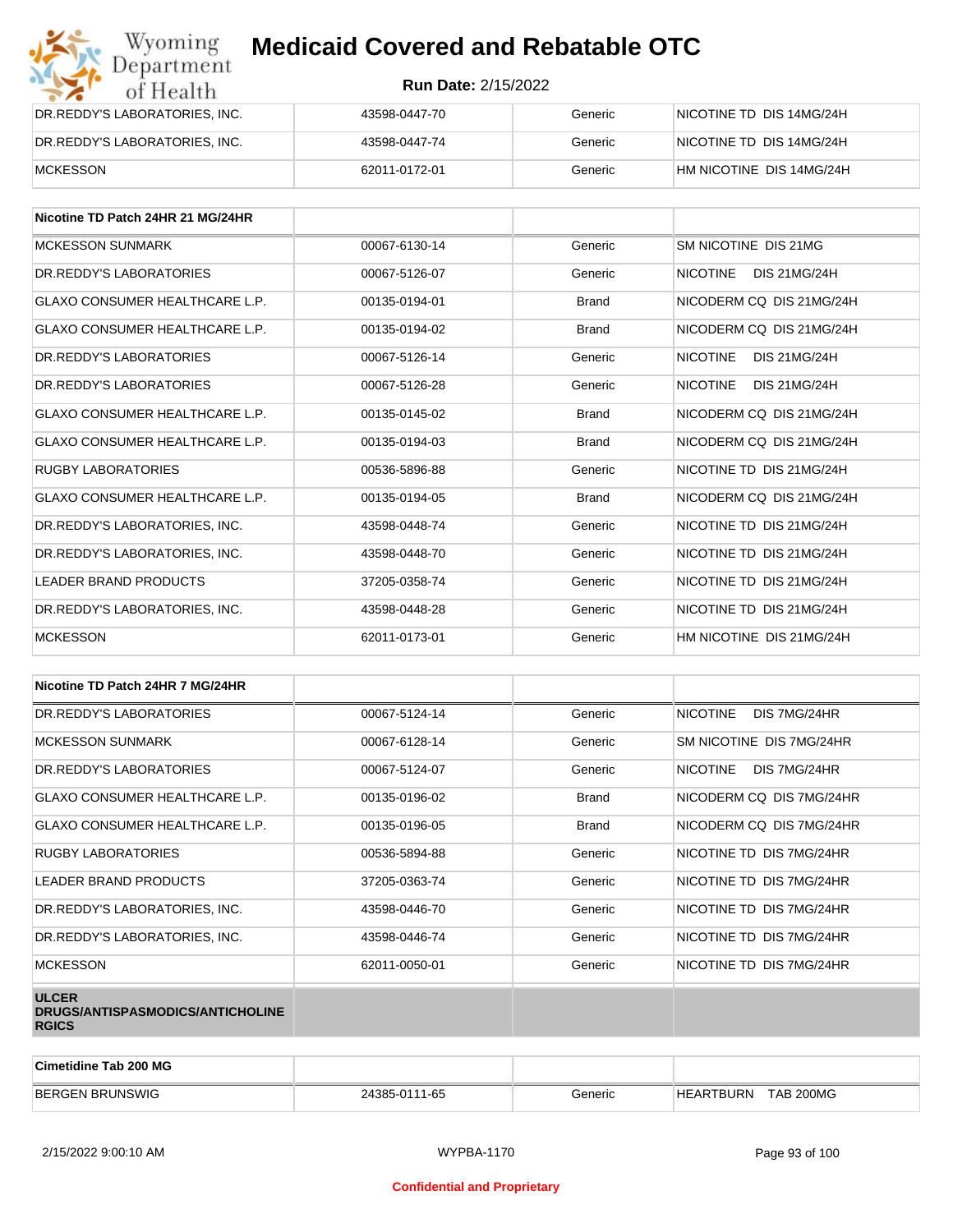

| ______<br><b>TOPCO</b>   | 36800-0022-39 | Generic | <b>TAB RELIEF</b><br><b>HEARTBURN</b> |
|--------------------------|---------------|---------|---------------------------------------|
| <b>IMCKESSON SUNMARK</b> | 49348-0246-44 | Generic | <b>SM ACID REDU TAB 200MG</b>         |

| <b>Famotidine Tab 10 MG</b>  |               |         |                                       |
|------------------------------|---------------|---------|---------------------------------------|
| <b>PERRIGO</b>               | 00113-0141-65 | Generic | ACID REDUCER TAB 10MG                 |
| TEVA PHARMACEUTICALS USA     | 00093-2748-65 | Generic | FAMOTIDINE TAB 10MG                   |
| TEVA PHARMACEUTICALS USA     | 00093-2748-92 | Generic | FAMOTIDINE TAB 10MG                   |
| TEVA PHARMACEUTICALS USA     | 00093-2748-94 | Generic | FAMOTIDINE TAB 10MG                   |
| <b>MAJOR PHARMACEUTICALS</b> | 00904-5529-87 | Generic | <b>HEARTBURN</b><br><b>TAB RELIEF</b> |
| <b>MAJOR PHARMACEUTICALS</b> | 00904-5529-52 | Generic | <b>HEARTBURN TAB RELIEF</b>           |
| <b>BERGEN BRUNSWIG</b>       | 24385-0255-72 | Generic | ACID REDUCER TAB 10MG                 |
| <b>TOPCO</b>                 | 36800-0141-72 | Generic | ACID REDUCER TAB 10MG                 |
| <b>TOPCO</b>                 | 36800-0141-65 | Generic | ACID REDUCER TAB 10MG                 |
| <b>SELECT BRAND</b>          | 15127-0370-30 | Generic | ACID REDUCER TAB 10MG                 |
| <b>LEADER BRAND PRODUCTS</b> | 37205-0614-65 | Generic | ACID REDUCER TAB 10MG                 |
| <b>MCKESSON SUNMARK</b>      | 49348-0442-13 | Generic | ACID REDUCER TAB 10MG                 |
| <b>MCKESSON</b>              | 62011-0142-01 | Generic | FAMOTIDINE TAB 10MG                   |
| CHAIN DRUG MARKETING ASSOC   | 63868-0714-30 | Generic | ACID CONTROL TAB 10MG                 |

| <b>Famotidine Tab 20 MG</b>  |               |         |                       |
|------------------------------|---------------|---------|-----------------------|
| <b>PERRIGO</b>               | 00113-0194-02 | Generic | ACID REDUCER TAB 20MG |
| <b>MAJOR PHARMACEUTICALS</b> | 00904-5780-17 | Generic | HEARTBURN<br>TAB 20MG |
| <b>MAJOR PHARMACEUTICALS</b> | 00904-5780-51 | Generic | HEARTBURN<br>TAB 20MG |
| <b>BERGEN BRUNSWIG</b>       | 24385-0385-51 | Generic | ACID REDUCER TAB 20MG |
| <b>TOPCO</b>                 | 36800-0194-51 | Generic | ACID REDUCER TAB 20MG |
| <b>LEADER BRAND PRODUCTS</b> | 37205-0861-63 | Generic | ACID REDUCER TAB 20MG |
| <b>BERGEN BRUNSWIG</b>       | 24385-0385-63 | Generic | ACID REDUCER TAB 20MG |
| <b>TOPCO</b>                 | 36800-0194-71 | Generic | ACID REDUCER TAB 20MG |
| <b>BERGEN BRUNSWIG</b>       | 24385-0385-71 | Generic | ACID REDUCER TAB 20MG |
| <b>TOPCO</b>                 | 36800-0194-02 | Generic | ACID REDUCER TAB 20MG |
| AMERISOURCE BERGEN DRUGS     | 46122-0168-78 | Generic | ACID REDUCER TAB 20MG |
| <b>MCKESSON SUNMARK</b>      | 49348-0817-09 | Generic | ACID REDUCER TAB 20MG |
| <b>MCKESSON SUNMARK</b>      | 49348-0817-05 | Generic | ACID REDUCER TAB 20MG |
| <b>MCKESSON</b>              | 62011-0143-01 | Generic | FAMOTIDINE TAB 20MG   |
| CHAIN DRUG MARKETING ASSOC   | 63868-0486-25 | Generic | ACID CONTROL TAB 20MG |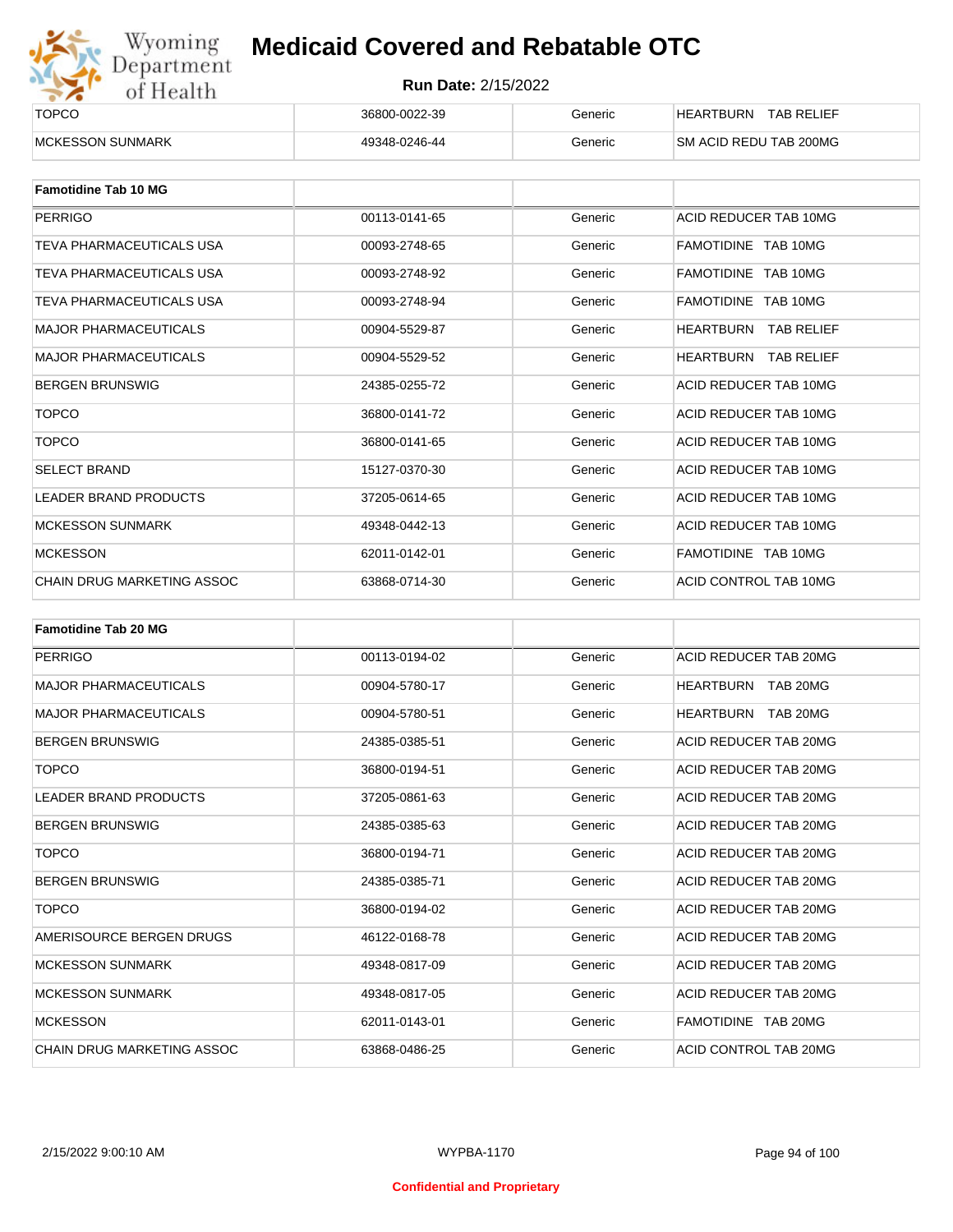

| Famotidine-Ca Carbonate-Mag Hydroxide<br>Chew Tab 10-800-165 MG |               |         |                                 |
|-----------------------------------------------------------------|---------------|---------|---------------------------------|
| <b>PERRIGO</b>                                                  | 00113-0321-63 | Generic | DUAL ACTION CHW COMPLETE        |
| <b>BERGEN BRUNSWIG</b>                                          | 24385-0202-63 | Generic | DUAL ACTION CHW COMPLETE        |
| <b>TOPCO</b>                                                    | 36800-0321-63 | Generic | DUAL ACTION CHW COMPLETE        |
| <b>TOPCO</b>                                                    | 36800-0546-63 | Generic | DUAL ACTION CHW COMPLETE        |
| <b>TOPCO</b>                                                    | 36800-0321-71 | Generic | DUAL ACTION CHW COMPLETE        |
| <b>BERGEN BRUNSWIG</b>                                          | 24385-0201-63 | Generic | DUAL ACTION CHW COMPLETE        |
| TOPCO                                                           | 36800-0546-71 | Generic | DUAL ACTION CHW COMPLETE        |
| LEADER BRAND PRODUCTS                                           | 37205-0680-63 | Generic | ACID REDUCER CHW COMPLETE       |
| <b>MCKESSON SUNMARK</b>                                         | 49348-0403-05 | Generic | SM COMPLETE CHW DUAL ACT        |
| <b>MCKESSON</b>                                                 | 62011-0182-01 | Generic | <b>COMPLETE</b><br>CHW DUAL ACT |

| Lansoprazole Cap Delayed Release 15 MG |               |              |                              |
|----------------------------------------|---------------|--------------|------------------------------|
| <b>PERRIGO</b>                         | 00067-6286-28 | <b>Brand</b> | PREVACID 24H CAP 15MG DR     |
| <b>PERRIGO</b>                         | 00067-6286-14 | <b>Brand</b> | PREVACID 24H CAP 15MG DR     |
| <b>PERRIGO</b>                         | 00067-6286-42 | <b>Brand</b> | PREVACID 24H CAP 15MG DR     |
| <b>RUGBY LABORATORIES</b>              | 00536-1034-13 | Generic      | <b>HEARTBURN TR CAP 15MG</b> |
| <b>RUGBY LABORATORIES</b>              | 00536-1034-71 | Generic      | <b>HEARTBURN TR CAP 15MG</b> |
| <b>RUGBY LABORATORIES</b>              | 00536-1034-88 | Generic      | <b>HEARTBURN TR CAP 15MG</b> |
| <b>LEADER BRAND PRODUCTS</b>           | 37205-0661-74 | Generic      | LANSOPRAZOLE CAP 15MG DR     |
| <b>PADAGIS</b>                         | 45802-0245-02 | Generic      | LANSOPRAZOLE CAP 15MG DR     |
| <b>PADAGIS</b>                         | 45802-0245-01 | Generic      | LANSOPRAZOLE CAP 15MG DR     |
| <b>PADAGIS</b>                         | 45802-0245-03 | Generic      | LANSOPRAZOLE CAP 15MG DR     |
| AMERISOURCE BERGEN DRUGS               | 46122-0107-03 | Generic      | LANSOPRAZOLE CAP 15MG DR     |
| AMERISOURCE BERGEN DRUGS               | 46122-0107-04 | Generic      | LANSOPRAZOLE CAP 15MG DR     |
| AMERISOURCE BERGEN DRUGS               | 46122-0107-74 | Generic      | LANSOPRAZOLE CAP 15MG DR     |
| <b>MCKESSON SUNMARK</b>                | 49348-0301-61 | Generic      | LANSOPRAZOLE CAP 15MG DR     |
| <b>MCKESSON SUNMARK</b>                | 49348-0301-46 | Generic      | LANSOPRAZOLE CAP 15MG DR     |
| <b>MCKESSON SUNMARK</b>                | 49348-0301-78 | Generic      | LANSOPRAZOLE CAP 15MG DR     |
| <b>MCKESSON</b>                        | 62011-0168-01 | Generic      | LANSOPRAZOLE CAP 15MG DR     |
| <b>MCKESSON</b>                        | 62011-0168-02 | Generic      | LANSOPRAZOLE CAP 15MG DR     |
| <b>MCKESSON</b>                        | 62011-0168-03 | Generic      | LANSOPRAZOLE CAP 15MG DR     |

| Omeprazole Delayed Release Tab 20 MG |               |         |                     |
|--------------------------------------|---------------|---------|---------------------|
| PERRIGO                              | 00113-0915-74 | Generic | OMEPRAZOLE TAB 20MG |
| PERRIGO                              | 00113-0915-30 | Generic | OMEPRAZOLE TAB 20MG |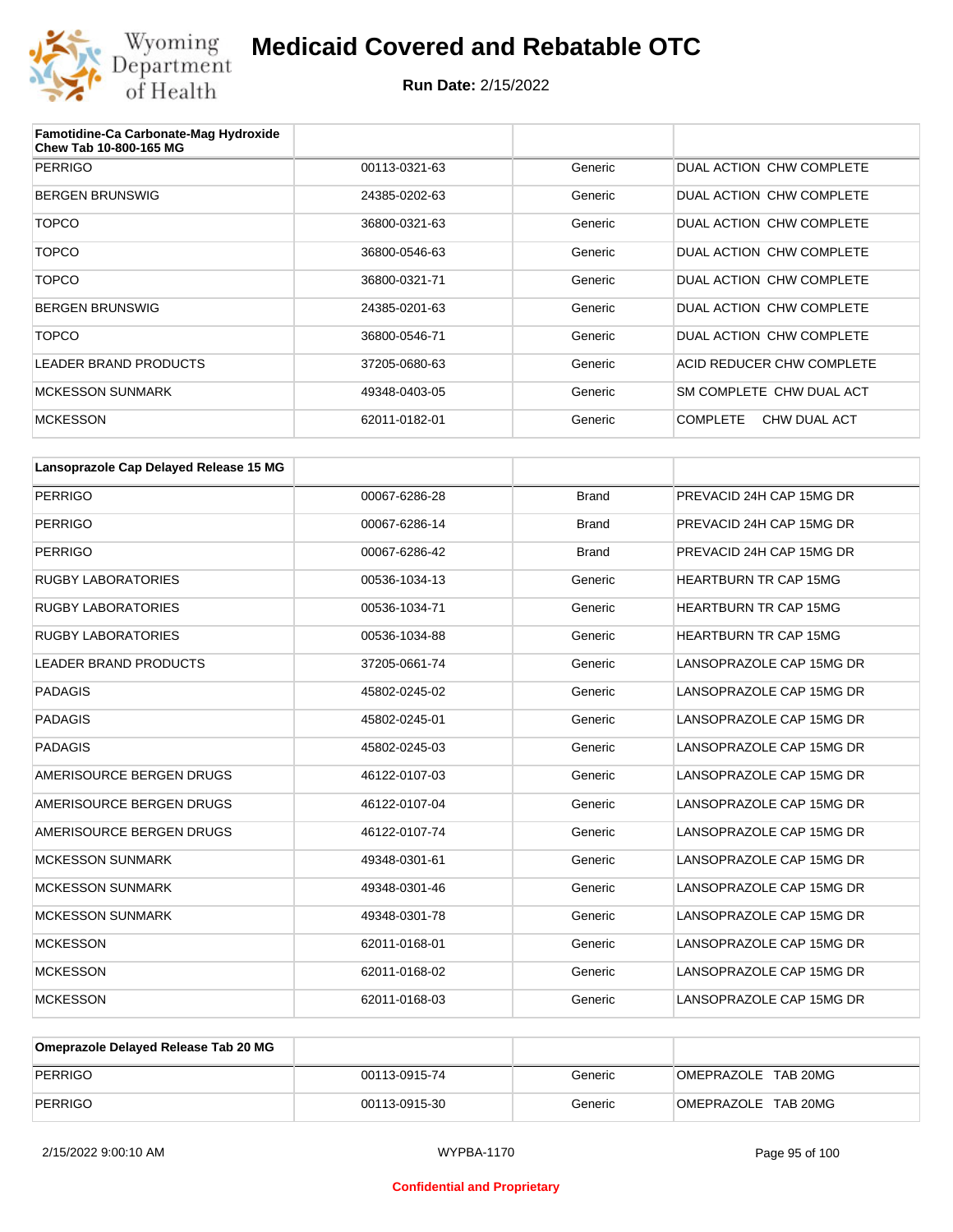

| <b>PERRIGO</b>               | 00113-0915-55 | Generic | OMEPRAZOLE TAB 20MG |
|------------------------------|---------------|---------|---------------------|
| <b>MAJOR PHARMACEUTICALS</b> | 00904-5834-41 | Generic | OMEPRAZOLE TAB 20MG |
| <b>MAJOR PHARMACEUTICALS</b> | 00904-5834-42 | Generic | OMEPRAZOLE TAB 20MG |
| MAJOR PHARMACEUTICALS        | 00904-5834-71 | Generic | OMEPRAZOLE TAB 20MG |
| <b>TOPCO</b>                 | 36800-0915-55 | Generic | OMEPRAZOLE TAB 20MG |
| <b>LEADER BRAND PRODUCTS</b> | 37205-0837-74 | Generic | OMEPRAZOLE TAB 20MG |
| <b>TOPCO</b>                 | 36800-0915-01 | Generic | OMEPRAZOLE TAB 20MG |
| <b>LEADER BRAND PRODUCTS</b> | 37205-0837-06 | Generic | OMEPRAZOLE TAB 20MG |
| LEADER BRAND PRODUCTS        | 37205-0837-15 | Generic | OMEPRAZOLE TAB 20MG |
| <b>PERRIGO</b>               | 45802-0888-30 | Generic | OMEPRAZOLE TAB 20MG |
| AMERISOURCE BERGEN DRUGS     | 46122-0029-03 | Generic | OMEPRAZOLE TAB 20MG |
| AMERISOURCE BERGEN DRUGS     | 46122-0029-74 | Generic | OMEPRAZOLE TAB 20MG |
| <b>TOPCO</b>                 | 36800-0915-30 | Generic | OMEPRAZOLE TAB 20MG |
| <b>TOPCO</b>                 | 36800-0915-74 | Generic | OMEPRAZOLE TAB 20MG |
| LEADER BRAND PRODUCTS        | 37205-0837-66 | Generic | OMEPRAZOLE TAB 20MG |
| <b>PERRIGO</b>               | 45802-0888-55 | Generic | OMEPRAZOLE TAB 20MG |
| AMERISOURCE BERGEN DRUGS     | 46122-0029-04 | Generic | OMEPRAZOLE TAB 20MG |
| AMERISOURCE BERGEN DRUGS     | 46122-0029-99 | Generic | OMEPRAZOLE TAB 20MG |
| <b>MCKESSON SUNMARK</b>      | 49348-0846-46 | Generic | OMEPRAZOLE TAB 20MG |
| <b>MCKESSON SUNMARK</b>      | 49348-0846-61 | Generic | OMEPRAZOLE TAB 20MG |
| <b>MCKESSON SUNMARK</b>      | 49348-0846-78 | Generic | OMEPRAZOLE TAB 20MG |
| <b>MCKESSON</b>              | 62011-0157-02 | Generic | OMEPRAZOLE TAB 20MG |
| <b>MCKESSON</b>              | 62011-0157-01 | Generic | OMEPRAZOLE TAB 20MG |
| <b>MCKESSON</b>              | 62011-0157-03 | Generic | OMEPRAZOLE TAB 20MG |

| Omeprazole Magnesium Cap DR 20.6 MG<br>$(20 \text{ MG Base Equity})$ |               |         |                         |
|----------------------------------------------------------------------|---------------|---------|-------------------------|
| CHAIN DRUG MARKETING ASSOC                                           | 63868-0177-42 | Generic | OMEPRAZOLE CAP 20.6MGDR |

| Ranitidine HCI Tab 150 MG |               |              |                            |
|---------------------------|---------------|--------------|----------------------------|
| PERRIGO                   | 00113-0852-71 | Generic      | ACID REDUCER TAB 150MG     |
| <b>PERRIGO</b>            | 00113-0852-02 | Generic      | ACID REDUCER TAB 150MG     |
| CHATTEM INC               | 00597-0120-24 | <b>Brand</b> | <b>TAB 150MG</b><br>ZANTAC |
| <b>CHATTEM INC</b>        | 00597-0121-68 | <b>Brand</b> | ZANTAC<br><b>TAB 150MG</b> |
| CHATTEM INC               | 00597-0121-95 | <b>Brand</b> | ZANTAC<br><b>TAB 150MG</b> |
| CHATTEM INC               | 00597-0120-50 | <b>Brand</b> | ZANTAC<br><b>TAB 150MG</b> |
| CHATTEM INC               | 00597-0120-68 | <b>Brand</b> | ZANTAC<br><b>TAB 150MG</b> |
| CHATTEM INC               | 00597-0121-24 | <b>Brand</b> | ZANTAC<br><b>TAB 150MG</b> |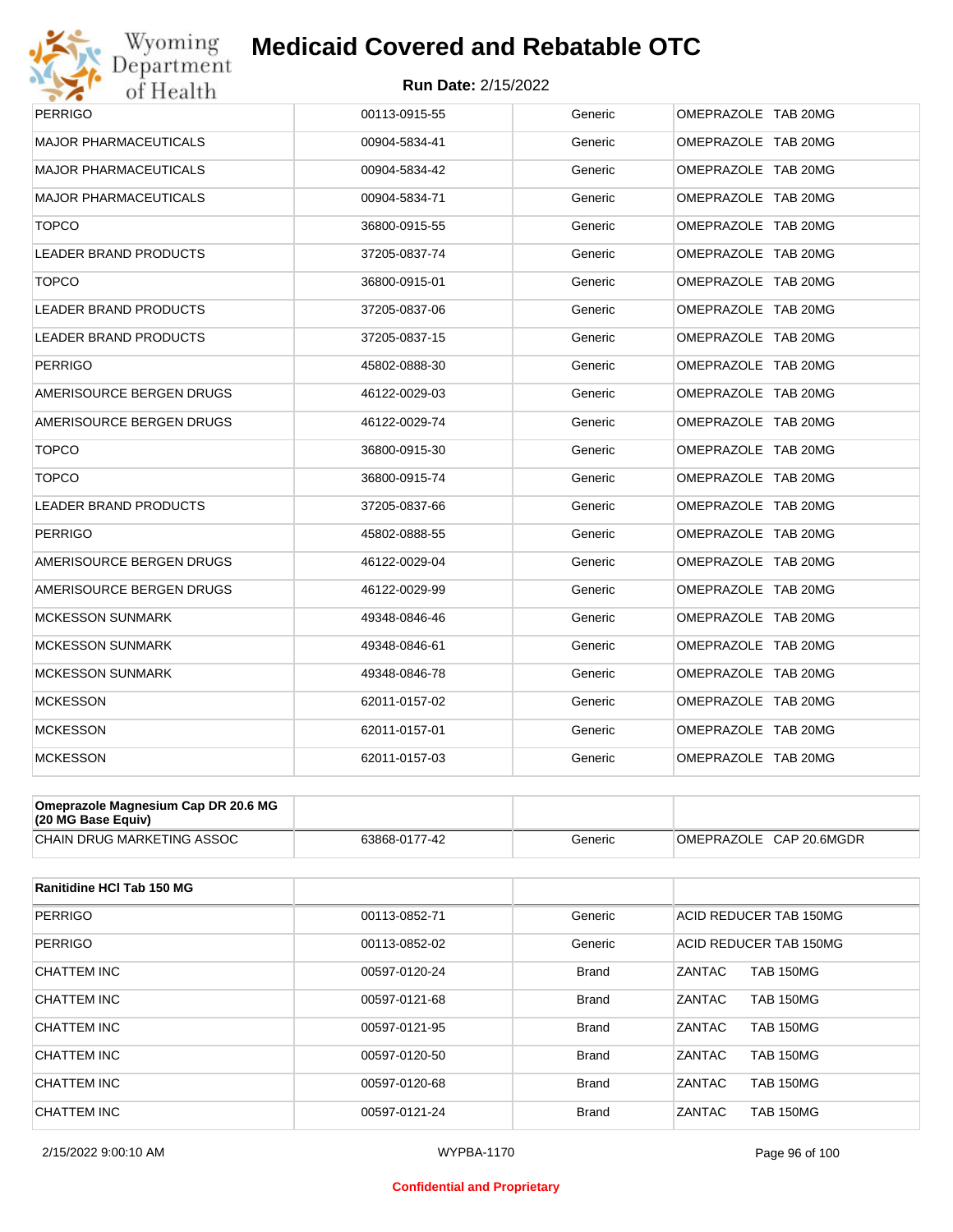| CHATTEM INC                  | 00597-0121-50 | <b>Brand</b> | ZANTAC<br><b>TAB 150MG</b>           |
|------------------------------|---------------|--------------|--------------------------------------|
| <b>CHATTEM INC</b>           | 00597-0121-90 | <b>Brand</b> | ZANTAC<br><b>TAB 150MG</b>           |
| <b>MAJOR PHARMACEUTICALS</b> | 00904-6350-24 | Generic      | RANITIDINE TAB 150MG                 |
| <b>MAJOR PHARMACEUTICALS</b> | 00904-6350-51 | Generic      | RANITIDINE TAB 150MG                 |
| <b>TOPCO</b>                 | 36800-0047-71 | Generic      | <b>HEARTBURN</b><br><b>TAB 150MG</b> |
| <b>TOPCO</b>                 | 36800-0047-02 | Generic      | <b>HEARTBURN</b><br><b>TAB 150MG</b> |
| <b>BERGEN BRUNSWIG</b>       | 24385-0268-62 | Generic      | ACID CONTROL TAB 150MG               |
| <b>BERGEN BRUNSWIG</b>       | 24385-0268-71 | Generic      | ACID CONTROL TAB 150MG               |
| AMERISOURCE BERGEN DRUGS     | 46122-0224-62 | Generic      | ACID CONTROL TAB 150MG               |
| <b>MCKESSON SUNMARK</b>      | 49348-0026-54 | Generic      | ACID REDUCER TAB 150MG               |
| AMERISOURCE BERGEN DRUGS     | 46122-0041-62 | Generic      | ACID CONTROL TAB 150MG               |
| AMERISOURCE BERGEN DRUGS     | 46122-0041-71 | Generic      | ACID CONTROL TAB 150MG               |
| <b>OHM LABS</b>              | 51660-0351-60 | Generic      | ACID REDUCER TAB 150MG               |
| <b>MCKESSON</b>              | 62011-0227-01 | Generic      | ACID REDUCER TAB 150MG               |

| <b>Ranitidine HCI Tab 75 MG</b> |               |              |                              |
|---------------------------------|---------------|--------------|------------------------------|
| <b>CHATTEM INC</b>              | 00597-0122-27 | <b>Brand</b> | ZANTAC<br>TAB 75MG           |
| <b>CHATTEM INC</b>              | 00597-0122-37 | <b>Brand</b> | ZANTAC<br>TAB 75MG           |
| <b>CHATTEM INC</b>              | 00597-0122-54 | <b>Brand</b> | ZANTAC<br>TAB 75MG           |
| <b>CHATTEM INC</b>              | 00597-0122-81 | <b>Brand</b> | ZANTAC<br>TAB 75MG           |
| <b>CHATTEM INC</b>              | 00597-0122-13 | <b>Brand</b> | ZANTAC<br>TAB 75MG           |
| <b>MAJOR PHARMACEUTICALS</b>    | 00904-6349-46 | Generic      | RANITIDINE TAB 75MG          |
| <b>MAJOR PHARMACEUTICALS</b>    | 00904-6349-52 | Generic      | RANITIDINE TAB 75MG          |
| <b>TOPCO</b>                    | 36800-0271-39 | Generic      | <b>HEARTBRN REL TAB 75MG</b> |
| <b>TOPCO</b>                    | 36800-0271-72 | Generic      | <b>HEARTBRN REL TAB 75MG</b> |
| AMERISOURCE BERGEN DRUGS        | 46122-0223-65 | Generic      | ACID REDUCER TAB 75MG        |
| <b>MCKESSON SUNMARK</b>         | 49348-0473-44 | Generic      | <b>ACID REDUCER TAB 75MG</b> |
| AMERISOURCE BERGEN DRUGS        | 46122-0223-72 | Generic      | <b>ACID REDUCER TAB 75MG</b> |
| <b>MCKESSON SUNMARK</b>         | 49348-0473-12 | Generic      | <b>ACID REDUCER TAB 75MG</b> |
| <b>OHM LABS</b>                 | 51660-0352-30 | Generic      | ACID REDUCER TAB 75MG        |
| <b>MCKESSON</b>                 | 62011-0144-01 | Generic      | <b>ACID REDUCER TAB 75MG</b> |
| <b>MCKESSON</b>                 | 62011-0225-01 | Generic      | <b>ACID REDUCER TAB 75MG</b> |
| <b>MCKESSON</b>                 | 62011-0225-02 | Generic      | <b>ACID REDUCER TAB 75MG</b> |
| <b>MCKESSON</b>                 | 62011-0144-02 | Generic      | ACID REDUCER TAB 75MG        |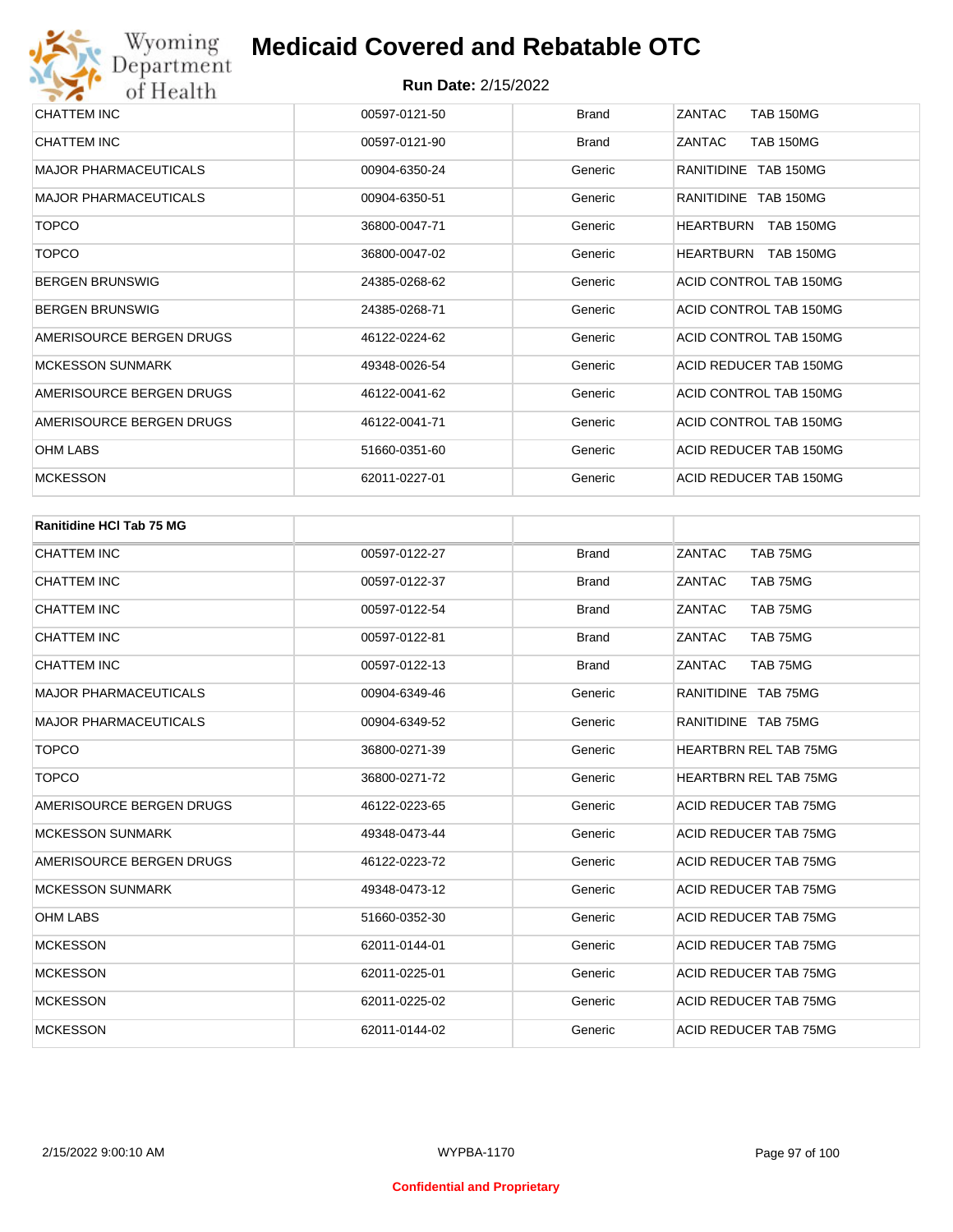**Run Date:** 2/15/2022

Wyoming<br>Department<br>of Health **VAGINAL AND RELATED PRODUCTS**

| <b>Clotrimazole Vaginal Cream 1%</b> |               |         |                                |
|--------------------------------------|---------------|---------|--------------------------------|
| ACTAVIS MID ATLANTIC                 | 00472-0220-41 | Generic | <b>CLOTRIMAZOLE CRE 1%</b>     |
| ACTAVIS MID ATLANTIC                 | 00472-0220-63 | Generic | <b>CLOTRIMAZOLE CRE 1%</b>     |
| <b>MCKESSON SUNMARK</b>              | 49348-0793-76 | Generic | CLOTRIMAZOLE CRE 1% VAG        |
| <b>TARO</b>                          | 51672-2003-06 | Generic | <b>CLOTRIMAZOLE CRE 1% VAG</b> |

| <b>Clotrimazole Vaginal Cream 2%</b> |               |         |                               |
|--------------------------------------|---------------|---------|-------------------------------|
| BERGEN BRUNSWIG                      | 24385-0110-09 | Generic | <b>CLOTRIMAZOLE CRE 3 DAY</b> |
| IMCKESSON SUNMARK                    | 49348-0379-54 | Generic | 3 DAY VAGINL CRE 2%           |
| <b>TARO</b>                          | 51672-2062-00 | Generic | 3 DAY VAGINL CRE 2%           |

| Miconazole Nitrate Vaginal App 200 MG &<br>2% Cream 9 GM Kit |               |         |                           |
|--------------------------------------------------------------|---------------|---------|---------------------------|
| <b>TOPCO</b>                                                 | 36800-0982-00 | Generic | MICONAZOLE 3 KIT COMBINAT |
| MCKESSON SUNMARK                                             | 49348-0645-73 | Generic | MICONAZOLE 3 KIT COMBINAT |
| AMERISOURCE BERGEN DRUGS                                     | 46122-0144-04 | Generic | MICONAZOLE 3 KIT COMBO PK |

| <b>Miconazole Nitrate Vaginal Cream 2%</b> |               |         |                           |
|--------------------------------------------|---------------|---------|---------------------------|
| <b>GEISS DESTIN &amp; DUNN</b>             | 00113-0214-29 | Generic | MICONAZOLE 7 CRE TUBE/KIT |
| <b>GEISS DESTIN &amp; DUNN</b>             | 00113-0825-29 | Generic | MICONAZOLE 7 CRE 2%       |
| ACTAVIS MID ATLANTIC                       | 00472-0730-41 | Generic | MICONAZOLE CRE 2%         |
| COSETTE PHARMACEUTICALS                    | 00713-0252-37 | Generic | MICONAZOLE CRE 2%         |
| ACTAVIS MID ATLANTIC                       | 00472-0730-63 | Generic | MICONAZOLE CRE 2%         |
| <b>MAJOR PHARMACEUTICALS</b>               | 00904-7734-57 | Generic | MICONAZOLE 7 CRE 2%       |
| <b>MAJOR PHARMACEUTICALS</b>               | 00904-7734-45 | Generic | MICONAZOLE 7 CRE 2%       |
| <b>BERGEN BRUNSWIG</b>                     | 24385-0590-29 | Generic | MICONAZOLE 7 CRE 2%       |
| <b>TOPCO</b>                               | 36800-0825-29 | Generic | MICONAZOLE 7 CRE 2%       |
| <b>MCKESSON SUNMARK</b>                    | 49348-0872-77 | Generic | MICONAZOLE 7 CRE 2%       |
| <b>MCKESSON SUNMARK</b>                    | 49348-0530-77 | Generic | MICONAZOLE 7 CRE 2%       |
| <b>TARO</b>                                | 51672-2035-06 | Generic | MICONAZOLE CRE 2%         |

| Miconazole Nitrate Vaginal Cream 4% (200<br>MG/5GM) |               |         |                            |
|-----------------------------------------------------|---------------|---------|----------------------------|
| CHAIN DRUG MARKETING ASSOC                          | 63868-0197-25 | Generic | <b>3 DAY VAGNAL CRE 4%</b> |

| Miconazole Nitrate Vaginal Supp 1200 MG<br>8. 2% Cream Kit |               |         |                          |
|------------------------------------------------------------|---------------|---------|--------------------------|
| <b>TOPCO</b>                                               | 36800-0737-45 | Generic | <b>IMICONAZOLE 1 KIT</b> |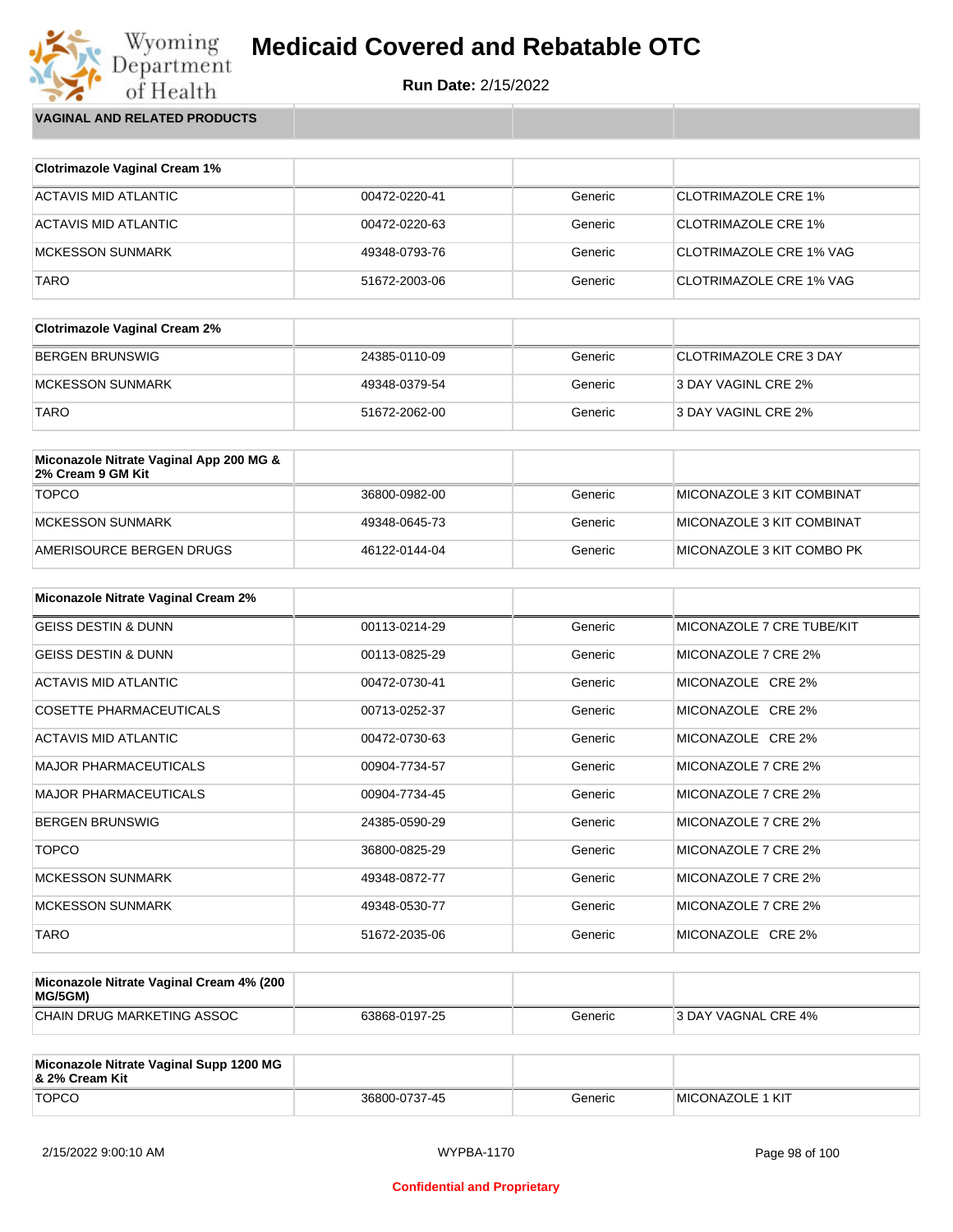| Wyoming<br>Department    | <b>Medicaid Covered and Rebatable OTC</b> |         |                          |  |
|--------------------------|-------------------------------------------|---------|--------------------------|--|
| of Health                | <b>Run Date: 2/15/2022</b>                |         |                          |  |
| AMERISOURCE BERGEN DRUGS | 46122-0027-02                             | Generic | MICONAZOLE 1 KIT         |  |
| LEADER BRAND PRODUCTS    | 37205-0640-03                             | Generic | MICONAZOLE 1 KIT 1200-2% |  |

| Miconazole Nitrate Vaginal Supp 200 MG &<br>2% Cream 9 GM Kit |               |         |                           |
|---------------------------------------------------------------|---------------|---------|---------------------------|
| <b>GLAXO CONSUMER HEALTHCARE L.P.</b>                         | 00067-2091-03 | Generic | VAGISTAT-3 KIT COMBO PK   |
| <b>GEISS DESTIN &amp; DUNN</b>                                | 00113-0081-00 | Generic | MICONAZOLE 3 KIT COMBO PK |
| <b>MAJOR PHARMACEUTICALS</b>                                  | 00904-5415-01 | Generic | MICONAZOLE 3 KIT COMBO PK |
| <b>BERGEN BRUNSWIG</b>                                        | 24385-0606-02 | Generic | MICONAZOLE 3 KIT COMBO PK |
| <b>TOPCO</b>                                                  | 36800-0081-00 | Generic | MICONAZOLE 3 KIT COMBO PK |
| <b>MCKESSON SUNMARK</b>                                       | 49348-0355-43 | Generic | MICONAZOLE 3 KIT COMBO PK |

| Miconazole Nitrate Vaginal Suppos 100 MG |               |         |                        |
|------------------------------------------|---------------|---------|------------------------|
| ACTAVIS MID ATLANTIC                     | 00472-1736-07 | Generic | MICONAZOLE 7 SUP 100MG |
| COSETTE PHARMACEUTICALS                  | 00713-0197-57 | Generic | MICONAZOLE SUP 100MG   |
| IMCKESSON SUNMARK                        | 49348-0833-61 | Generic | SM MICON 7 SUP 100MG   |

| Nonoxynol-9 Film 28% |               |       |                                 |
|----------------------|---------------|-------|---------------------------------|
| <b>APOTHECUS</b>     | 52925-0112-01 | Brand | <b>VCF VAGINAL MIS CONTRACP</b> |
| <b>APOTHECUS</b>     | 52925-0112-03 | Brand | VCF VAGINAL MIS CONTRACP        |
| <b>APOTHECUS</b>     | 52925-0112-02 | Brand | <b>VCF VAGINAL MIS CONTRACP</b> |

| Nonoxynol-9 Foam 12.5% |               |              |                          |
|------------------------|---------------|--------------|--------------------------|
| <b>APOTHECUS</b>       | 52925-0312-14 | <b>Brand</b> | VCF VAGINAL AER CONTRACP |

| Nonoxynol-9 Gel 2% |               |       |                            |
|--------------------|---------------|-------|----------------------------|
| <b>MILEX</b>       | 00396-4010-00 | Brand | GEL 2%<br><b>SHUR-SEAL</b> |

| Nonoxynol-9 Gel 3%              |               |       |                           |  |
|---------------------------------|---------------|-------|---------------------------|--|
| <b>CALDWELL CONSUMER HEALTH</b> | 34362-0302-13 | Brand | <b>GYNOL II</b><br>GEL 3% |  |

| Nonoxynol-9 Gel 4%              |               |              |                      |
|---------------------------------|---------------|--------------|----------------------|
| <b>REVIVE PERSONAL PRODUCTS</b> | 34362-0300-10 | <b>Brand</b> | GEL 4%<br>CONCEPTROL |

| Nonoxynol-9 Vaginal Sponge 1000 MG |               |       |                  |
|------------------------------------|---------------|-------|------------------|
| MAYER LABORATORIES                 | 16169-0404-03 | Brand | TODAY SPONGE MIS |

| Nonoxynol-9 Vaginal Suppos 100 MG |               |              |               |           |
|-----------------------------------|---------------|--------------|---------------|-----------|
| BLAIREX LABS                      | 50486-0221-12 | <b>Brand</b> | <b>ENCARE</b> | SUP 100MG |